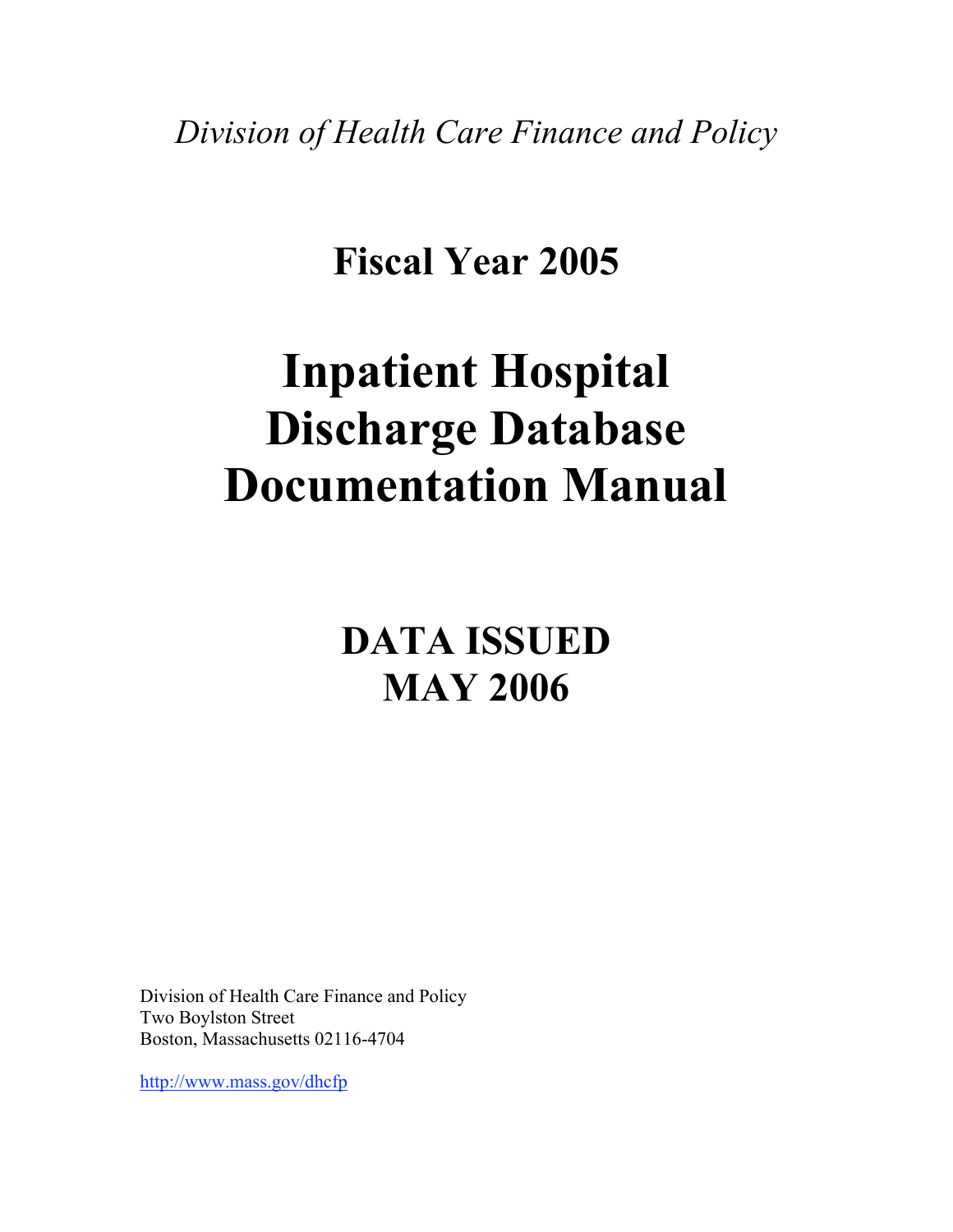# Table of Contents

|                                                                               | Page                             |
|-------------------------------------------------------------------------------|----------------------------------|
| Introduction                                                                  | 1                                |
| Compact Disk (CD) File Specification                                          | $\overline{2}$                   |
| SECTION I. GENERAL DOCUMENTATION                                              | 3                                |
| PART A. BACKGROUND INFORMATION<br><b>General Documentation Overview</b><br>1. | $\overline{4}$<br>$\overline{4}$ |
| <b>Quarterly Reporting Periods</b><br>2.                                      | 5                                |
| Development of the FY05 HDD Database<br>3.                                    | 6                                |
| 4. DRG Grouper Methodology                                                    | $\overline{7}$                   |
|                                                                               |                                  |
| PART B. DATA                                                                  | 10                               |
| Data Quality Standards<br>1.                                                  | 11                               |
| <b>General Definitions</b><br>2.                                              | 13                               |
| 3.<br><b>General Data Caveats</b>                                             | 14                               |
| 4.<br><b>Specific Data Elements</b>                                           | 16                               |
| a. Existing Data Elements                                                     | 16                               |
| b. New Data Elements                                                          | 19                               |
| c. Important Note Regarding Use of Race Code                                  | 21                               |
| d. DHCFP Calculated Fields                                                    | 22                               |
| PART C. HOSPITAL RESPONSES                                                    | 23                               |
| Summary of Hospitals' FY05 Verification Report Responses<br>1.                | 24                               |
| List of Error Categories<br>2.                                                | 30                               |
| Summary of Reported Discrepancies by Category<br>3.                           | 31                               |
| Index of Hospitals Reporting Data Discrepancies<br>4.                         | 34                               |
| Individual Hospital Discrepancy Documentation<br>5.                           | 35                               |
| PART D. CAUTIONARY USE HOSPITALS                                              | 46                               |
| PART E. HOSPITALS SUBMITTING DATA FOR FY05                                    | 48                               |
| 1. List of Hospitals Submitting Data for FY2005                               | 49                               |
| Hospitals with No Data Submissions for FY2005<br>2.                           | 51                               |
| Discharge Totals and Charges by Quarter<br>3 <sub>1</sub>                     | 52                               |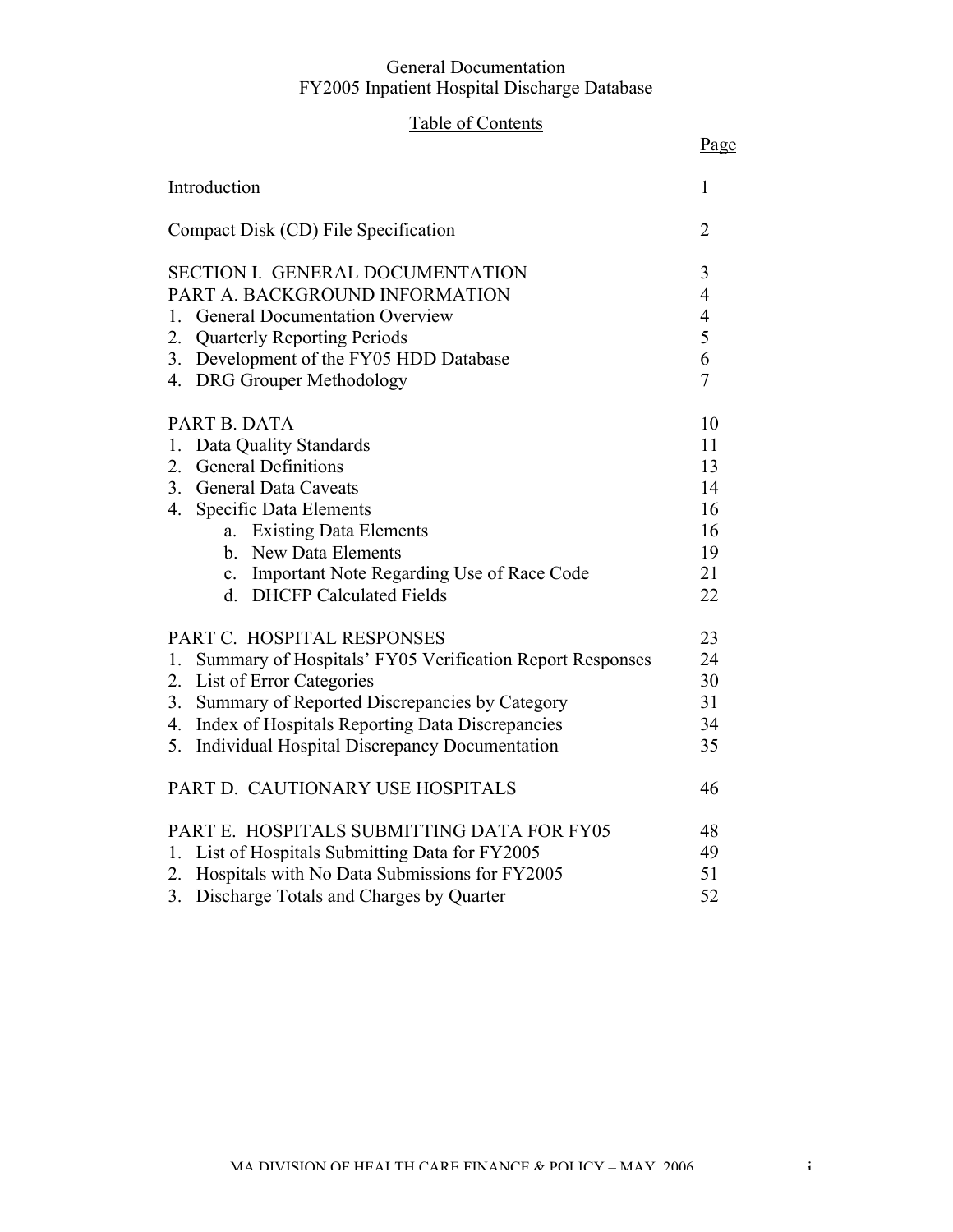# Table of Contents

# Page

| PART F. SUPPLEMENTARY INFORMATION                                                             | 61  |
|-----------------------------------------------------------------------------------------------|-----|
| Supplement $I$ – List of Type A and Type B Errors                                             | 62  |
| Supplement II – Content of Hospital Verification Report Package                               | 64  |
| Supplement III - Hospital Addresses, DPH ID, ORG ID                                           | 65  |
| & Service Site Numbers                                                                        |     |
| Supplement IV – Mergers, Name Changes, Closures, Conversions,<br>and Non-Acute Care Hospitals | 71  |
| Supplement V - Alphabetical Source of Payment List                                            | 78  |
| Supplement VI – Numerical Source of Payment List                                              | 86  |
| SECTION II. TECHNICAL DOCUMENTATION                                                           | 94  |
| PART A. CALCULATED FIELD DOCUMENTATION                                                        | 96  |
| 1. Age Calculation                                                                            | 96  |
| 2. Newborn Age                                                                                | 97  |
| 3. Preoperative Days                                                                          | 98  |
| 4. Length of Stay (LOS) Calculation                                                           | 99  |
| 5. Length of Stay (LOS) Routine                                                               | 100 |
| 6. Unique Health Information (UHIN) Sequence Number                                           | 101 |
| 7. Days Between Stays                                                                         | 102 |
| PART B. DATA FILE SUMMARY                                                                     | 104 |
| Discharge File Table FY05<br>1.                                                               | 105 |
| 2. Revenue File Table FY05                                                                    | 111 |
| 3. Data Code Tables FY05                                                                      | 112 |
| PART C. REVENUE CODE MAPPINGS                                                                 | 124 |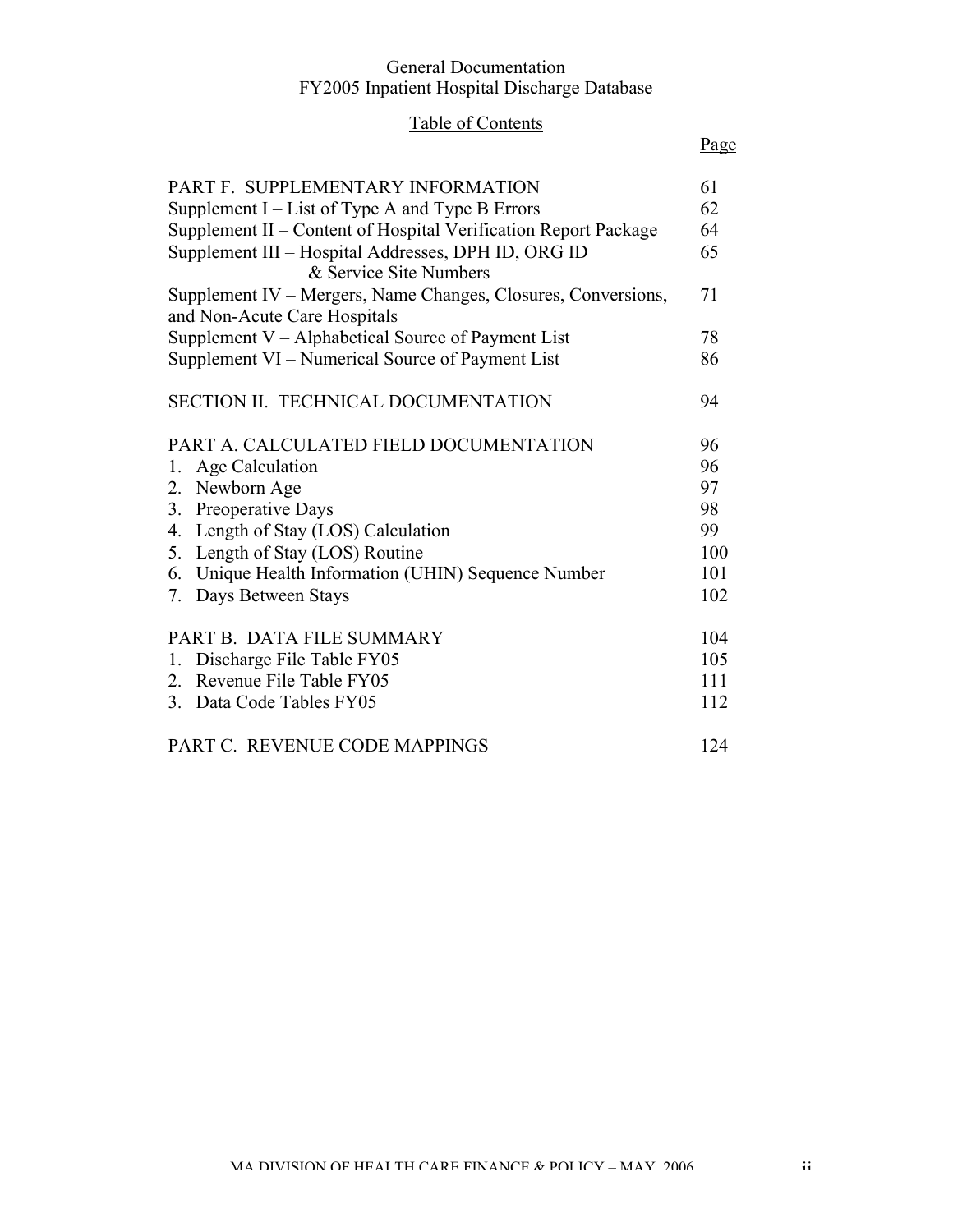# **INTRODUCTION**

This documentation manual consists of two sections, General Documentation and Technical Documentation. This documentation Manual is for use with the HDD FY2005 database. The FY2005 HDD data was made available as of May 8, 2006.

#### **Section I. General Documentation**

The General Documentation for the Fiscal Year 2005 Hospital Discharge Database includes background on its development and the DRG Groupers, and is intended to provide users with an understanding of the data quality issues connected with the data elements they may decide to examine. This document contains hospital-reported discrepancies received in response to the data verification process. It also includes supplements listing the hospitals within the database, information on mergers, name changes, closures, conversion, and non-acute care hospitals, and alphabetical and numerical payer source lists.

#### **Section II. Technical Documentation**

The Technical Documentation includes information on the fields calculated by the Division of Health Care Finance & Policy (DHCFP), and a data file summary section describing the hospital data that is contained in the file. The data file section contains the Discharge File Table (formerly the record layout), Revenue File Table, and Data Code Tables. Also included are revenue code mappings.

For your reference, **CD Specifications** are listed in the following section to provide the necessary information to enable users to access files. Please note that as of October 1, 1999, certain regulatory changes were made to the format of the data.

Copies of Regulation 114.1 CMR 17.00: Requirement for the Submission of Hospital Case Mix and Charge Data and Regulation 114.5 CMR 2.00: Disclosure of Hospital Case Mix and Charge Data may be obtained by logging on to the Division's web site at http://www.mass.gov/dhcfp/, or by faxing a request to the Division at 617-727-7662, or by emailing a request to the Division at Public.Records@state.ma.us.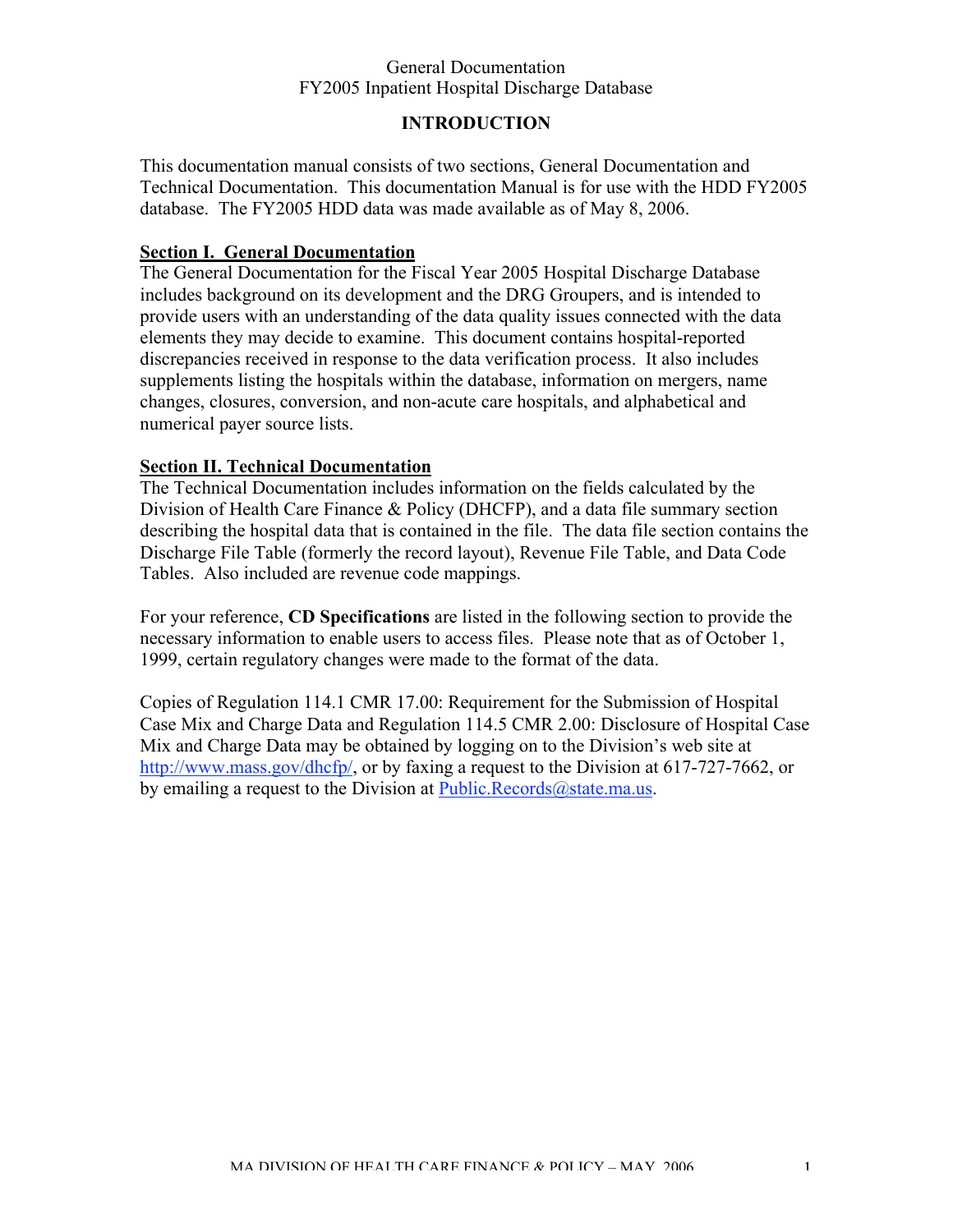# **CD SPECIFICATIONS**

# **Hardware Requirements**:

\* CD ROM Device

\* Hard Drive with 1.60 GB of space available

# **CD Contents**:

\* This CD contains the "Final / Full Year" 2005 Hospital Inpatient Discharge Data Product. It contains two Microsoft Access data base (MDB) files. The first file is the Discharge Table and contains one record per discharge. The second file is the Revenue Code Table that contains one record per revenue code reported for each discharge. The ProviderControlID and DischargeID are key fields on both tables to be utilized for linkage purposes.

As an approved applicant, or its agent, you are reminded that you are bound by your application and confidentiality agreement to secure this data in a sufficient manner, so as to protect the confidentiality of the data subjects.

# **File Naming Conventions**:

This CD contains self-extracting compressed files, using the file-naming convention below.

- a) "Hosp Inpatient Discharge 2005 L1 zipped.exe" will expand out to "Hosp\_Inpatient\_Discharge\_2005\_L1.mdb"
- b) "Hosp Inpatient Services 2005 zipped.exe" will expand out to "Hosp\_Inpatient\_Services\_2005.mdb"

In the above examples, 2005 represents Hospital Fiscal Year 2005 and L1 represents Level 1.

To extract data from the CD and put it on your hard drive, select the CD file you need and double click on it. You will be prompted to enter the name of the target destination.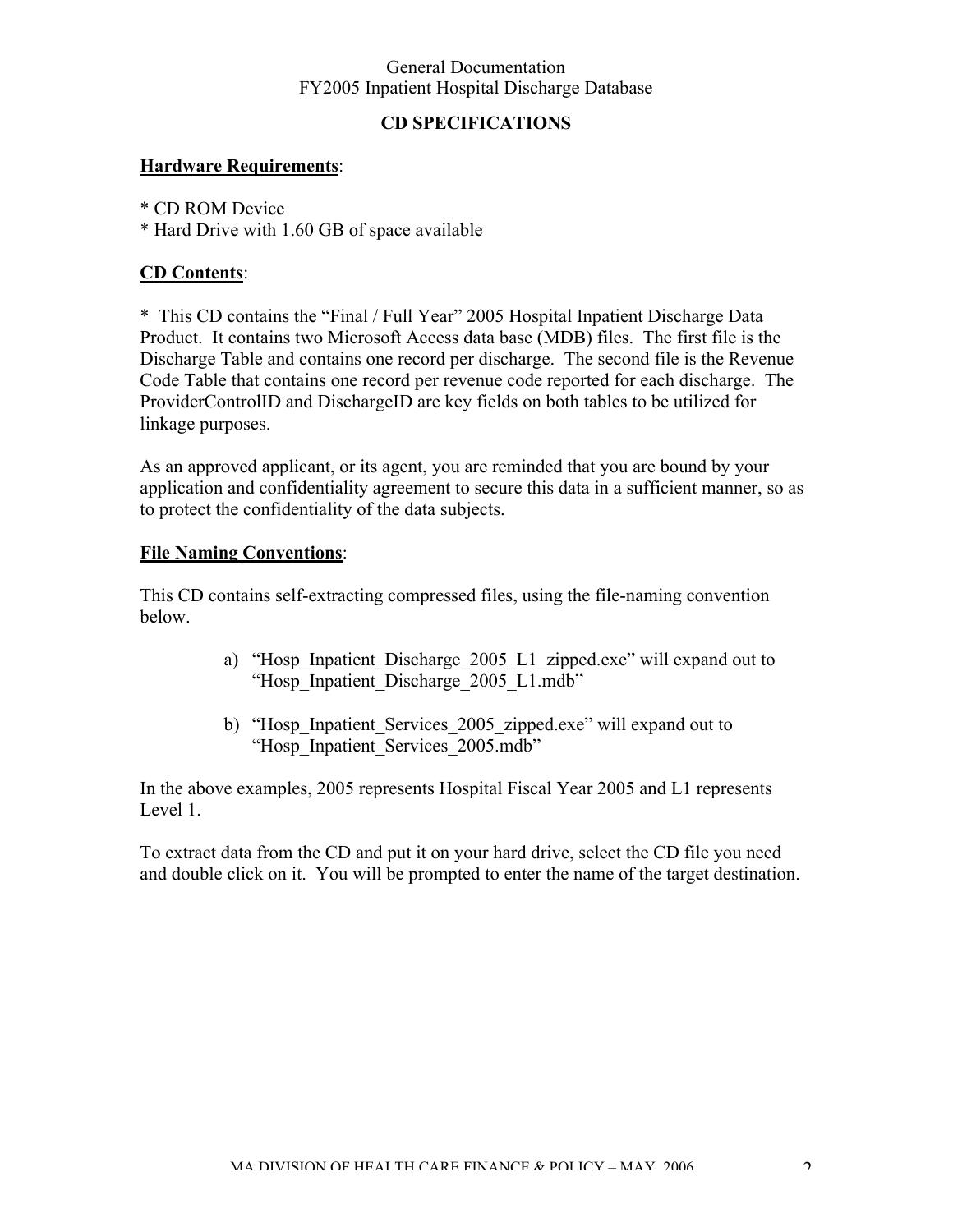# SECTION I. GENERAL DOCUMENTATION

# **PART A. BACKGROUND INFORMATION**

- 1. General Documentation Overview
- 2. Quarterly Reporting Periods
- 3. Development of the FY05 HDD Data Base
- 4. DRG Grouper Methodology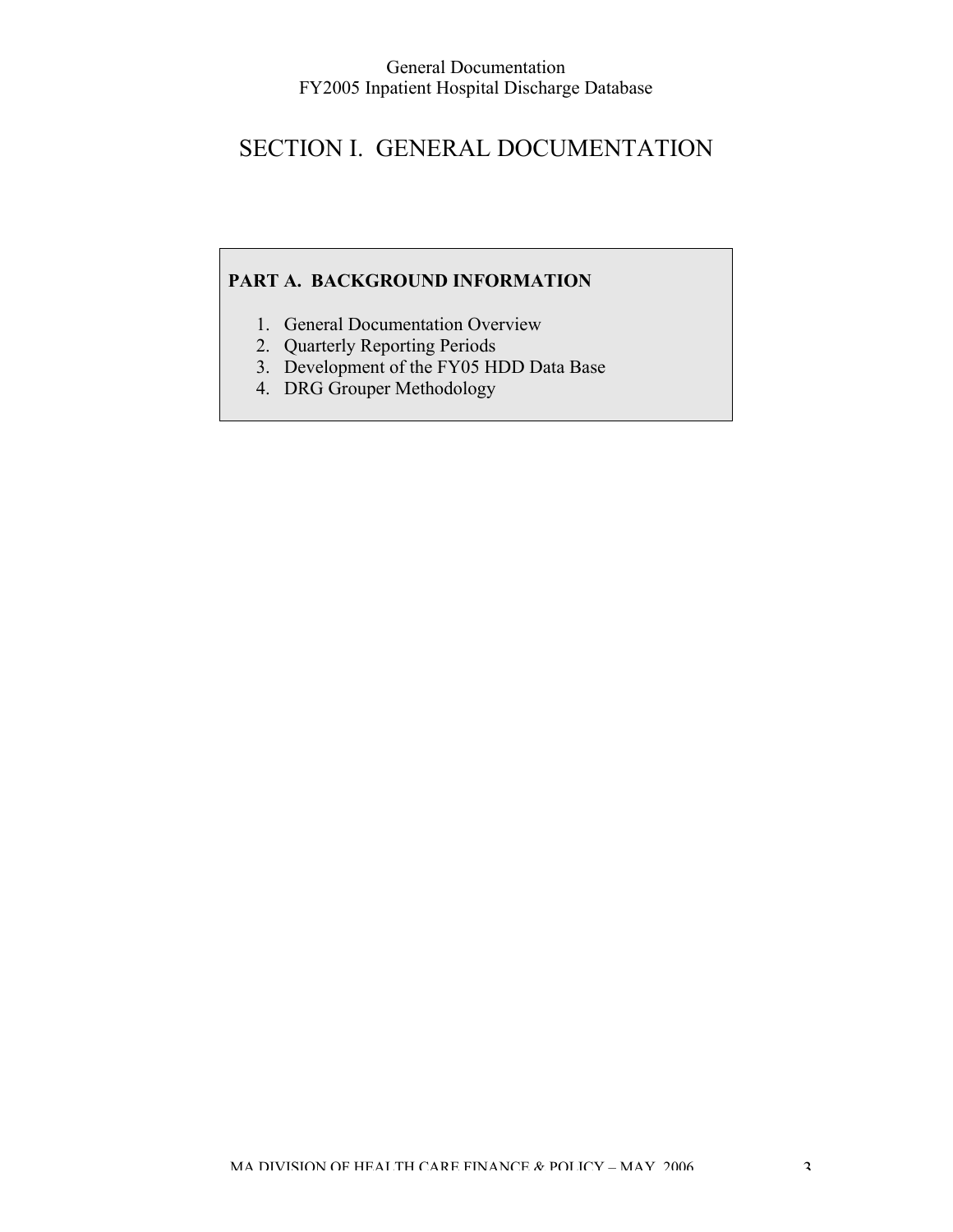# **PART A. BACKGROUND INFORMATION**

# **1. GENERAL DOCUMENTATION OVERVIEW**

The General Documentation consists of six sections:

**PART A. BACKGROUND INFORMATION:** Provides information on the quarterly reporting periods, the development of the FY2005 hospital case mix database, and the DRG methodology used.

**PART B. DATA**: Describes the basic data quality standards as contained in *Regulation 114.1 CMR 17.00: Requirement for the Submission of Hospital Case Mix and Charge Data*, some general data definitions, general data caveats, and information on specific data elements.

Case mix data plays a vital and growing role in health care research and analysis. To ensure the database is as accurate as possible, the DHCFP strongly encourages hospitals to verify the accuracy of their data. A standard *Verification Report Response Form* is issued by the Division, and is used by each hospital to verify the accuracy of their data as it appears on their FY2005 Final Case-mix Verification Report. If a hospital finds data discrepancies, the DHCFP requests that the hospital submit written corrections that provide an accurate profile of that hospital's discharges. Part C of the general documentation details hospital responses.

**PART C. HOSPITAL RESPONSES:** Details hospital responses received as a result of the data verification process. From this section users can also learn which hospitals did not verify their data. This section contains the following lists and charts:

- 1. Summary of Hospitals' FY2005 Verification Report Responses
- 2. List of Error Categories
- 3. Summary of Reported Discrepancies by Category
- 4. Index of Hospitals Reporting Discrepancies
- 5. Individual Hospital Discrepancy Documentation

**PART D. CAUTIONARY USE HOSPITALS**: Lists the hospitals for which the Division did not receive four (4) quarters of acceptable hospital discharge data, as specified under Regulation 114.1 CMR 17.00.

**PART E. HOSPITALS SUBMITTING DATA:** Lists all hospitals submitting data for FY2005, and those that failed to provide any FY2005 data. Also lists hospital discharge and charge totals by quarter for data submissions.

**PART F. SUPPLEMENTARY INFORMATION**: Provides Supplements I through VIII listed in the Table of Contents. Contains specific information on types of errors, hospital locations, and identification numbers.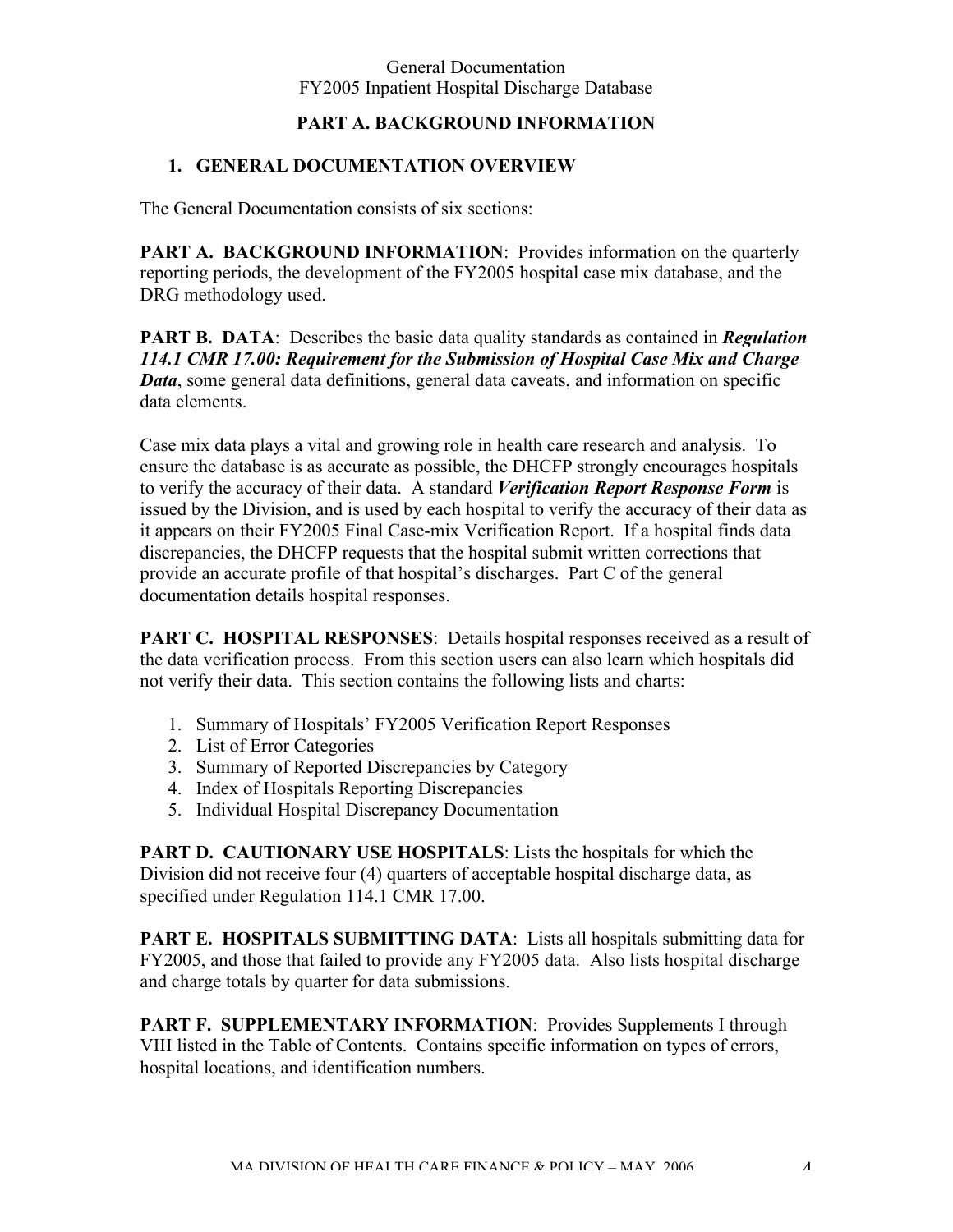## **PART A. BACKGROUND INFORMATION**

# **2. QUARTERLY REPORTING PERIODS**

Massachusetts hospitals are required to file case-mix data which describes various characteristics of their patient population, as well as the charges for services provided to their patients in accordance with Regulation 114.1 CMR 17.00. Hospitals report data to the Division on a quarterly basis. For the 2005 period, these quarterly reporting intervals were as follows:

| <b>Quarter 1:</b> | October 1, 2004 – December 31, 2004     |
|-------------------|-----------------------------------------|
| <b>Quarter 2:</b> | <b>January 1, 2005 – March 31, 2005</b> |
| <b>Quarter 3:</b> | April 1, 2005 – June 30, 2005           |
| <b>Quarter 4:</b> | July 1, 2005 – September 30, 2005       |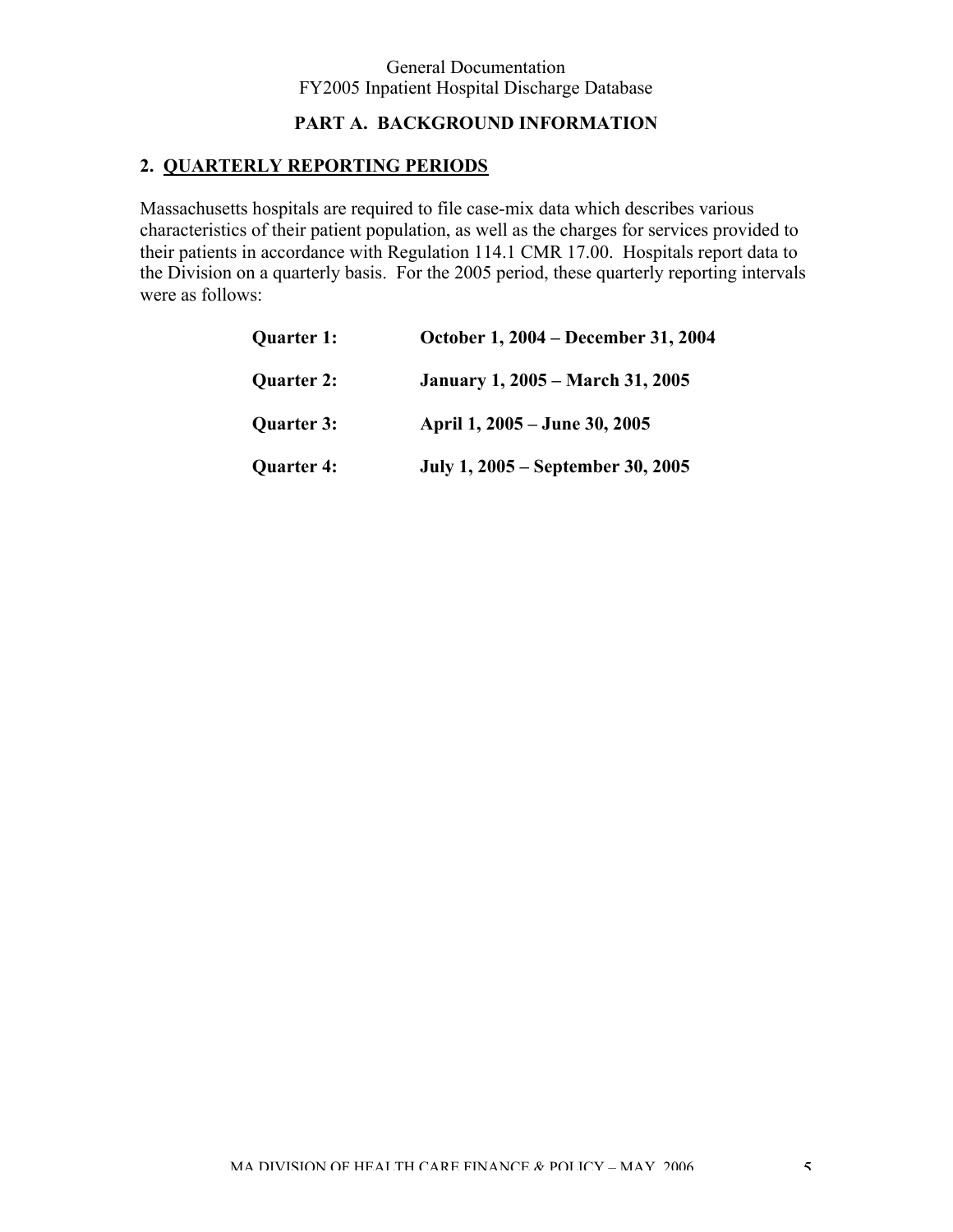# **PART A. BACKGROUND INFORMATION**

# **3. DEVELOPMENT OF THE FISCAL YEAR 2005 DATABASE**

In 2001, the Division embarked on a major effort to restructure its Information System that produces the Hospital Case Mix and Charge Database. Two of the Division's objectives were to improve operational efficiency as well as to improve the quality of the database for data users. Improved data cleaning, integrity checks, and modification to the file structure were just a few ways we worked to improve the database.

Additions that went into effect on October 1, 2001 included an ER indicator and an Observation indicator. Further detail is provided under the Data File Contents section.

Six Fiscal Year 2005 data levels have been created to correspond to the levels in *Regulation 114.5 CMR 2.00; "Disclosure of Hospital Case Mix and Charge Data*". (Please note that in the past, for the lower levels of data, deniable elements were not included in the database at all. This year, the deniable elements will merely be suppressed.) The user will have access to deniable data elements depending on the level of data for which they have been approved, and as specified for the various levels below. Higher levels contain an increasing number of the data elements defined as "Deniable Data Elements" in Regulation 114.5 CMR 2.00. The deniable data elements include: medical record number, billing number, Medicaid Claim Certificate Number (Medicaid Recipient ID number), unique health information (UHIN) number, date of admission, date of discharge, date of birth, date(s) of surgery, and the unique physician number (UPN). The six levels include:

| <b>LEVEL I</b>   | Contains all case mix data elements, except the deniable data<br>elements                                                                                                                                                             |
|------------------|---------------------------------------------------------------------------------------------------------------------------------------------------------------------------------------------------------------------------------------|
| <b>LEVEL II</b>  | Contains all Level I data elements, plus the UPN                                                                                                                                                                                      |
| <b>LEVEL III</b> | Contains all Level I data elements, plus the patient UHIN, the<br>mother's UHIN, an admission sequence number for each UHIN                                                                                                           |
|                  | admission record, and may include the number of days between<br>inpatient stays for each UHIN record.                                                                                                                                 |
| <b>LEVEL IV</b>  | Contains all Level I data elements, plus the UPN, the UHIN, the<br>mother's UHIN, an admission sequence number for each UHIN<br>admission record, and may include the number of days between<br>inpatient stays for each UHIN record. |
| <b>LEVEL V</b>   | Contains all Level IV data elements, plus the date of admission,                                                                                                                                                                      |
| <b>LEVEL VI</b>  | date of discharge, and the date(s) of surgery.<br>Contains all of the deniable data elements except the patient<br>identifier component of the Medicaid recipient ID number.                                                          |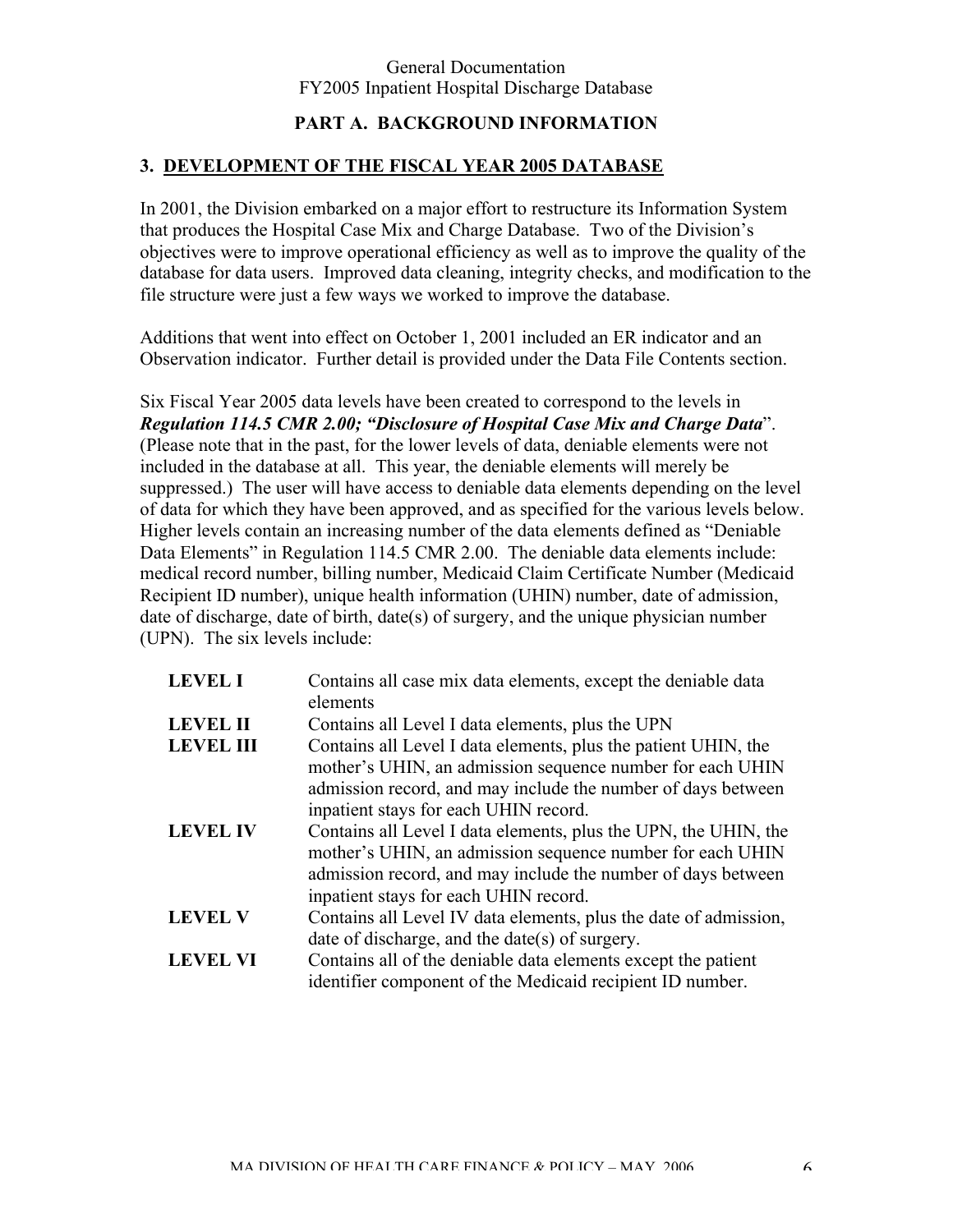## **PART A. BACKGROUND INFORMATION**

#### **4. DRG GROUPERS**:

All Patient DRG Groupers (3M AP-DRG Versions 12.0, 14.1, 18.0) All Patient Refined DRG Grouper (3M-APR-DRG Version 15.0)

Beginning in October 1991, the DHCFP began using 3M's All-Patient Grouper Version 8.1 (mainframe) to classify all patient discharges for hospital's profiles of discharges and for the yearly database. This change in the grouping methodology was made because the All-Patient DRG better represented the general population and provided improvements in areas such as Newborns and the HIV population. For the past several years, both the AP-DRG Version 8.1 Grouper and the AP-DRG Version 12.0 were included in the database. The purpose of providing these two groupers on the database was to allow consistency for data users of previously released databases that contain the AP-V8.1 and AP-V12.0.

As of fiscal year-end 2001, the Division began to use 3M's AP-DRG V12.0, V14.1, and V18.0 groupers with the database. AP-DRG Version 8.1 has been discontinued and the most current 3M AP-DRG Version 18.0 Grouper was added to the database. Hospitals were reviewed for verification using the AP-V12.0, V14.1, and V18.0 Groupers.

The Version 12.0, and 14.1, and 18.0 All Patient-DRG methodology is not totally congruent with the ICD-9-CM procedure and diagnosis codes in effect for this fiscal year. Therefore, it was necessary to convert some ICD-9-CM codes to those acceptable to these groupers. The DHCFP mapped the applicable ICD-9-CM codes into a clinically representative code using the historical mapper utility provided by 3M Health Information Systems. This conversion was done internally for the purpose of DRG assignment and in no way alters the original ICD-9-CM codes that appear on the database. These codes remain on the database as they were reported by the hospitals.

There are several birth weight options within the 3M Grouper software for determining newborn DRG assignment. Option 5, which determines the newborn DRG by inferring the birth weight from the ICD-9-CM code, is used as the birth weight option in implementations of groupers V12.0, V14.1, and V18.0.

#### **DRGs and the Verification Report Process**

The hospital's profile of discharges, grouped by AP-DRG 12.0, AP-DRG 14.1, and AP-DRG 18.0, is part of the verification report and it is this grouped profile on which the hospitals commented.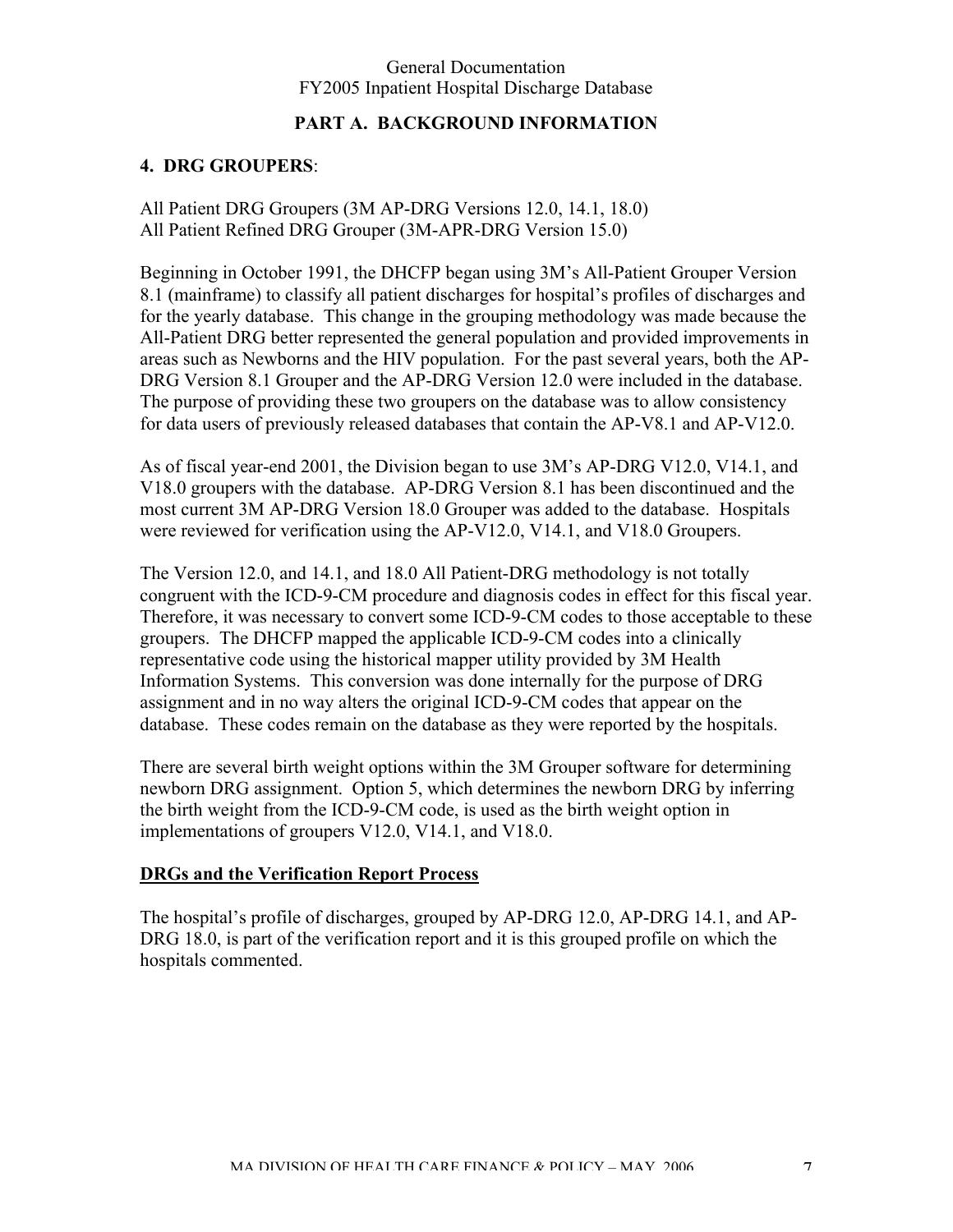## **PART A. BACKGROUND INFORMATION**

## **4.** *DRG GROUPERS - Continued*:

## **All Patient Refined Grouper (3M APR-DRG 15.0**)

As of FY1997, the All Patient Refined DRGs V12.0 were added to the Hospital Discharge Database. The All Patient Refined DRGs (3M APR-DRG) are a severity/risk adjusted classification system that provide a more effective means of adjusting for patient differences. APR-Version 15.0 is the most current and year-2000 compliant version of the APR Grouper. This version (15.0) has replaced the previously used APR V12.0 for grouping the HDD patient data.

The 3M APR-DRGs expand the basic DRG structure by adding four subclasses to each illness and risk of mortality. Severity of illness and risk of mortality relate to distinct patient attributes. Severity of illness relates to the extent of physiologic decompensation or organ system loss of function experience by the patient, while risk of mortality relates to the likelihood of dying. For example, a patient with acute cholecystitis as the only secondary diagnosis is considered a major severity of illness but a minor risk of mortality. The severity of illness is major since there is significant organ system loss of function associated with acute cholecystitis. However, it is unlikely that the acute cholecystitis alone will result in patient mortality and thus, the risk of mortality for this patient is minor. If additional diagnoses are present along with the acute cholecystitis, patient severity of illness and risk of mortality may increase. For example, if peritonitis is present along with the acute cholecystitis, the patient is considered an extreme severity of illness and a major risk of mortality.

Since severity of illness and risk of mortality are distinct patient attributes, separate subclasses are assigned to a patient for severity of illness and risk of mortality. Thus, in the APR-DRG system, a patient is assigned three distinct descriptors:

- The base APR-DRG (e.g., APR-DRG 194 Heart Failure or APR-DRG 440 Kidney Transplant)
- The severity of illness subclass
- The risk of mortality subclass

The four severity of illness subclasses and the four risk of mortality subclasses are numbered sequentially from 1 to 4 indicating respectively, minor, moderate, major, or extreme severity of illness or risk of mortality.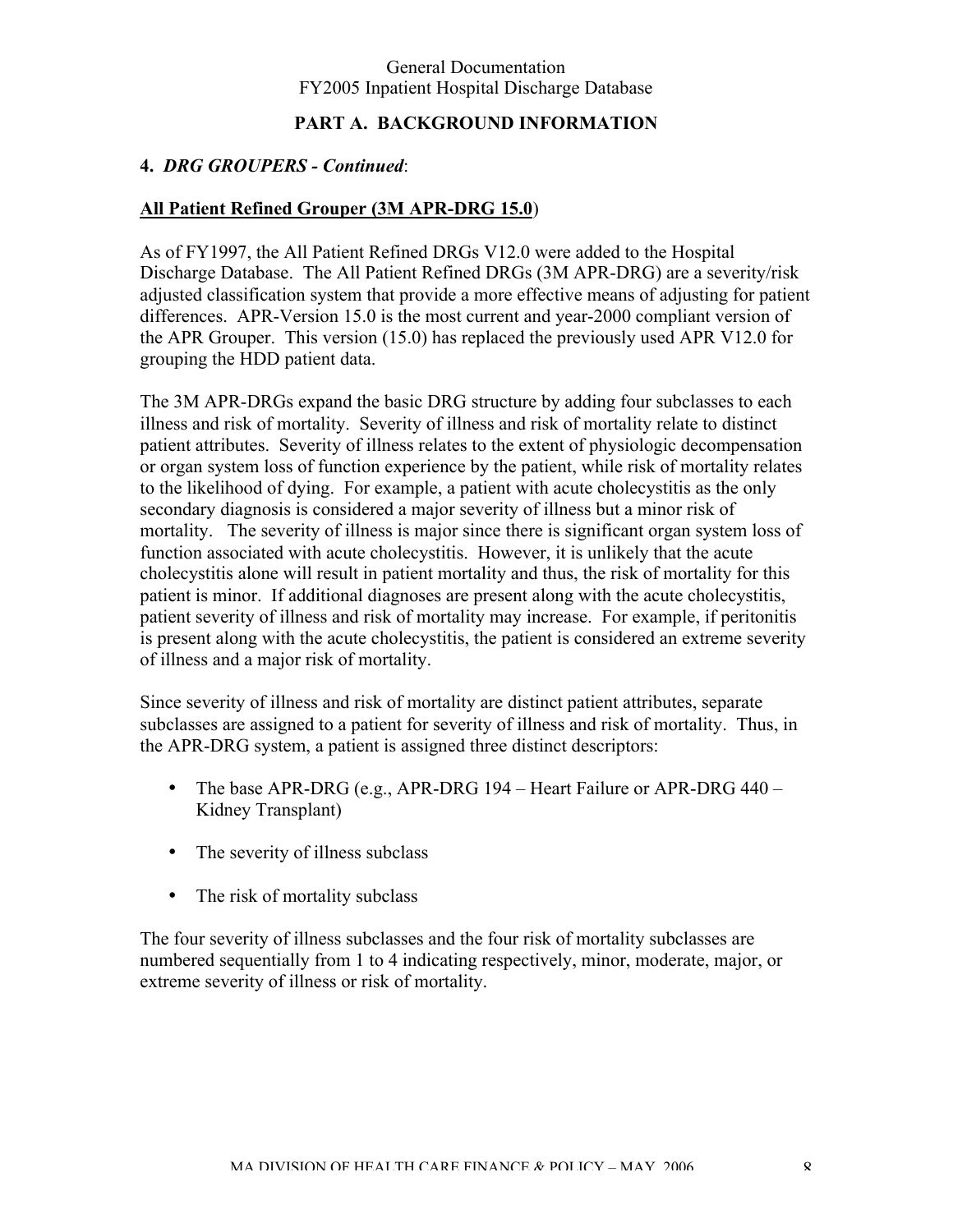#### **DRG Groupers**: *All Patient Refined Grouper V. 15.0 - Continued*

The Division's FY 2005 Discharge Database contains the **APR- DRG 15.0, the APR-MDC 15.0, the severity subclass, and the mortality subclass**. For applications such as evaluating resource use or establishing patient care guidelines, the 3M APR-DRGs in conjunction with severity of illness subclass is used. The severity subclass data can be found in the Discharge File Table Summary in the variable named "**APR – V15 Severity** Level".<sup>1</sup> For evaluating patient mortality, the 3M APR-DRG in conjunction with the risk of mortality subclass is used. The mortality subclass data can be found in the Discharge File Table in the variable named "**APR – V15 Mortality Level**".

All three groupers, versions 12.0, 14.1, 18.0, and the All Patient Refined Version 15.0 are included in the FY2005 Hospital Discharge Database.

Please note that the Division maintains listings of the DRG numbers and associated descriptions for the three DRG Groupers included in the database. These are available upon request.

 $\frac{1}{1}$ <sup>1</sup> Massachusetts-specific cost weights were developed for the All Patient Refined DRG Grouper (Version 12.0) and may be utilized with the information contained in the database.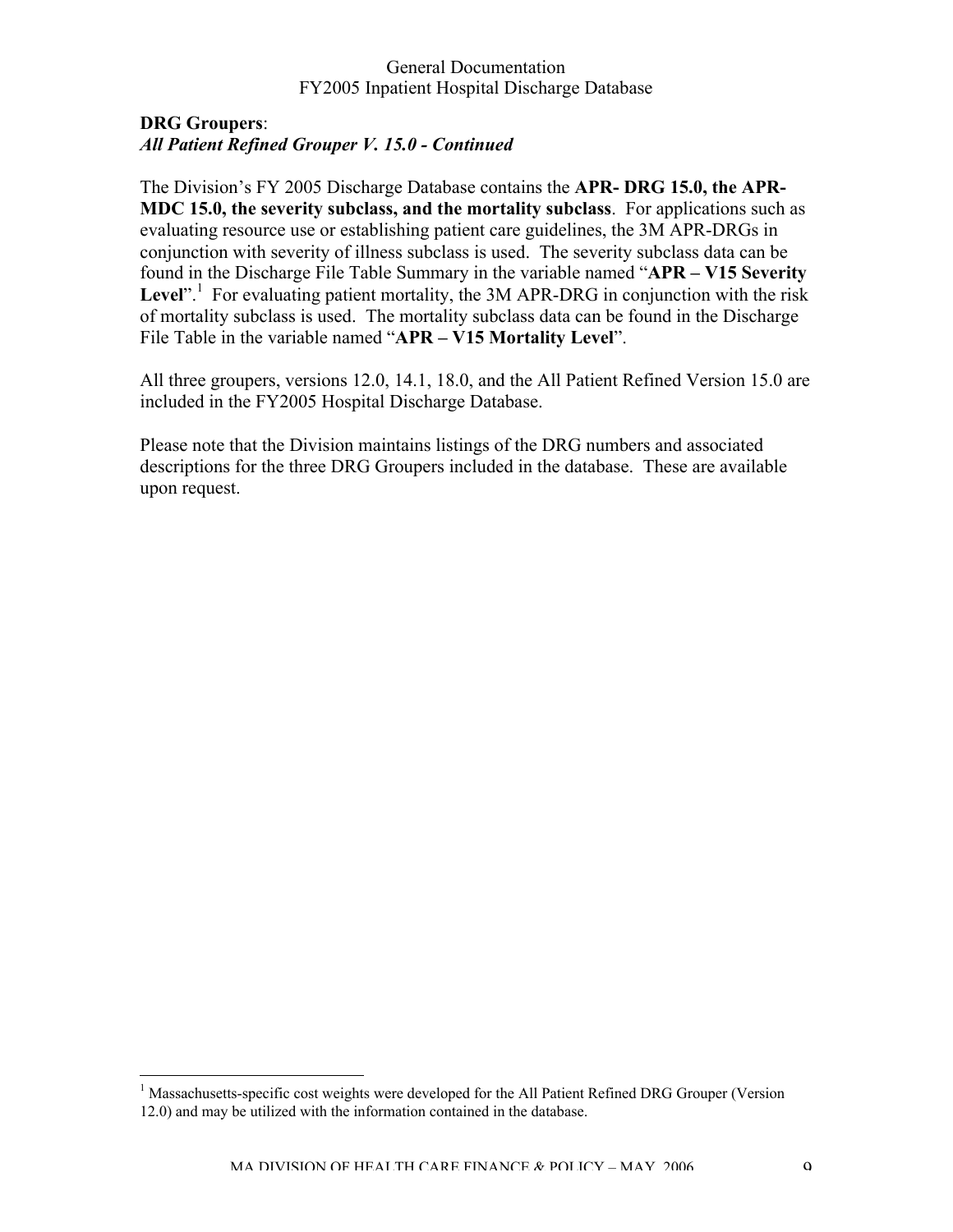# **PART B. DATA**

- 1. Data Quality Standards
- 2. General Definitions
- 3. General Data Caveats
- 4. Specific Data Elements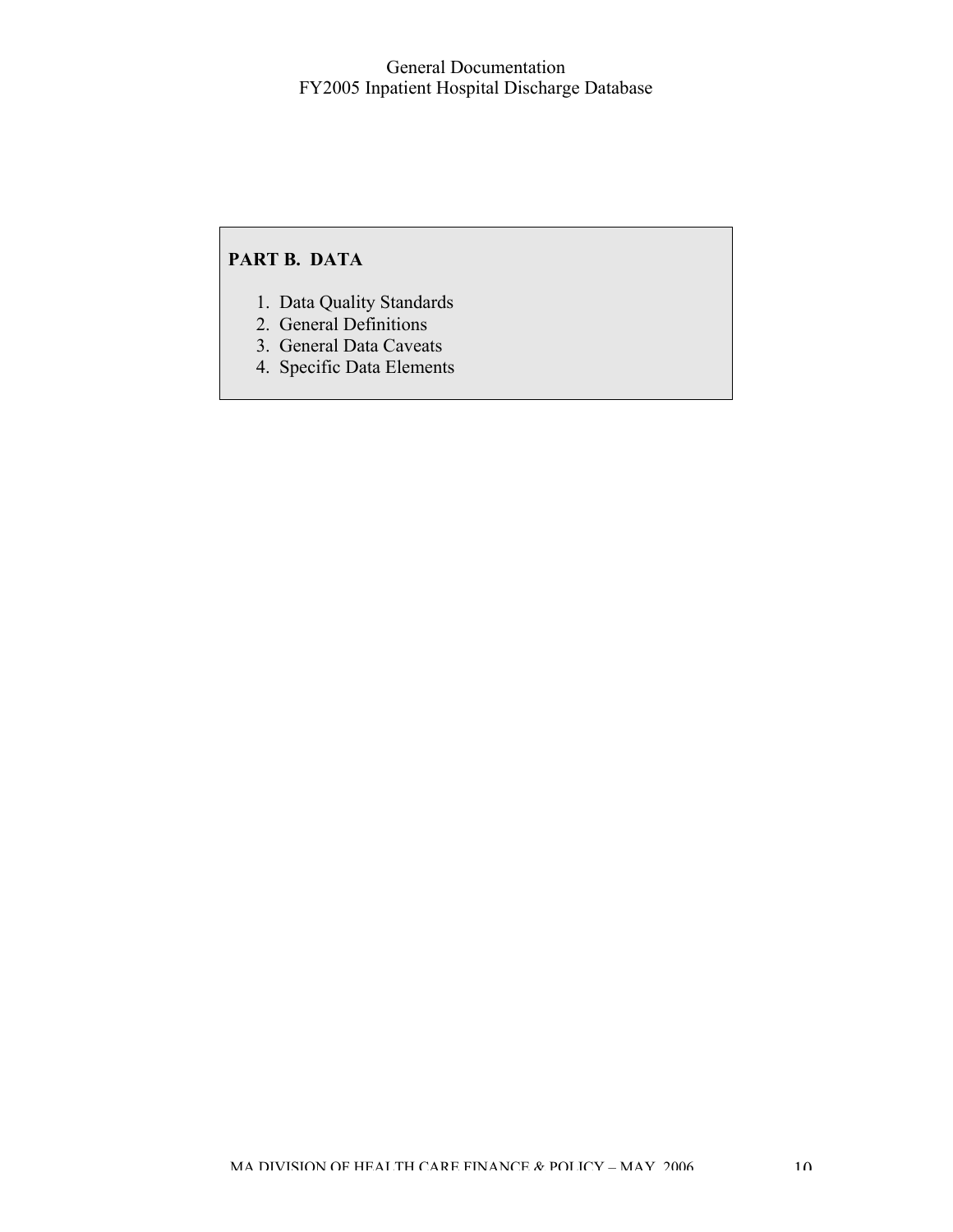# **PART B. DATA**

# **1. DATA QUALITY STANDARDS**

The Case Mix Requirement Regulation 114.1 CMR 17.00 requires hospitals to submit case mix and charge data to the Division 75 days after each quarter. The quarterly data is edited for compliance with regulatory requirements, as specified in *Regulation 114.1 CMR 17.00: Requirement for the Submission of Hospital Case Mix and Charge Data*, using a one percent error rate. The one percent error rate is based upon the presence of Type A and Type B errors as follows:

- **Type A: One error per discharge causes rejection of discharge.**
- **Type B: Two errors per discharge causes rejection of discharge**.

If one percent or more of the discharges are rejected, the entire submission is rejected by the DHCFP. These edits primarily check for valid codes, correct formatting, and presence of the required data elements. Please see Supplement I for a list of data elements categorized by error type.

Each hospital receives a quarterly error report displaying invalid discharge information. Quarterly data which does not meet the one percent compliance standard must be resubmitted by the individual hospital until the standard is met.

## **Verification Report Process**

The verification report process is intended to present the hospitals with a profile of their individual data as reported and retained by the Division. The purpose of this process is to function as a quality control measure for hospitals. It allows the hospitals the opportunity to review the data they have provided to the Division and affirm its accuracy. The Verification Report itself is a series of frequency reports covering the selected data elements including the number of discharges, amount of charges by accommodation and ancillary center, and listing of Diagnostic Related Groups (DRGs). Please refer to Supplement II for a description of the Verification Report contents.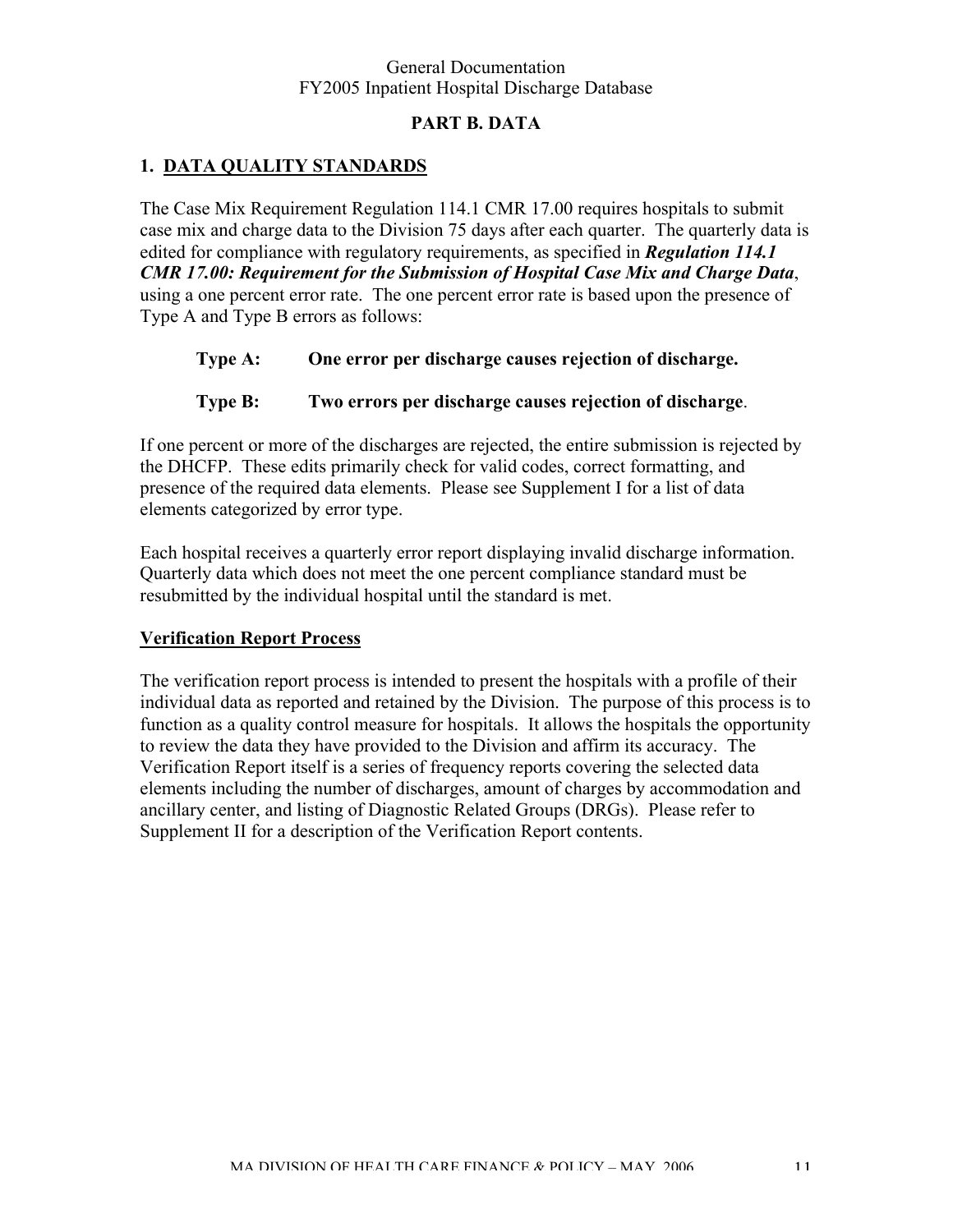# **PART B. DATA**

# **1. DATA QUALITY STANDARDS**

#### **Verification Report Process** *– Continued*

The Verification Report is produced after a hospital has successfully submitted the four quarters of data. The hospital is then asked to review and verify the data contained within the report. Hospitals need to affirm to the Division that the data reported is accurate or to identify any discrepancies. All hospitals are strongly encouraged to closely review their report for inaccuracies and to make corrections so that subsequent quarters of data will be accurate. Hospitals are then asked to certify the accuracy of their data by completing a **Case Mix Verification Report Response Form**.

The Verification Report Response Form allows for two types of responses as follows:

**"A" Response**: By checking this category, a hospital indicates its agreement that the data appearing on the Verification Report is accurate and that it represents the hospital's case mix profile.

**"B" Response**: By checking this category, a hospital indicates that the data on the report is accurate except for the discrepancies noted.

If any data discrepancies exist (e.g., a "B" response), the Division requests that hospitals provide written explanations of the discrepancies, so that they may be included in this General Documentation Manual.

**Note**: The verification reports are available for review. Please direct requests to the attention of Public Records by facsimile to fax # 617-727-7662.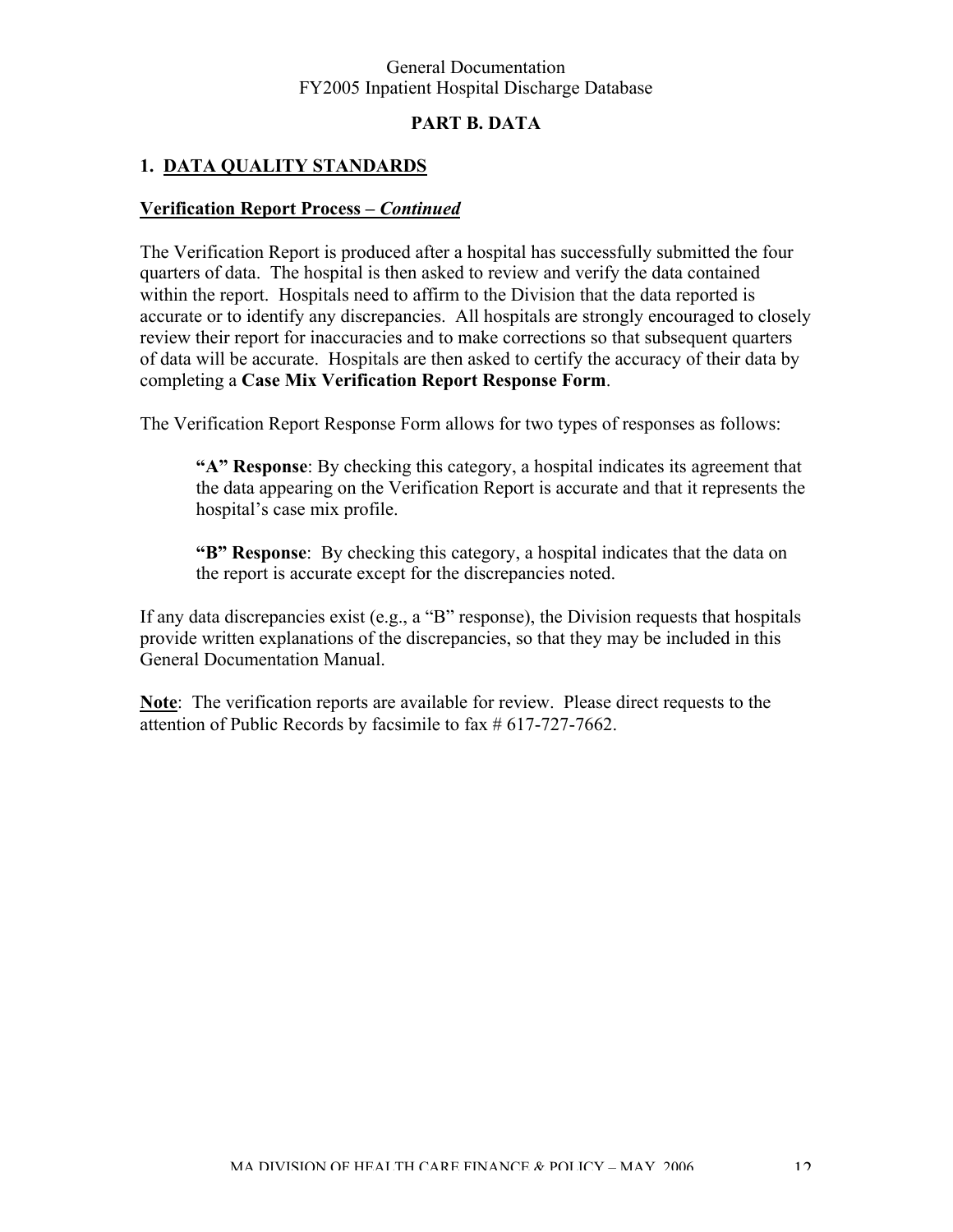## **PART B. DATA**

#### **2. GENERAL DEFINITIONS**

Before turning to a description of the specific data elements, several basic definitions (as contained in *Regulation 114.1 CMR 17.00: Requirement for the Submission of Hospital Case Mix and Charge Data*) should be noted.

#### **Case Mix Data**

Case specific, diagnostic discharge data which includes both clinical data, such as medical reason for admission, treatment, and services provided to the patient, and duration and status of the patient's stay in the hospital; and socio-demographic data such as sex, race, expected payer, and patient zip code.

#### **Charge Data**

The full, undiscounted total and service-specific charges billed by the hospital to the general public.

#### **Ancillary Services**

The services and their definitions as specified in the DHCFP **Hospital Uniform Reporting Manual** (HURM) s. 3243, promulgated under 114.1 CMR 4.00. Reporting codes are defined in 114.1 CMR 17.06 (2)(c), and include physical therapy, laboratory, and respiratory services.

#### **Routine Services**

The services and their definitions as specified in DHCFP's HURM s. 3241, promulgated under 114.1 CMR 4.00. Reporting codes are defined in 114.1 CMR 17.06(2)(a) and include medical/surgical, obstetrics, and pediatrics.

## **Special Care Units**

The units which provide patient care of a more intensive nature than provided to the usual medical, obstetrical, or pediatric patient. These units are staffed with specially trained nursing personnel, and contain monitoring and specialized support equipment for patients who require intense, comprehensive care.

#### **Leave of Absence Days**

The number of days of a patient's absence during a hospital stay, with physician approval, but without formal discharge and readmission to the facility.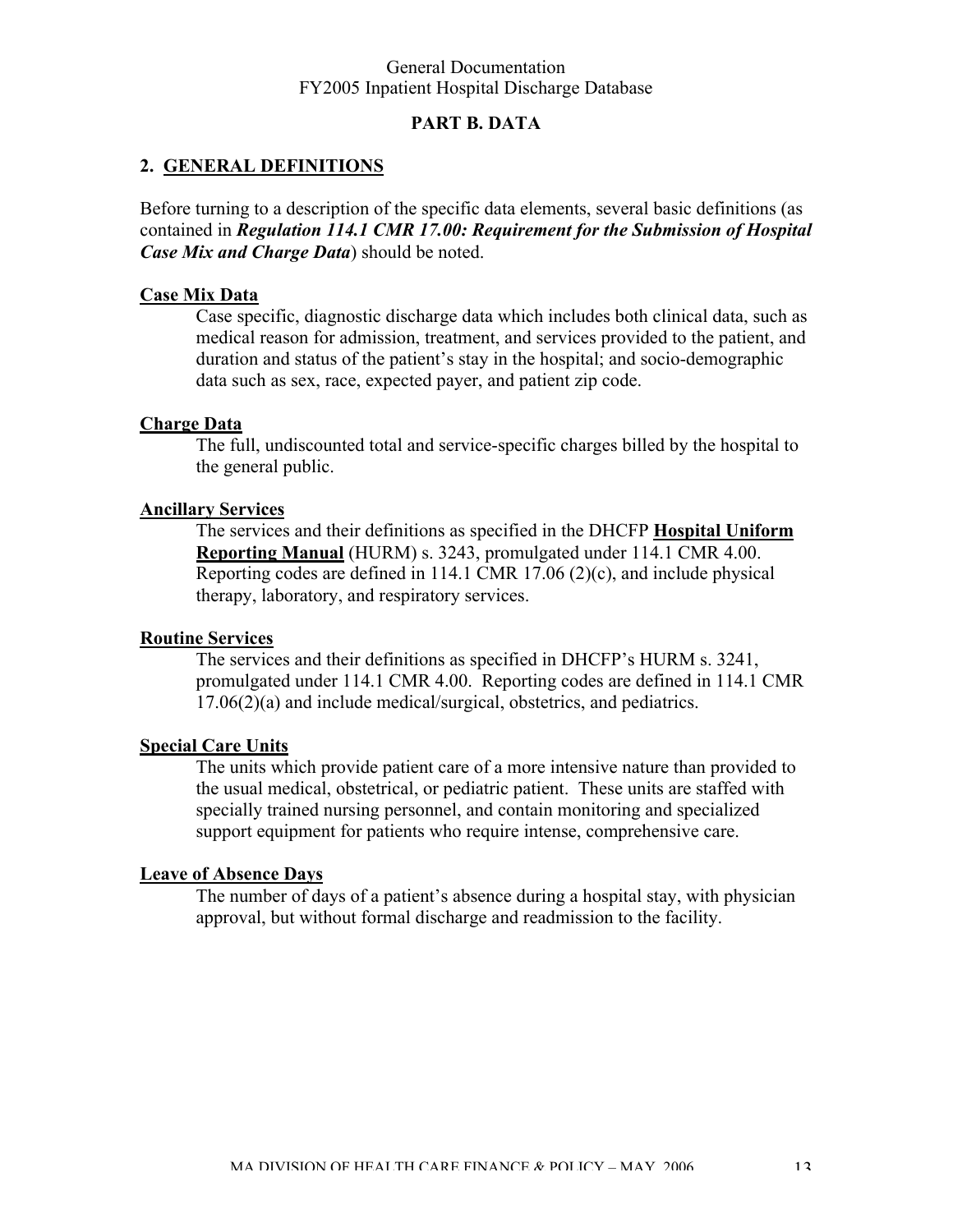# **PART B. DATA**

# **3. GENERAL DATA CAVEATS**

The following general data caveats have been developed from the Division's Case Mix Data Advisory Group, staff members at the Massachusetts Hospital Association (MHA), the Massachusetts Health Data Consortium (MHDC), and the numerous admitting, medical records, financial, administrative, and data processing personnel who call to comment on the Division's procedural requirements.

Information may not be entirely consistent from hospital to hospital due to differences in:

- Collection and Verification of Patient supplied information before or at admission;
- Medical record coding, consistency, and/or completeness;
- Extent of hospital data processing capabilities;
- Flexibility of hospital data processing systems;
- Varying degrees of commitment to quality of merged case mix and charge data;
- Capacity of financial processing system to record late occurring charges on the Division of Health Care Finance and Policy's electronic submission;
- Non-comparability of data collection and reporting.

#### **Case Mix Data**

In general terms, the case mix data is derived from patient discharge summaries, which can be traced to information gathered upon admission, or from information entered by admitting and attending physicians into the medical record. The quality of the case mix data is dependent upon hospital data collection policies and coding practices of the medical record staff, as well as the DRG optimizing software used by the hospital.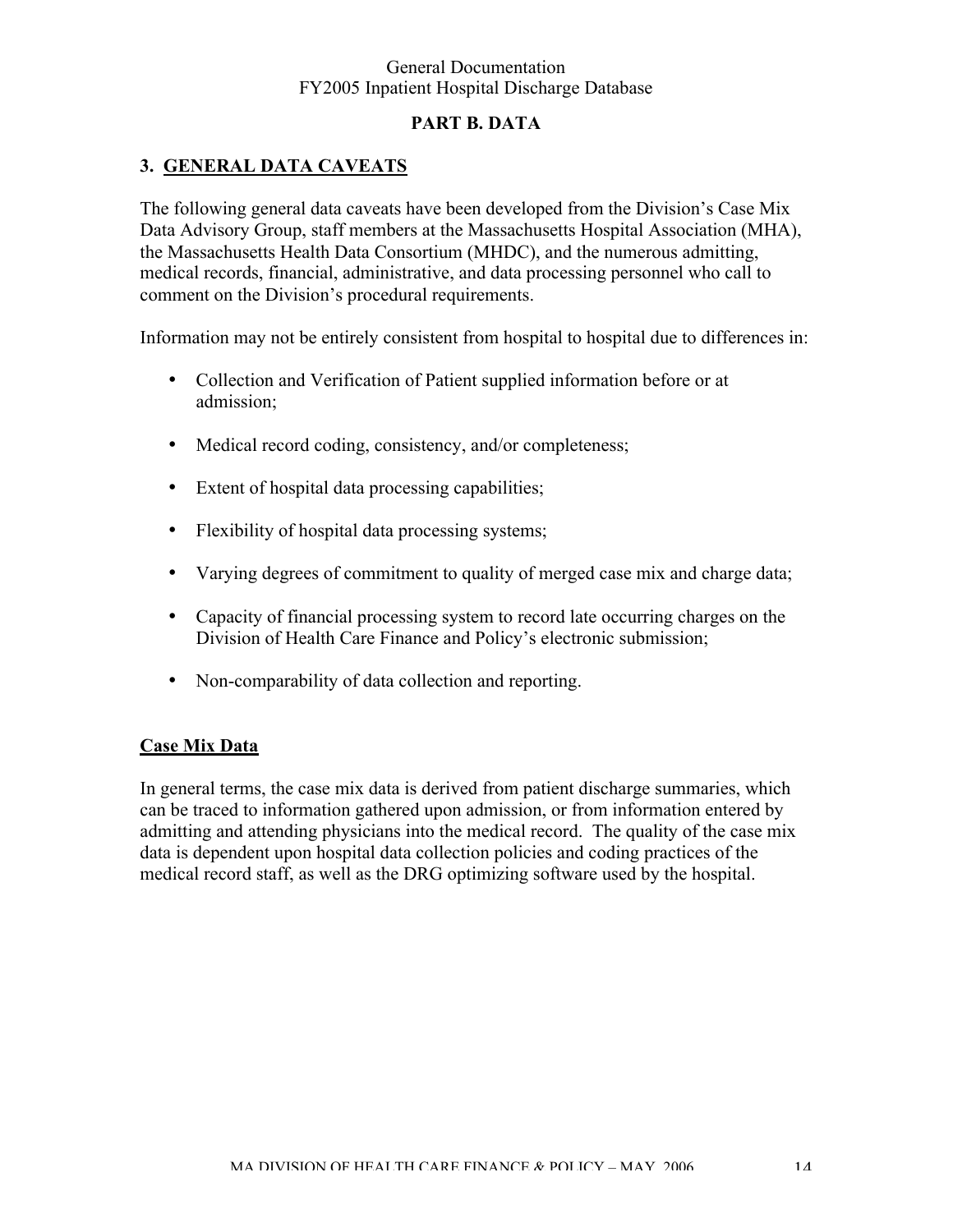## **PART B. DATA**

# **3. GENERAL DATA CAVEATS -** *Continued*

## **Charge Data**

Issues to consider with charge data: A few hospitals do not have the capacity to add late occurring charges to their electronic submission within the present time frames for submitting data. In some hospitals, "days billed" or "accommodation charges" may not equal the length of the patient's stay in the hospital. One should note that charges are a reflection of the hospital's pricing strategy and may not be indicative of the cost of patient care delivery.

#### **Expanded Data Elements**

Care should also be used when examining data elements that have been expanded, especially when analyzing multi-year trends. In order to maintain consistency across years, it may be necessary to merge some of the expanded codes. For example, the Patient Disposition codes were expanded as of January 1, 1994 to include a new code for "Discharged/Transferred to a Rehab Hospital". Prior to this quarter, these discharges would have been reported under the code "Discharged/Transferred to Chronic or Rehab Hospital" which itself was changed to "Discharged/Transferred to Chronic Hospital". If examining these codes across years, one will need to combine the "rehab" and "chronic" codes in the data beginning January 1, 1994.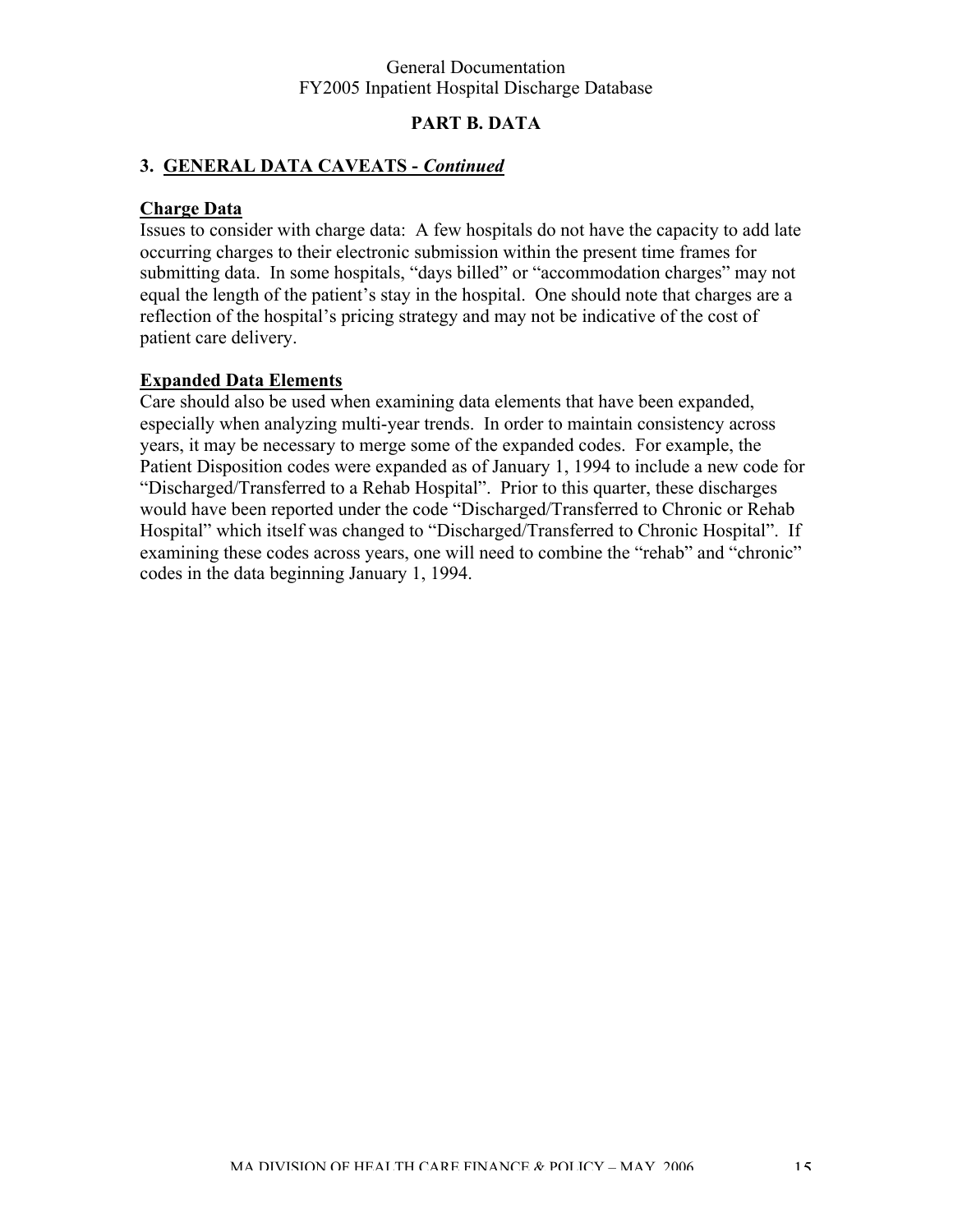## **PART B. DATA**

#### **4. SPECIFIC DATA ELEMENTS**

The purpose of the following section is to provide the user with an explanation of some of the data elements included in Regulation 114.1 CMR 17.00, and to give a sense of their reliability.

#### **a. Existing Data Elements**

#### **DPH Hospital ID Number**

The Massachusetts Department of Public Health's four-digit identification number. (See Supplement III).

#### **Patient Race**

The accuracy of the reporting of this data element for any given hospital is difficult to ascertain. Therefore, the user should be aware that the distribution of patients for this data element may not represent an accurate grouping of the hospital's population.

#### **Leave of Absence (LOA) Days**

Hospitals are required to report these days to the Division, if they are used. At present, the Division is unable to verify the use of these days if they are not reported, nor can the Division verify the number reported if a hospital does provide the information. Therefore, the user should be aware that the validity of this category relies solely on the accuracy of a given hospital's reporting practices.

#### **Principal External Cause of Injury Code**

The ICD-9-CM code categorizes the event and condition describing the principal external cause of injuries, poisonings, and adverse effects.

#### **Unique Physician Number (UPN**)

The encrypted Massachusetts Board of Registration in Medicine's license number for the attending and operating physician.

Physicians that do not have Board of Registration in Medicine license numbers that are submitted in the Hospital Discharge Database as DENSG, PODTR, and OTHER (codes for Dental Surgeon, Podiatrist, and Other physician) appear in the AttendingPhysID and OperatingPhysID fields as MMMMM or MMMMM3?.

MIDWIF (the code for Midwife) appears in the AttendingPhysID and OperatingPhysID fields as K###### or K#######.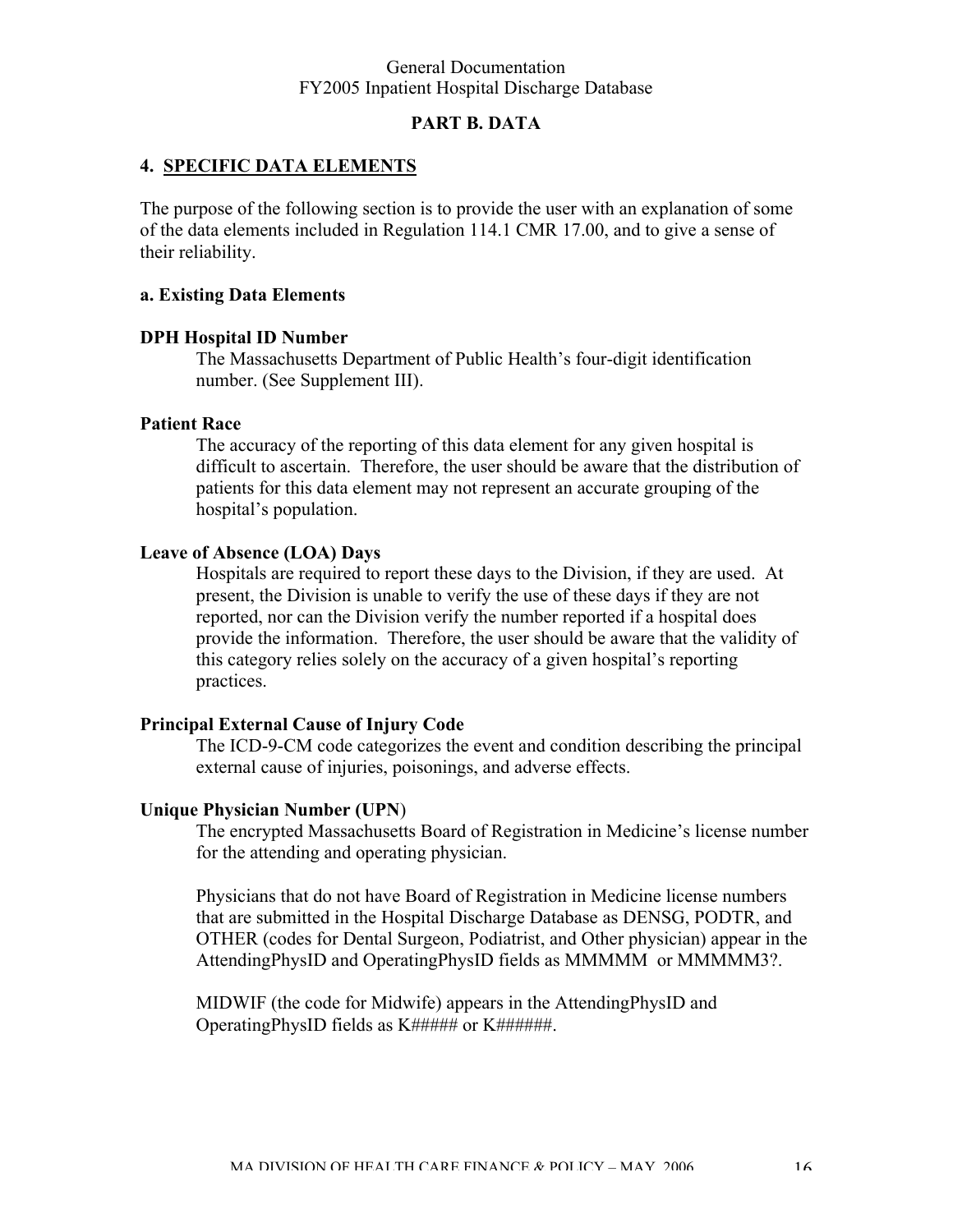#### **PART B. DATA**

#### **4. SPECIFIC DATA ELEMENTS**

#### **a. Existing Data Elements -** *Continued*

#### **Payer Codes**

In January 1994, payer information was expanded to include payer type and payer source. Payer type is the general payer category, such as HMO, Commercial, or Workers' Compensation. Payer source is the specific health care coverage plan, such as Harvard Pilgrim Health Plan or Aetna Life Insurance.

Over the years, payer type and payer source codes have been further expanded and updated to reflect the current industry. Effective October 1, 1997, payer type codes started to include Point-Of-Service Plan (POS) and Exclusive Provider Organization (EPO). Effective October 1, 1999, payer type codes were updated for  $\#21$  – Commonwealth PPO to Type E – PPO (formerly type C – BCBS). Also effective on this date, payer source codes were expanded to include: 203 – Principal Financial Group; 204 – Christian Brothers; and 271 – Hillcrest HMO.

A complete listing of Payer types and sources can be found in this manual under Part F. Supplementary Information.

#### **Source of Admission**

In January 1994, three new sources of admission were added: ambulatory surgery, observation, and extramural birth (for newborns).

The codes were further expanded effective October 1, 1997, to better define each admission source. Physician referral was further clarified as "Direct Physician Referral" (versus calling a health plan for an HMO Referral or Direct Health Plan Referral"). "Clinic Referral" was separated into "Within Hospital Clinic Referral" and "Outside Hospital Clinic Referral". And "Emergency Room Transfer was further delineated to include "Outside Hospital Emergency Room Transfers" and "Walk-In/Self-Referrals". (The latter was added to reflect the fact that Walk-In/Self-Referrals are a common source of admission in hospital emergency rooms.)

Effective October 1, 1999, the Division added a new data element, Secondary Source of Admission, as well as a new source of admission code, "Transfer from Within Hospital Emergency Room", These additions were intended to accommodate those patients with two sources of admission (for example, patients transferred twice prior to being admitted). It is important to note that the code "Transfer from Within" is intended to be used as a Secondary Source of Admission only, except in cases where the hospital is unable to determine the originating or primary source of admission.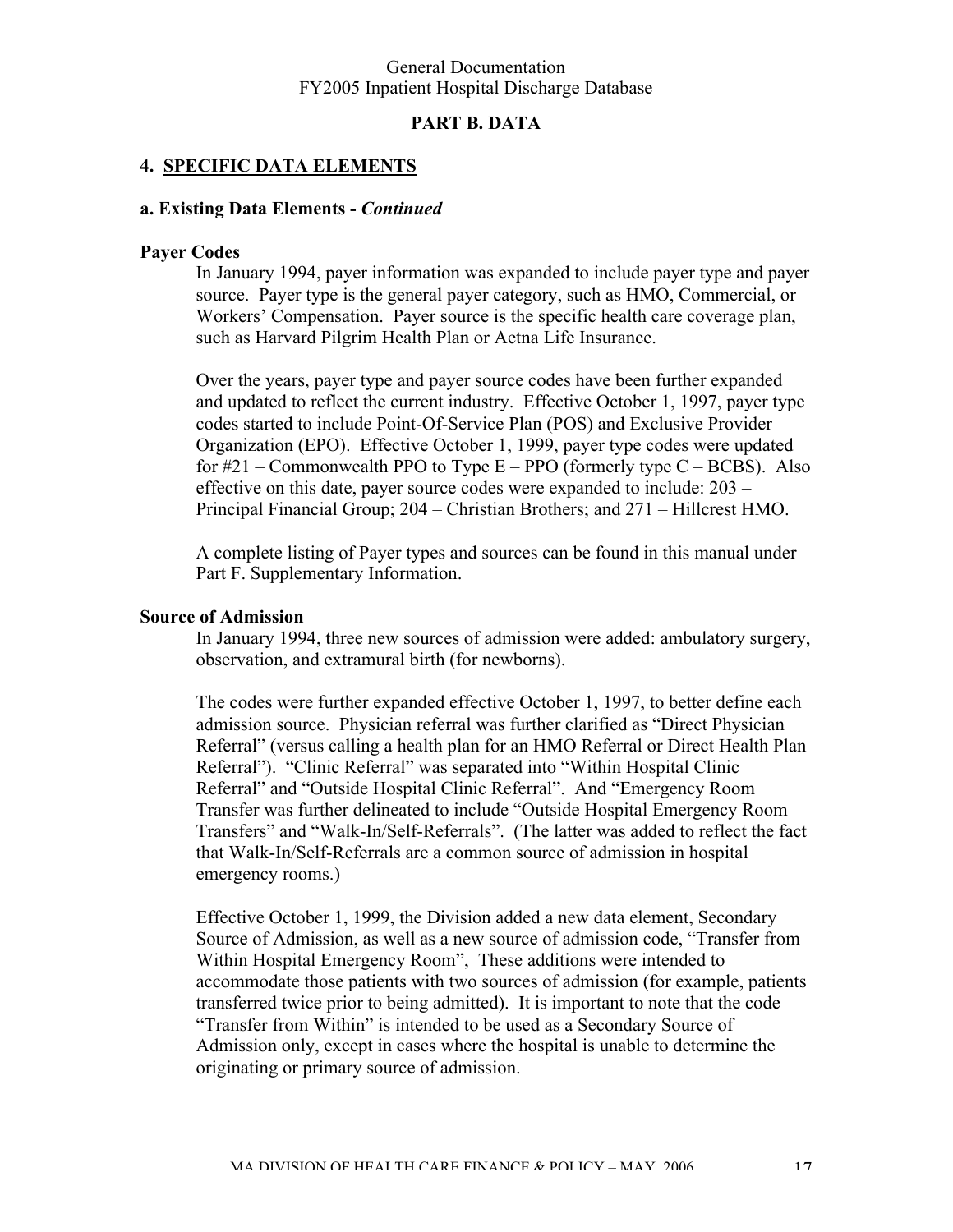## **PART B. DATA**

#### **4. SPECIFIC DATA ELEMENTS**

#### **a. Existing Data Elements -** *Continued*

#### **Patient Disposition**

Six new discharge/transfer categories were added in January 1994 and October 1997.

- 1) Code 05: To another type of institution for inpatient care or referred for outpatient services to another institution;
- 2) Code 08: To home under care of a Home IV Drug Therapy Provider;
- 3) Code 13: To rehab hospital
- 4) Code 14: To rest home
- 5) Code 50: Discharged to Hospice Home (added 10/1/97)
- 6) Code 51: Discharged to Hospice Medical Facility (added 10/1/97)

#### **Accommodation and Ancillary Revenue Codes**

Accommodation and Ancillary Revenue Codes have been expanded to coincide with the current UB-92 Revenue Codes.

Effective October 1, 1997, new Accommodation Revenue codes were added for Chronic (code 192), Subacute (code 196), Transitional Care Unit (TCU) (code 197), and for Skilled Nursing Facility (SNF) (code 198).

Also, effective in 1998, Ancillary Revenue Code 760 was separated into individual UB-92 components which include Treatment Room (code 761), Observation Room (code 762), and Other Observation Room (code 769). Please note that the required standard unit of service for codes 762 and 769 is "hours".

#### **Unique Health Identification Number (UHIN**)

The patient's social security number is reported as a nine-digit number, which is then encrypted by the Division into a Unique Health Information Number (UHIN). Therefore, a social security number is never considered a case mix data element. Only the UHIN is considered a database element and only the encrypted number is used by the Division. Please note that per regulation 114.1 CMR 17.00, the number reported for the patient's social security number should be the patient's social security number, not the social security number of some other person, such as the husband or wife of the patient. Likewise, the social security number for the mother of a newborn should not be reported in this field, as there exists a separate field designated for social security number of the newborn's mother.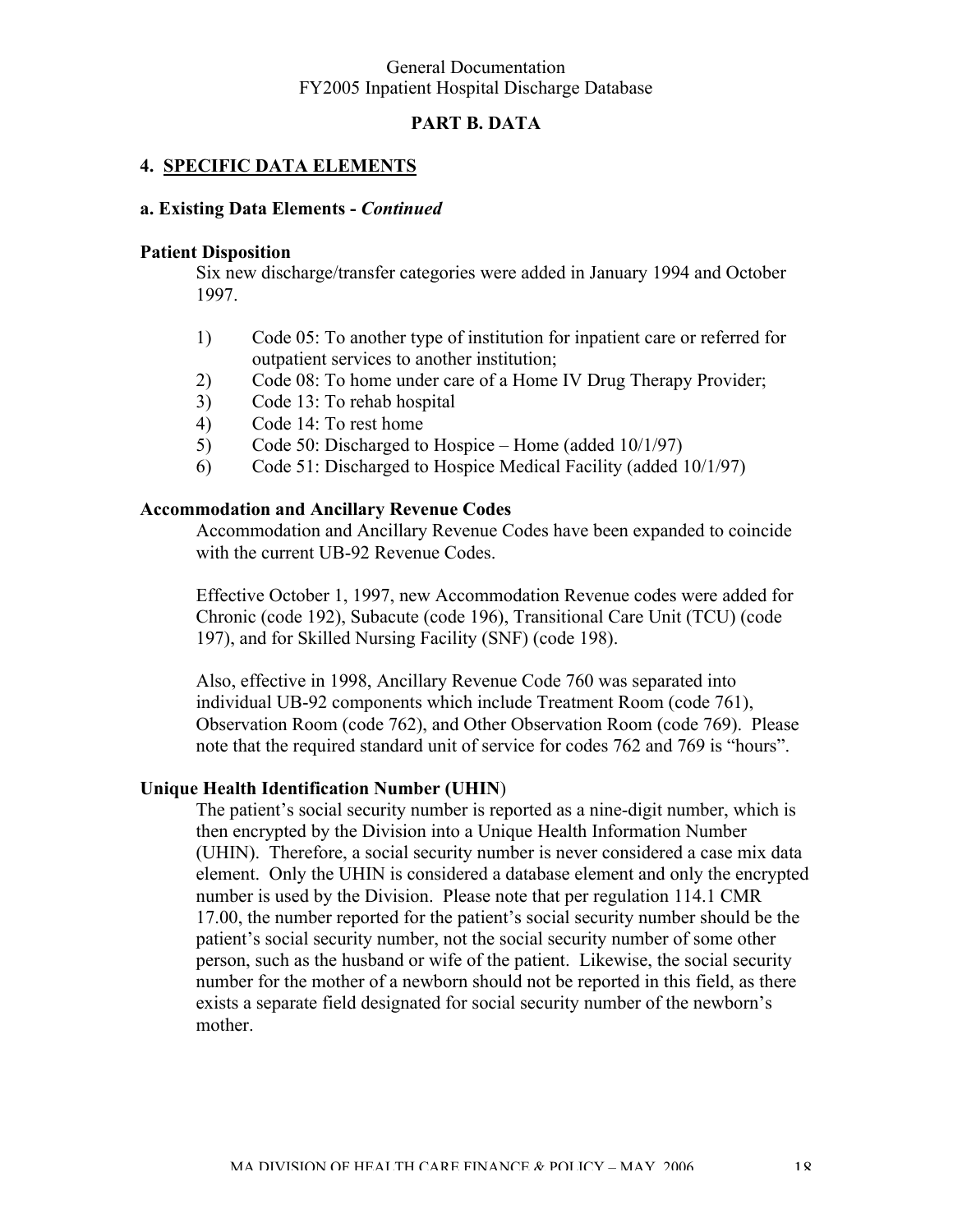#### **PART B. DATA**

#### **4. SPECIFIC DATA ELEMENTS**

#### **b. New Data Elements (as of October 1, 2001)**

Effective October 1, 2001, two new data elements were added to Regulation 114.1 CMR 17.00 – en ER indicator and an Observation indicator.

#### **ER Indicator**

A flag to indicate whether the patient was admitted from the hospital's emergency department.

#### **Observation Indicator**

A flag to indicate whether the patient was admitted from the hospital's outpatient observation department.

#### **New Payer Sources**

The following new payer sources were added as of October 1, 2001:

207 – Network Health (Cambridge Health Alliance MCD Program)

208 – HealthNet Boston (Boston Medical Center MCD Program)

272 – Auto Insurance

990 – Free Care – co-pay, deductible, or co-insurance (for use with  $\#143$ )

#### **New Payer Type**

One new payer type was added – Auto Insurance (Code T – Abbreviation AI).

#### **c. New Data Elements (as of October 1, 1999**)

Effective October 1, 1999, several new data elements were added to Regulation 114.1 CMR 17.00. They are as follows.

#### **Secondary Source of Admission**

A code indicating the source of referring or transferring the patient to inpatient status in the hospital. The Primary Source of Admission is the originating, referring, or transferring facility or primary referral source causing the patient to enter the hospital's care. The secondary source of admission is the secondary referring or transferring source for the patient. For example, if a patient has been transferred from a SNF to the hospital's Clinic and is then admitted, the Primary Source of Admission is reported as "5 – Transfer from a SNF" and the Secondary Source of Admission is reported as "Within Hospital Clinic Referral".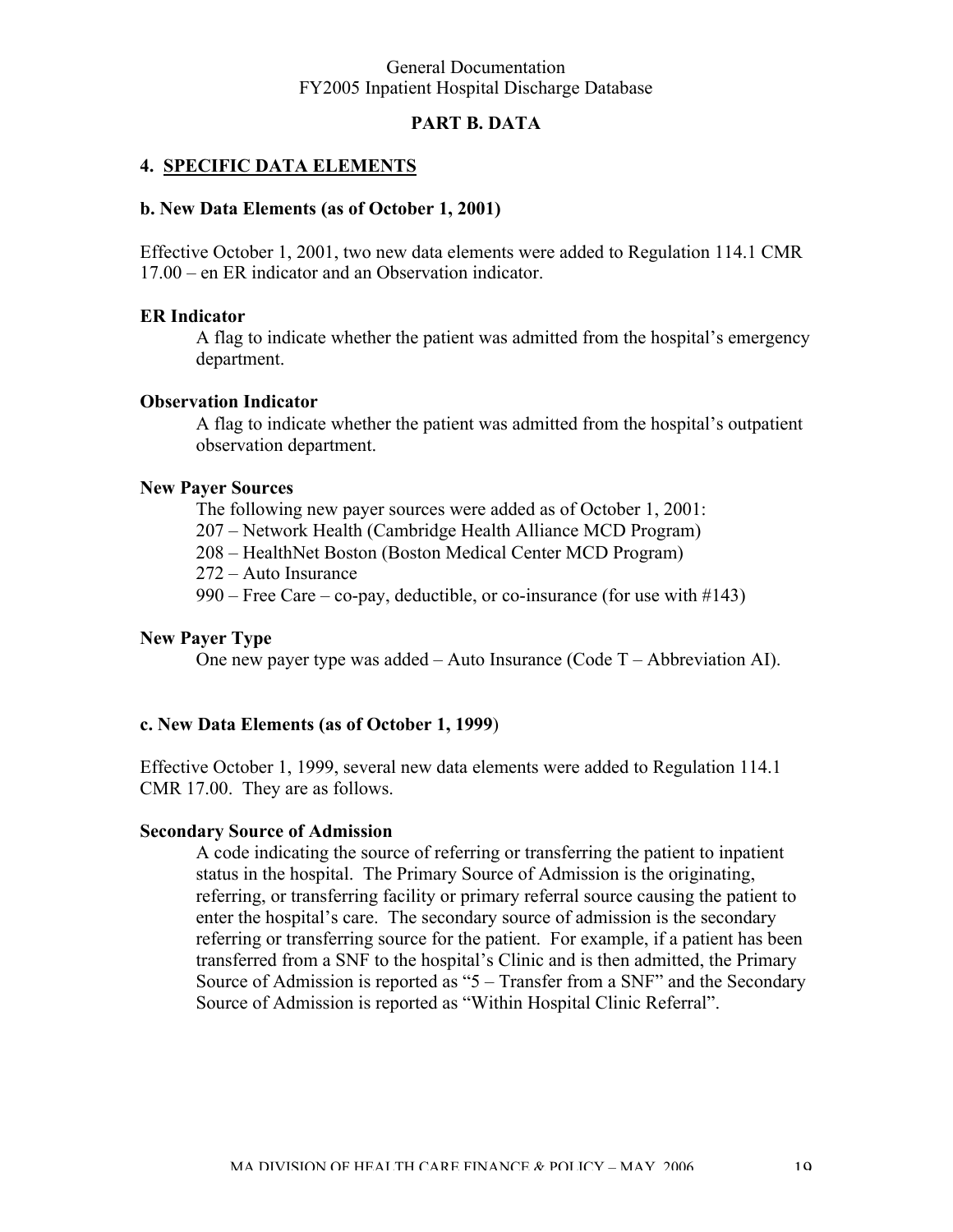## **PART B. DATA**

#### **4. SPECIFIC DATA ELEMENTS**

#### **c. New Data Elements (as of October 1, 1999**) *– Continued*

#### **Do Not Resuscitate (DNR) Status**

A status indicating that the patient had a physician order not to resuscitate or the patient had a status of receiving palliative care only. Do not resuscitate status means not to revive a patient from potential or apparent death or that a patient was being treated with comfort measures only.

#### **Mother's Social Security Number (for infants up to one year old**)

The social security number of the patient's mother reported as a nine-digit number for newborns or for infants less than 1 year old. The mother's social security number is encrypted into a Unique Health Information Number (UHIN) and is never considered a case mix data element. Only the UHIN is considered a database element and only this encrypted number is used by the Division.

#### **Mother's Medical Record Number (for newborns born in the hospital**)

The medical record number assigned within the hospital to the newborn's mother. This medical record number distinguishes the patient's mother and the patient's mother's hospital record(s) from all others in that institution.

#### **Facility Site Number**

A hospital determined number used to distinguish multiple sites that fall under one Massachusetts Department of Public Health (MDPH) facility number.

#### **Organization ID**

A unique facility number assigned by the Division.

#### **Associated Diagnosis 9 – 14**

This data element has been expanded to allow for up to 14 diagnoses.

#### **Nurse Midwife Code for ATT and OP MD License Field**

#### **Other Caregiver Field**

The primary caregiver responsible for the patient's care other than the attending physician, operating room physician, or nurse midwife as specified in the Regulation. Other caregiver includes resident, intern, nurse practitioner, and physician's assistant.

# **Attending, Operating, and Additional Caregiver National Provider Identifier Fields**

Please note that these are not yet part of the database. They are just placeholders for when they are implemented. These data elements will be required when available on a national basis.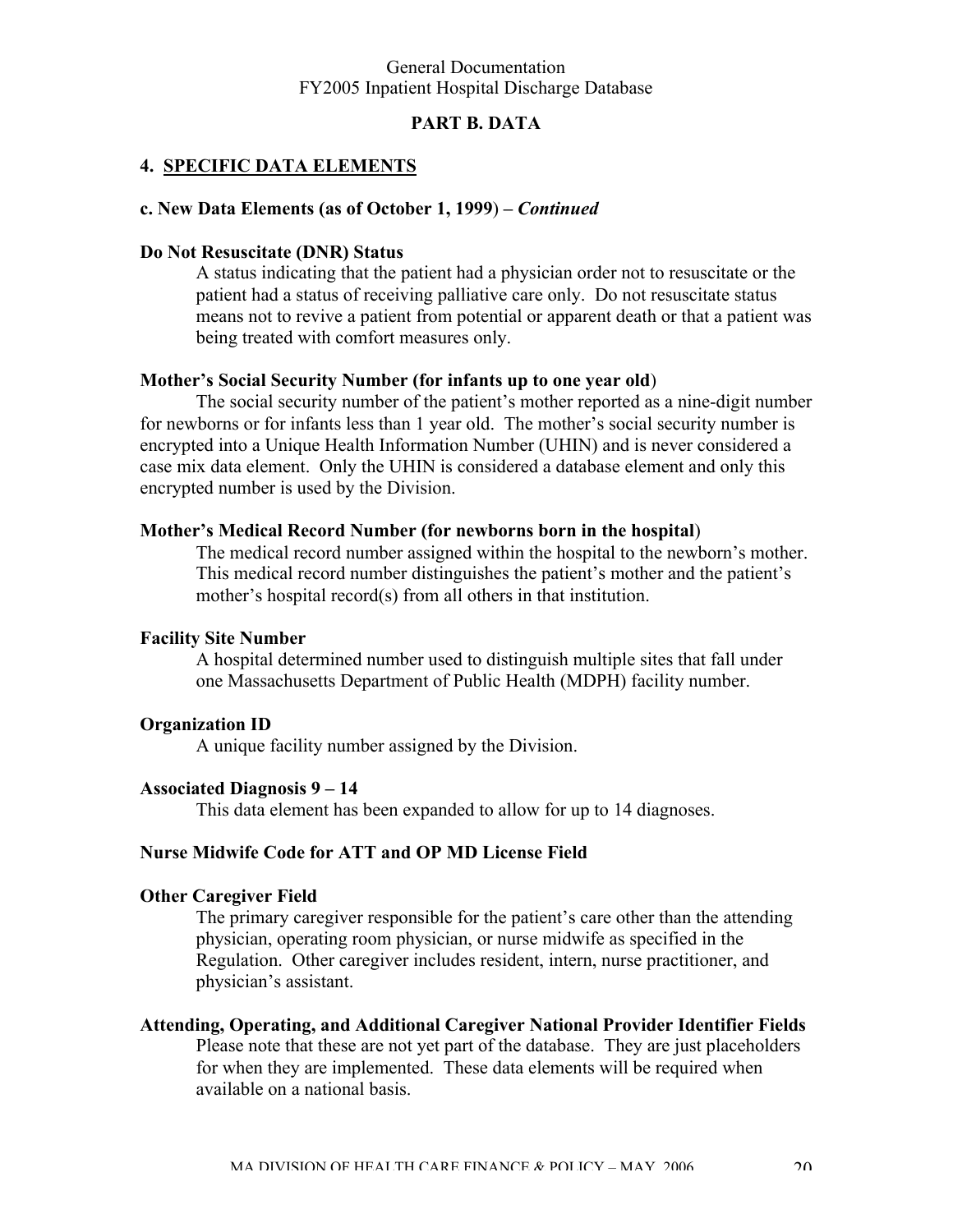# **PART B. DATA**

## **d. Important Note Regarding the Use of Race Codes**

If you have used data in previous years, you may have noted that the Race\_Code information in the Inpatient file prior to FY2000 was inconsistent with the way the data was reported to the Division. Furthermore, the Inpatient data product was inconsistent with other data products, such as the Outpatient Observation data product. In FY2000, we corrected this inconsistency by standardizing the Race Code as the following table shows. Please note that to compare pre-FY2000 Inpatient data to current and future data, you will have to standardize using the translation table below.

The following table should be referenced when using Race Code data in all Division data products.

| <b>Race Code</b> | <b>Description</b> | <b>Pre-2000 Inpatient FIPA Code</b> |
|------------------|--------------------|-------------------------------------|
|                  | White              | White                               |
|                  | <b>Black</b>       | <b>Black</b>                        |
|                  | Asian              | Other                               |
|                  | Hispanic           | Unknown                             |
|                  | American Indian    | American Indian                     |
|                  | Other              | Asian                               |
|                  | Unknown            | Hispanic                            |

\*This format is consistent across all Division data products except pre-2000 Inpatient, and is the same format as reported to the Division.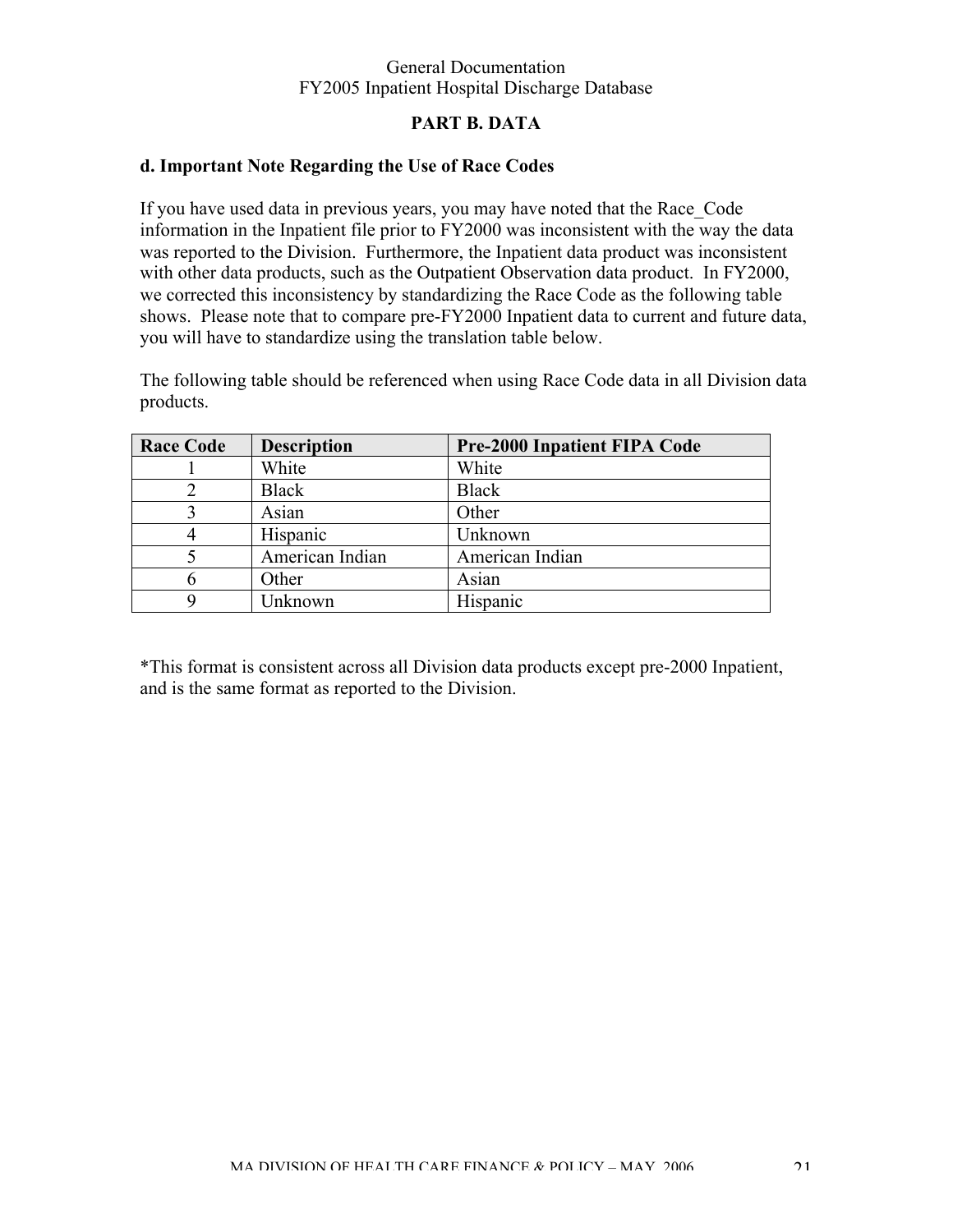#### **PART B. DATA**

#### **e. DHCFP Calculated Fields**

#### **Admission Sequence Number**

This calculated field indicates the chronological order of admissions for patients with multiple inpatient stays. A match with the UHIN only, is used to make the determination that a patient has had multiple stays.\*\*

#### **Days Between UHIN Stays**

This calculated field indicates the number of days between each discharge and each consecutive admission for applicable patients. Again, a match with the UHIN only, is used to make a determination that a patient has been readmitted. (Please read the comments below.)\*\*

Analysis of UHIN data by the Division has turned up problems with some of the reported data. For a small number of hospitals, little or no UHIN data exists, as these hospitals failed to report patients' social security numbers (SSN). Other hospitals reported the same SSN repeatedly, resulting in numerous admissions for one UHIN. In other cases, the demographic information (age, sex, etc.) was not consistent when a match did exist with the UHIN. Some explanations for this include assignment of a mother's SSN to her infant or assignment of a spouse's SSN to a patient. This demographic analysis shows a probable error rate in the range of 2% – 10%.

In the past, the DHCFP has found that, on average, 91% if the SSNs submitted are valid when edited for compliance with rules issued by the Social Security Administration. Staff continually monitor the encryption process to ensure that duplicate UHINs are not inappropriately generated, and that recurring SSNs consistently encrypt to the same UHIN. Only valid SSNs are encrypted to a UHIN. It is valid for hospitals to report that the SSN is unknown. In these cases, the UHIN appears as '000000001'.

Invalid SSNs are assigned 7 or 8 dashes and an error code. The list of error codes is as follows:

ssn  $empty = 1$ ssn\_notninechars =  $2$ ssn allcharsequal  $= 3$ ssn  $first three charges = 4$ ssn\_midtwocharszero =  $5$ ssn\_lastfourcharszero =  $6$ ssn\_notnumeric =  $7$ ssn rangeinvalid  $= 8$ ssn  $\text{error}$  = 9 ssn\_encrypterror =  $10$ 

\*\*Based on these findings, the DHCFP strongly suggests that users perform some qualitative checks of the data prior to drawing conclusions about that data.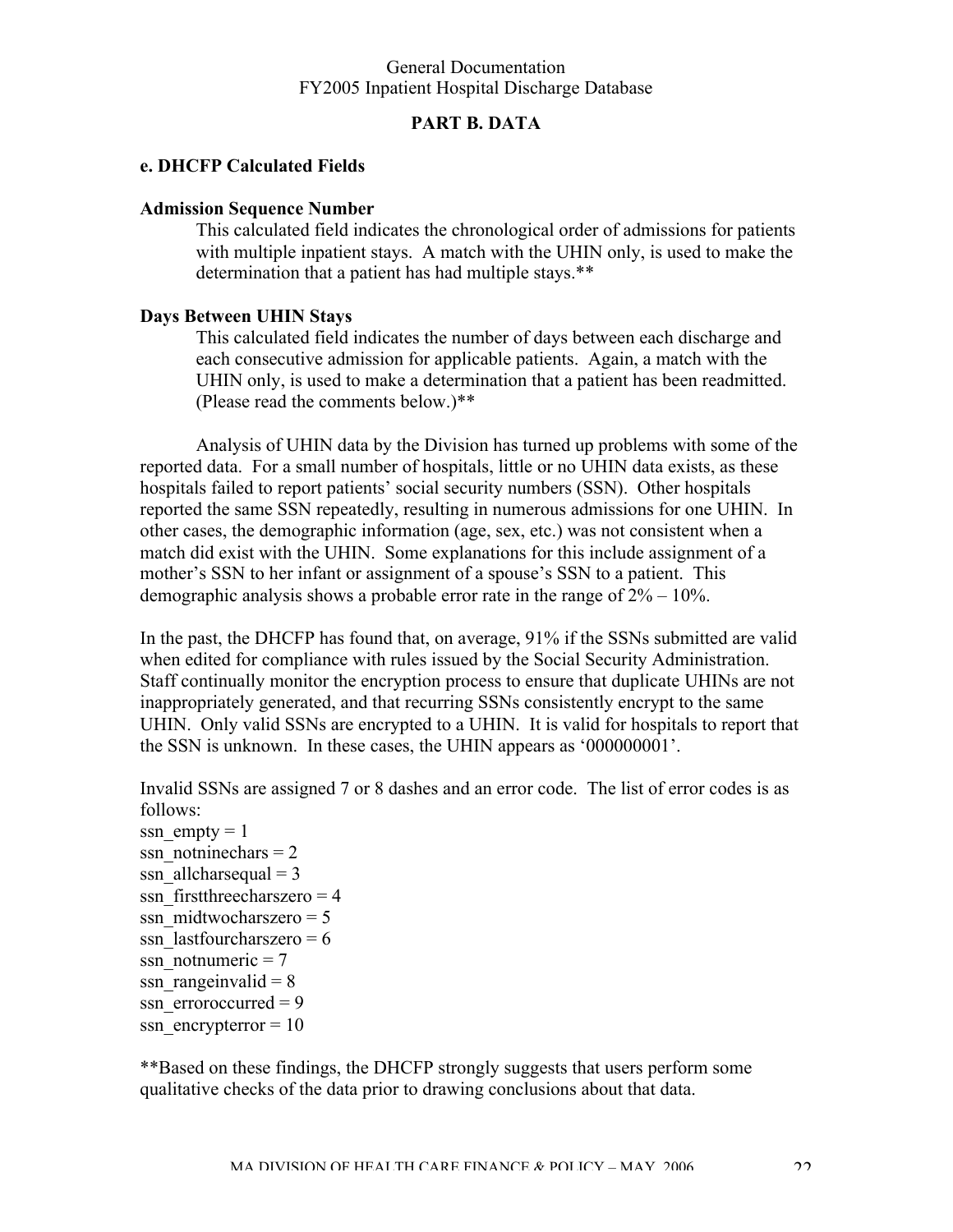## **PART C. HOSPITAL RESPONSES**

- 1. Summary of Hospitals' FY2005 Final Verification Report Responses
- 2. List of Error Categories
- 3. Summary of Reported Discrepancies By Category
- 4. Index of Hospitals Reporting Data Discrepancies
- 5. Individual Hospital Discrepancy Documentation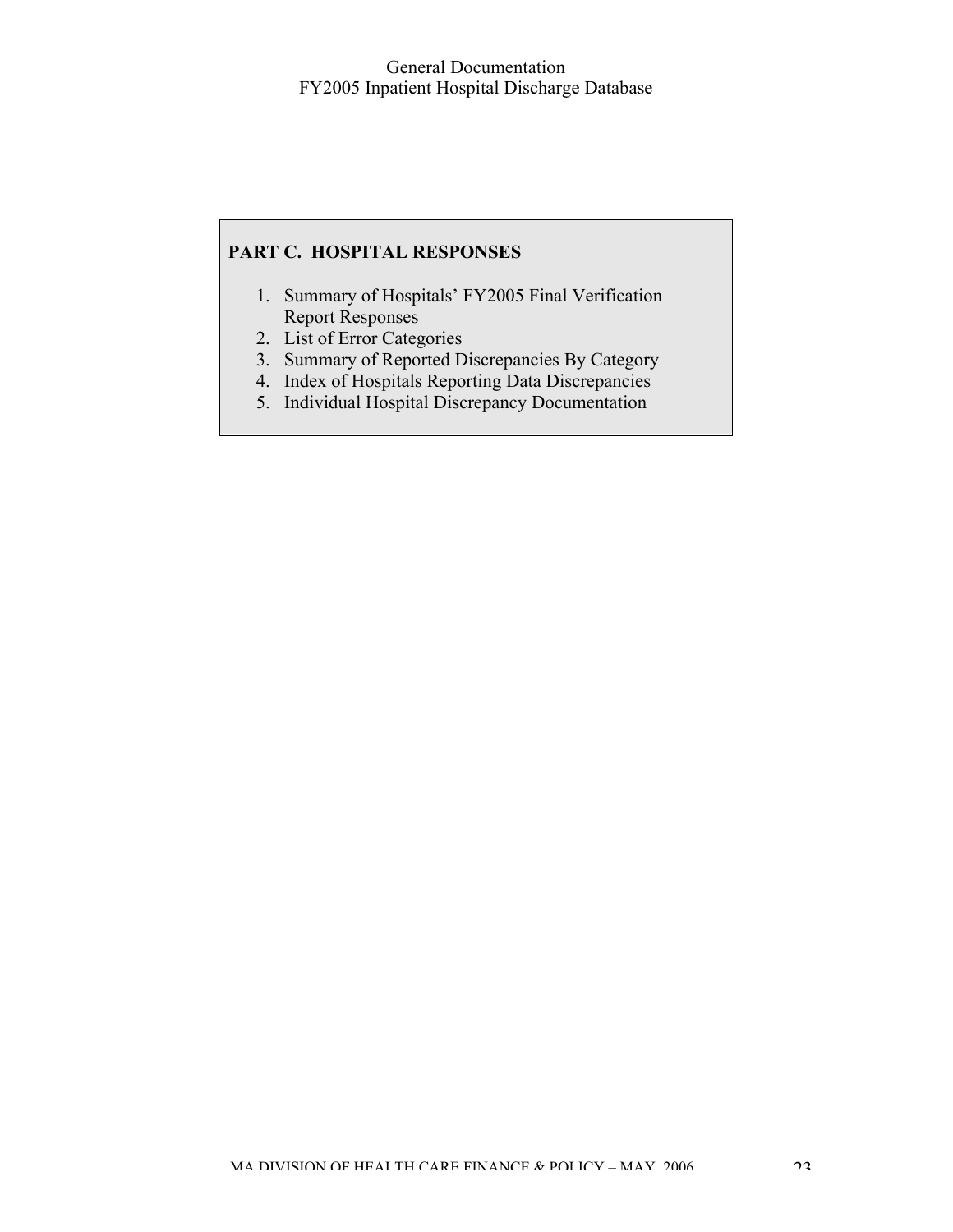# **PART C. HOSPITAL RESPONSES**

| <b>DPH ID</b> | <b>HOSPITAL NAME</b>                                 | $\mathbf{A}$ | $\bf{B}$ | <b>NONE</b> | <b>COMMENTS</b>                |
|---------------|------------------------------------------------------|--------------|----------|-------------|--------------------------------|
| 2006          | Anna Jaques Hospital                                 | X            |          |             |                                |
| 2226          | <b>Athol Memorial</b><br>Hospital                    | X            |          |             |                                |
| 2148          | <b>Baystate Mary Lane</b>                            | X            |          |             |                                |
| 2339          | <b>Baystate Medical</b><br>Center                    | X            |          |             |                                |
| 2313          | <b>Berkshire Medical</b><br>Center                   | X            |          |             |                                |
| 2054          | <b>Beth Israel</b><br>Deaconess Hospital-<br>Needham | X            |          |             |                                |
| 2069          | <b>Beth Israel</b><br>Deaconess Medical<br>Center    | X            |          |             |                                |
| 2307          | <b>Boston Medical</b><br>Center                      | X            |          |             |                                |
| 2921          | Brigham and<br>Women's Hospital                      | X            |          |             |                                |
| 2118          | <b>Brockton Hospital</b>                             | X            |          |             |                                |
| 2108          | Cambridge Hospital                                   | X            |          |             |                                |
| 2135          | Cape Cod Hospital                                    |              |          | $\mathbf X$ | Response form not<br>received. |
| 2003          | Caritas Carney<br>Hospital                           | X            |          |             |                                |
| 2101          | Caritas Good<br>Samaritan Medical<br>Center          | X            |          |             |                                |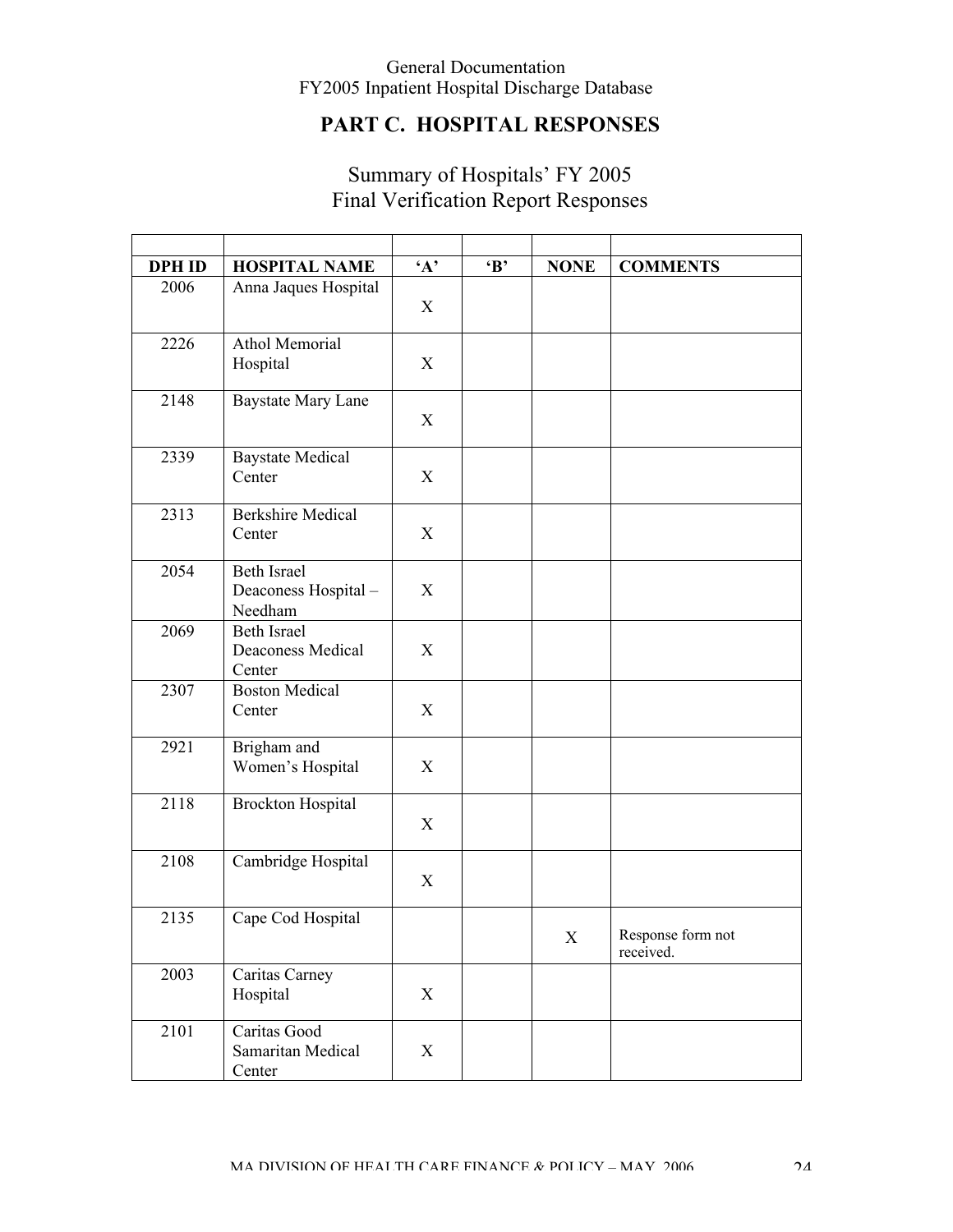# **PART C. HOSPITAL RESPONSES**

| <b>DPH ID</b> | <b>HOSPITAL NAME</b>                                             | $\mathbf{A}$ | $\bf{B}$         | <b>NONE</b> | <b>COMMENTS</b> |
|---------------|------------------------------------------------------------------|--------------|------------------|-------------|-----------------|
| 2KGH          | Caritas Good Sam.<br>Medical Ctr. - Norcap<br>Lodge Campus       | X            |                  |             |                 |
| 2225          | Caritas Holy Family<br>Hospital                                  | X            |                  |             |                 |
| 2114          | Caritas Norwood<br>Hospital & Med. Ctr.                          |              | $\boldsymbol{X}$ |             | See comments.   |
| 2085          | Caritas St.<br>Elizabeth's Medical<br>Center                     | X            |                  |             |                 |
| 2139          | Children's Hospital<br><b>Boston</b>                             | X            |                  |             |                 |
| 2126          | Clinton Hospital                                                 | X            |                  |             |                 |
| 2155          | Cooley Dickinson<br>Hospital                                     | X            |                  |             |                 |
| 2335          | Dana-Farber Cancer<br>Institute                                  | X            |                  |             |                 |
| 2018          | Emerson Hospital                                                 | X            |                  |             |                 |
| 2052          | Fairview Hospital                                                | X            |                  |             |                 |
| 2289          | Falmouth Hospital                                                | X            |                  |             |                 |
| 2048          | Faulkner Hospital                                                | X            |                  |             |                 |
| 2120          | Franklin Medical<br>Center                                       | X            |                  |             |                 |
| 2038          | Hallmark Health -<br>Lawrence Memorial<br><b>Hospital Campus</b> | X            |                  |             |                 |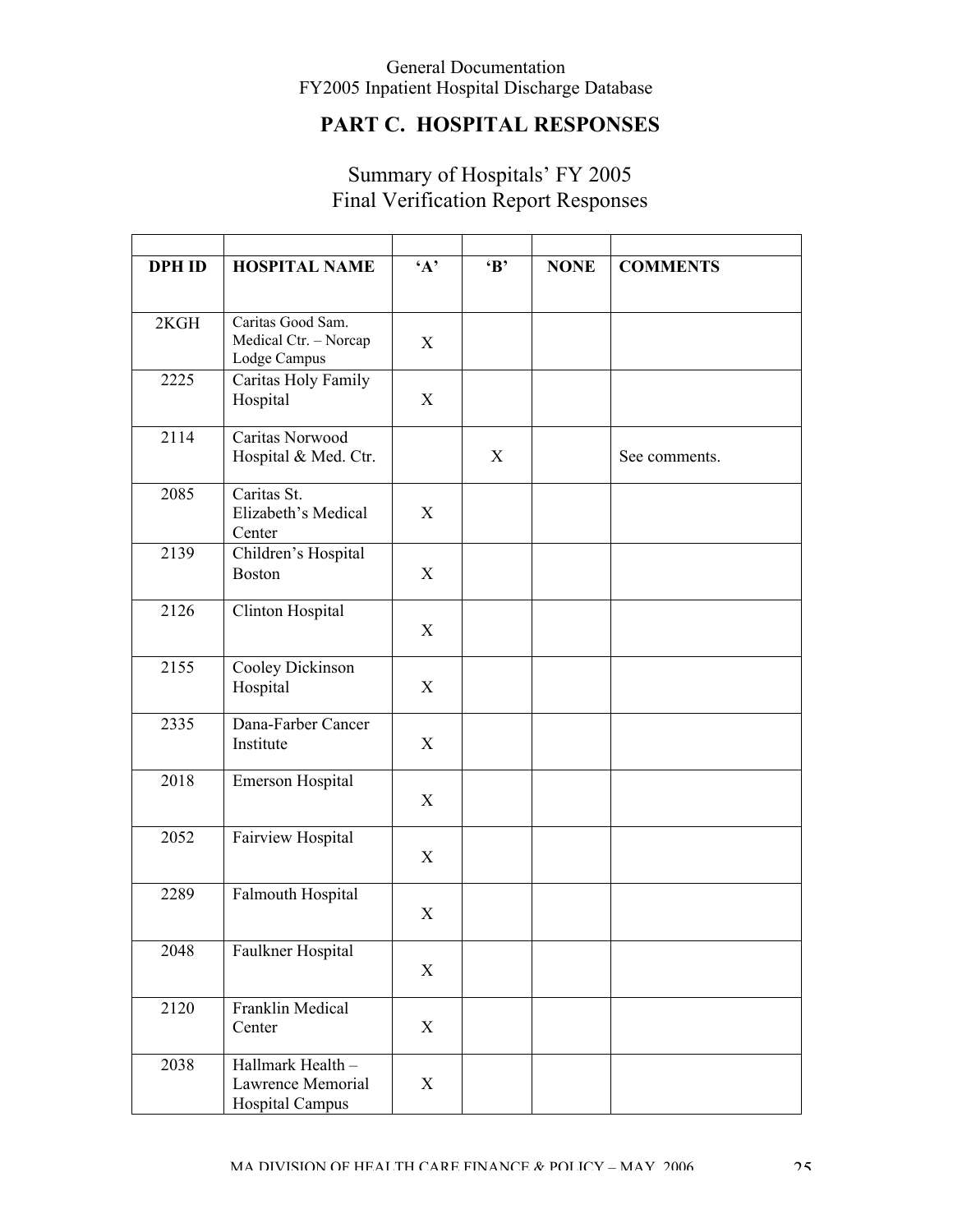# **PART C. HOSPITAL RESPONSES**

| <b>DPH ID</b> | <b>HOSPITAL NAME</b>                            | $\mathbf{A}$ | $\bf{B}$ | <b>NONE</b> | <b>COMMENTS</b>                                                |
|---------------|-------------------------------------------------|--------------|----------|-------------|----------------------------------------------------------------|
| 2058          | Hallmark Health -                               |              |          |             |                                                                |
|               | Melrose-Wakefield<br><b>Hospital Campus</b>     | X            |          |             |                                                                |
| 2143          | Harrington Memorial<br>Hospital                 | X            |          |             |                                                                |
| 2034          | Health Alliance<br>Hospitals, Inc.              | X            |          |             |                                                                |
| 2036          | Heywood Hospital                                |              | X        |             | See comments.                                                  |
| 2145          | Holyoke Medical<br>Center                       | X            |          |             |                                                                |
| 2157          | Hubbard Regional<br>Hospital                    | X            |          |             |                                                                |
| 2082          | Jordan Hospital                                 | X            |          |             |                                                                |
| 2091          | Kindred Hospital-<br><b>Boston</b>              |              |          | X           | Unable to verify data<br>due to use of a different<br>grouper. |
| 2171          | Kindred Hospital<br><b>Boston - North Shore</b> |              |          | X           | Unable to verify data<br>due to use of a different<br>grouper. |
| 2033          | Lahey Clinic                                    | X            |          |             |                                                                |
| 2099          | Lawrence General<br>Hospital                    | X            |          |             |                                                                |
| 2040          | Lowell General<br>Hospital                      | $\mathbf X$  |          |             |                                                                |
| 2103          | Marlborough<br>Hospital                         | $\mathbf X$  |          |             |                                                                |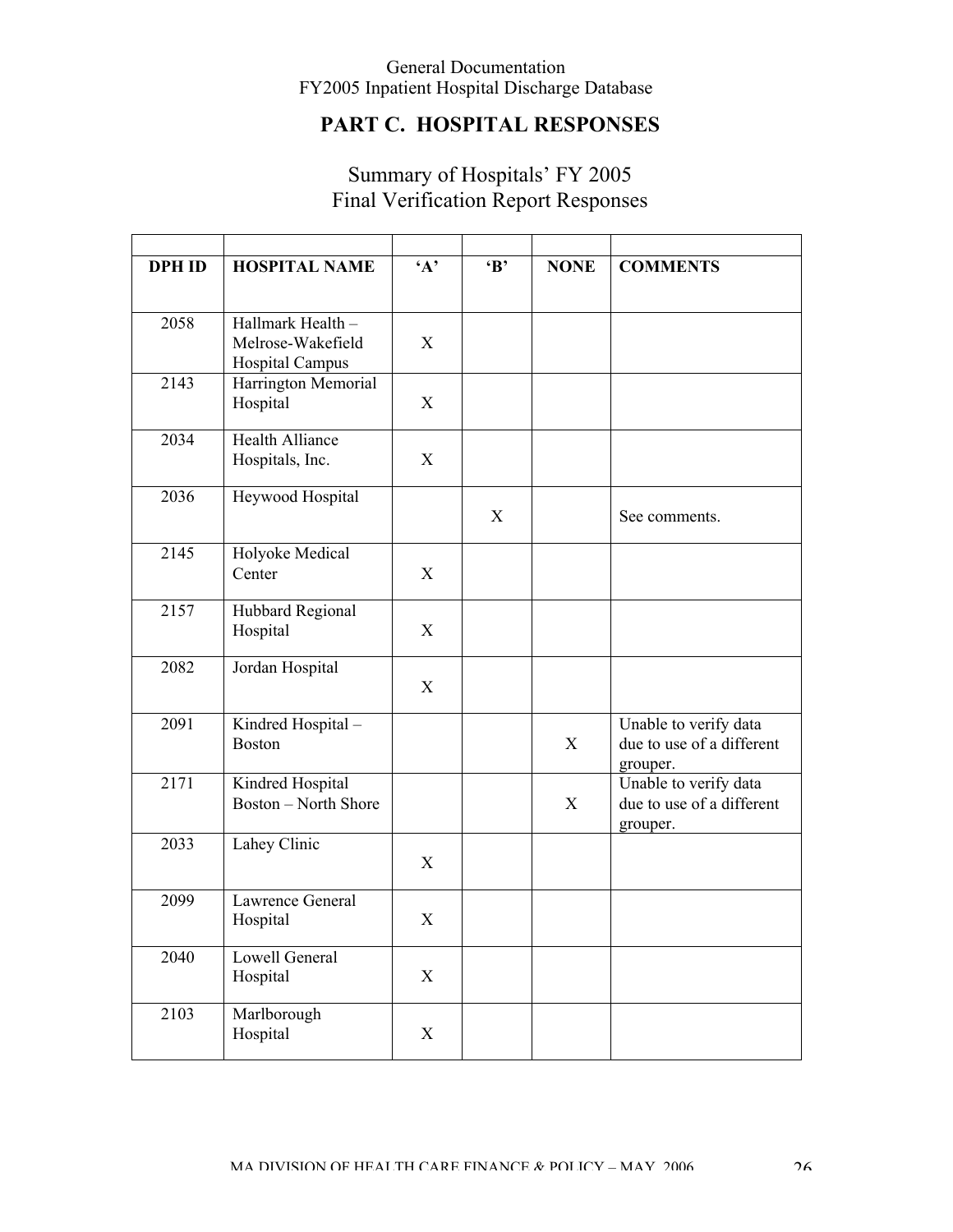# **PART C. HOSPITAL RESPONSES**

| <b>DPH ID</b> | <b>HOSPITAL NAME</b>                    | $\mathbf{A}$   | $\bf{B}$ | <b>NONE</b> | <b>COMMENTS</b> |
|---------------|-----------------------------------------|----------------|----------|-------------|-----------------|
|               |                                         |                |          |             |                 |
| 2042          | Martha's Vineyard<br>Hospital           | X              |          |             |                 |
| 2167          | Massachusetts Eye<br>and Ear Infirmary  | $\mathbf X$    |          |             |                 |
| 2168          | Massachusetts<br>General Hospital       | $\overline{X}$ |          |             |                 |
| 2150          | Mercy Medical<br>Center - Providence    | X              |          |             |                 |
| 2149          | Mercy Medical<br>Center - Springfield   | X              |          |             |                 |
| 2131          | Merrimack Valley<br>Hospital            | $\mathbf X$    |          |             |                 |
| 2020          | MetroWest Medical<br>Center             | X              |          |             |                 |
| 2105          | Milford Regional<br>Medical Center      | X              |          |             |                 |
| 2227          | Milton Hospital                         | X              |          |             |                 |
| 2022          | Morton Hospital and<br>Medical Center   | X              |          |             |                 |
| 2071          | Mount Auburn<br>Hospital                | X              |          |             |                 |
| 2044          | Nantucket Cottage<br>Hospital           |                | X        |             | See comments.   |
| 2298          | Nashoba Valley<br><b>Medical Center</b> | X              |          |             |                 |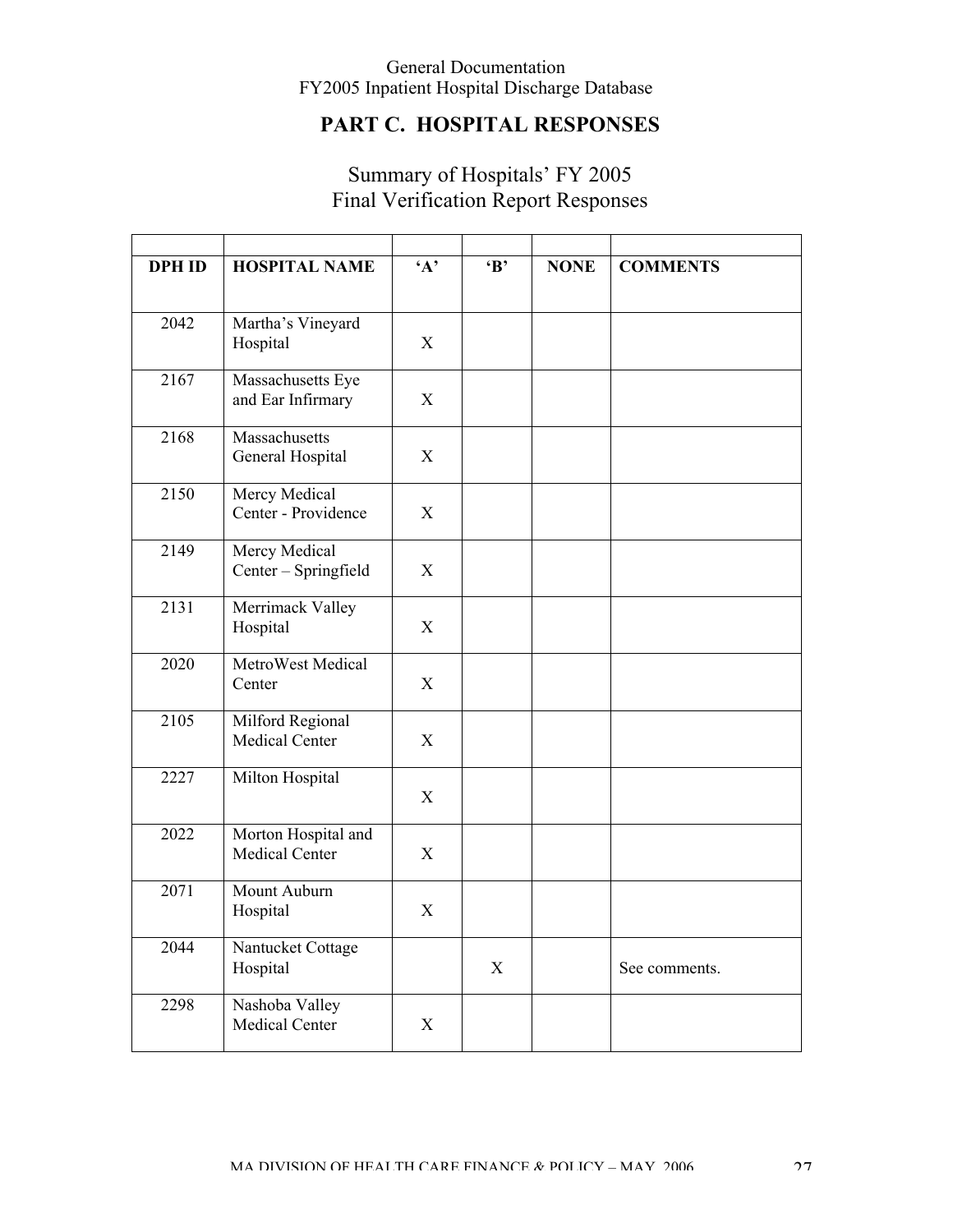# **PART C. HOSPITAL RESPONSES**

| <b>DPH ID</b> | <b>HOSPITAL NAME</b>                                            | $4^{\circ}$ | $\bf{B}$ | <b>NONE</b> | <b>COMMENTS</b> |
|---------------|-----------------------------------------------------------------|-------------|----------|-------------|-----------------|
| 2059          | New England Baptist<br>Hospital                                 | X           |          |             |                 |
| 2075          | Newton-Wellesley<br>Hospital                                    | X           |          |             |                 |
| 2076          | Noble Hospital                                                  | X           |          |             |                 |
| 2061          | North Adams<br>Regional Hospital                                | X           |          |             |                 |
| 2014          | North Shore Medical<br>Center                                   |             | X        |             | See comments.   |
| 2016          | Northeast Health<br>System - Addison<br>Gilbert Campus          |             | X        |             | See comments.   |
| 2007          | Northeast Health<br>System - Beverly<br>Campus                  |             | X        |             | See comments.   |
| 2151          | Quincy Medical<br>Center                                        | X           |          |             |                 |
| 2011          | Saint Anne's Hospital<br>(Caritas)                              | X           |          |             |                 |
| 2128          | <b>Saint Vincent</b><br>Hospital at Worcester<br>Medical Center | X           |          |             |                 |
| 2063          | <b>Saints Memorial</b><br>Medical Center                        | X           |          |             |                 |
| 2107          | South Shore Hospital                                            | X           |          |             |                 |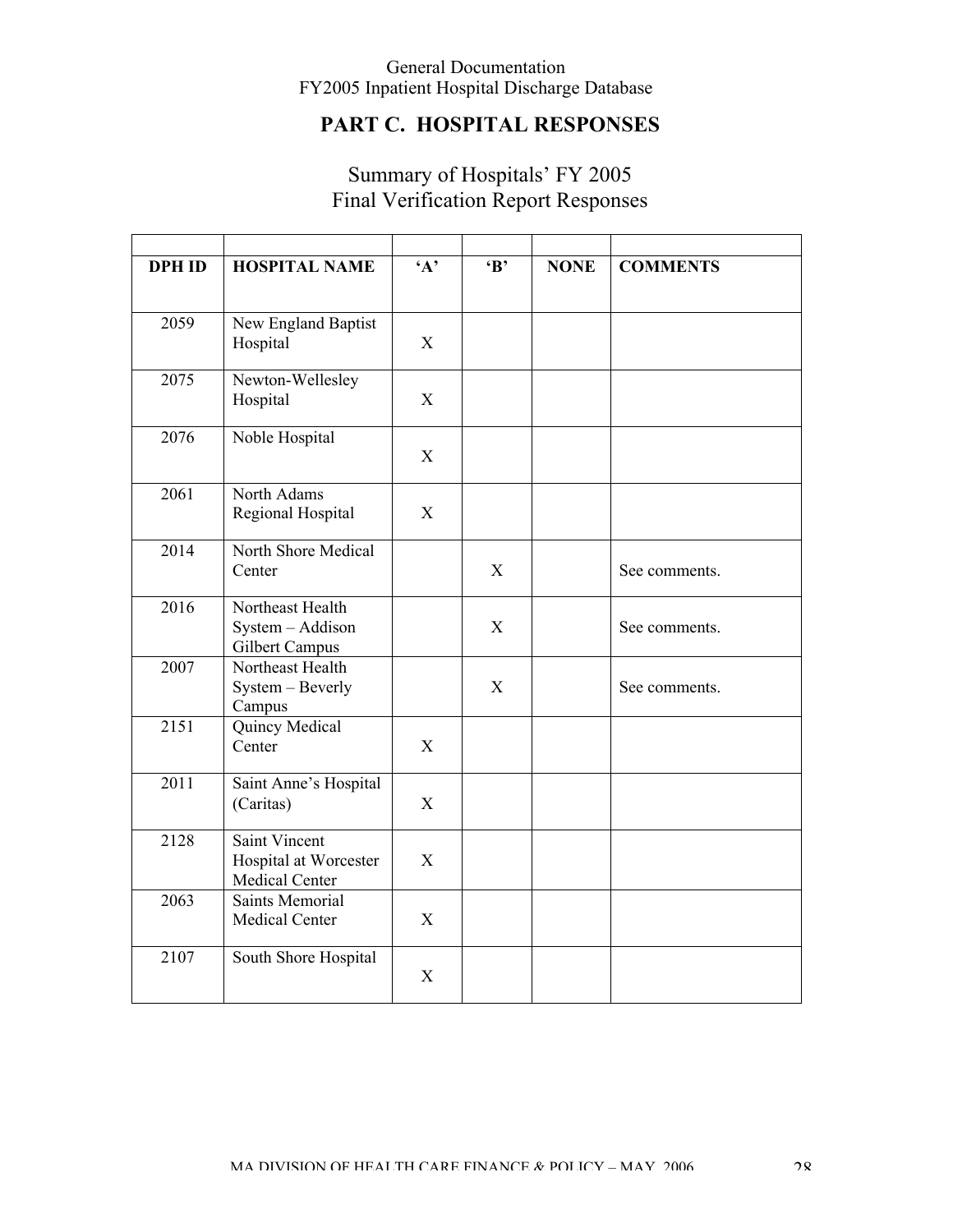# **PART C. HOSPITAL RESPONSES**

| <b>DPH ID</b> | <b>HOSPITAL NAME</b>                                              | $\mathbf{A}$ | $\bf{B}$ | <b>NONE</b> | <b>COMMENTS</b> |
|---------------|-------------------------------------------------------------------|--------------|----------|-------------|-----------------|
| 2337          | Southcoast Hospitals<br>Group - Charlton<br>Memorial Campus       | X            |          |             |                 |
| 2010          | Southcoast Hospitals<br>Group - St. Luke's<br>Campus              | X            |          |             |                 |
| 2106          | Southcoast Hospitals<br>$Group - Tobey$<br><b>Hospital Campus</b> | X            |          |             |                 |
| 2100          | <b>Sturdy Memorial</b><br>Hospital                                | X            |          |             |                 |
| 2299          | Tufts-New England<br>Medical Center                               | X            |          |             |                 |
| 2841          | <b>UMass.</b> Memorial<br>Medical Center                          | X            |          |             |                 |
| 2094          | Winchester Hospital                                               | X            |          |             |                 |
| 2181          | Wing Memorial<br>Hospital and Medical<br>Centers                  | X            |          |             |                 |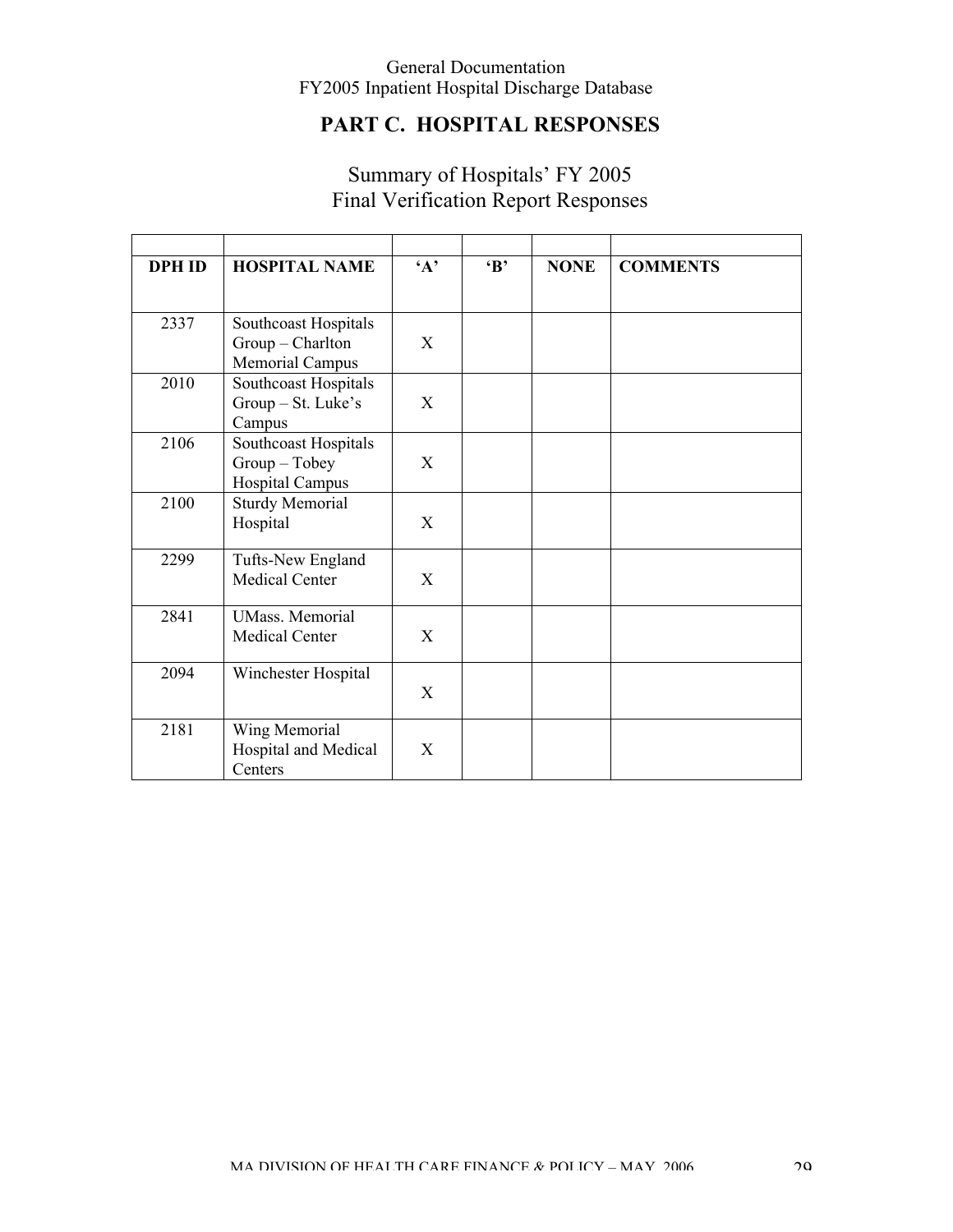# **PART C. HOSPITAL RESPONSES**

#### **2. LIST OF ERROR CATEGORIES**

- Source of Admission
- Type of Admission
- Discharges by Month
- Primary Payer Type
- Diagnosis Codes per Discharge
- Patient Disposition
- Gender
- Procedure Codes per Discharge
- Race
- Age
- Top 20 E-Codes
- AP 12 MDCs Ranked
- AP 14 MDCs Ranked
- APR 15 MDCs Ranked
- AP 18 MDCs Ranked
- Top 20 AP 12 DRGs
- Top 20 AP 14 DRGs
- Top 20 APR 15 DRGs
- Top 20 AP 18 DRGs
- Length of Stay
- Ancillary Services
- Routine Accommodation
- Special Care Accommodation
- Ancillary Services Charges
- Routine Accommodation Charges
- Special Care Accommodation Charges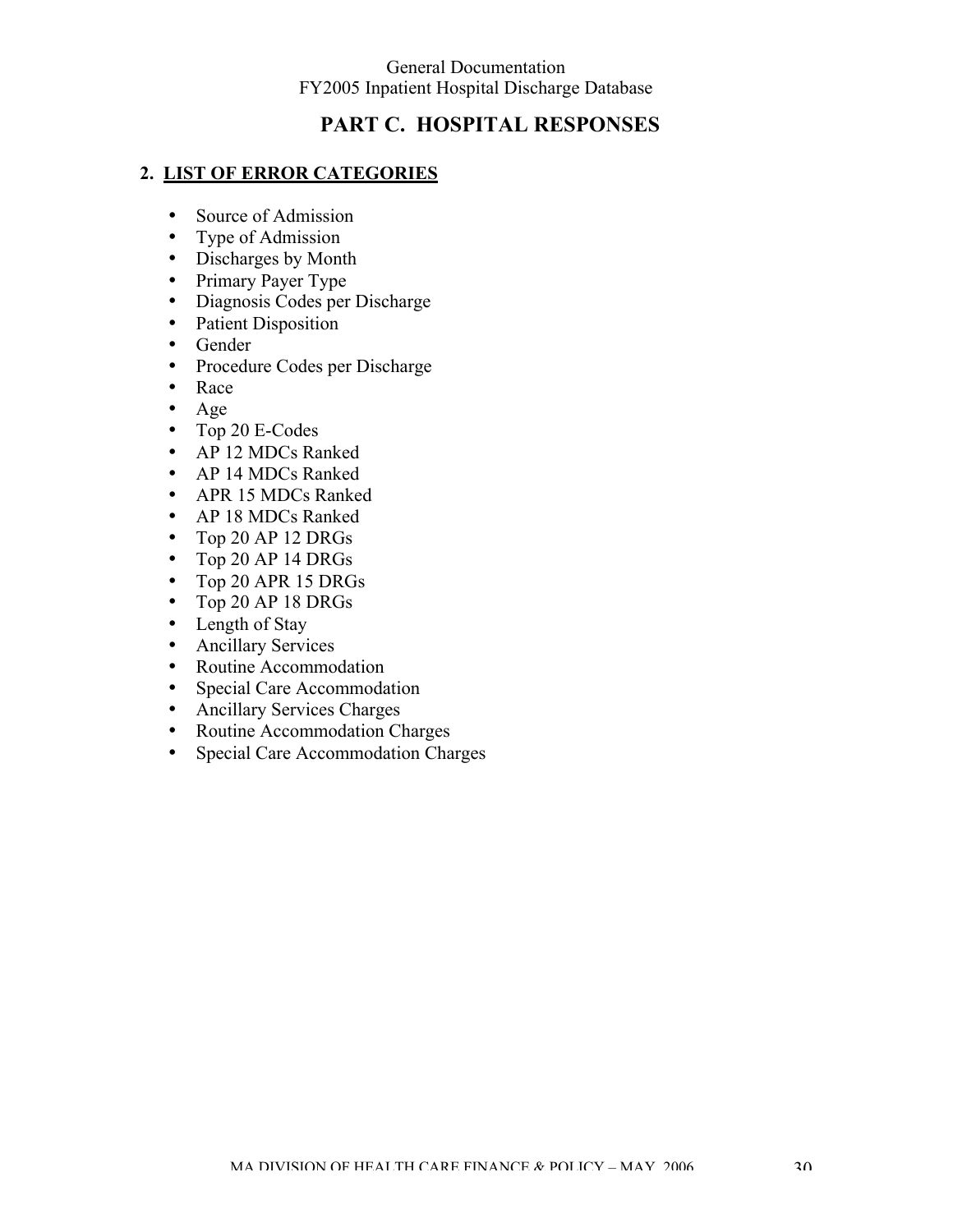# **PART C. HOSPITAL RESPONSES**

# **3. SUMMARY OF REPORTED DISCREPANCIES BY CATEGORY**

| Hospital                | Source of<br><b>Admission</b> | <b>Type of</b><br><b>Admission</b> | <b>Discharges</b><br>by Month | Primary<br>Payer | <b>Diagnosis</b><br>Codes per | <b>Patient</b><br><b>Disposition</b> | Gender    | Procedure<br>Codes per |
|-------------------------|-------------------------------|------------------------------------|-------------------------------|------------------|-------------------------------|--------------------------------------|-----------|------------------------|
|                         |                               |                                    |                               |                  | <b>Discharge</b>              |                                      |           | <b>Discharge</b>       |
| Caritas Norwood         |                               |                                    |                               |                  |                               |                                      |           |                        |
| Heywood                 |                               |                                    |                               |                  |                               |                                      |           |                        |
| Nantucket Cottage       |                               |                                    | $\mathbf{v}$                  |                  |                               |                                      | $\Lambda$ |                        |
| North Shore Medical Ctr |                               |                                    |                               |                  |                               |                                      |           |                        |
| NE – Addison Gilbert    |                               |                                    |                               |                  |                               |                                      |           |                        |
| $NE - Beverly$          |                               |                                    |                               |                  |                               |                                      |           |                        |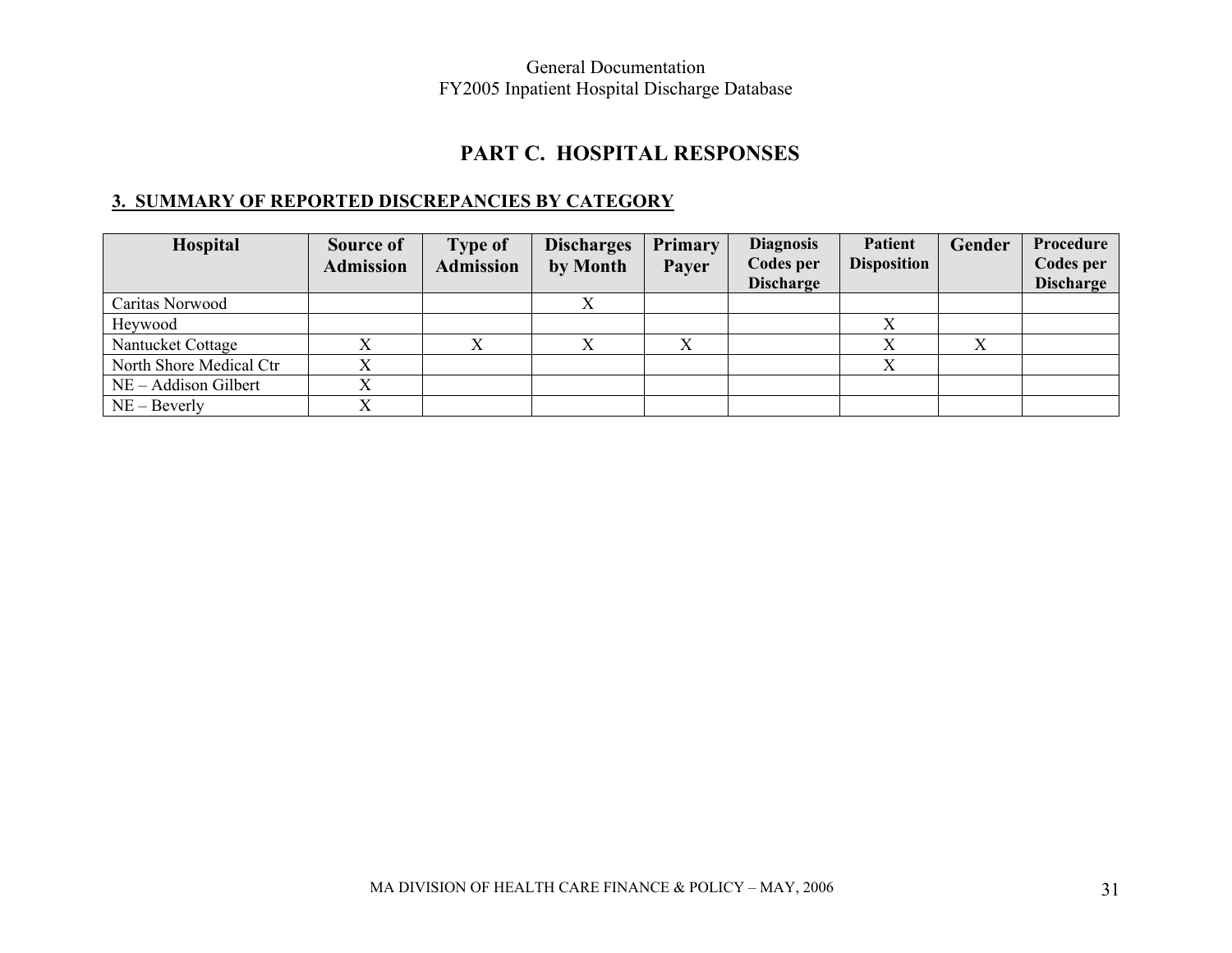# **PART C. HOSPITAL RESPONSES**

# **3. SUMMARY OF REPORTED DISCREPANCIES BY CATEGORY (***Continued***)**

| <b>Hospital</b>   | Race              | Age | Top 20<br><b>E-Codes</b> | AP <sub>12</sub><br><b>MDCs</b> | $\parallel$ MDCs $\parallel$ | AP 14   APR 15   AP 18   Top 20   Top 20  <br>$\text{MDCs}$ MDCs $AP12$ . |             | AP14        | Top 20<br><b>APR 15</b> |
|-------------------|-------------------|-----|--------------------------|---------------------------------|------------------------------|---------------------------------------------------------------------------|-------------|-------------|-------------------------|
|                   |                   |     |                          |                                 |                              |                                                                           | <b>DRGs</b> | <b>DRGs</b> | <b>MDCs</b>             |
| Nantucket Cottage | $\mathbf{x}$<br>△ |     | $\mathbf{v}$             |                                 |                              |                                                                           |             |             |                         |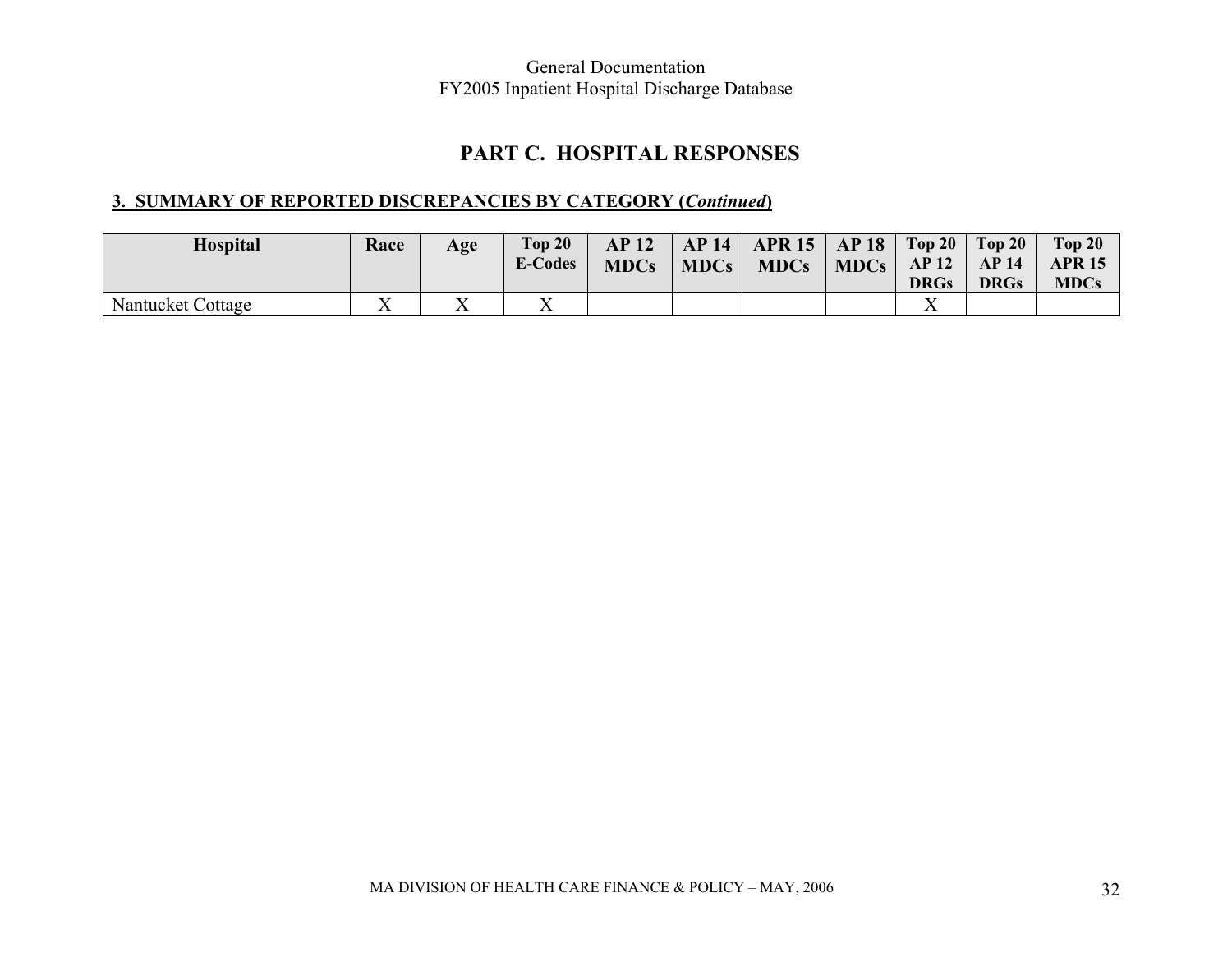# **PART C. HOSPITAL RESPONSES**

# **3. SUMMARY OF REPORTED DISCREPANCIES BY CATEGORY (***Continued***)**

| <b>Hospital</b>   | Top 20<br><b>AP 18</b><br><b>DRGs</b> | Length<br>of Stav | <b>Ancillary</b><br><b>Services</b> | Routine<br>Accommod. | <b>Special</b><br>Care<br>Accommod. | Ancillary<br><b>Services</b><br><b>Charges</b> | Routine<br>Accomm.<br><b>Charges</b> | <b>Special Care</b><br>Accomm.<br><b>Charges</b> |
|-------------------|---------------------------------------|-------------------|-------------------------------------|----------------------|-------------------------------------|------------------------------------------------|--------------------------------------|--------------------------------------------------|
| Nantucket Cottage |                                       |                   | $\mathbf{v}$<br>∡⊾                  |                      |                                     |                                                |                                      |                                                  |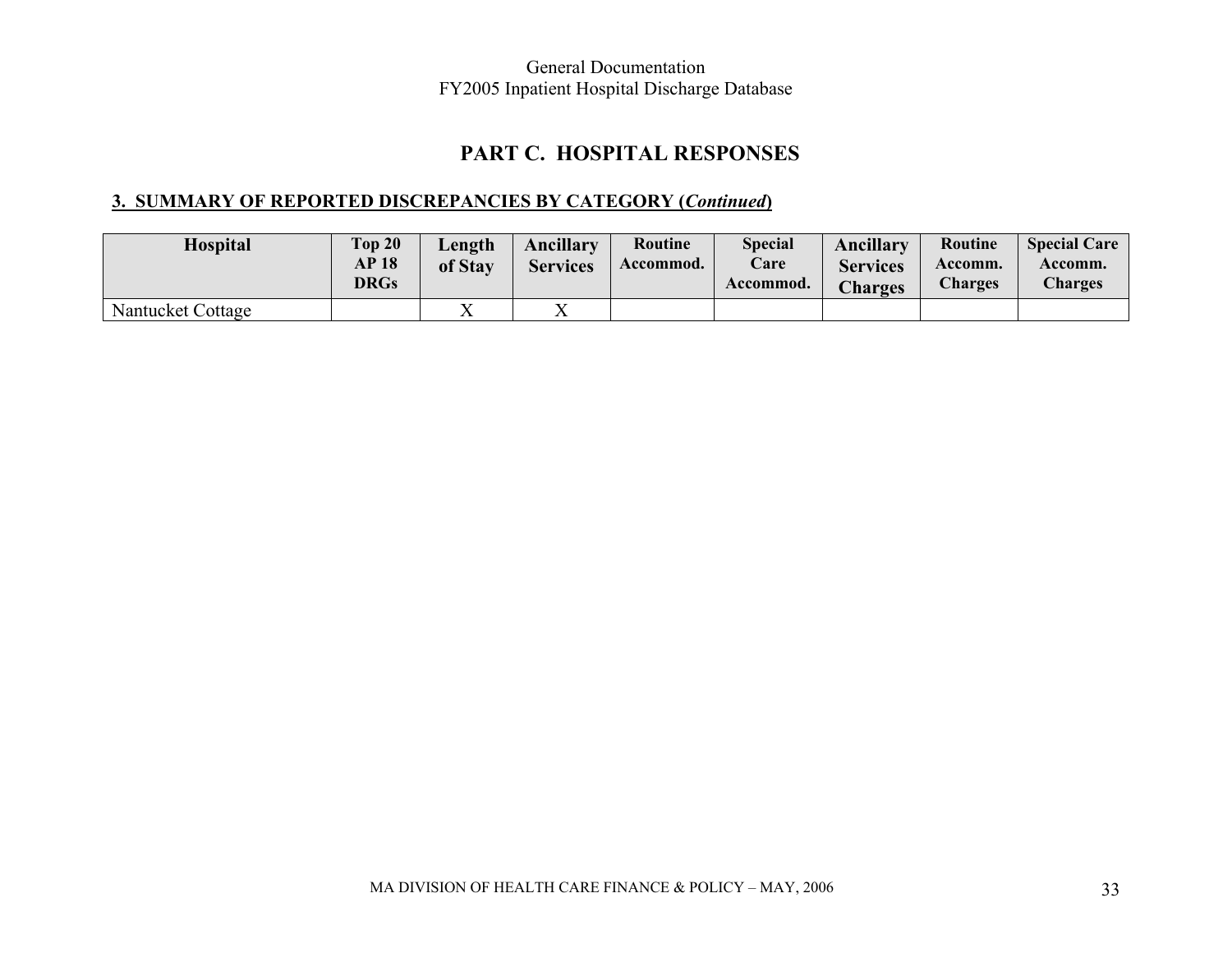# **PART C. HOSPITAL RESPONSES**

## **4. INDEX OF HOSPITALS REPORTING DATA DISCREPANCIES FY2005**

| <b>Hospital</b>             | Page |
|-----------------------------|------|
| Caritas Norwood             | 35   |
| Heywood                     | 36   |
| Nantucket Cottage           | 37   |
| North Shore Medical Center  | 43   |
| Northeast – Addison Gilbert | 44   |
| Northeast – Beverly         | 45   |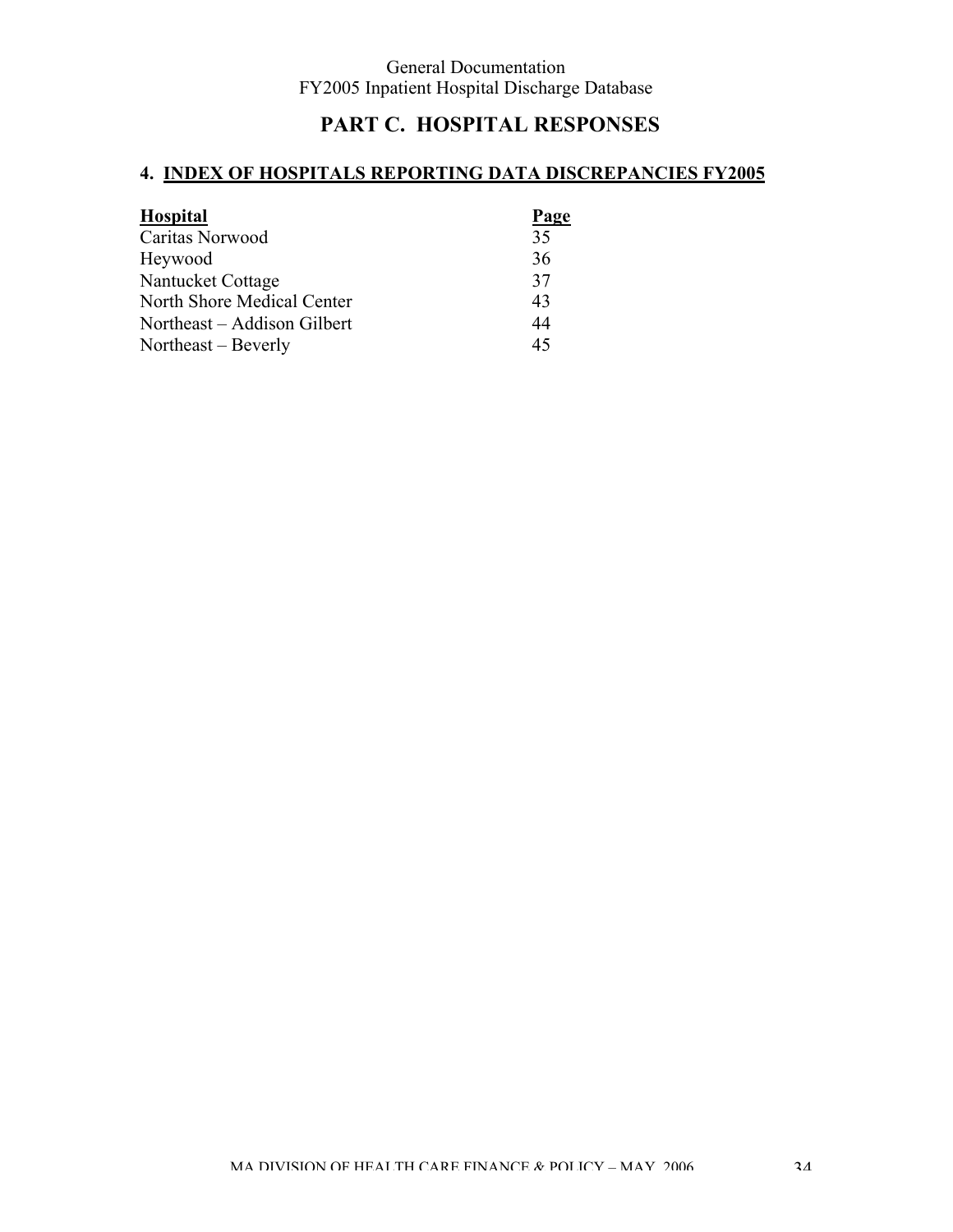## **PART C. HOSPITAL RESPONSES**

### **5. INDIVIDUAL HOSPITAL DISCREPANCY DOCUMENTATION**

### **Caritas Norwood Hospital**

Caritas Norwood Hospital reported discrepancies in the area of Discharges by Month. See the following table:

| FY 05 Inpatients   |                                                                   |            |                |                     |  |
|--------------------|-------------------------------------------------------------------|------------|----------------|---------------------|--|
|                    | Reconciliation with The Division of Healthcare Finance and Policy |            |                |                     |  |
| Discharge          | Caritas                                                           | Div of     | Variance       | <b>CNH IP accts</b> |  |
| Month              | Norwood Total                                                     | Healthcare |                | with zero chrgs     |  |
| $Oct-04$           | 1140                                                              | 1137       | 3              | 3                   |  |
| $Nov-04$           | 1044                                                              | 1042       | $\overline{2}$ | $\overline{2}$      |  |
| Dec-04             | 1140                                                              | 1136       | $\overline{4}$ | 4                   |  |
| $Jan-05$           | 1160                                                              | 1155       | 5              | 4                   |  |
| Feb-05             | 1076                                                              | 1073       | 3              | 3                   |  |
| $Mar-05$           | 1091                                                              | 1090       |                |                     |  |
| Apr-05             | 1053                                                              | 1049       | $\overline{4}$ | 3                   |  |
| $May-05$           | 1075                                                              | 1068       | 7              | 4                   |  |
| $Jun-05$           | 1089                                                              | 1086       | 3              | 3                   |  |
| $Jul-05$           | 1073                                                              | 1070       | 3              | 3                   |  |
| Aug- $05$          | 1041                                                              | 1039       | $\overline{2}$ | $\overline{2}$      |  |
| $Sep-05$           | 1105                                                              | 1102       | 3              | 3                   |  |
| <b>Grand Total</b> | 13087                                                             | 13047      | 40             | 35                  |  |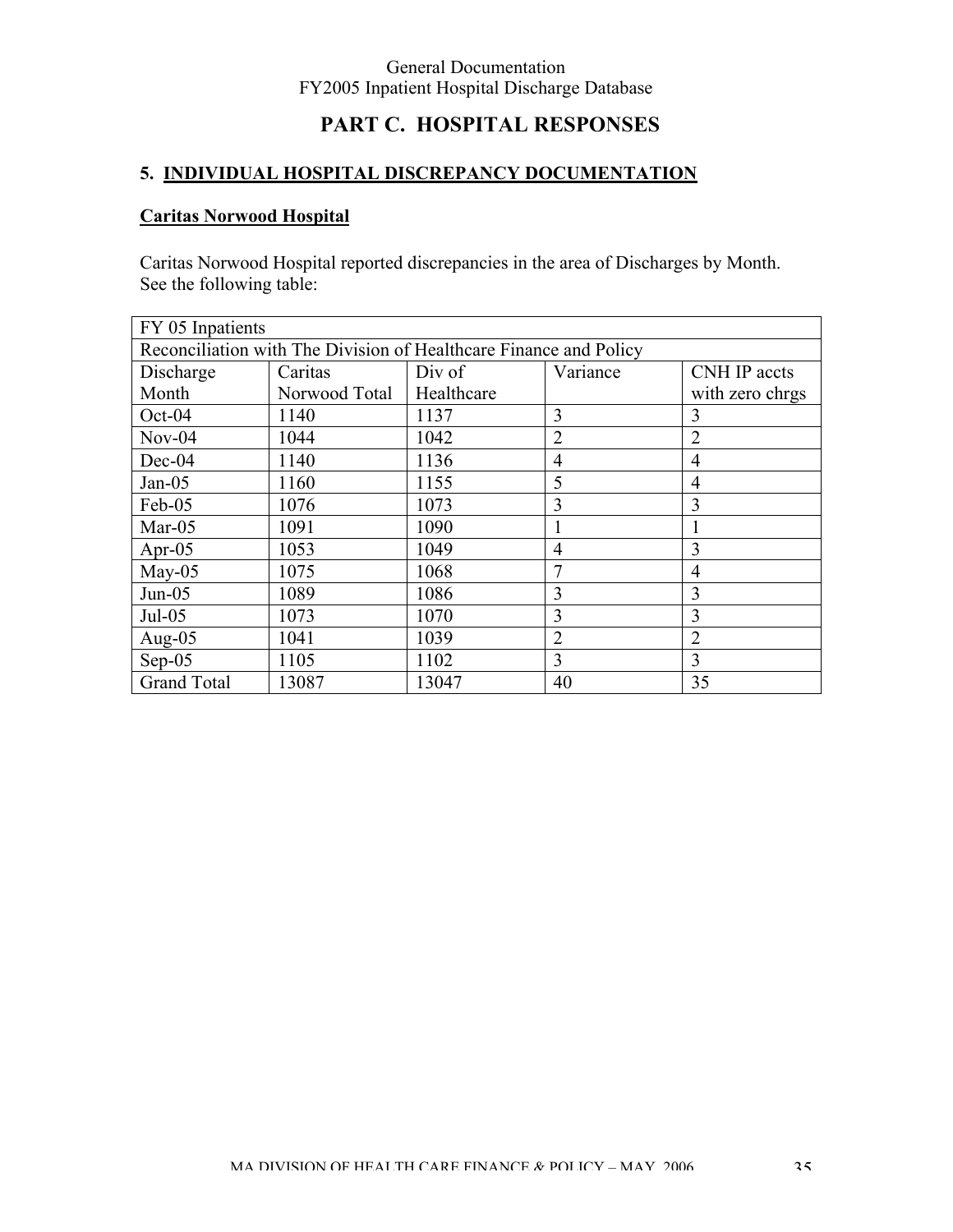## **PART C. HOSPITAL RESPONSES**

# **5. INDIVIDUAL HOSPITAL DISCREPANCY DOCUMENTATION**

### **Heywood Hospital**

Heywood Hospital reported discrepancies in the area of Patient Disposition Frequency. The hospital stated to decrease deaths by 2 in the  $4<sup>th</sup>$  quarter and add them to discharge home.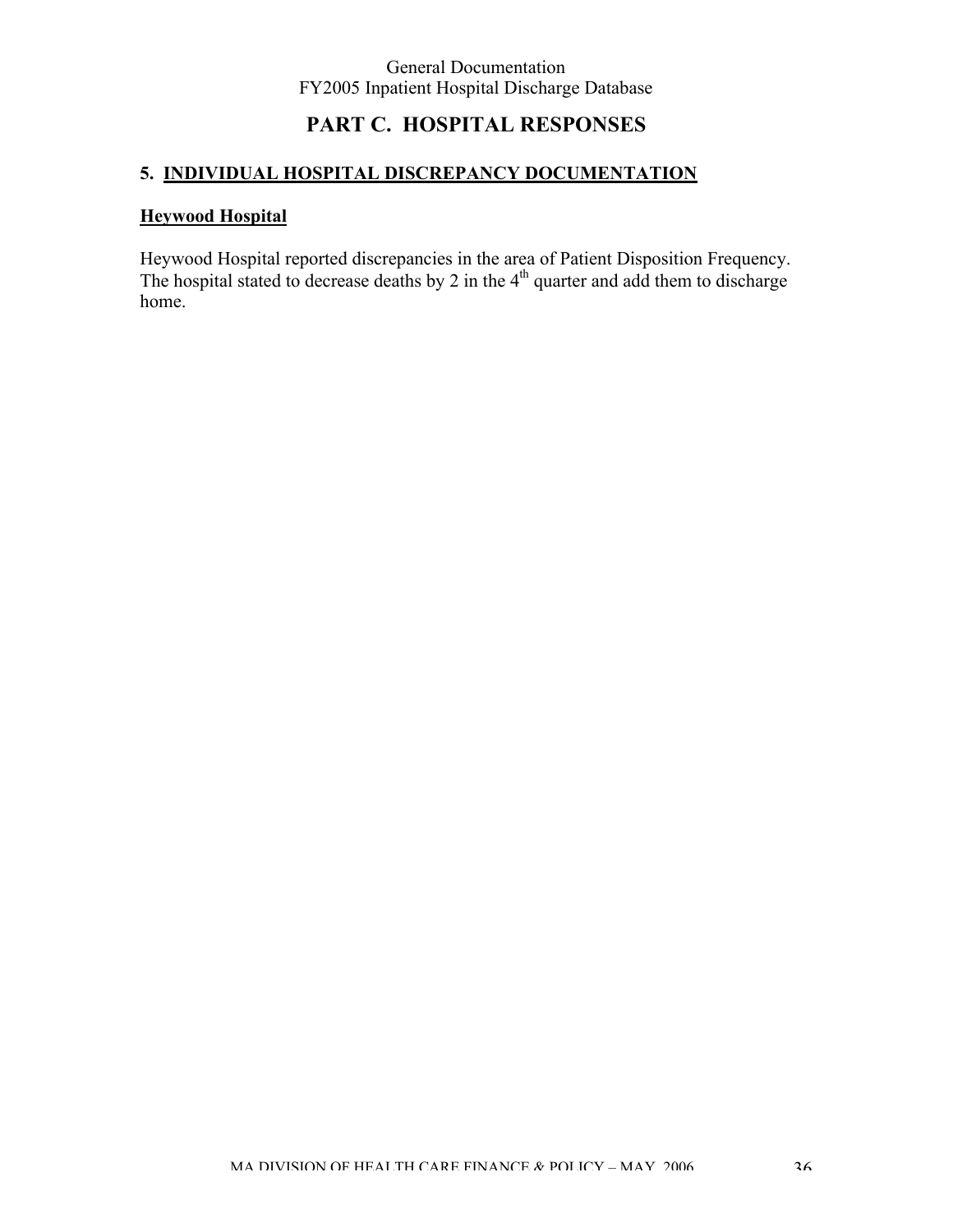## **PART C. HOSPITAL RESPONSES**

#### **5. INDIVIDUAL HOSPITAL DISCREPANCY DOCUMENTATION**

#### **Nantucket Cottage Hospital**

Nantucket Hospital reported discrepancies in numerous areas. Please see the following documentation submitted by the hospital.

#### Hospital Notes:

- 1. The  $#s DHCF\&P$  (Division of Health Care Finance  $\&$  Policy) column = the reported cases.
- 2. The #s NCH column = currently compiled data for the FY05 verification totals.
- 3. The #s Variance column is reported as a (-) negative where NCH actual is a higher value than DHCF&P reported. Conversely, (+) positive variance is indicated where the DHCF&P reported value is higher than the NCH current data #s. (?) no comparison possible not reported.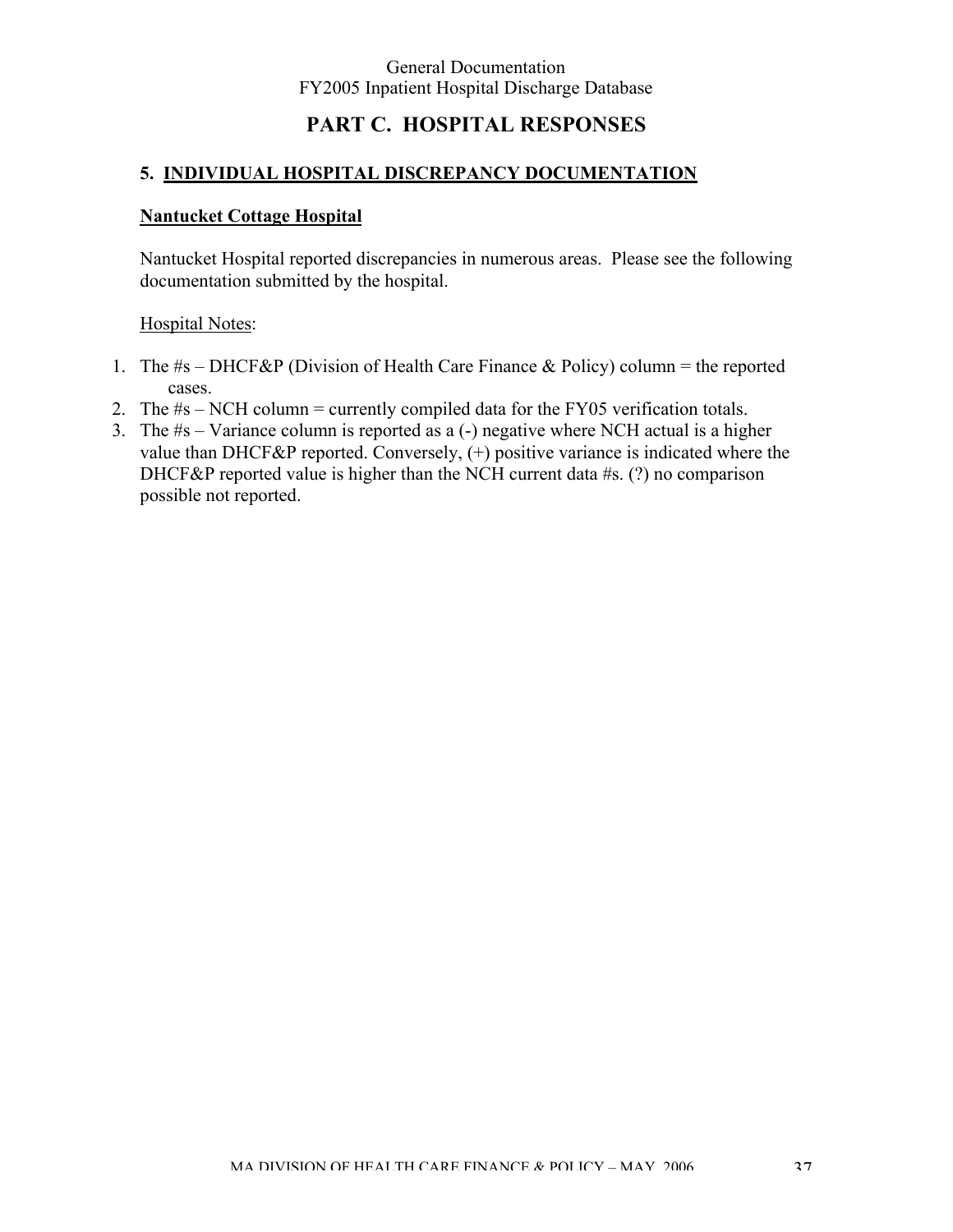# **PART C. HOSPITAL RESPONSES**

| FY2005 - Data Elements         | #s-DHCF&P        | #s - NCH         | #s - Variance    |
|--------------------------------|------------------|------------------|------------------|
| Totals                         | 552              | 582              | $-30$            |
|                                |                  |                  |                  |
| Source of Admission Frequency: |                  |                  |                  |
| 0 - Info. Not Available        |                  | $\bf{0}$         | $+1$             |
| 1 - Direct Physician Referral  | 178              | 209              | $-31$            |
| 7 - Outside ER transfer        | 257              | 257              | $\boldsymbol{0}$ |
| A - Normal Delivery            | 111              | 116              | $-5$             |
| B - Premature Delivery         | $\mathbf{1}$     | $\boldsymbol{0}$ | $+1$             |
| D - Extramural Birth           | $\overline{4}$   | 1                | $+3$             |
| Admission Type Frequency:      |                  |                  |                  |
| 1- Emergency                   | 83               | 84               | $-1$             |
| $2 - U$ rgent                  | 315              | 320              | $-5$             |
| $3 - Electric$                 | 37               | 60               | $-23$            |
| $4 -$ Newborn                  | 117              | 118              | $-1$             |
| 5 - Information Unavailable    | $\boldsymbol{0}$ | $\boldsymbol{0}$ | $\boldsymbol{0}$ |
| (--) – Invalid/Not Provided    | $\boldsymbol{0}$ | $\overline{0}$   | $\boldsymbol{0}$ |
| Discharge Month Frequency      |                  |                  |                  |
| October 2004                   | 56               | 56               | $\boldsymbol{0}$ |
| November 2004                  | 44               | 44               | $\overline{0}$   |
| December 2004                  | 41               | 41               | $\boldsymbol{0}$ |
| January 2005                   | 35               | 54               | $-19$            |
| February 2005                  | 49               | 49               | $\boldsymbol{0}$ |
| March 2005                     | 49               | 48               | $+1$             |
| April 2005                     | 30               | 31               | $-1$             |
| May 2005                       | 57               | 61               | $-4$             |
| June 2005                      | 52               | 53               | $-1$             |
| <b>July 2005</b>               | 42               | 43               | $-1$             |
| August 2005                    | 53               | 53               | $\boldsymbol{0}$ |
| September 2005                 | 44               | 49               | $-5$             |
| Total                          | 552              | 582              |                  |
| Primary Payer Type Frequency   |                  |                  |                  |
| Invalid                        | $\mathbf{I}$     | $\boldsymbol{0}$ | $+1$             |
| $1 - Self Pay$                 | 26               | 70               | -44              |
| 3 - Medicare                   | 197              | 194              | $+3$             |
| FY2005 - Data Elements (con't) | #s-DHCF&P        | #s - NCH         | #s - Variance    |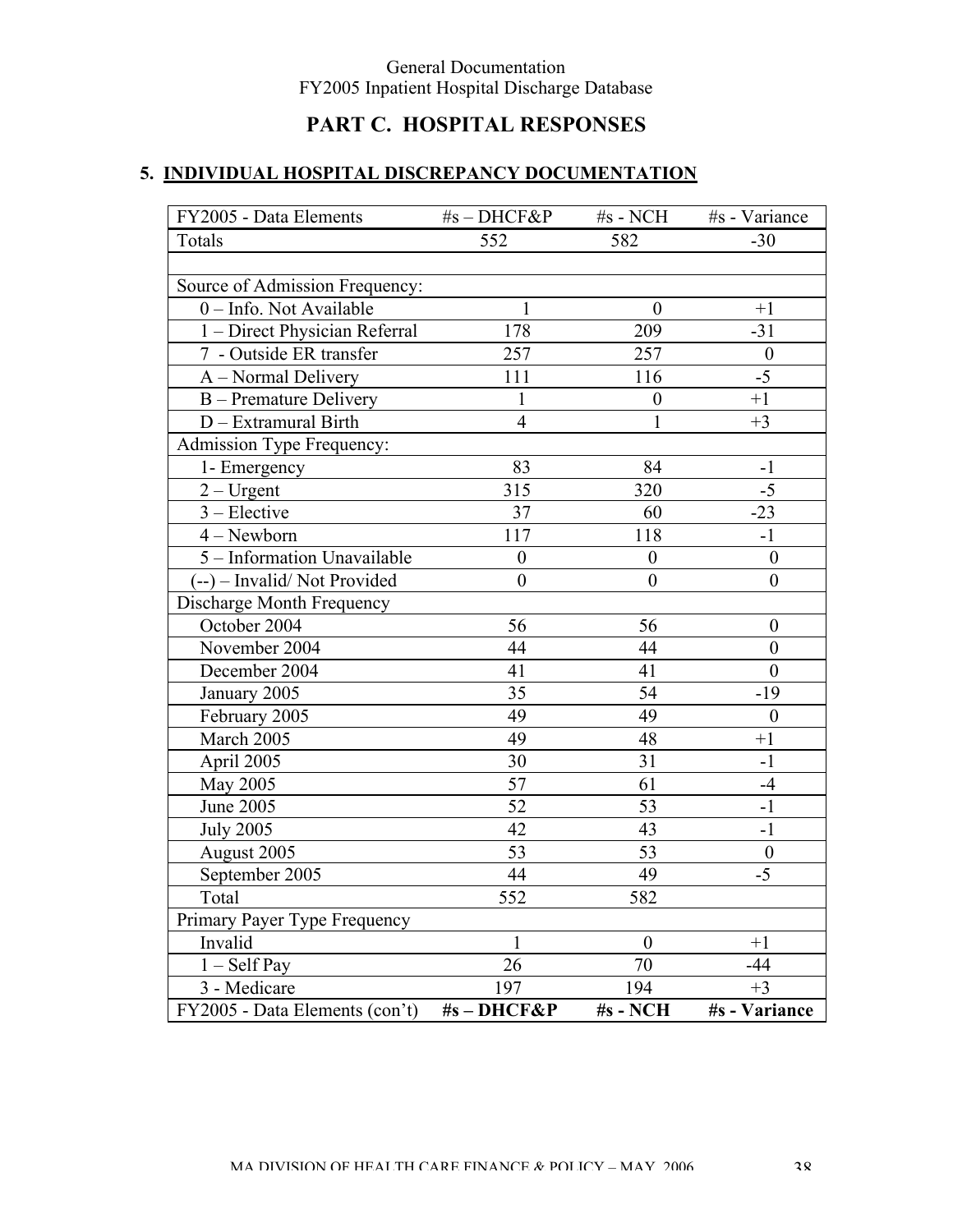# **PART C. HOSPITAL RESPONSES**

| FY2005 - Data Elements               | #s-DHCF&P        | $#s$ - NCH     | #s - Variance    |
|--------------------------------------|------------------|----------------|------------------|
| 4 - Medicaid                         | 117              | 115            | $+2$             |
| $6 - Blue Cross$                     | 150              | 149            | $+1$             |
| 7 – Commercial Insurance             | 50               | 51             | $-1$             |
| 9 - Free Care                        | 11               | 3              | $+8$             |
| <b>Patient Disposition Frequency</b> |                  |                |                  |
| 01 - Routine Discharge               | 425              | 454            | $-29$            |
| $02 - TGEN$                          | 28               | 28             | $\boldsymbol{0}$ |
| 03 - TSNF                            | 29               | 30             | $-1$             |
| 04 - TCDF                            | 3                | 3              | $\boldsymbol{0}$ |
| 05 - TOTH                            | $\mathbf{1}$     | $\mathbf{1}$   | $\boldsymbol{0}$ |
| 06 - THHS                            | 31               | 31             | $\theta$         |
| 07 - AMA                             | $\mathbf{1}$     | 1              | $\boldsymbol{0}$ |
| 10 - TCTH                            | $\mathbf{1}$     | 1              | $\boldsymbol{0}$ |
| 11 - TPSYCH                          | 8                | $\overline{7}$ | $+1$             |
| <b>13 - TREH</b>                     | $\overline{2}$   | $\overline{2}$ | $\boldsymbol{0}$ |
| 20 - Expired                         | 23               | 23             | $\theta$         |
| (--) – Invalid/Not Provided          | $\boldsymbol{0}$ | 1              | $-1$             |
| Discharges by Gender                 |                  |                |                  |
| $M - Male$                           | 183              | 194            | $-11$            |
| $F$ – Female                         | 369              | 388            | $-19$            |
| Visits by Race:                      |                  |                |                  |
| $1 - White$                          | 436              | 462            | $-26$            |
| $2 - Black$                          | 42               | 45             | $-3$             |
| $3 - Asian$                          | $\overline{0}$   | $\overline{0}$ | $\boldsymbol{0}$ |
| $4 - Hispanic$                       | 62               | 63             | $-1$             |
| 5 - American Indian                  | $\boldsymbol{0}$ | $\overline{0}$ | $\boldsymbol{0}$ |
| $6 - Other$                          | 12               | 12             | $\overline{0}$   |
| Visits by Age:                       |                  |                |                  |
| $0 - 14$ years                       | 131              | 132            | $-1$             |
| $15 - 24$ years                      | 32               | 33             | $-1$             |
| $25 - 44$ years                      | 130              | 130            | $\theta$         |
| $45 - 64$ years                      | 56               | 58             | $-2$             |
| $65+$ years                          | 203              | 229            | $-26$            |
| Top 20 E Code Frequency:             |                  |                |                  |
| $E908.3 - Blizzard (snow)(ice)$      | $\boldsymbol{0}$ | 18             | $-18$            |
| E885.9 - Fall from tripping,         | 10               | 10             | $\overline{0}$   |
| stumbling                            |                  |                |                  |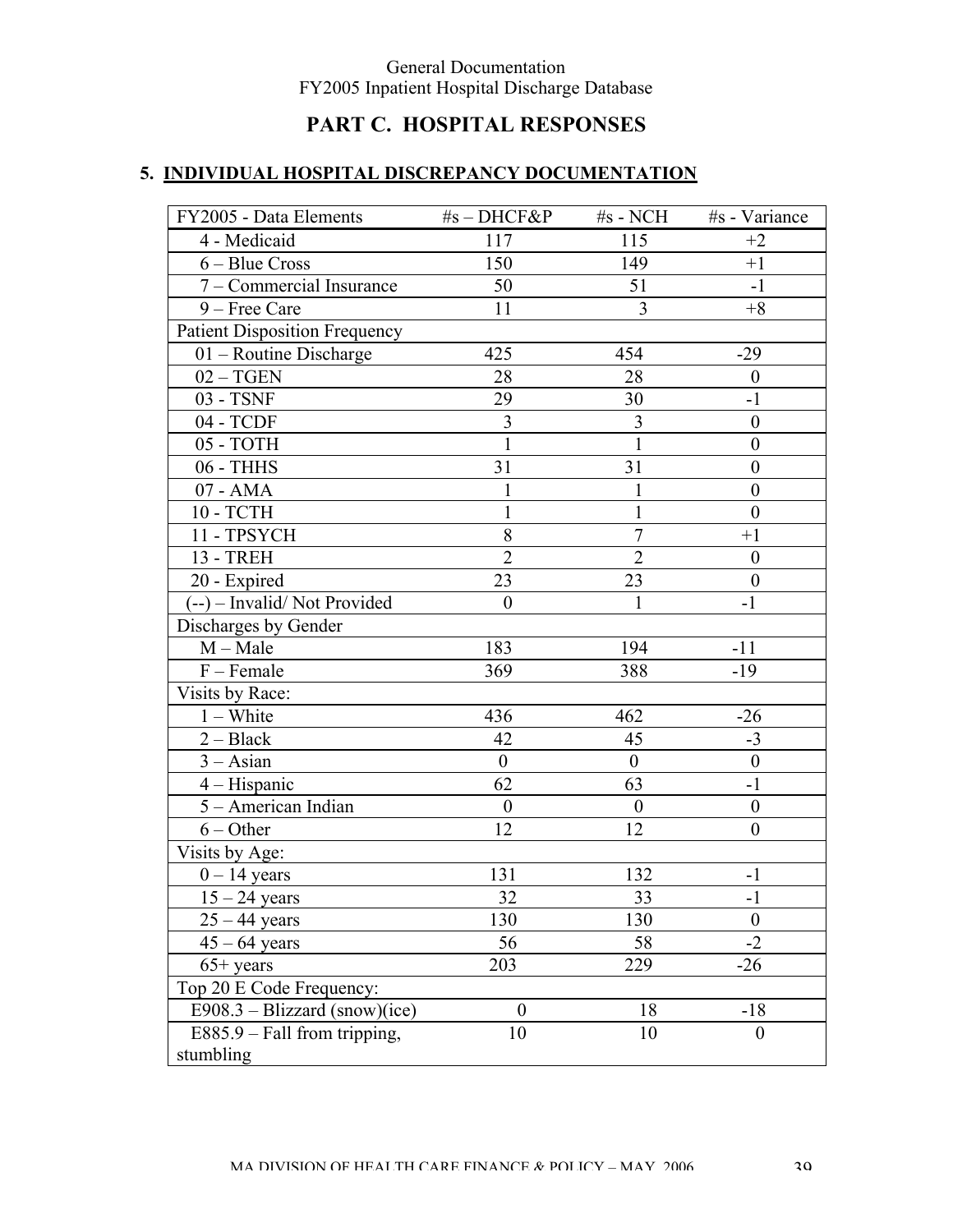# **PART C. HOSPITAL RESPONSES**

| FY2005 - Data Elements                         | #s-DHCF&P        | $\#s$ - NCH    | #s - Variance    |
|------------------------------------------------|------------------|----------------|------------------|
| E888.9 - Fall, NOS                             | 4                | 5              | $-1$             |
| $E880.9 - Fall$ on/or from stairs or steps     | $\overline{4}$   | 5              | $-1$             |
| E830.9 - Watercraft Submersion                 | $\boldsymbol{0}$ | $\overline{3}$ | $-3$             |
| E935.2 – Adverse effects of opiates            | $\overline{2}$   | $\overline{2}$ | $\boldsymbol{0}$ |
| E884.9 - Fall from one level to another        | $\overline{2}$   | $\overline{2}$ | $\theta$         |
| E869.8 – Poisoning by gas $&$ vapors           | 1                | 1              | $\boldsymbol{0}$ |
| E932.0 - Adverse effect of cortical steroids   | $\mathbf{1}$     | 1              | $\boldsymbol{0}$ |
| E956 – Suicide & self inflicted injury         | $\mathbf{1}$     | 1              | $\theta$         |
| FY2005 - Data Elements (con't)                 | $#s -$           | #s - NCH       | #s - Variance    |
|                                                | DHCF&P           |                |                  |
| E888.1 - Fall striking against object          |                  | 1              | $\boldsymbol{0}$ |
| E906.4 - Bite nonvenomous arthropod            |                  | $\mathbf{1}$   | $\theta$         |
| $E917.0$ – Struck by object or person          |                  | 1              | $\theta$         |
| E882 - Fall from or out of building            |                  | 1              | $\theta$         |
| E817.1 - MVA - passenger                       | 1                | $\mathbf{1}$   | $\boldsymbol{0}$ |
| $E935.9 - Adverse$ effects of analgesics       | 1                | $\mathbf{1}$   | $\boldsymbol{0}$ |
| E933.1 - Adverse effects immunosuoppressives   | $\mathbf{1}$     | 1              | $\boldsymbol{0}$ |
| E912 - Respiratory tract obstruction           | $\mathbf{1}$     | 1              | $\mathbf{0}$     |
| Top 20 AP 12 DRGs with most Total Discharges   |                  |                |                  |
| 391 - Normal Newborn                           | 115              | 111            | $+4$             |
| 373 - Vaginal Delivery w/o Complicating Dx     | 68               | 76             | $-18$            |
| 371 - C-Section w/o CC                         | 21               | 23             | $-2$             |
| 372 - Vag. Delivery w/ Complicating Dx         | 21               | 14             | $+7$             |
| 167 - Appendectomy w/o complicated Dx w/o      | 13               | 12             | $+1$             |
| CC                                             |                  |                |                  |
| 243 - Medical Back Problems                    | 12               | 12             | $\boldsymbol{0}$ |
| 127 - Heart Failure & Shock                    | 10               | 11             | $-1$             |
| 430 - Psychoses                                | 10               | 9              | $+1$             |
| 088 - COPD                                     | 8                | $\,8\,$        | $\boldsymbol{0}$ |
| 090 – Simple Pneumonia & Pluerisy >17 w/o CC   | 8                | 5              | $+3$             |
| 089 – Simple Pneumonia & Pluerisy > 17 w/ CC   | 8                | 13             | $-5$             |
| 183 - Esophagitis/Gastroent/Digestive Disorder |                  |                |                  |
| w/oCC                                          | 7                | 6              | $+1$             |
| 467 – Other Factors influencing Health Status  | 7                | 30             | $-23$            |
| 249 - Aftercare, Musculosketal System          | 6                | 6              | $\theta$         |
| 423 – Other Infectious & Parasitic Diseases    | 6                | 6              | $\boldsymbol{0}$ |
| 097 - Bronchitis & Asthama >17 w/o CC          | 6                | 5              | $+1$             |
| 278 – Cellulitis Age > 17 w/o CC               | 6                | 6              | $\mathbf{0}$     |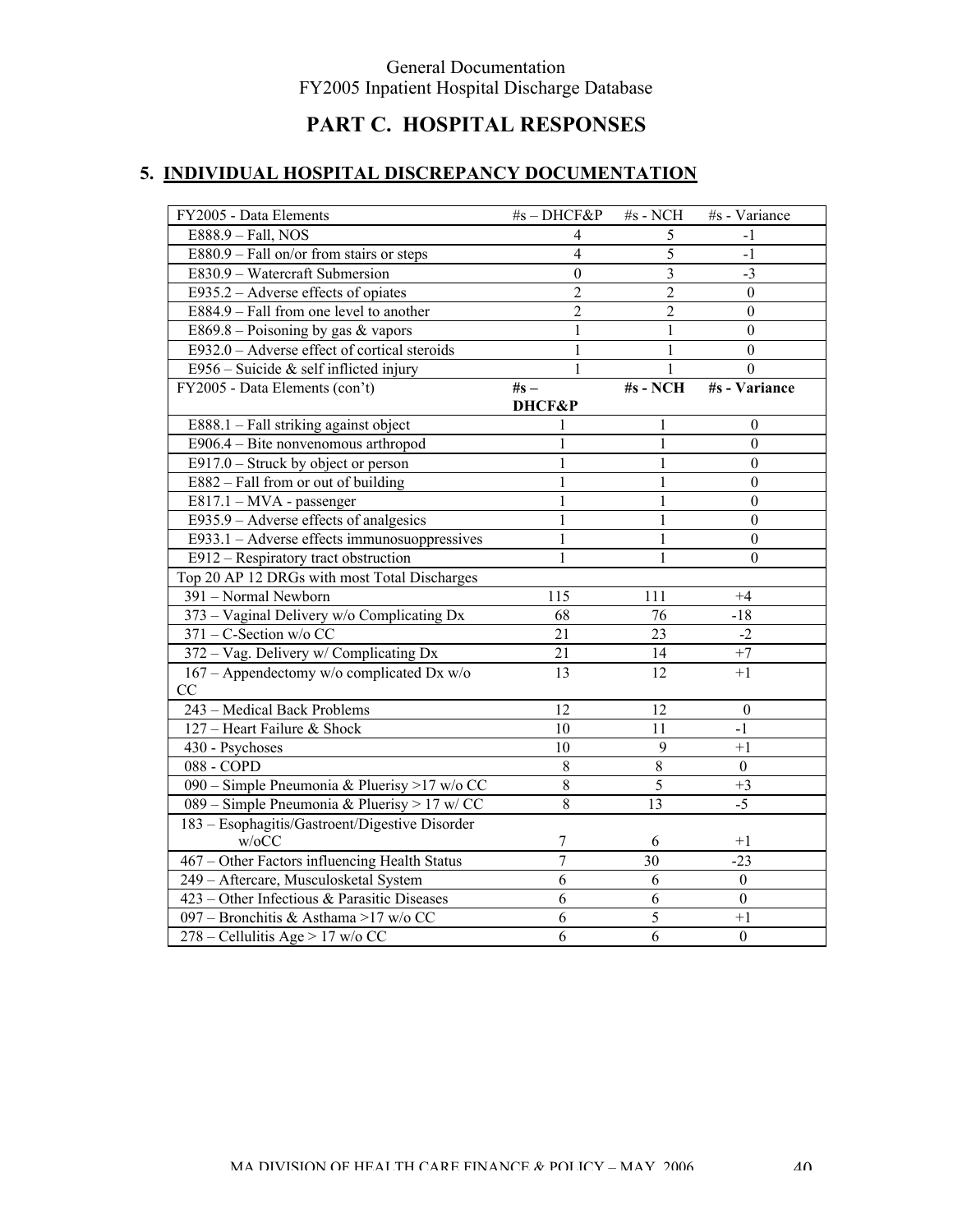# **PART C. HOSPITAL RESPONSES**

| FY2005 - Data Elements                | $#s -$           | $\#s -$          | #s - Variance        |
|---------------------------------------|------------------|------------------|----------------------|
|                                       | DHCF&P           | <b>NCH</b>       |                      |
| 320 – Kidney & UTI infections $> 17$  | 6                | 8                | $-2$                 |
| w/CC                                  |                  |                  |                      |
| 416 - Septicemia Age > 17             | 5                | 6                | $-1$                 |
| 172 – Digestive Malignancy w/ CC      | $\overline{5}$   | 6                | $-1$                 |
| $277$ – Cellulitis Age > 17 w/ CC     | 5                | 6                | $-1$                 |
| 095 - Pneumothorax w/o CC             | $\overline{5}$   | $\overline{6}$   | $-1$                 |
| 296 – Nutritional & Misc Metabolic    |                  |                  |                      |
| Disorders                             | $\boldsymbol{0}$ | 7                | $-7$                 |
| $>17$ w/CC                            |                  |                  |                      |
| 183 - Esophagitis/Gastroent/Digestive |                  |                  |                      |
| Disorder<br>w/6CC                     | $\boldsymbol{0}$ | 6                | -6                   |
| 236 – Fractures of Hip & Pelvis       | $\overline{5}$   | $\overline{5}$   | $\theta$             |
| Ancillary Services by Discharges:     |                  |                  |                      |
| 0250 - Pharmacy                       | 531              |                  | N/A                  |
| $0260 - IV$ Therapy                   | 68               | $---$            | N/A                  |
| 0270 – Med/Surg Supplies & Devices    | 224              | ---              | N/A                  |
| 0300 - Laboratory                     | 430              | 1224             | N/A                  |
| 0320 - Diagnostic Radiology           | 225              | 206              | $+19$                |
| 0350 - CAT Scan                       | 73               | 73               | $\theta$             |
| FY2005- Data Elements (con't)         | $#s -$           | $\#s -$          | <b>#s</b> - Variance |
|                                       | DHCF&P           | <b>NCH</b>       |                      |
| 0360 - OR Services                    | 46               | 50               | $-4$                 |
| 0370 - Anesthesia                     | 106              | 107              | $-1$                 |
| $0390$ – Blood Storage & Processing   | 21               | 25               | $-4$                 |
| 0410 – Respiratory Services           | $\mathbf{1}$     | $\boldsymbol{0}$ | $+1$                 |
| 0420 - Physical Therapy               | 62               | 83               | $-21$                |
| 0430 - Occupational Therapy           | $\overline{27}$  | 29               | $-1$                 |
| 0440 - Speech Therapy                 | 15               | 16               | $-1$                 |
| Routine Accommodation by Discharges:  |                  |                  |                      |
| 0111 - Medical/ Surgical              | 290              | 313              | $-23$                |
| 0112 - Obstetrics                     | 120              | 121              | $-1$                 |
| 0170 - Nursery                        | 117              | 118              | $-1$                 |
| 0210 - CCU/ Special Care              | 30               | 30               | $\boldsymbol{0}$     |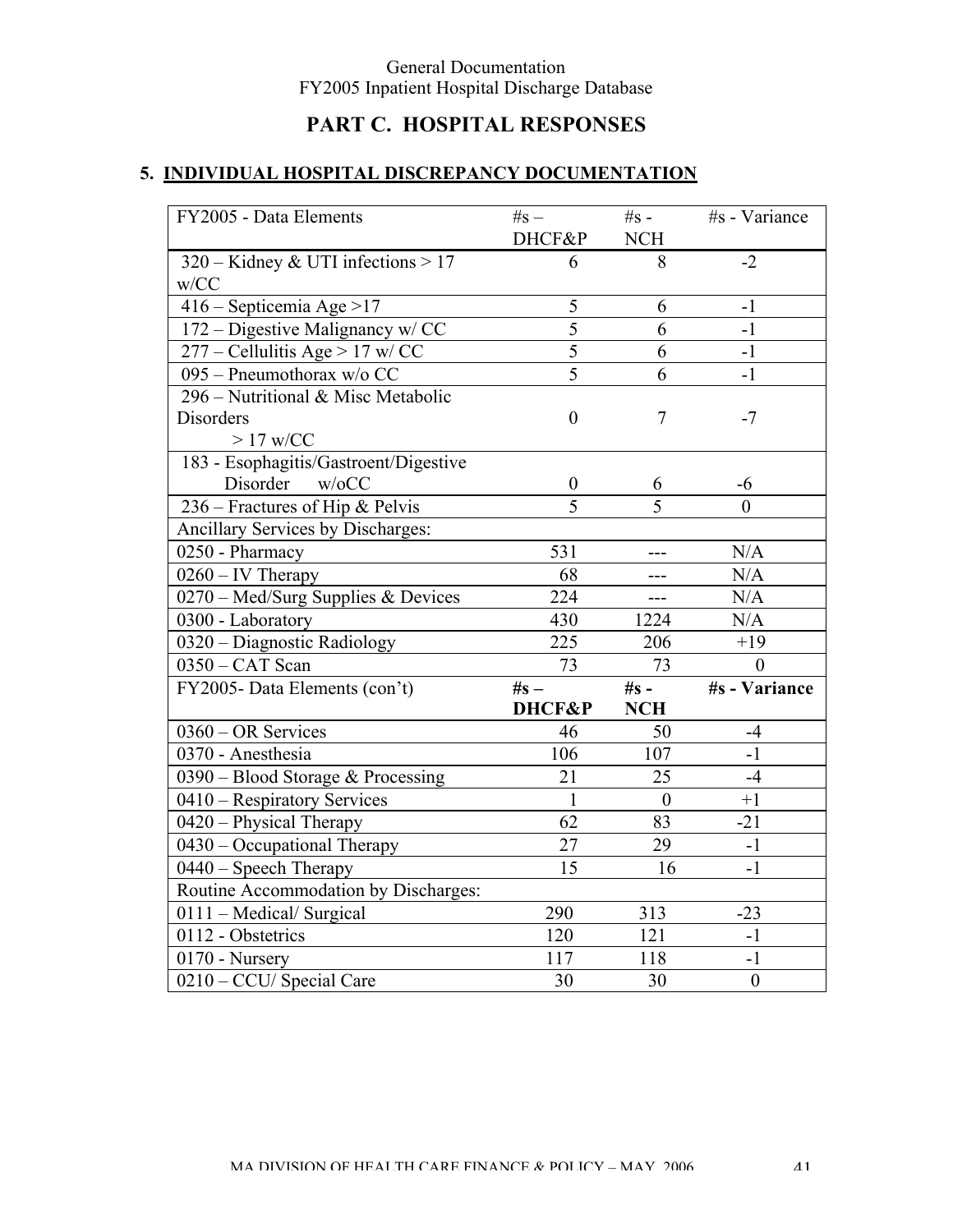## **PART C. HOSPITAL RESPONSES**

#### **5. INDIVIDUAL HOSPITAL DISCREPANCY DOCUMENTATION**

## *Inpatient Verification FY05Data Comments:*

The specific areas that require comment are listed below. NCH will not be resubmitting tapes for this past fiscal year.

- 1. *Total Inpatient Discharges:* FY05 = -30 variance in total visits (HCF&P vs NCH actual)
	- FY02 indicated -10 variance in total visits (HCF&P vs. NCH actual).
	- FY03 indicated -2 visits (HCF&P vs. NCH actual).
	- FY04 indicated -1 visits (HCF  $&$  P vs. NCH actual).
- 2. *Source of Visits:*
	- #7 Outside ER transfer is the largest designation at NCH,  $\&$  is used when the originating source of the visit is through the ED or undetermined.
- 3. *Top 20 E Code Frequency:*
	- HCF&P report and NCH do agree with the exceptions of those shelter relief cases (E908.3) and (E830.9) that were unable to be finalized and submitted do to lack of documentation.
- 4. *Top 20 DRGs with the most total Discharges (refer to table):*
	- DRG 467 Other factors influencing Health Care would have increased an additional 23 cases and be the  $3<sup>rd</sup>$  ranking DRG if reported.
	- DRG 296 Nutritional & Misc Metabolic Disorders ranked  $14<sup>th</sup>$  with 7 cases but failed to register as such as part of the HCF&P grouper.
	- DRG 183 Esophagitis/ Gastroenteritis & Digestive Disorder w/o CC ranked  $15<sup>th</sup>$  with 6 cases but failed to register as such as part of the HCF&P grouper.
- 5. *Ancillary Services by Discharges:*
	- Laboratory is unable to be rectified as the Laboratory reports the  $\#$  of times they went to the floor to draw blood on patients not the # of patients served.
	- Diagnostic Radiology reported 19 less inpatients than DHCF&P outcomes
	- OR Services reported 4 more patients' cases than the DHCF&P outcomes
	- Physical Therapy reported 21 more inpatients than was reflected in the DHCF&P reporting.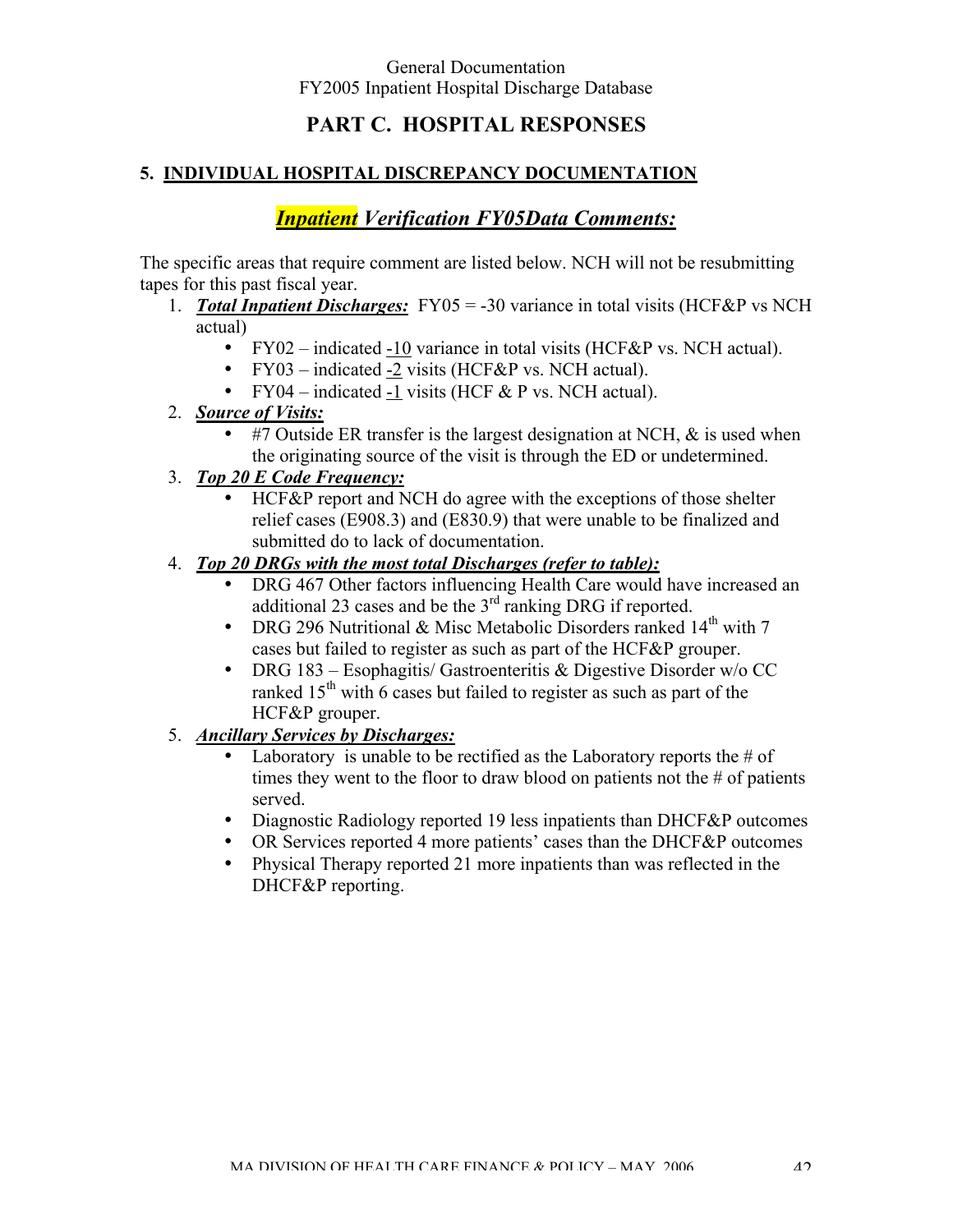## **PART C. HOSPITAL RESPONSES**

### **5. INDIVIDUAL HOSPITAL DISCREPANCY DOCUMENTATION**

#### **North Shore Medical Center**

North Shore Medical Center reported discrepancies in the areas of Source of Admission and Patient Disposition Frequency.

- 1. The discharge disposition value of 03 is a combination of discharges to SNF and discharges to a nursing home. Not sure if we should be mapping our discharged to a nursing home to your discharged to a rest home value of 14, we will be looking into this.
- 2. The source of admission value X (for observation) is being used here at NSMC to include all patients who would be observed before an inpatient stay is determined. This looks to be a process issue here at NSMC given the fact the DCHFP is only accepting this value for patients who actually have an observation charge (rev code of 762). We are valuing this for patients who may start out as an observation patient but are then upgraded to inpatient on the first day.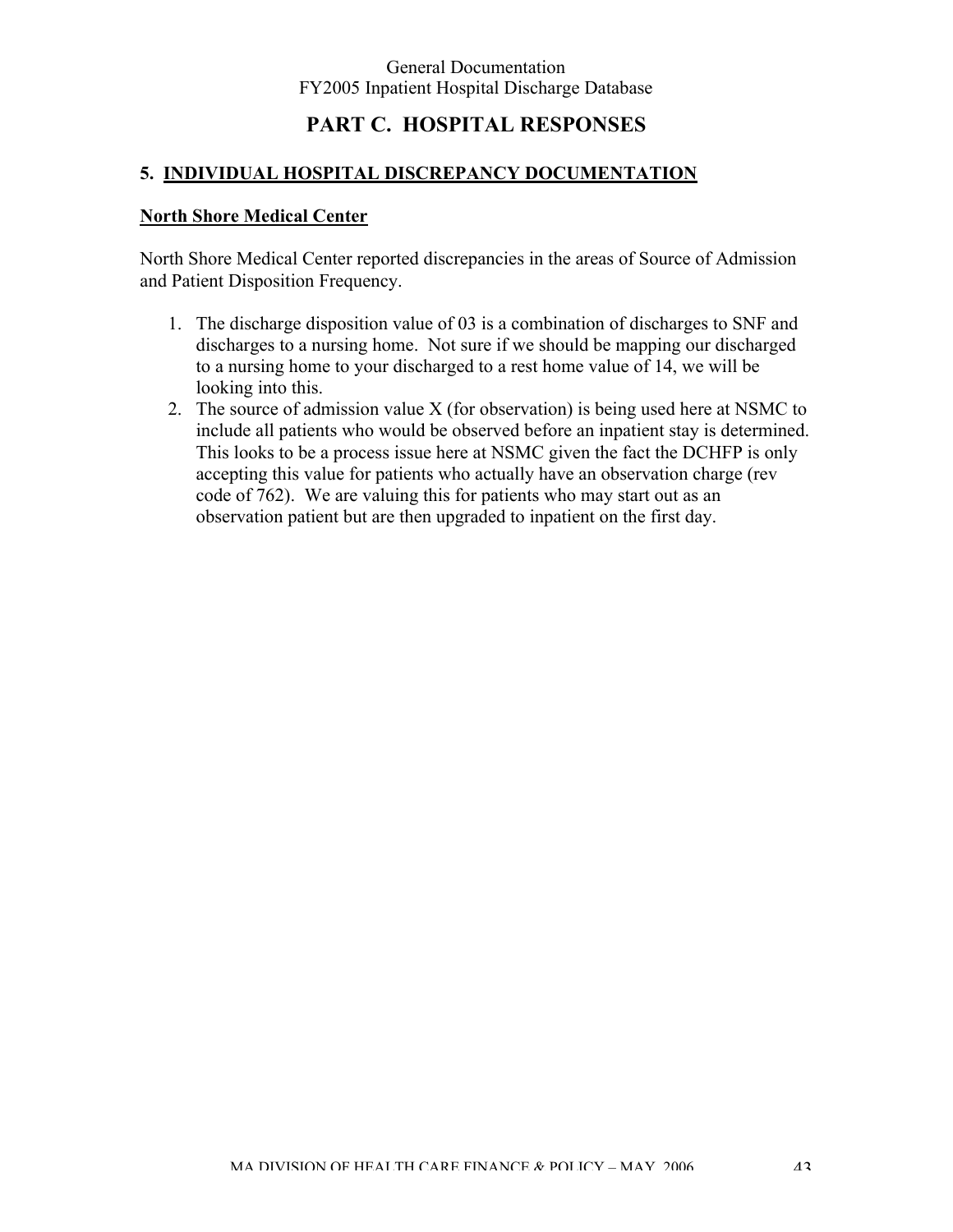# **PART C. HOSPITAL RESPONSES**

### **5. INDIVIDUAL HOSPITAL DISCREPANCY DOCUMENTATION**

#### **Northeast Addison Gilbert – Addison Gilbert**

Northeast Addison Gilbert reported discrepancies in the area of Source of Admission. The hospital is concerned with the term "outside ER transfer", as SDC numbers seem low.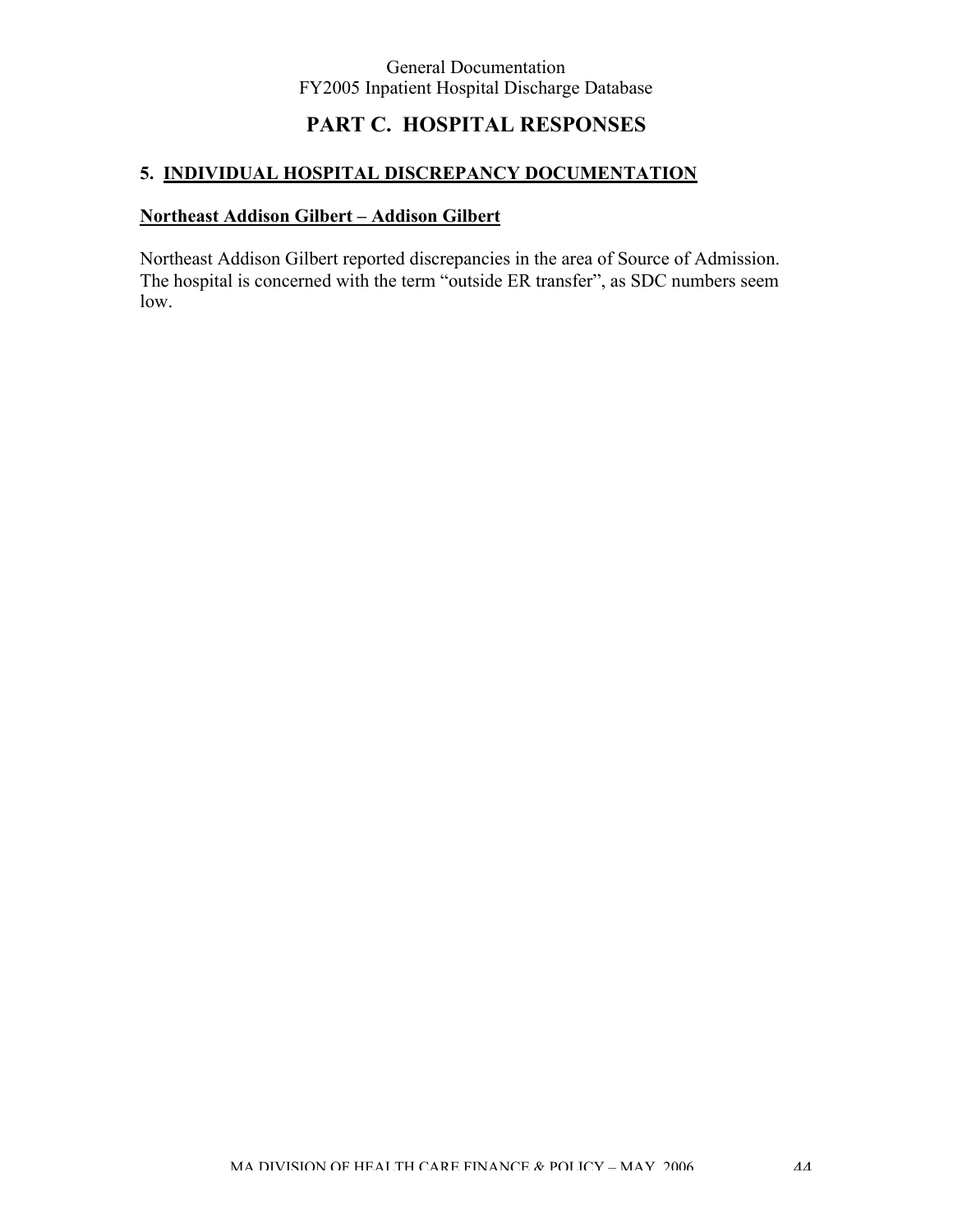# **PART C. HOSPITAL RESPONSES**

### **5. INDIVIDUAL HOSPITAL DISCREPANCY DOCUMENTATION**

#### **Northeast Addison Gilbert – Beverly Hospital**

Northeast Addison Gilbert reported discrepancies in the area of Source of Admission. The hospital is concerned with the term "outside ER transfer", as SDC numbers seem low.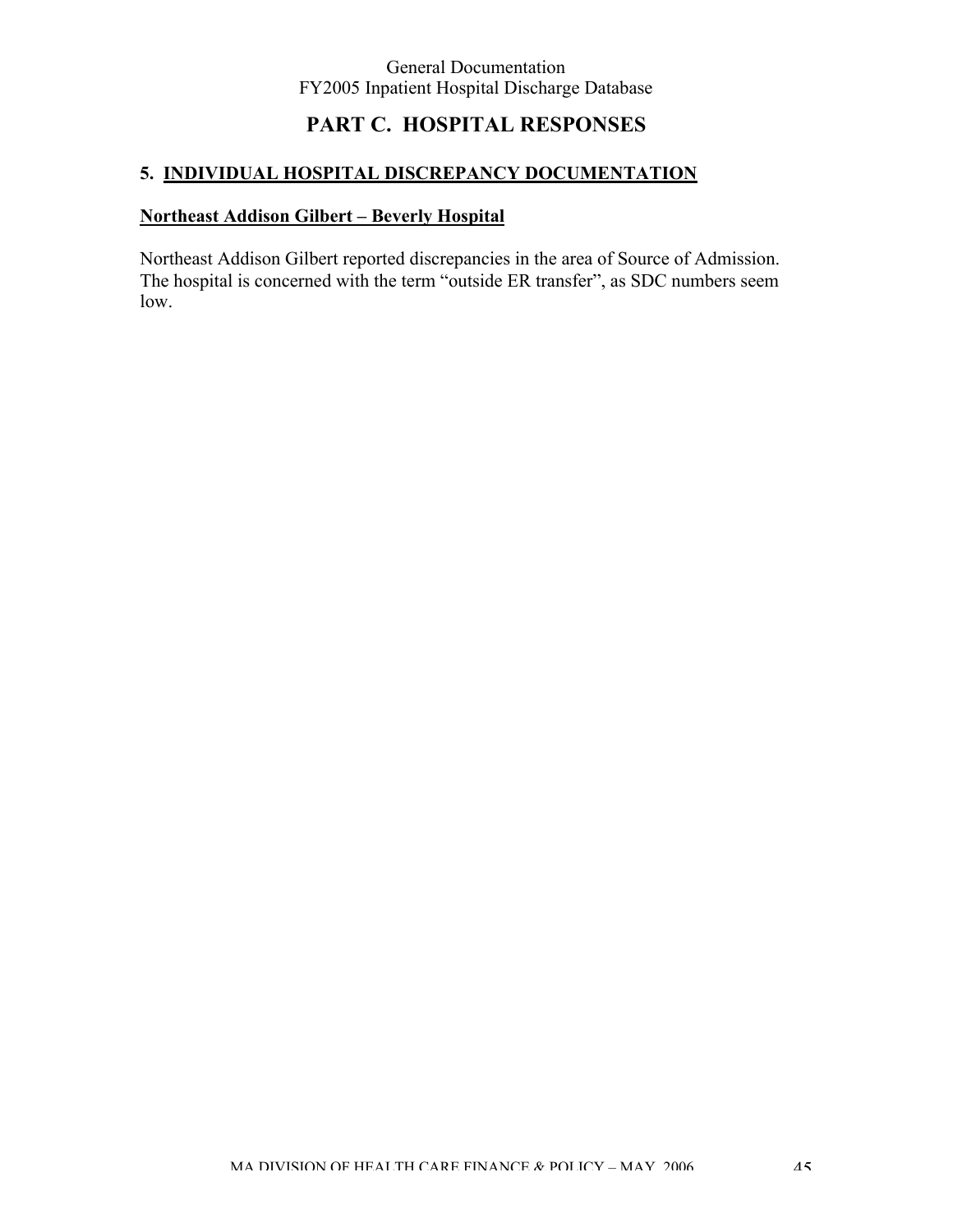## **PART D. CAUTIONARY USE HOSPITALS**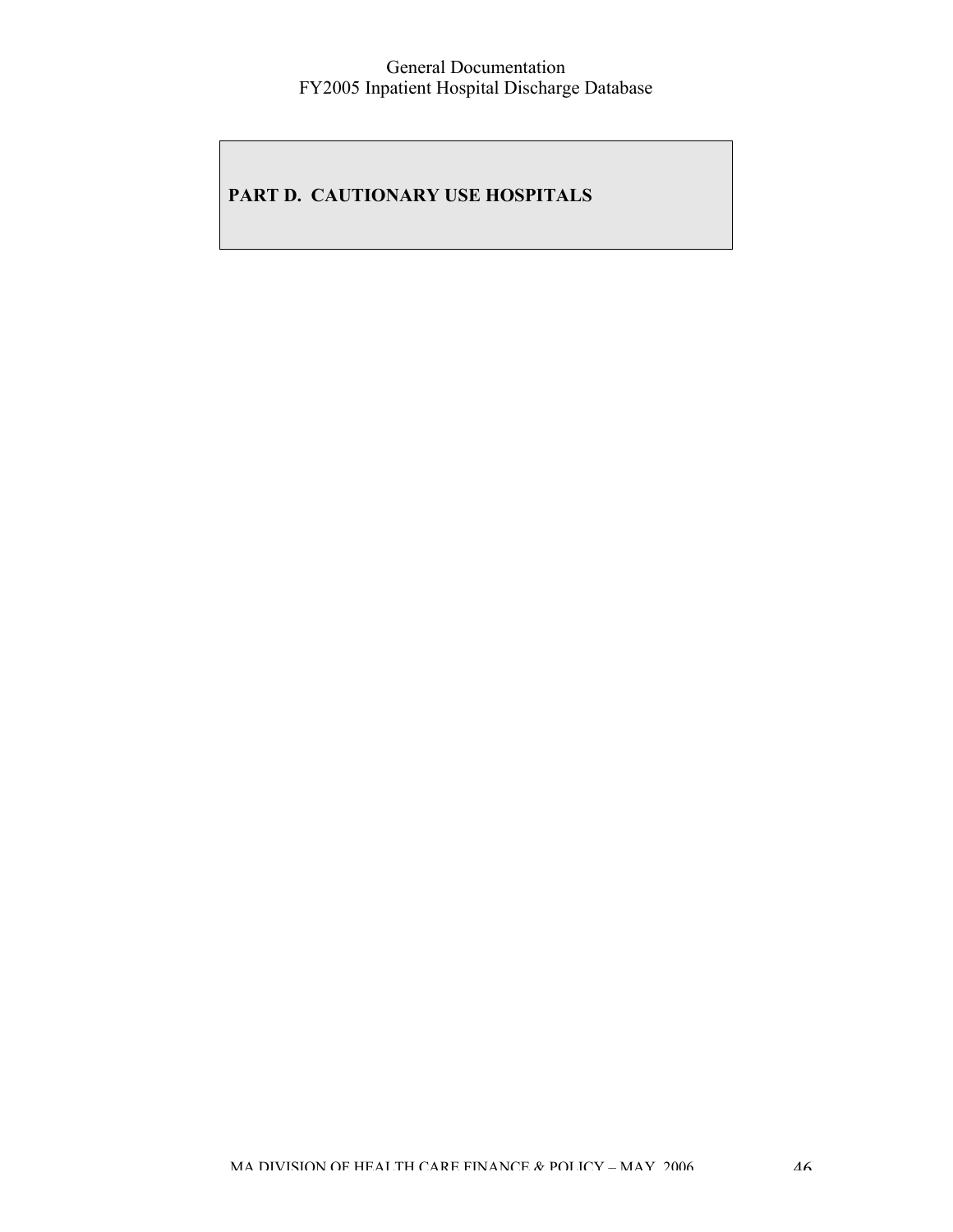### **PART D. CAUTIONARY USE HOSPITALS**

Previous year's data contained a separate file for the failed submissions. Beginning with FY2000, the database contains all submissions together, both passed and failed submissions for all hospitals within the database. The failed submissions are marked with an asterisk for easy identification. In 2001, the database file added a supplementary report, "Top Errors", listing all top errors by hospitals. This list contains top errors for both passed and failed submissions. Although this is not a cautionary use listing, its purpose is to provide the user with an overview of all hospitals' top errors, not just the failed submissions.

We are pleased to report that there are no cautionary use hospitals for FY2005. All hospitals submitted four quarters of acceptable data.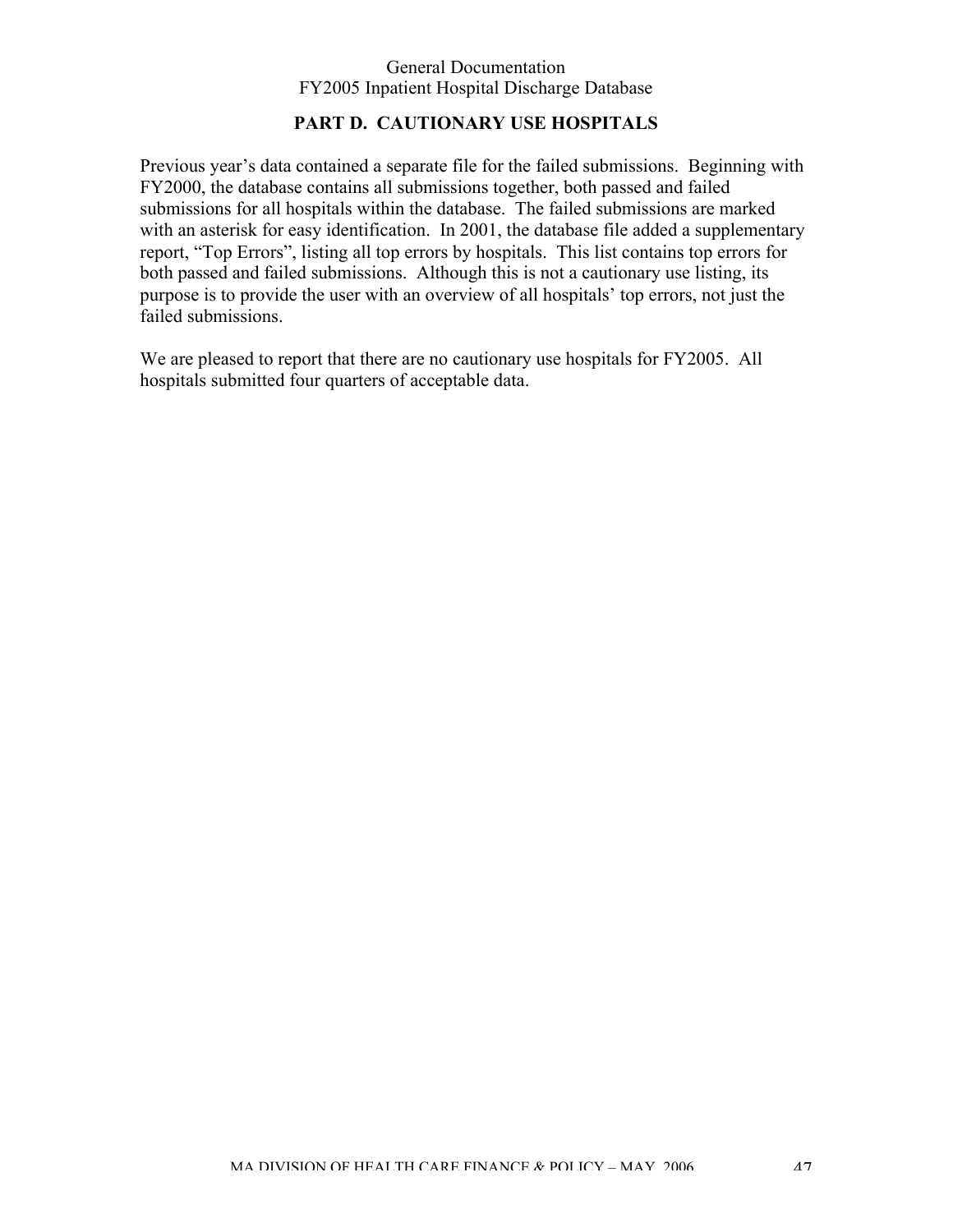### **PART E. HOSPITALS SUBMITTING DATA FOR FY2005**

- **1. List of Hospitals Submitting Data for FY2005**
- **2. Hospitals with No Data Submissions**
- **3. Discharge Totals and Charges for Hospitals Submitting Data by Quarter**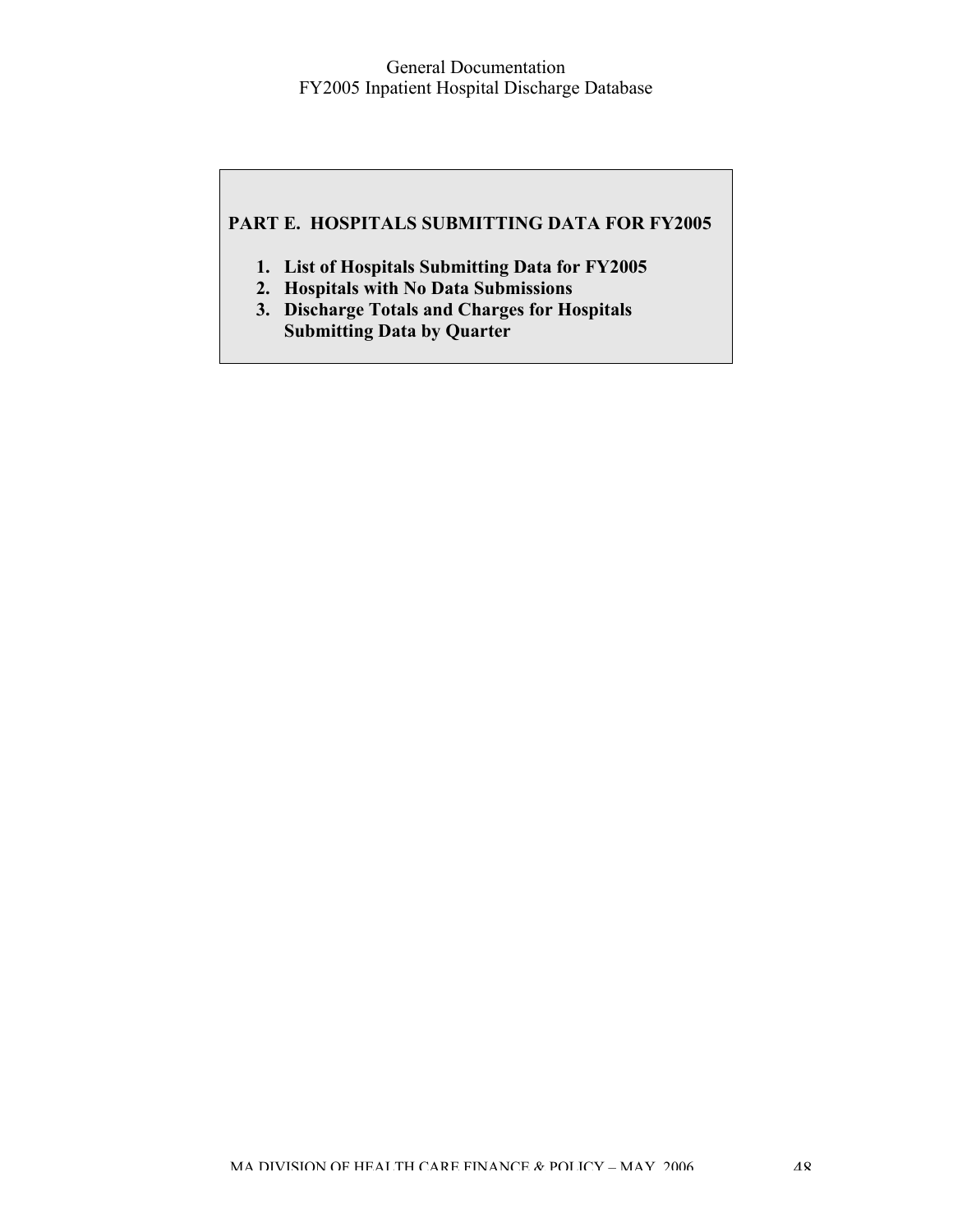#### **PART E. HOSPITALS SUBMITTING DATA FOR FY2005**

#### 1. LIST OF HOSPITALS SUBMITTING DATA FOR FY2005

Anna Jaques Hospital Athol Memorial Hospital Baystate Mary Lane Baystate Medical Center Berkshire Medical Center Beth Israel Deaconess Hospital - Needham Beth Israel Deaconess Medical Center Boston Medical Center – Harrison Avenue Campus Brigham and Women's Hospital Brockton Hospital Cambridge Health Alliance - Cambridge Cape Cod Hospital Caritas Carney Hospital Caritas Good Samaritan Medical Center Caritas Good Samaritan Medical Center – Norcap Lodge Campus Caritas Holy Family Hospital and Medical Center Caritas Norwood Hospital Caritas St. Elizabeth's Medical Center Children's Hospital Boston Clinton Hospital Cooley Dickinson Hospital Dana-Farber Cancer Institute Emerson Hospital Fairview Hospital Falmouth Hospital Faulkner Hospital Franklin Medical Center Hallmark Health System – Lawrence Memorial Hospital Campus Hallmark Health System – Melrose-Wakefield Hospital Campus Harrington Memorial Hospital Health Alliance Hospitals Heywood Hospital Holyoke Medical Center Hubbard Regional Hospital Jordan Hospital Kindred Hospital – Boston Kindred Hospital Boston – North Shore Lahey Clinic – Burlington Lawrence General Hospital Lowell General Hospital Marlborough Hospital Martha's Vineyard Hospital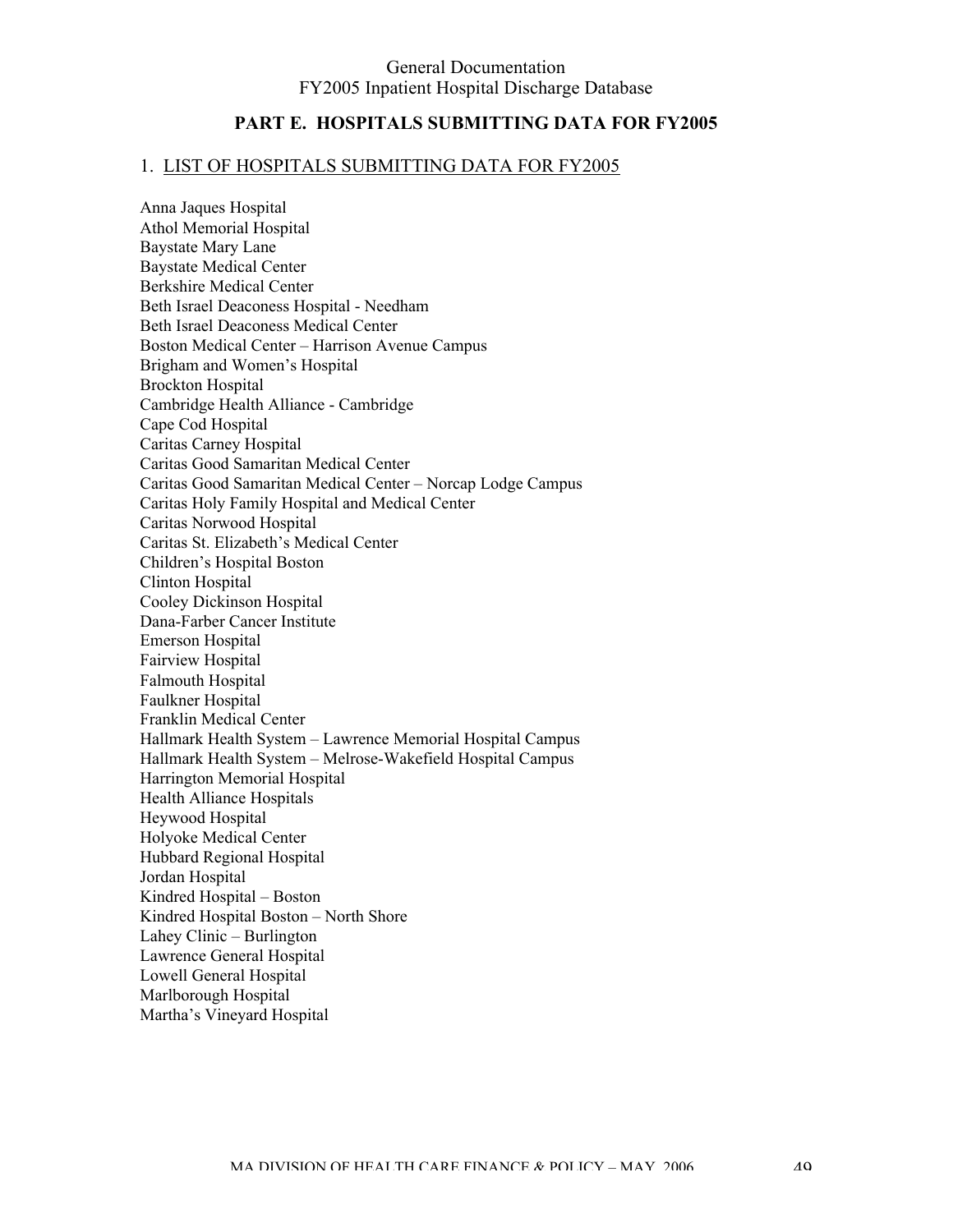### **PART E. HOSPITALS SUBMITTING DATA FOR FY2005**

#### 1. LIST OF HOSPITALS SUBMITTING DATA FOR FY2005 - *Continued*

Massachusetts Eye and Ear Infirmary Massachusetts General Hospital Mercy Medical Center – Providence Behavioral Health Hospital Campus Mercy Medical Center – Springfield Campus Merrimack Valley Hospital MetroWest Medical Center Milford Regional Medical Center Milton Hospital Morton Hospital and Medical Center Mount Auburn Hospital Nantucket Cottage Hospital Nashoba Valley Medical Center New England Baptist Hospital Newton-Wellesley Hospital Noble Hospital North Adams Regional Hospital North Shore Medical Center Northeast Health System – Addison Gilbert Campus Northeast Health System – Beverly Campus Quincy Medical Center Saint Anne's Hospital Saint Vincent Hospital at Worcester Medical Center Saints Memorial Medical Center South Shore Hospital Southcoast Hospitals Group – Charlton Memorial Campus Southcoast Hospitals Group – St. Luke's Campus Southcoast Hospitals Group – Tobey Hospital Campus Sturdy Memorial Hospital Tufts-New England Medical Center UMass. Memorial Medical Center Winchester Hospital Wing Memorial Hospital and Medical Centers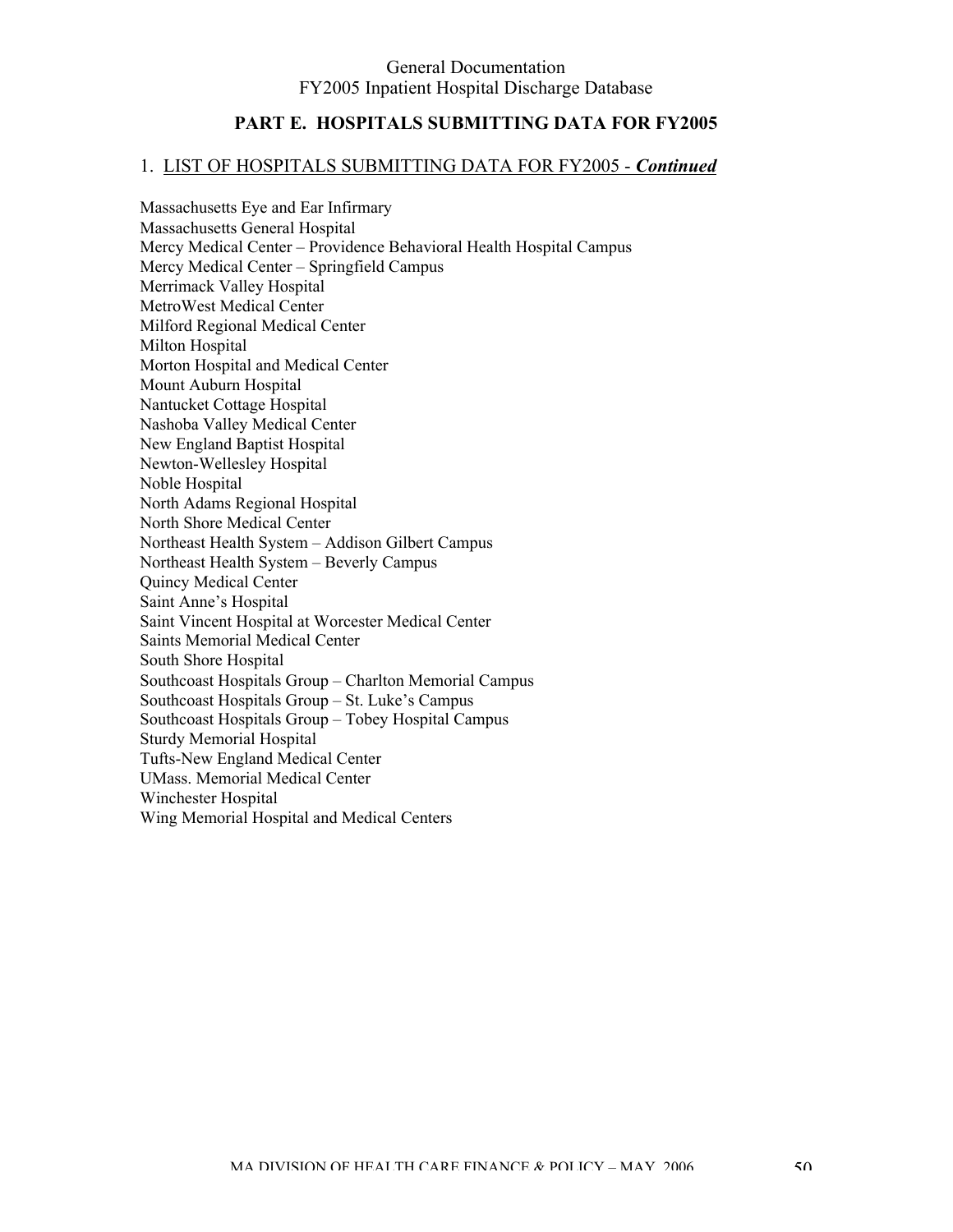## **PART E. HOSPITALS SUBMITTING DATA FOR FY2005**

### 2. LIST OF HOSPITALS WITH NO DATA FOR FY2005

The Division is pleased to announce that all Massachusetts acute care hospitals reported case mix and charge data for FY2005.

Note: Part D. Cautionary Use Hospitals contains information on hospitals with missing or problematic quarters. For FY2005, however, there were no cautionary use hospitals.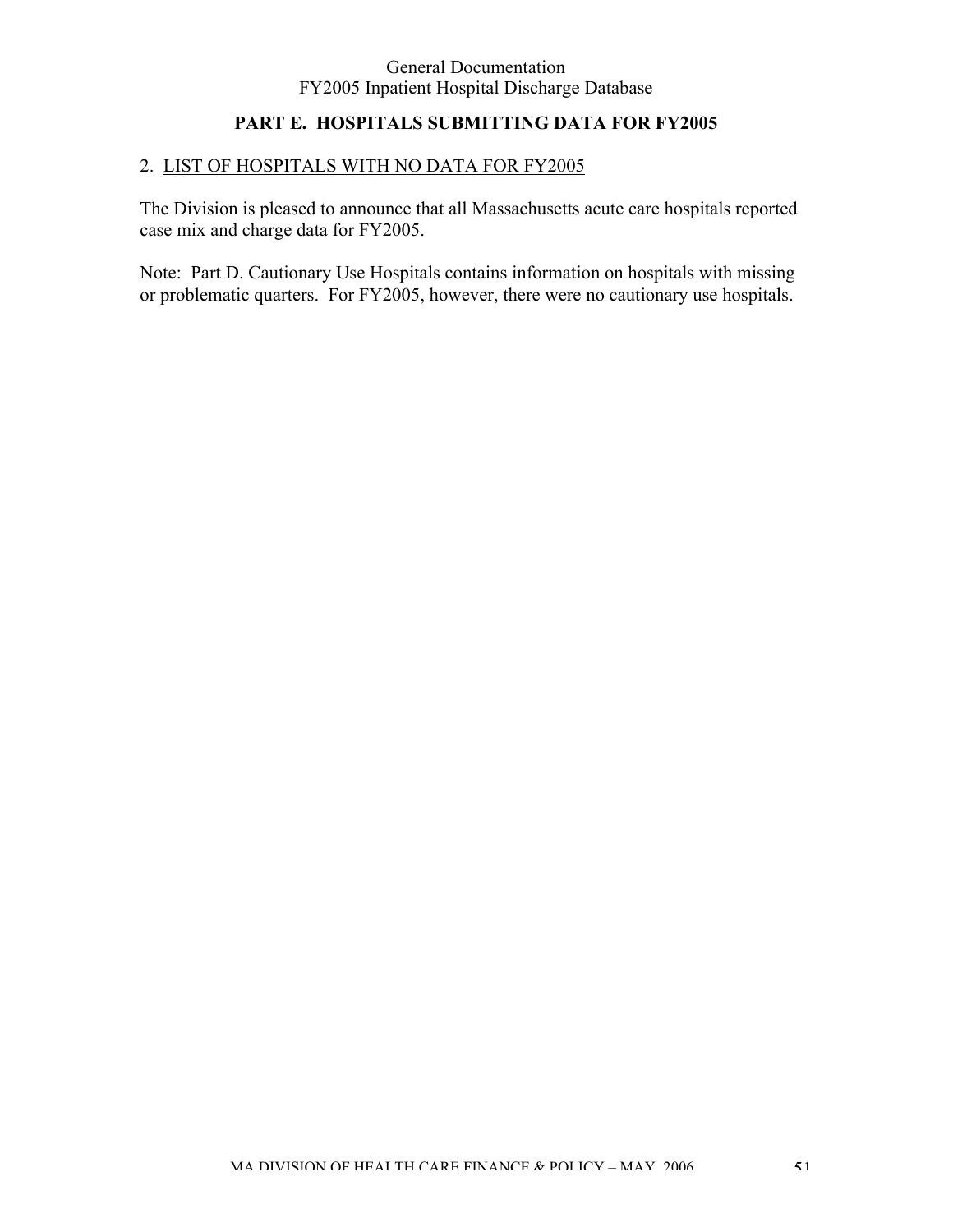## **PART E. HOSPITALS SUBMITTING DATA FOR FY2005**

### **3. DISCHARGE TOTALS AND CHARGES FOR HOSPITALS SUBMITTING DATA – BY QUARTER**

The following is a list of hospitals submitting data with discharge totals and charges by quarter. It is included here as a means of enabling users to crosscheck the contents of the electronic data file they receive.

| Qtr                     | <b>Hospital Name</b>                        | <b>DPH</b> | <b>Total</b>      | <b>Total Charges</b>      |
|-------------------------|---------------------------------------------|------------|-------------------|---------------------------|
|                         |                                             | #          | <b>Discharges</b> |                           |
| 1                       | Anna Jaques Hospital                        | 2006       | 1,860             | \$18,998,016              |
| $\overline{2}$          | Anna Jaques Hospital                        |            | 2,053             | \$22,162,476              |
| $\overline{3}$          | Anna Jaques Hospital                        |            | 2,015             | \$20,521,583              |
| $\overline{4}$          | Anna Jaques Hospital                        |            | 2,085             | \$20,729,254              |
|                         | Totals                                      |            | 8,013             | \$82,411,329              |
| 1                       | <b>Athol Memorial Hospital</b>              | 2226       | 262               | \$3,623,439               |
| $\overline{2}$          | <b>Athol Memorial Hospital</b>              |            | 297               | \$4,096,841               |
| $\mathfrak{Z}$          | Athol Memorial Hospital                     |            | 293               | \$3,864,231               |
| $\overline{4}$          | Athol Memorial Hospital                     |            | 252               | \$3,073,330               |
|                         | Totals                                      |            | 1,104             | \$14,657,841              |
| 1                       | <b>Baystate Mary Lane</b>                   | 2148       | 337               | \$2,624,489               |
| $\overline{2}$          | <b>Baystate Mary Lane</b>                   |            | 396               | \$3,048,216               |
| $\overline{3}$          | Baystate Mary Lane                          |            | 406               | \$3,002,535               |
| $\overline{4}$          | <b>Baystate Mary Lane</b>                   |            | 397               | \$2,832,675               |
|                         | Totals                                      |            | 1,536             | \$11,507,915              |
| 1                       | <b>Baystate Medical Center</b>              | 2339       | 8,953             | \$167,236,185             |
| $\overline{2}$          | <b>Baystate Medical Center</b>              |            | 8,898             | \$175,132,558             |
| $\overline{3}$          | <b>Baystate Medical Center</b>              |            | 9,198             | \$183,765,420             |
| $\overline{4}$          | <b>Baystate Medical Center</b>              |            | 9,011             | $\overline{$}176,309,021$ |
|                         | Totals                                      |            | 36,060            | \$702,443,184             |
| 1                       | Berkshire Health Systems - Berkshire        | 2313       | 3,068             | \$41,200,280              |
| $\overline{2}$          | Berkshire Health Systems - Berkshire        |            | 3,036             | \$39,807,603              |
| $\overline{3}$          | Berkshire Health Systems - Berkshire        |            | 3,125             | \$41,584,176              |
| $\overline{4}$          | Berkshire Health Systems - Berkshire        |            | 3,130             | \$41,534,840              |
|                         | Totals                                      |            | 12,359            | \$164,126,899             |
| 1                       | <b>Beth Israel Deaconess - Needham</b>      | 2054       | $\overline{512}$  | \$6,199,364               |
| $\overline{2}$          | Beth Israel Deaconess - Needham             |            | 644               | \$8,358,666               |
| $\overline{\mathbf{3}}$ | Beth Israel Deaconess - Needham             |            | 543               | \$6,971,696               |
| $\overline{4}$          | Beth Israel Deaconess - Needham             |            | 556               | \$6,149,807               |
|                         | Totals                                      |            | 2,255             | \$27,679,533              |
| $\mathbf{1}$            | <b>Beth Israel Deaconess Medical Center</b> | 2069       | 9,674             | \$223,421,305             |
| $\overline{2}$          | Beth Israel Deaconess Medical Center        |            | 9,331             | \$227,719,535             |
| $\overline{\mathbf{3}}$ | <b>Beth Israel Deaconess Medical Center</b> |            | 9,560             | \$225,553,657             |
| $\overline{4}$          | <b>Beth Israel Deaconess Medical Center</b> |            | 9,754             | \$232,320,167             |
|                         | Totals                                      |            | 38,319            | \$909,014,664             |
| 1                       | Boston Medical Center - Harrison Ave.       | 2307       | 7,123             | \$125,112,550             |
| $\overline{2}$          | Boston Medical Center - Harrison Ave.       |            | 6,574             | \$125,032,465             |
| $\overline{\mathbf{3}}$ | Boston Medical Center - Harrison Ave.       |            | 6,899             | \$129,692,397             |
| $\overline{4}$          | Boston Medical Center - Harrison Ave.       |            | 7,152             | \$126,634,573             |
|                         | Totals                                      |            | 27,748            | \$506,471,985             |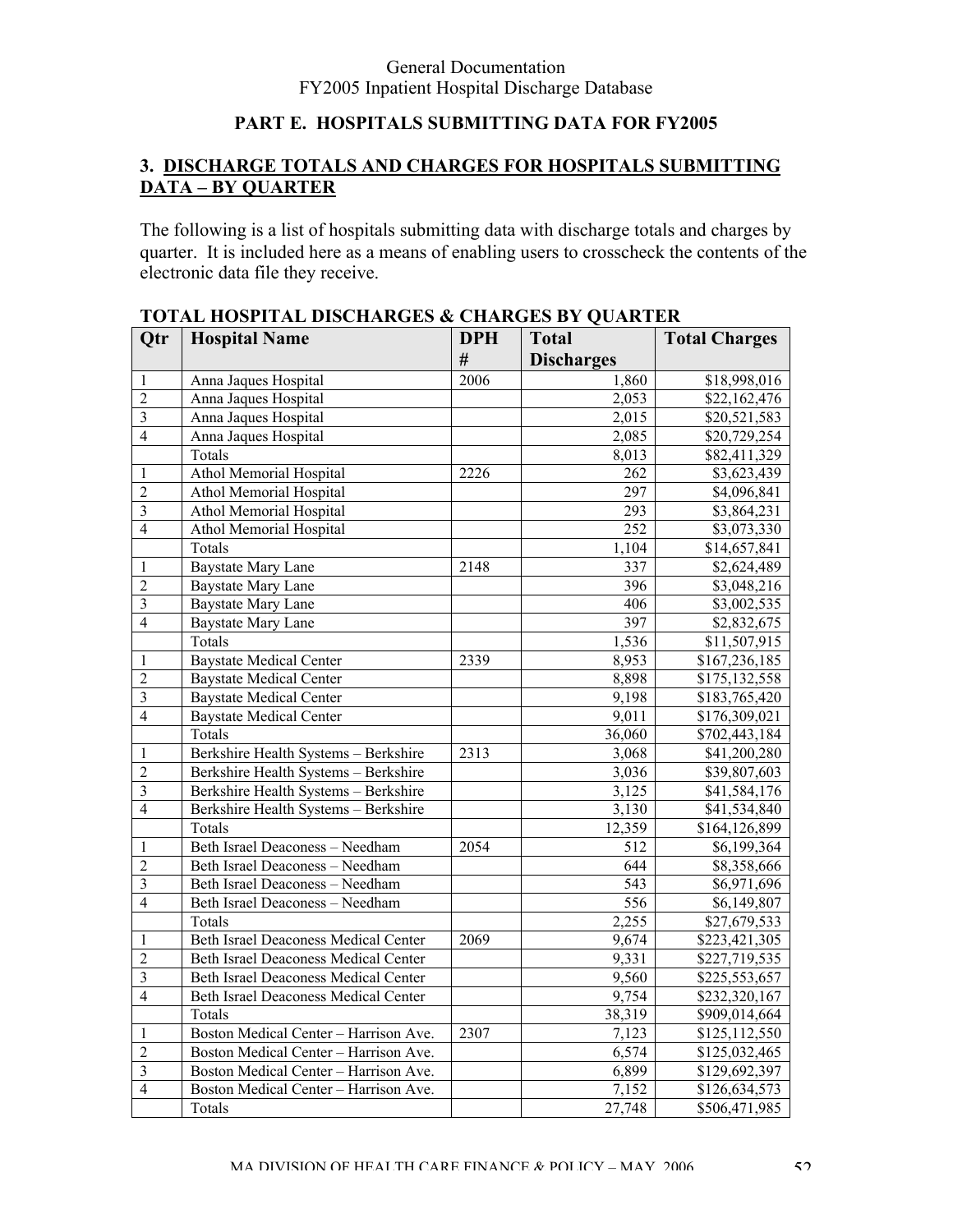## **PART E. HOSPITALS SUBMITTING DATA FOR FY2005**

|                         | 101111 HODI IIIAL DISCHIANGLIS                                       | $\mathbf{v}$ | OLD DI VUMILL     |                      |
|-------------------------|----------------------------------------------------------------------|--------------|-------------------|----------------------|
| Qtr                     | <b>Hospital Name</b>                                                 | <b>DPH</b>   | <b>Total</b>      | <b>Total Charges</b> |
|                         |                                                                      | #            | <b>Discharges</b> |                      |
| 1                       | Brigham and Women's Hospital                                         | 2921         | 12,810            | \$456,568,944        |
| $\overline{2}$          | Brigham and Women's Hospital                                         |              | 12,436            | \$440,222,741        |
| $\overline{\mathbf{3}}$ | Brigham and Women's Hospital                                         |              | 13,348            | \$465,011,357        |
| $\overline{4}$          | Brigham and Women's Hospital                                         |              | 12,788            | \$449,417,985        |
|                         | Totals                                                               |              | 51,382            | \$1,811,221,027      |
| 1                       | <b>Brockton Hospital</b>                                             | 2118         | 3,558             | \$35,890,885         |
| $\overline{2}$          | <b>Brockton Hospital</b>                                             |              | 3,599             | \$37,556,794         |
| $\overline{\mathbf{3}}$ | <b>Brockton Hospital</b>                                             |              | 3,656             | \$36,335,445         |
| $\overline{4}$          | <b>Brockton Hospital</b>                                             |              | 3,734             | \$35,923,493         |
|                         | Totals                                                               |              | 14,547            | \$145,706,617        |
| 1                       | Cambridge Health Alliance-Cambridge                                  | 2108         | 4,161             | \$51,235,209         |
| $\overline{2}$          | Cambridge Health Alliance-Cambridge                                  |              | 4,032             | \$52,195,119         |
| $\mathfrak{Z}$          | Cambridge Health Alliance-Cambridge                                  |              | 3,852             | \$49,431,006         |
| $\overline{4}$          | Cambridge Health Alliance-Cambridge                                  |              | 3,678             | \$43,969,414         |
|                         | Totals                                                               |              | 15,723            | \$196,830,748        |
| 1                       | Cape Cod Hospital                                                    | 2135         | 4,204             | \$63,106,305         |
| $\overline{2}$          | Cape Cod Hospital                                                    |              | 4,180             | \$61,690,601         |
| $\mathfrak{Z}$          | Cape Cod Hospital                                                    |              | 4,143             | \$61,899,068         |
| $\overline{4}$          | Cape Cod Hospital                                                    |              | 4,285             | \$64,149,135         |
|                         | Totals                                                               |              | 16,812            | \$250,845,109        |
| 1                       | Caritas Carney Hospital                                              | 2003         | 1,901             | \$24,539,277         |
| $\overline{2}$          | Caritas Carney Hospital                                              |              | 1,999             | \$26,193,953         |
| $\mathfrak{Z}$          | Caritas Carney Hospital                                              |              | 1,953             | \$24,401,601         |
| $\overline{4}$          | Caritas Carney Hospital                                              |              | 1,924             | \$23,373,094         |
|                         | Totals                                                               |              | 7,777             |                      |
| 1                       | Caritas Good Samaritan Medical Ctr.                                  | 2101         |                   | \$98,507,925         |
| $\overline{2}$          | Caritas Good Samaritan Medical Ctr.                                  |              | 3,030             | \$27,962,811         |
| $\mathfrak{Z}$          | Caritas Good Samaritan Medical Ctr.                                  |              | 3,088<br>3,123    | \$30,367,569         |
| $\overline{4}$          |                                                                      |              |                   | \$29,125,632         |
|                         | Caritas Good Samaritan Medical Ctr.<br>Totals                        |              | 3,171             | \$31,822,754         |
|                         |                                                                      |              | 12,412            | \$119,278,766        |
| 1                       | Caritas Good Sam. - Norcap Lodge<br>Caritas Good Sam. - Norcap Lodge | 2KGH         | 620               | \$1,827,245          |
| $\overline{2}$          |                                                                      |              | 681               | \$2,087,388          |
| $\mathfrak{Z}$          | Caritas Good Sam. - Norcap Lodge                                     |              | 676               | \$2,044,515          |
| $\overline{4}$          | Caritas Good Sam. - Norcap Lodge                                     |              | 718               | \$2,121,771          |
|                         | Totals                                                               |              | 2,695             | \$8,080,919          |
| 1                       | Caritas Holy Family Hospital                                         | 2225         | 3,128             | \$32,600,039         |
| $\overline{2}$          | Caritas Holy Family Hospital                                         |              | 3,201             | \$32,409,469         |
| $\mathfrak{Z}$          | Caritas Holy Family Hospital                                         |              | 3,099             | \$32,783,410         |
| $\overline{4}$          | Caritas Holy Family Hospital                                         |              | 3,055             | \$33,862,387         |
|                         | Totals                                                               |              | 12,483            | \$131,655,305        |
| 1                       | Caritas Norwood Hospital                                             | 2114         | 3,315             | \$39,068,707         |
| $\overline{2}$          | Caritas Norwood Hospital                                             |              | 3,318             | \$40,643,884         |
| $\mathfrak{Z}$          | Caritas Norwood Hospital                                             |              | 3,203             | \$38,549,518         |
| $\overline{4}$          | Caritas Norwood Hospital                                             |              | 3,211             | \$37,201,815         |
|                         | Totals                                                               |              | 13,047            | \$155,463,924        |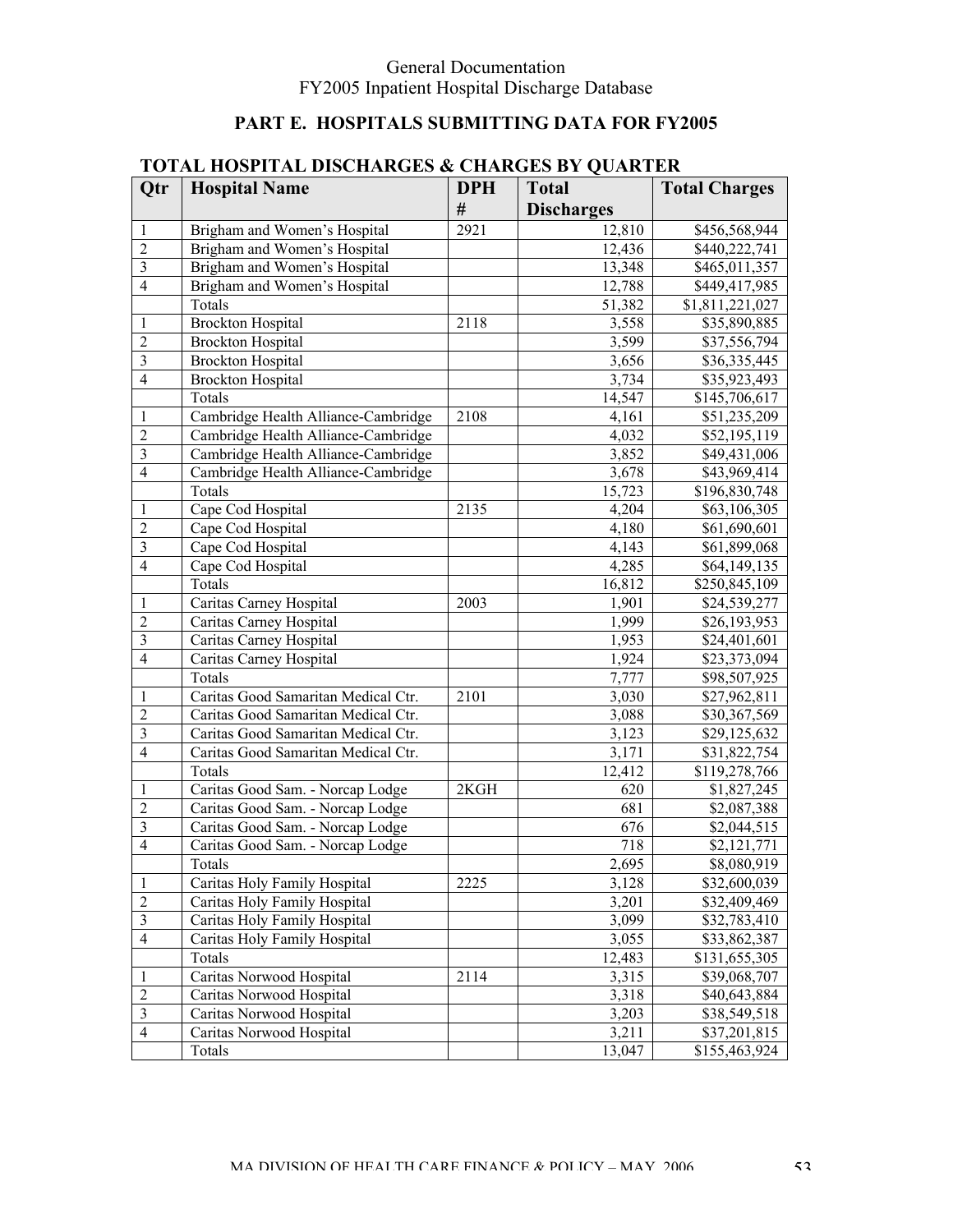## **PART E. HOSPITALS SUBMITTING DATA FOR FY2005**

|                         |                                  |      | $\epsilon$ and $\epsilon$ is a set of $\epsilon$ |                              |
|-------------------------|----------------------------------|------|--------------------------------------------------|------------------------------|
| Qtr                     | <b>Hospital Name</b>             | DPH# | <b>Total</b>                                     | <b>Total Charges</b>         |
|                         |                                  |      | <b>Discharges</b>                                |                              |
| 1                       | Caritas St. Elizabeth's Hospital | 2085 | 4,207                                            | \$74,363,621                 |
| $\overline{2}$          | Caritas St. Elizabeth's Hospital |      | 4,292                                            | \$79,690,243                 |
| $\overline{\mathbf{3}}$ | Caritas St. Elizabeth's Hospital |      | 4,175                                            | \$75,888,728                 |
| $\overline{4}$          | Caritas St. Elizabeth's Hospital |      | 4,199                                            | \$74,313,119                 |
|                         | Totals                           |      | 16,873                                           | \$304,255,711                |
| 1                       | Children's Hospital Boston       | 2139 | 4,149                                            | \$138,576,249                |
| $\overline{2}$          | Children's Hospital Boston       |      | 4,092                                            | \$134,758,476                |
| $\overline{\mathbf{3}}$ | Children's Hospital Boston       |      | 4,221                                            | \$144,434,907                |
| $\overline{4}$          | Children's Hospital Boston       |      | 4,264                                            | \$143,063,056                |
|                         | Totals                           |      | 16,726                                           | \$560,832,688                |
| 1                       | Clinton Hospital                 | 2126 | 350                                              | \$5,230,380                  |
| $\overline{2}$          | Clinton Hospital                 |      | 371                                              | \$5,667,364                  |
| $\overline{3}$          | Clinton Hospital                 |      | 328                                              | \$5,124,200                  |
| $\overline{4}$          | Clinton Hospital                 |      | 317                                              | \$5,040,179                  |
|                         | Totals                           |      | 1,366                                            | \$21,062,123                 |
| 1                       | Cooley Dickinson Hospital        | 2155 | 2,084                                            | \$23,125,489                 |
| $\overline{2}$          | Cooley Dickinson Hospital        |      | 2,144                                            | \$25,102,299                 |
| $\overline{3}$          | Cooley Dickinson Hospital        |      | 2,024                                            | \$23,009,815                 |
| $\overline{4}$          | Cooley Dickinson Hospital        |      | 2,084                                            | \$22,506,063                 |
|                         | Totals                           |      | 8,336                                            | \$93,743,666                 |
| 1                       | Dana-Farber Cancer Institute     | 2335 | 265                                              | \$14,485,676                 |
| $\overline{2}$          | Dana-Farber Cancer Institute     |      | 223                                              | \$12,715,021                 |
| $\overline{3}$          | Dana-Farber Cancer Institute     |      | 186                                              | \$15,948,612                 |
| $\overline{4}$          | Dana-Farber Cancer Institute     |      | 271                                              | \$12,986,128                 |
|                         | Totals                           |      | 945                                              | \$56,135,437                 |
| 1                       | Emerson Hospital                 | 2018 | 1,982                                            | \$29,349,152                 |
| $\overline{2}$          | Emerson Hospital                 |      | 2,292                                            | \$31,985,199                 |
| $\overline{3}$          | Emerson Hospital                 |      | 2,196                                            | \$30,548,223                 |
| $\overline{4}$          | Emerson Hospital                 |      | 2,190                                            | \$28,612,632                 |
|                         | Totals                           |      | 8,660                                            | \$120,495,206                |
| 1                       | Fairview Hospital                | 2052 | 324                                              | \$3,026,304                  |
| $\overline{2}$          | <b>Fairview Hospital</b>         |      | 349                                              | \$3,302,468                  |
| $\overline{\mathbf{3}}$ | <b>Fairview Hospital</b>         |      | 301                                              | \$2,965,943                  |
| $\overline{4}$          | Fairview Hospital                |      | 270                                              | \$2,396,834                  |
|                         | Totals                           |      | 1,244                                            | \$11,691,549                 |
| 1                       | Falmouth Hospital                | 2289 | 1,640                                            | \$18,497,967                 |
| $\sqrt{2}$              | <b>Falmouth Hospital</b>         |      | 1,564                                            |                              |
| $\mathfrak{Z}$          |                                  |      |                                                  | \$17,850,284<br>\$18,672,726 |
| $\overline{4}$          | Falmouth Hospital                |      | 1,626                                            |                              |
|                         | Falmouth Hospital                |      | 1,701                                            | \$19,549,354                 |
|                         | Totals                           |      | 6,531                                            | \$74,570,331                 |
| 1                       | Faulkner Hospital                | 2048 | 1,999                                            | \$34,732,178                 |
| $\sqrt{2}$              | Faulkner Hospital                |      | 2,108                                            | \$38,969,752                 |
| $\mathfrak{Z}$          | Faulkner Hospital                |      | 2,064                                            | \$37,415,368                 |
| $\overline{4}$          | Faulkner Hospital                |      | 2,009                                            | \$33,925,757                 |
|                         | Totals                           |      | 8,180                                            | \$145,043,055                |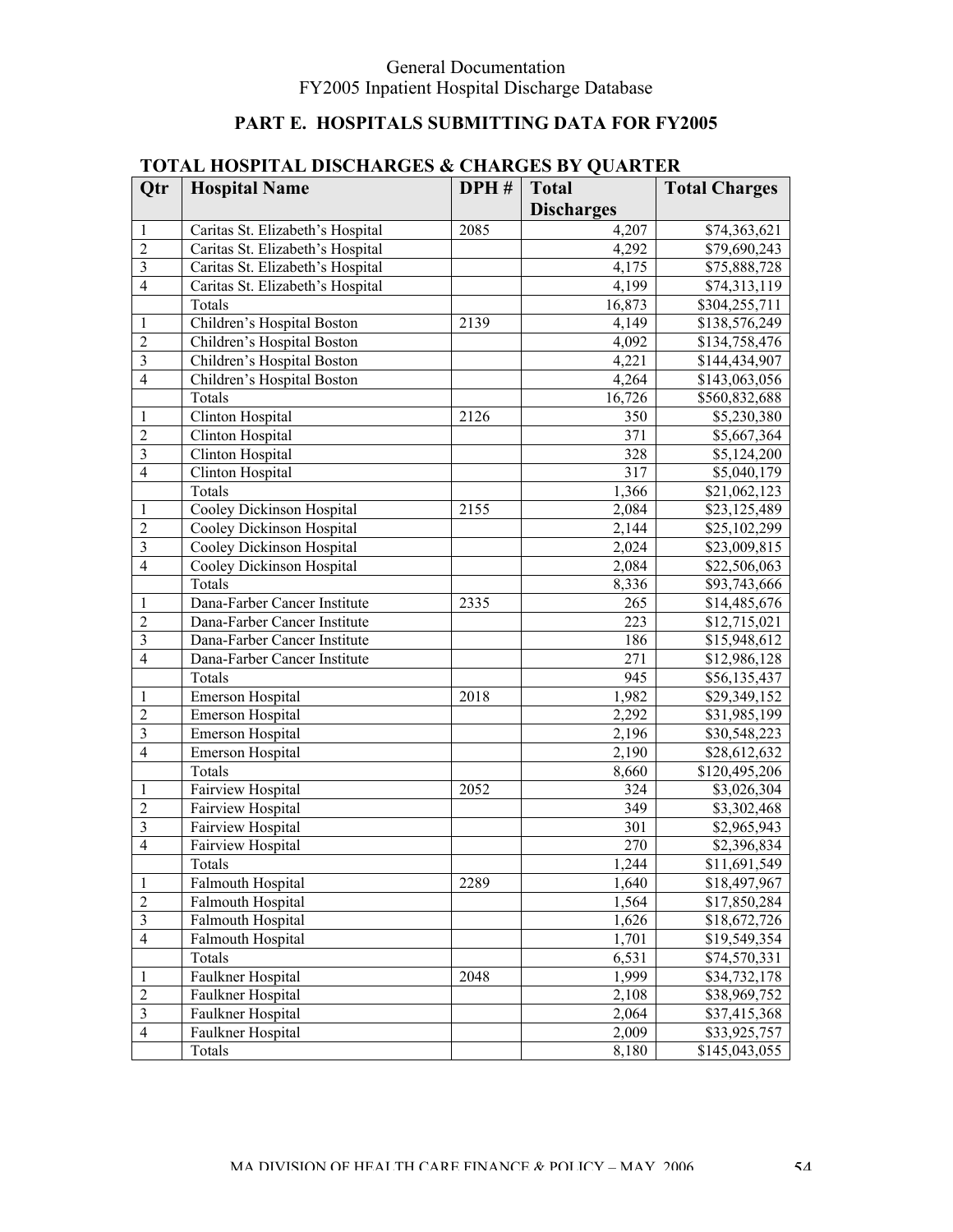## **PART E. HOSPITALS SUBMITTING DATA FOR FY2005**

|                | IUIAL HUSPIIAL DISCHARGES & CHARGES BY QUARTER |      |                   |                      |
|----------------|------------------------------------------------|------|-------------------|----------------------|
| Qtr.           | <b>Hospital Name</b>                           | DPH# | <b>Total</b>      | <b>Total Charges</b> |
|                |                                                |      | <b>Discharges</b> |                      |
| 1              | Franklin Medical Center                        | 2120 | 1,203             | \$13,081,412         |
| $\overline{2}$ | Franklin Medical Center                        |      | 1,283             | \$14,828,188         |
| $\overline{3}$ | Franklin Medical Center                        |      | 1,259             | \$14,031,860         |
| $\overline{4}$ | Franklin Medical Center                        |      | 1,224             | \$13,645,491         |
|                | Totals                                         |      | 4,969             | \$55,586,951         |
| 1              | Hallmark Health - Lawrence Memorial            | 2038 | 1,280             | \$18,213,237         |
| $\overline{2}$ | Hallmark Health - Lawrence Memorial            |      | 1,370             | \$18,701,953         |
| $\overline{3}$ | Hallmark Health - Lawrence Memorial            |      | 1,214             | \$15,798,725         |
| $\overline{4}$ | Hallmark Health - Lawrence Memorial            |      | 1,260             | \$16,821,847         |
|                | Totals                                         |      | 5,124             | \$69,535,762         |
| 1              | Hallmark Health - Melrose-Wakefield            | 2058 | 2,726             | \$28,222,843         |
| $\overline{2}$ | Hallmark Health - Melrose-Wakefield            |      | 2,757             | \$28,925,695         |
| $\overline{3}$ | Hallmark Health - Melrose-Wakefield            |      | 2,759             | \$26,649,339         |
| $\overline{4}$ | Hallmark Health - Melrose-Wakefield            |      | 2,858             | \$27,847,858         |
|                | Totals                                         |      | 11,100            | \$111,645,735        |
| 1              | Harrington Memorial Hospital                   | 2143 | 840               | \$8,879,159          |
| $\overline{2}$ | Harrington Memorial Hospital                   |      | 847               | \$9,092,105          |
| $\overline{3}$ | Harrington Memorial Hospital                   |      | 858               | \$7,912,348          |
| $\overline{4}$ | Harrington Memorial Hospital                   |      | 810               | \$8,224,086          |
|                | Totals                                         |      | 3,355             | \$34,107,698         |
| 1              | Health Alliance Hospitals, Inc.                | 2034 | 2,142             | \$21,129,986         |
| $\overline{2}$ | Health Alliance Hospitals, Inc.                |      | 2,161             | \$22,344,011         |
| $\overline{3}$ | Health Alliance Hospitals, Inc.                |      | 2,147             | \$21,169,742         |
| $\overline{4}$ | Health Alliance Hospitals, Inc.                |      | 2,104             | \$20,630,950         |
|                | Totals                                         |      | 8,554             | \$85,274,689         |
| 1              | Heywood Hospital                               | 2036 | 1,104             | \$12,322,320         |
| $\overline{2}$ | Heywood Hospital                               |      | 1,244             | \$14,047,545         |
| $\overline{3}$ | Heywood Hospital                               |      | 1,212             | \$12,858,356         |
| $\overline{4}$ | Heywood Hospital                               |      | 1,092             | \$11,237,216         |
|                | Totals                                         |      | 4,652             | \$50,465,437         |
| 1              | Holyoke Medical Center                         | 2145 | 1,906             | \$19,819,023         |
| $\overline{2}$ | Holyoke Medical Center                         |      | 2,116             | \$20,700,599         |
| 3              | Holyoke Medical Center                         |      | 1,998             | \$20,163,418         |
| $\overline{4}$ | Holyoke Medical Center                         |      | 1,948             | \$20,030,772         |
|                | Totals                                         |      | 7,968             | \$80,713,812         |
| 1              | Hubbard Regional Hospital                      | 2157 | 332               | \$2,411,643          |
| $\overline{2}$ | Hubbard Regional Hospital                      |      | 428               | \$3,216,110          |
| $\overline{3}$ | Hubbard Regional Hospital                      |      | 424               | \$3,183,474          |
| $\overline{4}$ | Hubbard Regional Hospital                      |      | 306               | \$2,330,085          |
|                | Totals                                         |      | 1,490             | \$11,141,312         |
| 1              | Jordan Hospital                                | 2082 | 2,209             | \$24,738,039         |
| $\overline{2}$ | Jordan Hospital                                |      | 2,313             | \$25,486,850         |
| $\overline{3}$ | Jordan Hospital                                |      | 2,342             | \$25,792,011         |
| $\overline{4}$ | Jordan Hospital                                |      | 2,384             | \$25,729,907         |
|                | Totals                                         |      | 9,248             | \$101,746,807        |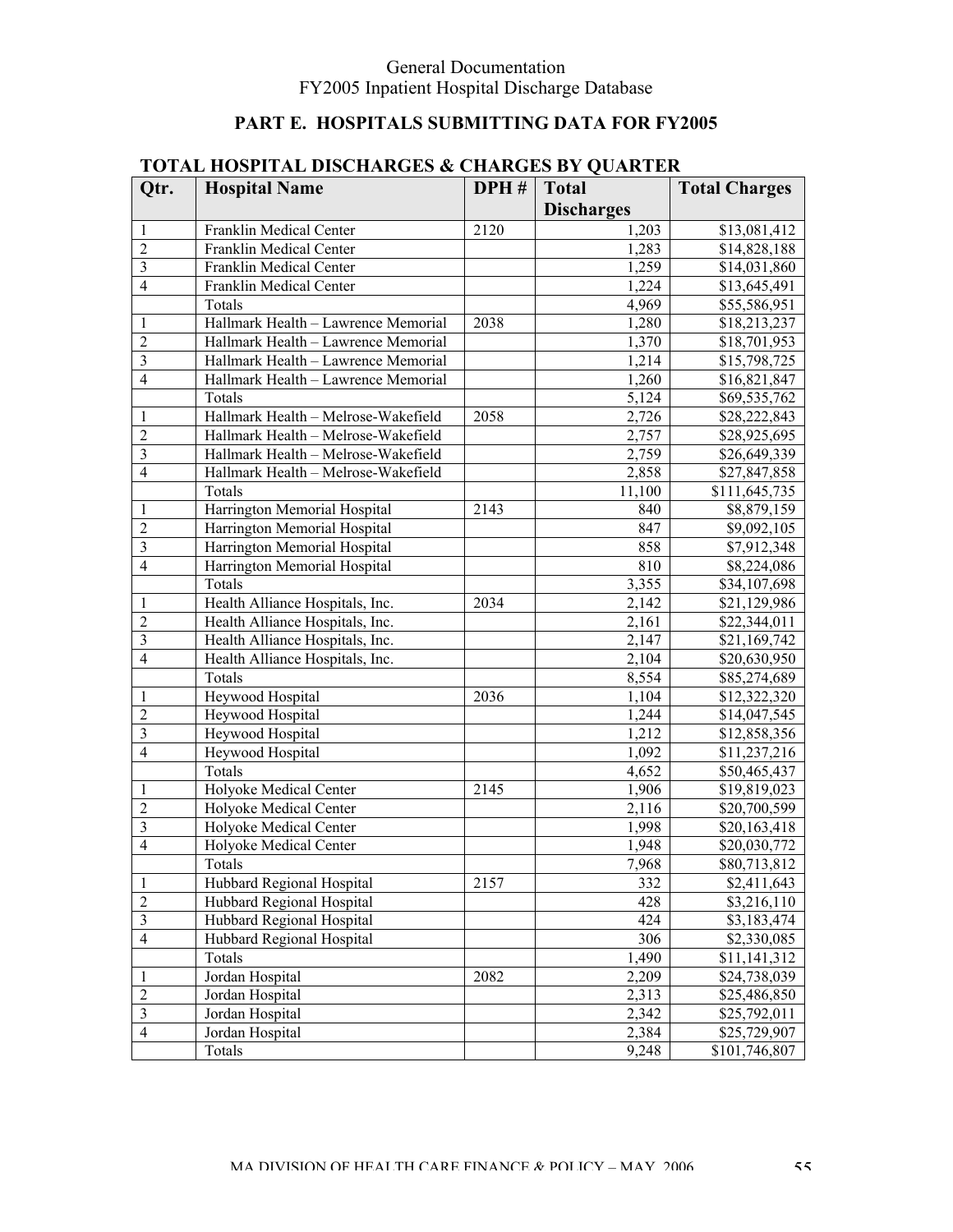## **PART E. HOSPITALS SUBMITTING DATA FOR FY2005**

|                | LOTAL HOSHTAL DISCHARGES & CHARGES DT QUARTER |      |                   |                      |
|----------------|-----------------------------------------------|------|-------------------|----------------------|
| Qtr.           | <b>Hospital Name</b>                          | DPH# | <b>Total</b>      | <b>Total Charges</b> |
|                |                                               |      | <b>Discharges</b> |                      |
| 1              | Kindred Hospital - Boston                     | 2091 | 86                | \$5,513,465          |
| $\overline{2}$ | Kindred Hospital - Boston                     |      | 103               | \$7,864,111          |
| $\overline{3}$ | Kindred Hospital - Boston                     |      | 101               | \$8,884,214          |
| $\overline{4}$ | Kindred Hospital - Boston                     |      | 86                | \$6,148,588          |
|                | Totals                                        |      | 376               | \$28,410,378         |
| 1              | Kindred Hospital Boston - North Shore         | 2171 | 130               | \$9,183,220          |
| $\overline{2}$ | Kindred Hospital Boston - North Shore         |      | 145               | \$11,043,379         |
| 3              | Kindred Hospital Boston - North Shore         |      | 126               | \$13,146,927         |
| $\overline{4}$ | Kindred Hospital Boston - North Shore         |      | 118               | \$10,904,319         |
|                | Totals                                        |      | 519               | \$44,277,845         |
| 1              | Lahey Clinic Burlington                       | 2033 | 4,761             | \$86,730,277         |
| $\overline{2}$ | Lahey Clinic Burlington                       |      | 4,532             | \$83,831,454         |
| $\overline{3}$ | Lahey Clinic Burlington                       |      | 4,788             | \$92,841,940         |
| $\overline{4}$ | Lahey Clinic Burlington                       |      | 4,627             | \$87,605,074         |
|                | Totals                                        |      | 18,708            | \$351,008,745        |
| 1              | Lawrence General Hospital                     | 2099 | 2,729             | \$30,728,133         |
| $\overline{2}$ | Lawrence General Hospital                     |      | 2,794             | \$31,079,938         |
| $\overline{3}$ | Lawrence General Hospital                     |      | 2,843             | \$29,921,528         |
| $\overline{4}$ | Lawrence General Hospital                     |      | 2,927             | \$30,439,533         |
|                | Totals                                        |      | 11,293            | \$122,169,132        |
| 1              | Lowell General Hospital                       | 2040 | 2,997             | \$29,168,489         |
| $\overline{2}$ | Lowell General Hospital                       |      | 3,027             | \$30,081,820         |
| $\overline{3}$ | Lowell General Hospital                       |      | 3,082             | \$31,281,827         |
| $\overline{4}$ | Lowell General Hospital                       |      | 2,977             | \$30,561,340         |
|                | Totals                                        |      | 12,083            | \$121,093,476        |
| 1              | Marlborough Hospital                          | 2103 | 918               | \$12,830,600         |
| $\overline{2}$ | Marlborough Hospital                          |      | 893               | \$13,565,877         |
| $\overline{3}$ | Marlborough Hospital                          |      | 855               | \$13,238,912         |
| $\overline{4}$ | Marlborough Hospital                          |      | 856               | \$12,486,649         |
|                | Totals                                        |      | 3,522             | \$52,122,038         |
| 1              | Martha's Vineyard Hospital                    | 2042 | 279               | \$2,759,176          |
| $\overline{2}$ | Martha's Vineyard Hospital                    |      | 318               | \$3,437,467          |
| $\overline{3}$ | Martha's Vineyard Hospital                    |      | 283               | \$3,387,051          |
| $\overline{4}$ | Martha's Vineyard Hospital                    |      | 349               | \$4,317,911          |
|                | Totals                                        |      | 1,229             | \$13,901,605         |
| 1              | Mass. Eye and Ear Infirmary                   | 2167 | 262               | \$4,635,734          |
| $\overline{2}$ | Mass. Eye and Ear Infirmary                   |      | 315               | \$5,302,226          |
| $\mathfrak{Z}$ | Mass. Eye and Ear Infirmary                   |      | 327               | \$5,944,034          |
| $\overline{4}$ | Mass. Eye and Ear Infirmary                   |      | 342               | \$5,828,631          |
|                | Totals                                        |      | 1,246             | \$21,710,625         |
|                | Massachusetts General Hospital                | 2168 | 11,972            | \$515,518,636        |
| $\overline{2}$ | Massachusetts General Hospital                |      | 11,558            | \$503,698,605        |
| $\mathfrak{Z}$ | Massachusetts General Hospital                |      | 12,602            | \$522,570,777        |
| $\overline{4}$ | Massachusetts General Hospital                |      | 12,571            | \$518,631,490        |
|                | Totals                                        |      | 48,703            | \$2,060,419,508      |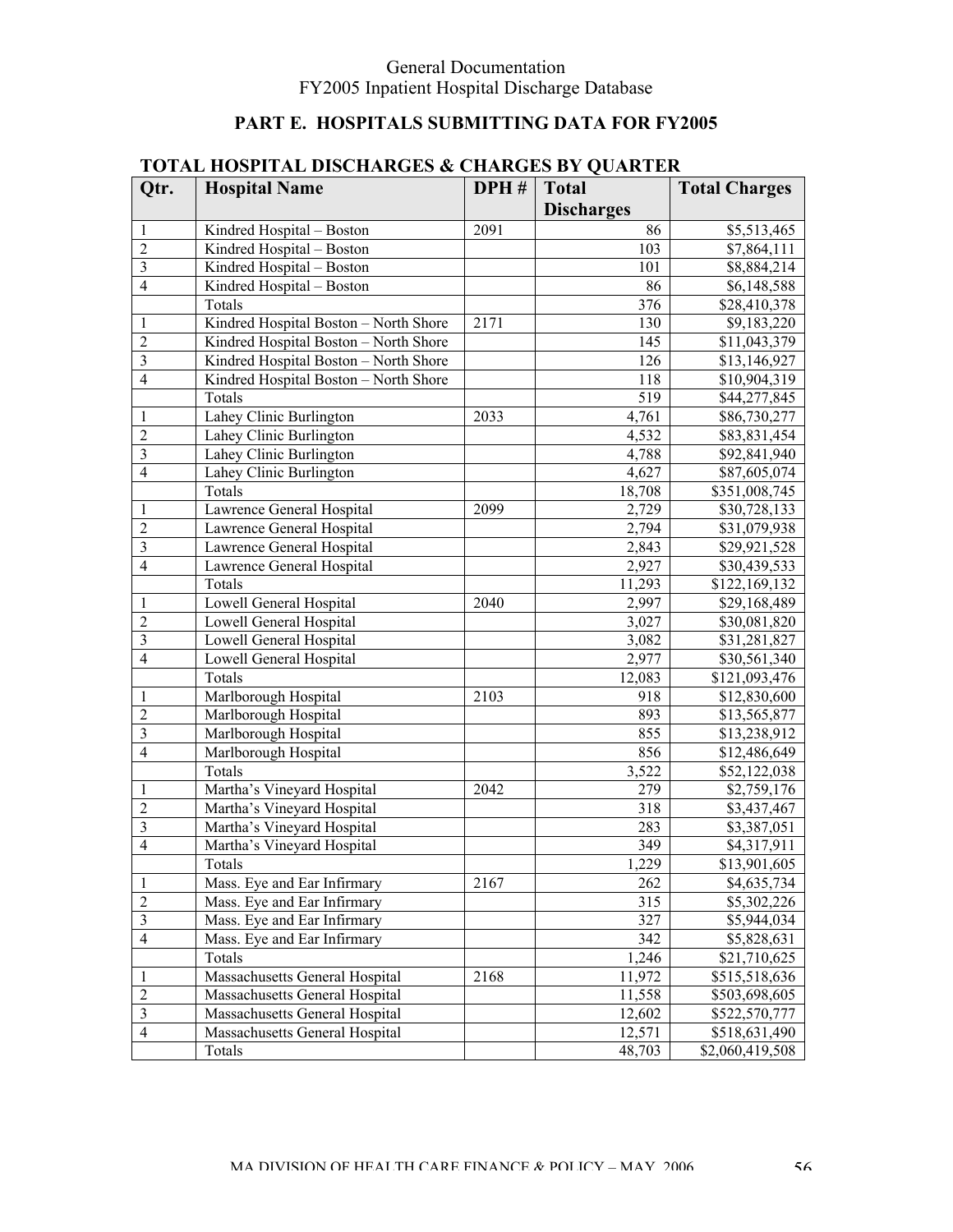## **PART E. HOSPITALS SUBMITTING DATA FOR FY2005**

|                | TO THE HOST THE DRUGHIM CHO W      |      | annon di America  |                      |
|----------------|------------------------------------|------|-------------------|----------------------|
| Qtr.           | <b>Hospital Name</b>               | DPH# | <b>Total</b>      | <b>Total Charges</b> |
|                |                                    |      | <b>Discharges</b> |                      |
| 1              | Mercy Medical Center - Providence  | 2150 | 988               | \$12,759,919         |
| $\overline{2}$ | Mercy Medical Center - Providence  |      | 972               | \$12,495,878         |
| 3              | Mercy Medical Center - Providence  |      | 1,039             | \$12,922,528         |
| $\overline{4}$ | Mercy Medical Center - Providence  |      | 979               | \$12,947,475         |
|                | Totals                             |      | 3,978             | \$51,125,800         |
| 1              | Mercy Medical Center - Springfield | 2149 | 3,313             | \$55,523,216         |
| $\overline{2}$ | Mercy Medical Center - Springfield |      | 3,290             | \$53,196,474         |
| 3              | Mercy Medical Center - Springfield |      | 3,226             | \$54,492,190         |
| $\overline{4}$ | Mercy Medical Center - Springfield |      | 3,163             | \$50,595,230         |
|                | Totals                             |      | 12,992            | \$213,807,110        |
| 1              | Merrimack Valley Hospital          | 2131 | 1,057             | \$27,305,708         |
| $\overline{2}$ | Merrimack Valley Hospital          |      | 1,165             | \$32,195,496         |
| 3              | Merrimack Valley Hospital          |      | 1,077             | \$32,529,522         |
| $\overline{4}$ | Merrimack Valley Hospital          |      | 1,099             | \$32,118,381         |
|                | Totals                             |      | 4,398             | \$124,149,107        |
| 1              | MetroWest Medical Center.          | 2020 | 4,081             | \$55,587,407         |
| $\overline{2}$ | MetroWest Medical Center.          |      | 4,027             | \$52,174,798         |
| 3              | MetroWest Medical Center.          |      | 4,104             | \$56,134,559         |
| $\overline{4}$ | MetroWest Medical Center.          |      | 3,851             | \$52,919,040         |
|                | Totals                             |      | 16,063            | \$216,815,804        |
| 1              | Milford Regional Medical Center    | 2105 | 2,160             | \$29,008,011         |
| $\overline{2}$ | Milford Regional Medical Center    |      | 2,449             | \$35,361,776         |
| 3              | Milford Regional Medical Center    |      | 2,238             | \$31,206,316         |
| $\overline{4}$ | Milford Regional Medical Center    |      | 2,412             | \$31,066,979         |
|                | Totals                             |      | 9,259             | \$126,643,082        |
| 1              | Milton Hospital                    | 2227 | 1,133             | \$13,171,131         |
| $\overline{2}$ | Milton Hospital                    |      | 1,181             | \$14,659,984         |
| 3              | Milton Hospital                    |      | 1,199             | \$15,009,147         |
| $\overline{4}$ | Milton Hospital                    |      | 1,101             | \$12,836,896         |
|                | Totals                             |      | 4,614             | \$55,677,158         |
| 1              | Morton Hospital                    | 2022 | 1,831             | \$17,220,889         |
| $\overline{2}$ | Morton Hospital                    |      | 2,007             | \$18,190,899         |
| 3              | Morton Hospital                    |      | 2,000             | \$17,450,760         |
| $\overline{4}$ | Morton Hospital                    |      | 1,877             | \$16,681,790         |
|                | <b>Totals</b>                      |      | 7.715             | \$69,544,338         |
| 1              | Mount Auburn Hospital              | 2071 | 3,544             | \$36,129,886         |
| $\overline{2}$ | Mount Auburn Hospital              |      | 3,501             | \$38,648,257         |
| $\mathfrak{Z}$ | Mount Auburn Hospital              |      | 3,682             | \$38,685,223         |
| $\overline{4}$ | Mount Auburn Hospital              |      | 3,421             | \$38,147,110         |
|                | Totals                             |      | 14,148            | \$151,610,476        |
| 1              | Nantucket Cottage Hospital         | 2044 | 141               |                      |
| $\overline{2}$ | Nantucket Cottage Hospital         |      | 133               | \$942,860            |
| $\mathfrak{Z}$ | Nantucket Cottage Hospital         |      |                   | \$737,851            |
| $\overline{4}$ | Nantucket Cottage Hospital         |      | 139               | \$770,049            |
|                |                                    |      | 139               | \$1,029,566          |
|                | Totals                             |      | 552               | \$3,480,326          |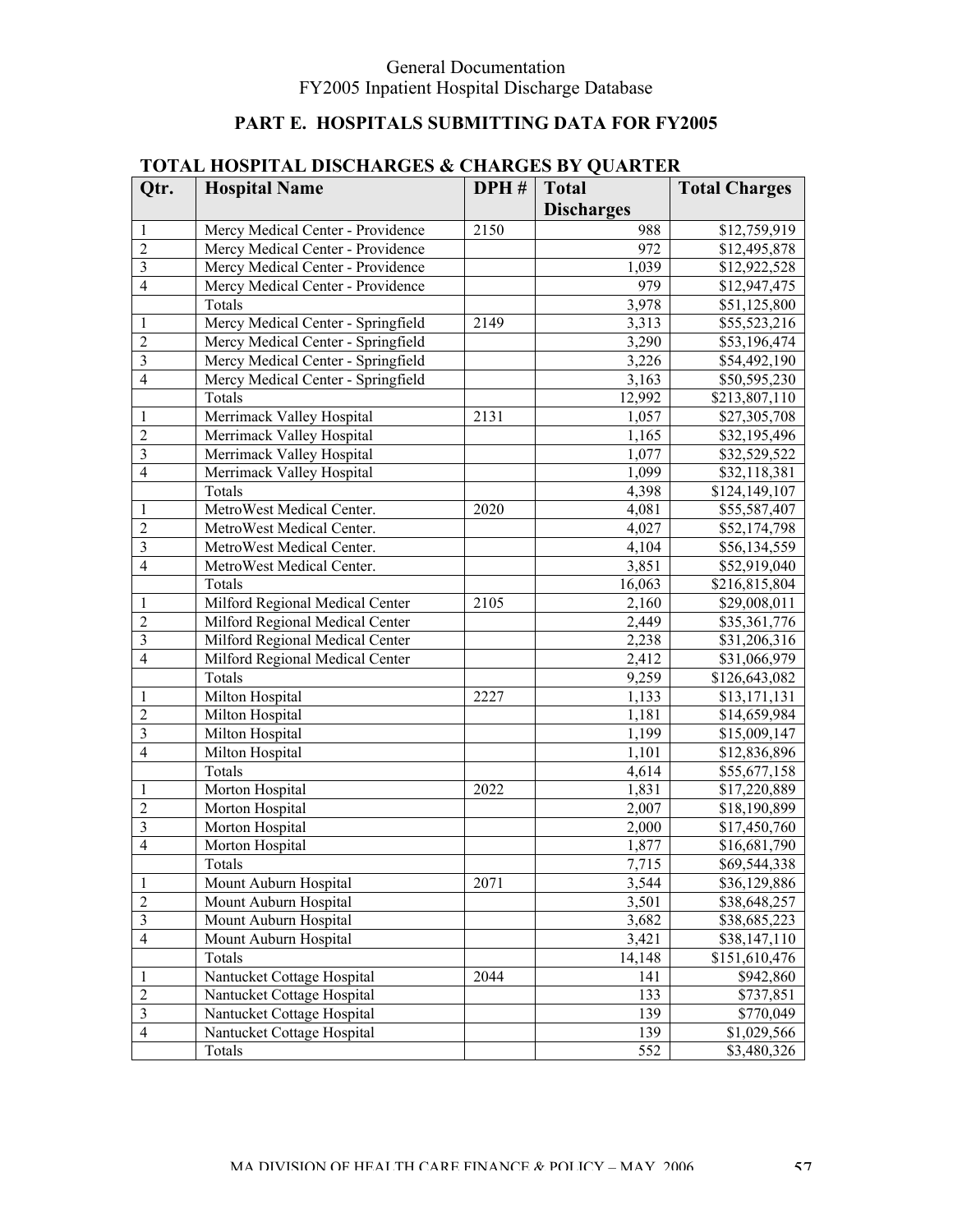## **PART E. HOSPITALS SUBMITTING DATA FOR FY2005**

|                | TOTAL HOST FLAL DISCHANGES & CHANGES DT QUANTER |      |                   |                      |
|----------------|-------------------------------------------------|------|-------------------|----------------------|
| Qtr.           | <b>Hospital Name</b>                            | DPH# | <b>Total</b>      | <b>Total Charges</b> |
|                |                                                 |      | <b>Discharges</b> |                      |
| 1              | Nashoba Valley Hospital                         | 2298 | 657               | \$7,887,211          |
| $\overline{2}$ | Nashoba Valley Hospital                         |      | 636               | \$7,715,638          |
| 3              | Nashoba Valley Hospital                         |      | 604               | \$7,686,640          |
| $\overline{4}$ | Nashoba Valley Hospital                         |      | 574               | \$6,307,758          |
|                | Totals                                          |      | 2,471             | \$29,597,247         |
| 1              | New England Baptist Hospital                    | 2059 | 1,779             | \$40,325,842         |
| $\overline{2}$ | New England Baptist Hospital                    |      | 1,716             | \$38,913,117         |
| 3              | New England Baptist Hospital                    |      | 1,796             | \$39,597,441         |
| $\overline{4}$ | New England Baptist Hospital                    |      | 1,684             | \$37,084,305         |
|                | Totals                                          |      | 6,975             | \$155,920,705        |
| 1              | Newton-Wellesley Hospital                       | 2075 | 3,994             | \$52,656,377         |
| $\overline{2}$ | Newton-Wellesley Hospital                       |      | 4,180             | \$55,926,871         |
| 3              | Newton-Wellesley Hospital                       |      | 4,179             | \$53,711,920         |
| $\overline{4}$ | Newton-Wellesley Hospital                       |      | 4,171             | \$52,367,533         |
|                | Totals                                          |      | 16,524            | \$214,662,701        |
| 1              | Noble Hospital                                  | 2076 | 889               | \$12,860,030         |
| $\overline{2}$ | Noble Hospital                                  |      | 913               | \$12,945,496         |
| 3              | Noble Hospital                                  |      | 836               | \$12,681,538         |
| $\overline{4}$ | Noble Hospital                                  |      | 851               | \$12,448,686         |
|                | Totals                                          |      | 3,489             | \$50,935,750         |
| 1              | North Adams Regional Hospital                   | 2061 | 846               | \$10,963,870         |
| $\overline{2}$ | North Adams Regional Hospital                   |      | 807               | \$11,145,222         |
| 3              | North Adams Regional Hospital                   |      | 803               | \$10,304,104         |
| $\overline{4}$ | North Adams Regional Hospital                   |      | 806               | \$11,264,294         |
|                | Totals                                          |      | 3,262             | \$43,677,490         |
| 1              | North Shore Medical Center                      | 2014 | 5,662             | \$58,338,109         |
| $\overline{c}$ | North Shore Medical Center                      |      | 5,806             | \$63,671,764         |
| 3              | North Shore Medical Center                      |      | 5,671             | \$59,154,665         |
| $\overline{4}$ | North Shore Medical Center                      |      | 5,773             | \$58,556,869         |
|                | Totals                                          |      | 22,912            | \$239,721,407        |
| 1              | Northeast Health - Addison Gilbert              | 2016 | 546               | \$4,897,935          |
| $\overline{2}$ | Northeast Health - Addison Gilbert              |      | 597               | \$5,981,906          |
| $\overline{3}$ | Northeast Health - Addison Gilbert              |      | 530               | \$5,595,883          |
| $\overline{4}$ | Northeast Health - Addison Gilbert              |      | 513               | \$5,123,268          |
|                | <b>Totals</b>                                   |      | 2,186             | \$21,598,992         |
| 1              | Northeast Health - Beverly                      | 2007 | 4,137             | \$38,193,711         |
| $\overline{2}$ | Northeast Health – Beverly                      |      | 4,210             | \$38,715,767         |
| $\mathfrak{Z}$ | Northeast Health - Beverly                      |      | 4,448             | \$42,333,793         |
| $\overline{4}$ | Northeast Health – Beverly                      |      | 4,351             | \$39,495,840         |
|                | Totals                                          |      | 17,146            | \$158,739,111        |
| 1              | Quincy Medical Center                           | 2151 | 1,990             | \$24,361,455         |
| $\overline{2}$ | Quincy Medical Center                           |      | 2,133             | \$26,216,008         |
| $\mathfrak{Z}$ | Quincy Medical Center                           |      | 2,096             | \$24,440,576         |
| $\overline{4}$ | Quincy Medical Center                           |      | 2,120             | \$25,722,674         |
|                | Totals                                          |      | 8,339             | \$100,740,713        |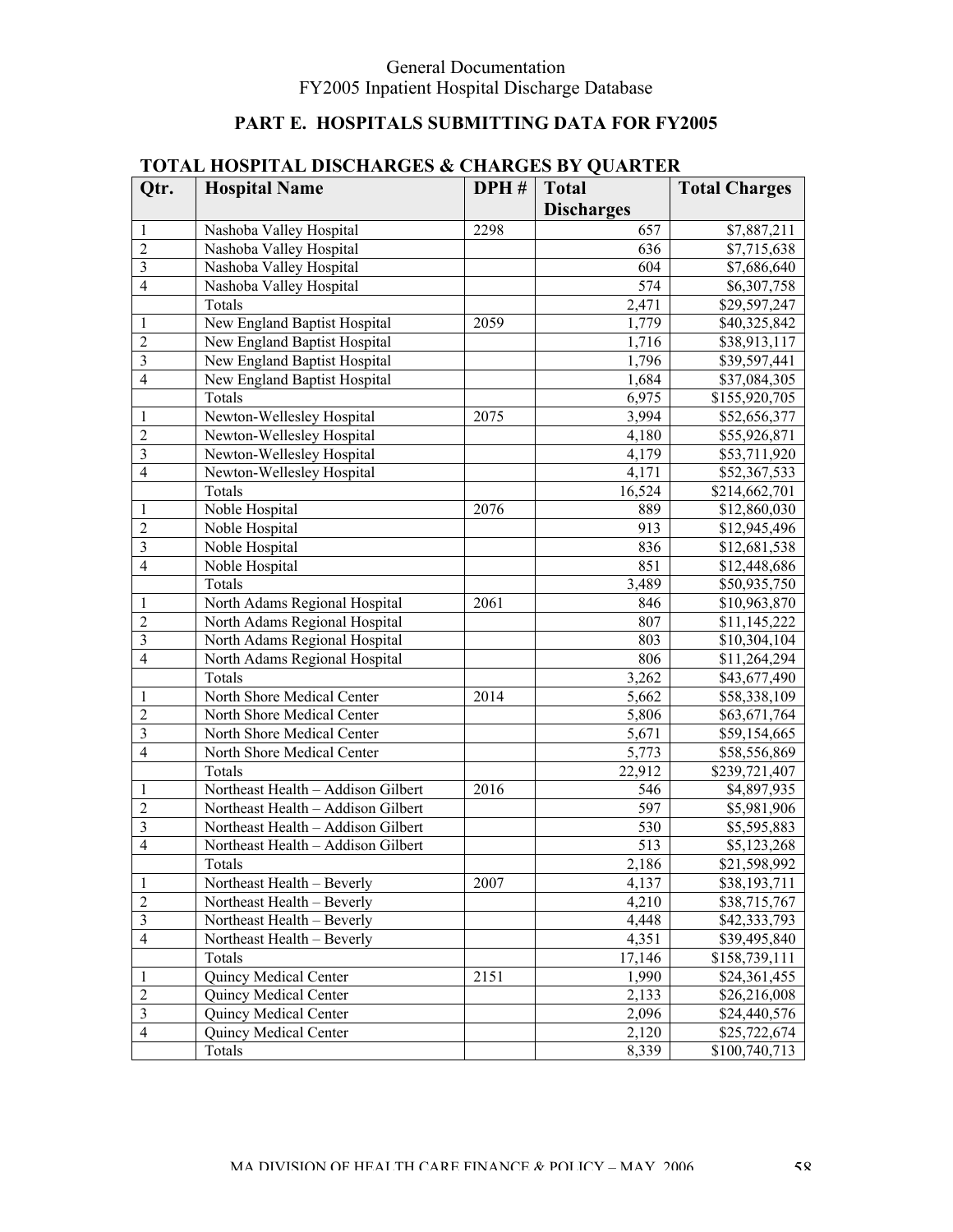## **PART E. HOSPITALS SUBMITTING DATA FOR FY2005**

|                | TUTAL HUSHTAL DISCHANGES & CHANGES DT QUANTEN |                   |                   |                      |
|----------------|-----------------------------------------------|-------------------|-------------------|----------------------|
| Qtr.           | <b>Hospital Name</b>                          | DPH#              | <b>Total</b>      | <b>Total Charges</b> |
|                |                                               |                   | <b>Discharges</b> |                      |
| 1              | Saint Anne's Hospital                         | $\overline{2011}$ | 1,589             | \$22,274,173         |
| $\overline{2}$ | Saint Anne's Hospital                         |                   | 1,681             | \$24,024,792         |
| 3              | Saint Anne's Hospital                         |                   | 1,646             | \$24,198,404         |
| $\overline{4}$ | Saint Anne's Hospital                         |                   | 1,584             | \$22,384,194         |
|                | Totals                                        |                   | 6,500             | \$92,881,563         |
| 1              | Saint Vincent Hospital at Worcester           | 2128              | 5,416             | \$83,104,360         |
| $\overline{2}$ | Saint Vincent Hospital at Worcester           |                   | 4,930             | \$76,979,064         |
| 3              | Saint Vincent Hospital at Worcester           |                   | 5,043             | \$80,773,263         |
| $\overline{4}$ | Saint Vincent Hospital at Worcester           |                   | 4,841             | \$78,994,980         |
|                | Totals                                        |                   | 20,230            | \$319,851,667        |
| 1              | Saints Memorial Medical Center                | 2063              | 1,882             | \$22,251,636         |
| $\overline{2}$ | Saints Memorial Medical Center                |                   | 1,911             | \$23,232,257         |
| 3              | Saints Memorial Medical Center                |                   | 1,849             | \$21,913,571         |
| $\overline{4}$ | Saints Memorial Medical Center                |                   | 1,788             | \$21,014,143         |
|                | Totals                                        |                   | 7,430             | \$88,411,607         |
| 1              | South Shore Hospital                          | 2107              | 5,821             | \$63,711,004         |
| $\overline{2}$ | South Shore Hospital                          |                   | 5,551             | \$64,166,488         |
| 3              | South Shore Hospital                          |                   | 5,660             | \$61,904,590         |
| $\overline{4}$ | South Shore Hospital                          |                   | 5,561             | \$61,777,016         |
|                | Totals                                        |                   | 22,593            | \$251,559,098        |
| 1              | Southcoast Hospitals Group - Charlton         | 2337              | 4,135             | \$56,092,983         |
| $\overline{2}$ | Southcoast Hospitals Group - Charlton         |                   | 4,426             | \$64,584,344         |
| 3              | Southcoast Hospitals Group - Charlton         |                   | 4,286             | \$61,291,044         |
| $\overline{4}$ | Southcoast Hospitals Group - Charlton         |                   | 4,307             | \$59,570,907         |
|                | Totals                                        |                   | 17,154            | \$241,539,278        |
| 1              | Southcoast Hospitals Group - St. Luke's       | 2010              | 4,709             | \$56,321,879         |
| $\overline{2}$ | Southcoast Hospitals Group - St. Luke's       |                   | 4,871             | \$60,683,780         |
| 3              | Southcoast Hospitals Group - St. Luke's       |                   | 4,697             | \$54,522,935         |
| $\overline{4}$ | Southcoast Hospitals Group - St. Luke's       |                   | 4,747             | \$56,079,935         |
|                | Totals                                        |                   | 19,024            | \$227,608,529        |
| 1              | Southcoast Hospitals Group - Tobey            | 2106              | 972               | \$9,802,236          |
| $\overline{c}$ | Southcoast Hospitals Group - Tobey            |                   | 1,042             | \$10,299,770         |
| $\overline{3}$ | Southcoast Hospitals Group - Tobey            |                   | 1,050             | \$9,809,252          |
| $\overline{4}$ | Southcoast Hospitals Group - Tobey            |                   | 1,006             | \$9,764,212          |
|                | Totals                                        |                   | 4,070             | \$39,675,470         |
| 1              | <b>Sturdy Memorial Hospital</b>               | 2100              | 1,734             | \$16,936,259         |
| $\overline{2}$ | <b>Sturdy Memorial Hospital</b>               |                   | 1,877             | \$20,059,094         |
| $\mathfrak{Z}$ | <b>Sturdy Memorial Hospital</b>               |                   | 1,853             | \$19,798,441         |
| $\overline{4}$ | <b>Sturdy Memorial Hospital</b>               |                   | 1,807             | \$17,446,305         |
|                | Totals                                        |                   | 7,271             | \$74,240,099         |
| 1              | Tufts-New England Medical Center              | 2299              | 4,469             | \$138,435,152        |
| $\overline{2}$ | Tufts-New England Medical Center              |                   | 4,281             | \$150,876,742        |
| $\mathfrak{Z}$ | Tufts-New England Medical Center              |                   | 4,443             | \$153,267,382        |
| $\overline{4}$ | Tufts-New England Medical Center              |                   | 4,409             | \$148,352,553        |
|                | Totals                                        |                   | 17,602            | \$590,931,829        |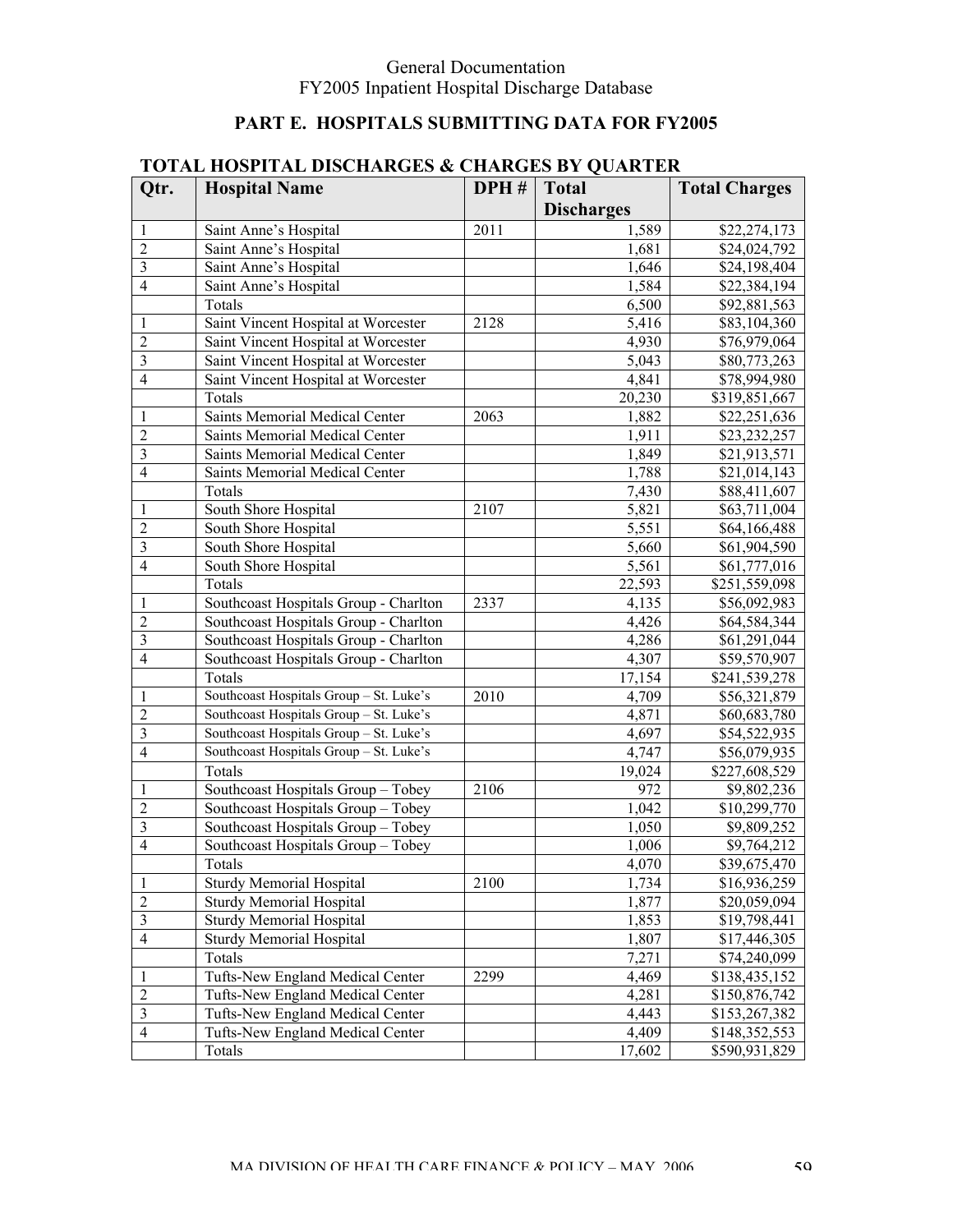## **PART E. HOSPITALS SUBMITTING DATA FOR FY2005**

| Qtr.           | <b>Hospital Name</b>                  | DPH# | <b>Total</b>      | <b>Total Charges</b> |
|----------------|---------------------------------------|------|-------------------|----------------------|
|                |                                       |      | <b>Discharges</b> |                      |
|                | <b>UMass. Memorial Medical Center</b> | 2841 | 11,093            | \$289,936,371        |
| $\overline{2}$ | <b>UMass. Memorial Medical Center</b> |      | 10,931            | \$290,963,490        |
| 3              | <b>UMass.</b> Memorial Medical Center |      | 11,074            | \$291,856,376        |
| $\overline{4}$ | <b>UMass. Memorial Medical Center</b> |      | 10,835            | \$282,092,928        |
|                | Totals                                |      | 43,933            | \$1,154,849,165      |
|                | Winchester Hospital                   | 2094 | 3,403             | \$25,048,418         |
| $\overline{2}$ | Winchester Hospital                   |      | 3,473             | \$25,057,080         |
| 3              | Winchester Hospital                   |      | 3,537             | \$24,842,262         |
| $\overline{4}$ | Winchester Hospital                   |      | 3,488             | \$25,602,239         |
|                | Totals                                |      | 13,901            | \$100,549,999        |
|                | Wing Memorial Hospital                | 2181 | 761               | \$5,889,469          |
| $\overline{2}$ | Wing Memorial Hospital                |      | 718               | \$5,977,884          |
| 3              | Wing Memorial Hospital                |      | 670               | \$5,993,300          |
| $\overline{4}$ | Wing Memorial Hospital                |      | 659               | \$5,995,284          |
|                | Totals                                |      | 2,808             | \$23,855,937         |
|                |                                       |      |                   |                      |
|                | <b>TOTALS</b>                         |      | 836,811           | \$15,373,466,569     |
|                |                                       |      | <b>Total</b>      | <b>Total Charges</b> |
|                |                                       |      | <b>Discharges</b> |                      |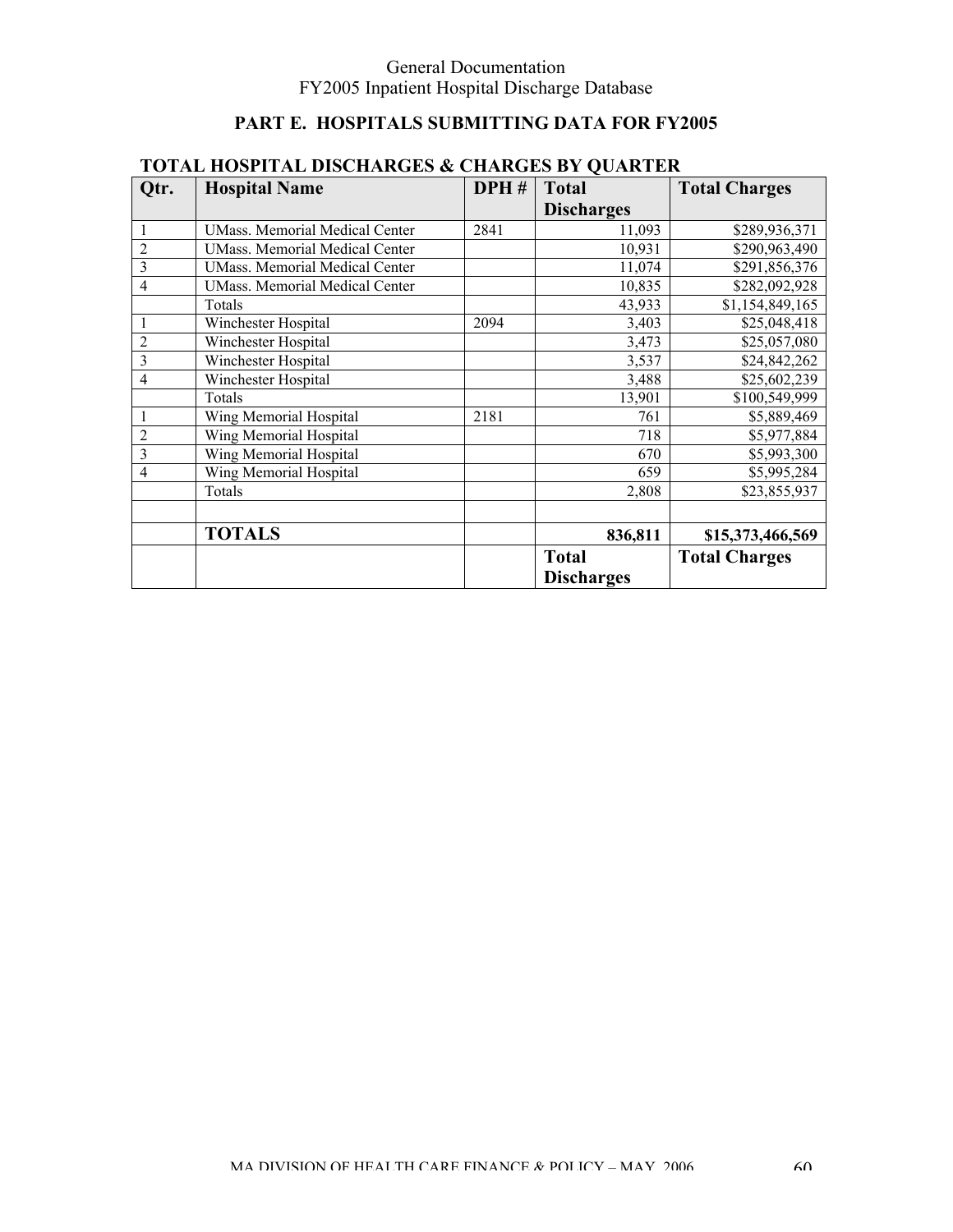#### **PART F. SUPPLEMENTARY INFORMATION**

**Supplement I** Type A Errors and Type B Errors **Supplement II** Content of Hospital Verification Report Package **Supplement III** Hospital Addresses, DPH ID, ORG ID & Service Site ID Numbers **Supplement IV** Mergers, Name Changes, Closures, Conversions & Non-Acute Care Hospitals **Supplement V** Alphabetical Source of Payment List **Supplement VI** Numerical Source of Payment List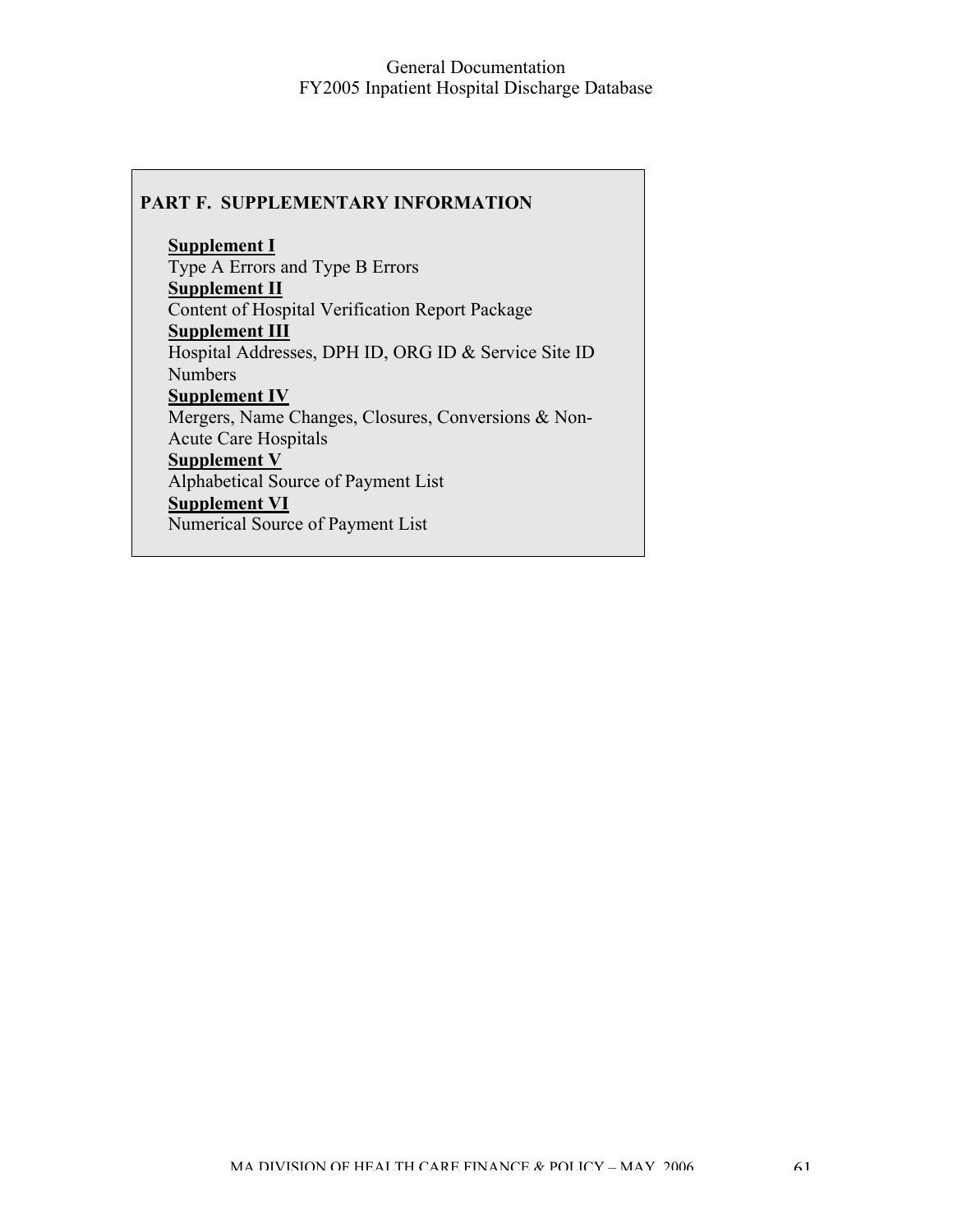### **SUPPLEMENT I. LIST OF TYPE 'A' AND TYPE 'B' ERRORS**

### **TYPE 'A' ERRORS**:

Record Type Submitter Name Receiver ID DPH Hospital Computer Number Type of Batch Period Starting Date Period Ending Date Medical Record Number Patient Sex Patient Birth Date Admission Date Discharge Date Primary Source of Payment Patient Status Billing Number Primary Payer Type Claim Certificate Number Secondary Payer Type Mother's Medical Record Number Primary National Payer Identification Number Secondary National Payer Identification Number Revenue Code Units of Service Total Charges (by Revenue Code) Principal Diagnosis Code Associate Diagnosis Code  $(I - XIV)$ Number of ANDS Principal Procedure Code Significant Procedure Code I Significant Procedure Code II Significant Procedure Code III-XIV Physical Record Count Record Type 2X Count Record Type 3X Count Record Type 4X Count Record Type 5X Count Record Type 6X Count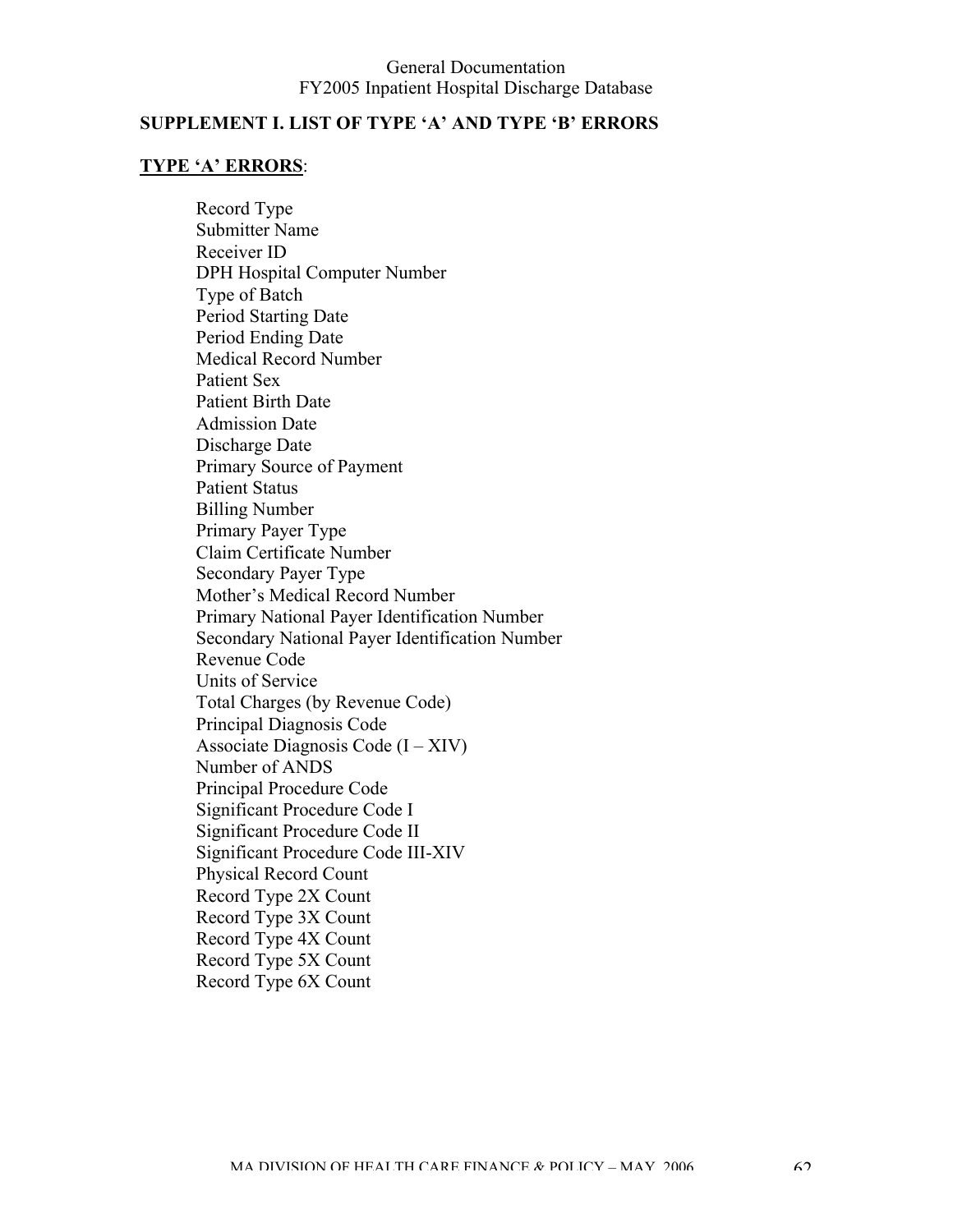### **SUPPLEMENT I. LIST OF TYPE 'A' AND TYPE 'B' ERRORS**

#### **TYPE 'A' ERRORS – Continued:**

Total Charges: Special Services Total Charges: Routine Services Total Charges: Ancillaries Total Charges: (ALL CHARGES) Number of Discharges Total Charges: Accommodations Total Charges: Ancillaries Submitter Employer Identification Number (EIN) Number of Providers on Electronic submission Count of Batches ED Flag Observation Flag

#### **TYPE 'B' ERRORS**:

Patient Race Type of Admission Source of Admission Patient Zip Code Veteran Status Patient Social Security Number Birth Weight – grams Employer Zip Code Mother's Social Security Number Facility Site Number External Cause of Injury Code Attending Physician License Number Operating Physician License Number Other Caregiver Attending Physician National Provider Identifier (NPI) ATT NPI Location Code Operating Physician National Provider Identifier (NPI) Operating NPI Location Code Additional Caregiver National Provider Identifier Date of Principal Procedure Date of Significant Procedures (I & II)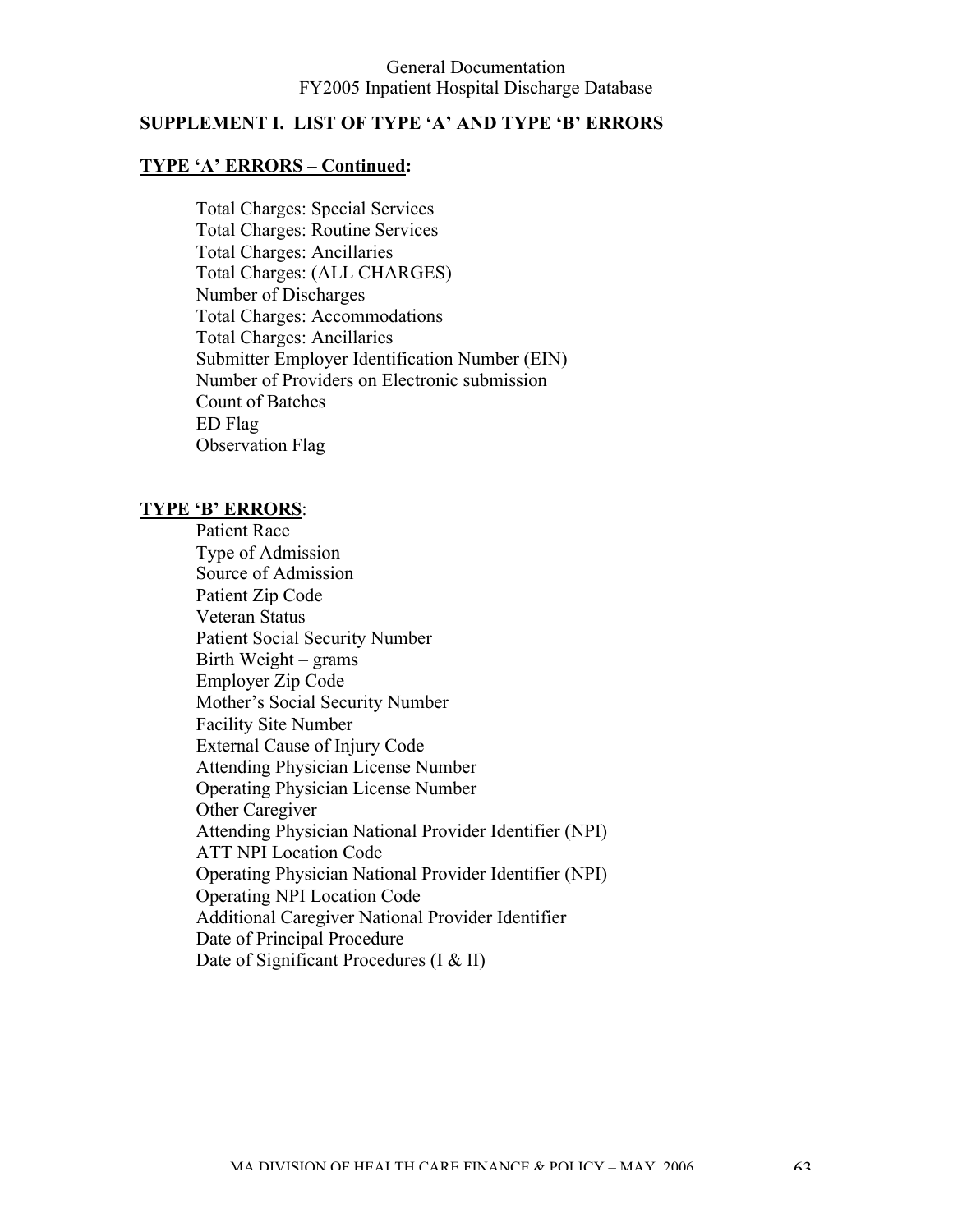### **SUPPLEMENT II. CONTENT OF HOSPITAL VERIFICATION PACKAGE**

The **Hospital Verification Report**\* includes the following frequency distribution tables:

Type of Admission Source of Admission Age Sex Race Payer Length of Stay Disposition Status Number of Diagnosis Codes Used per Patient Number of Procedure Codes Used per Patient Month of Discharge \*DRGs Accommodation Charge Information Ancillary Charge Information Top 20 Principal E Codes Top 20 DRGs with Most Total Discharges MDCs listed in Rank Order Including DRG (468-470) MDCs listed in Rank Order Excluding DRG (468-470)

Verification Response Forms: Completed by hospitals after data verification and returned to the DHCFP.

\*NOTE: Hospital discharges were grouped with All Patient-DRG Groupers, Version 12.0, 14.0, and 18.0. A discharge report showing counts by DRG for both groupers was supplied to hospitals for verification.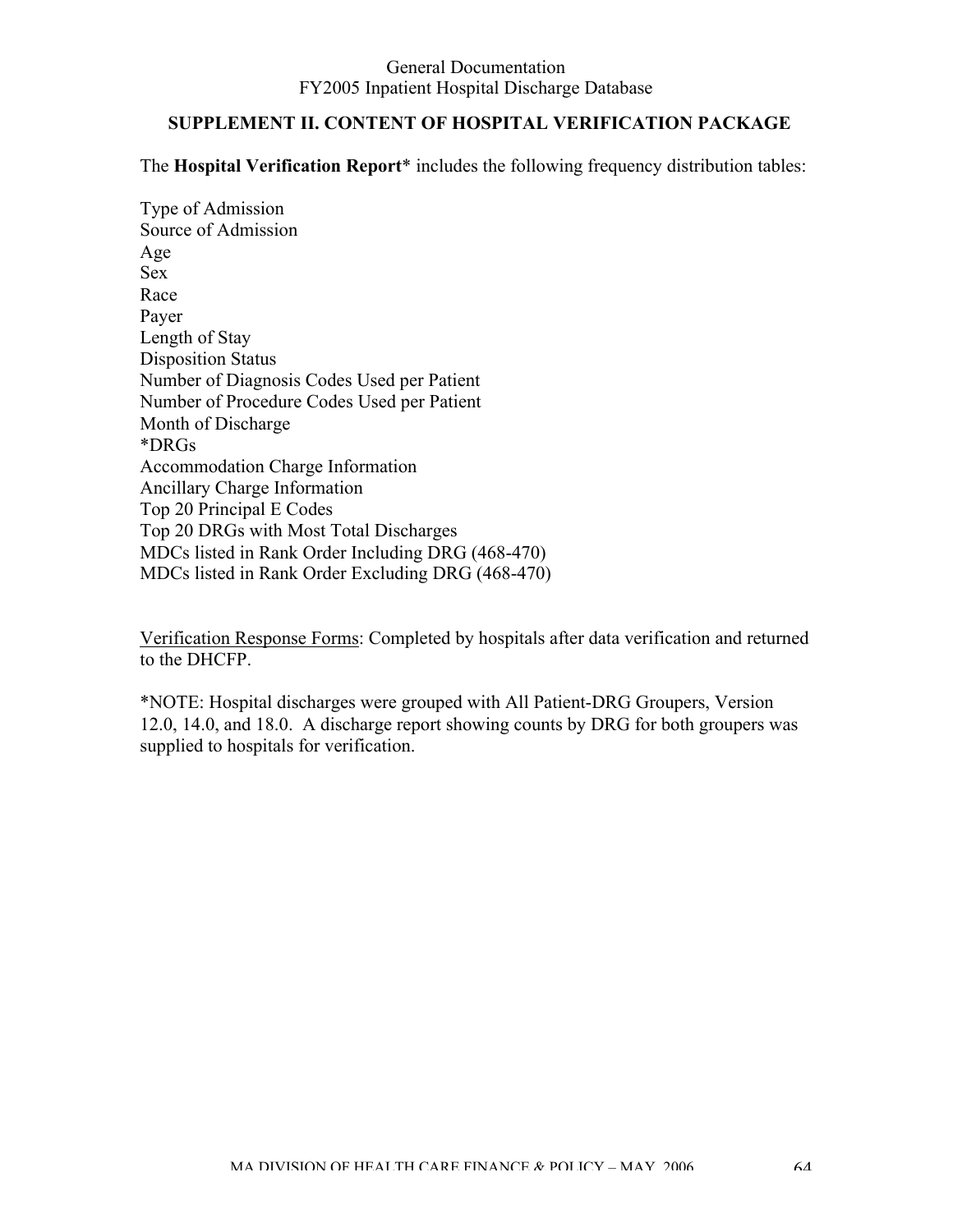### **SUPPLEMENT III. HOSPITAL ADDRESSES, DPH ID, ORG ID & SERVICE SITE ID NUMBERS**

| <b>Current Organization</b><br><b>Name</b> | Hospital<br><b>Address</b> | Hospital<br>Org ID | <b>Filing</b><br>Org ID | <b>DPH ID</b> | Site ID        |
|--------------------------------------------|----------------------------|--------------------|-------------------------|---------------|----------------|
| Anna Jaques Hospital                       | 25 Highland                | 1                  | 1                       | 2006          | 1              |
|                                            | Avenue                     |                    |                         |               |                |
|                                            | Newburyport, MA            |                    |                         |               |                |
|                                            | 01950                      |                    |                         |               |                |
| Athol Memorial Hospital                    | 2033 Main Street           | $\overline{2}$     | $\overline{2}$          | 2226          | $\overline{2}$ |
|                                            | Athol, MA 01331            |                    |                         |               |                |
| <b>Baystate Mary Lane</b>                  | 85 South Street            | 6                  | 6                       | 2148          |                |
|                                            | Ware, MA 01082             |                    |                         |               |                |
| <b>Baystate Medical Center</b>             | 3601 Main Street           | $\overline{4}$     | $\overline{4}$          | 2339          | $\overline{4}$ |
|                                            | Springfield, MA            |                    |                         |               |                |
|                                            | 01107-1116                 |                    |                         |               |                |
| Berkshire Medical Center-                  | 725 North Street           | 6309               | $\overline{7}$          | 2313          | $\overline{7}$ |
| <b>Berkshire Campus</b>                    | Pittsfield, MA             |                    |                         |               |                |
|                                            | 01201                      |                    |                         |               |                |
| Berkshire Medical Center-                  | 165 Tor Court Rd.          | 6309               | $\overline{7}$          | 2231          | 9              |
| <b>Hillcrest Campus</b>                    | Pittsfield, MA             |                    |                         |               |                |
|                                            | 01201                      |                    |                         |               |                |
| <b>Beth Israel Deaconess Hospital</b>      | 148 Chestnut Street        | 53                 | 53                      | 2054          | 53             |
| - Needham                                  | Needham, MA                |                    |                         |               |                |
|                                            | 02192                      |                    |                         |               |                |
| <b>Beth Israel Deaconess Medical</b>       | 330 Brookline              | 8702               | 10                      | 2069          | 10             |
| Center                                     | Avenue                     |                    |                         |               |                |
|                                            | Boston, MA 02215           |                    |                         |               |                |
| Boston Medical Center-                     | 88 East Newton             | 3107               | 16                      | 2307          | 16             |
| Harrison Avenue Campus                     | <b>Street</b>              |                    |                         |               |                |
| <b>Boston Medical Center - East</b>        | Boston, MA 02118           | 3107               | 16                      | 2084          | 144            |
| Newton Campus                              |                            |                    |                         |               |                |
| Brigham and Women's                        | 75 Francis Street          | 22                 | 22                      | 2921          | 22             |
| Hospital                                   |                            |                    |                         |               |                |
|                                            | Boston, MA                 |                    |                         |               |                |
|                                            | 02115                      |                    |                         |               |                |
| <b>Brockton Hospital</b>                   | 680 Centre Street          | 25                 | 25                      | 2118          | 25             |
|                                            | Brockton, MA               |                    |                         |               |                |
|                                            | 02402                      |                    |                         |               |                |
| Cambridge Health Alliance -                | 65 Beacon Street           | 3108               | 27                      | 2108          | 27             |
| Cambridge Campus                           | Somerville, MA             |                    |                         |               |                |
|                                            | 02143                      |                    |                         |               |                |
| Cambridge Health Alliance -                |                            | 3108               | 27                      | 2001          | 143            |
| Somerville Campus                          |                            |                    |                         |               |                |
| Cambridge Health Alliance -                |                            | 3108               | 27                      | 2046          | 142            |
| Whidden Memorial Campus                    |                            |                    |                         |               |                |
| Cape Cod Hospital                          | 27 Park Street             | 39                 | 39                      | 2135          |                |
|                                            | Hyannis, MA                |                    |                         |               |                |
|                                            | 02601                      |                    |                         |               |                |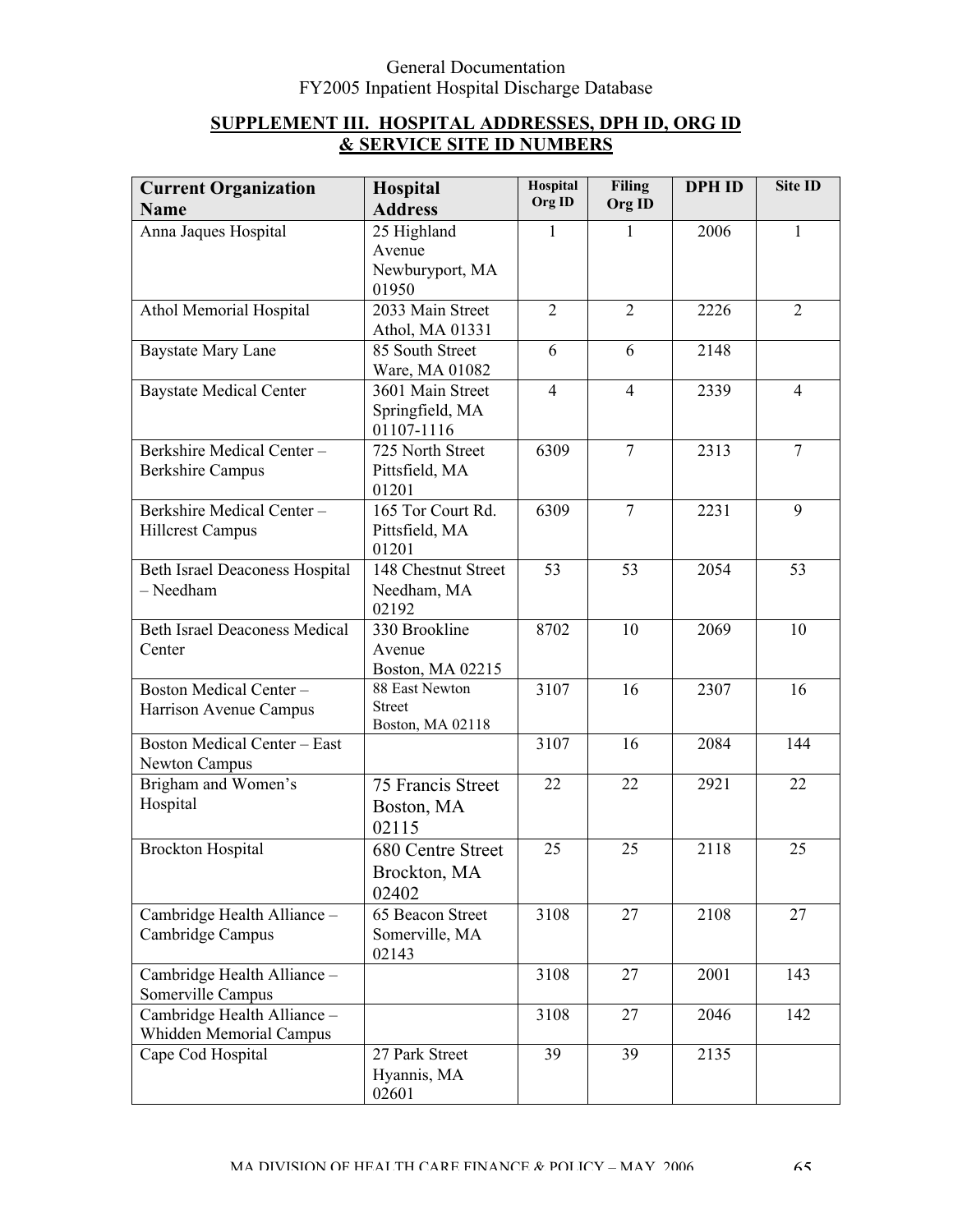| <b>Current Organization</b>              | <b>Hospital</b>                          | Hospital | <b>Filing</b> | <b>DPH ID</b> | <b>Site</b> |
|------------------------------------------|------------------------------------------|----------|---------------|---------------|-------------|
| <b>Name</b>                              | <b>Address</b>                           | Org ID   | Org ID        |               | ID          |
| Caritas Carney Hospital                  | 2100 Dorchester                          | 42       | 42            | 2003          |             |
|                                          | Avenue                                   |          |               |               |             |
|                                          | Dorchester, MA                           |          |               |               |             |
|                                          | 02124                                    |          |               |               |             |
| Caritas Good Samaritan<br>Medical Center | 235 North Pearl<br><b>Street</b>         | 8701     | 62            | 2101          |             |
|                                          | Brockton, MA                             |          |               |               |             |
|                                          | 02301                                    |          |               |               |             |
| Caritas Good Samaritan Med.              | 71 Walnut Avenue                         | 8701     | 4460          | 2KGH          |             |
| Ctr. - Norcap Lodge Campus               | Foxboro, MA                              |          |               |               |             |
|                                          | 02035                                    |          |               |               |             |
| Caritas Holy Family Hospital             | 70 East Street                           | 75       | 75            | 2225          |             |
| and Medical Center                       | Methuen, MA                              |          |               |               |             |
|                                          | 01844                                    |          |               |               |             |
| Caritas Norwood Hospital                 | 800 Washington<br><b>Street</b>          | 41       | 41            | 2114          |             |
|                                          | Norwood, MA                              |          |               |               |             |
|                                          | 02062                                    |          |               |               |             |
| Caritas St. Elizabeth's Hospital         | 736 Cambridge                            | 126      | 126           | 2085          |             |
|                                          | <b>Street</b>                            |          |               |               |             |
|                                          | Brighton, MA                             |          |               |               |             |
|                                          | 02135                                    |          |               |               |             |
| Children's Hospital Boston               | 300 Longwood                             | 46       | 46            | 2139          |             |
|                                          | Avenue                                   |          |               |               |             |
|                                          | Boston, MA 02115                         |          |               |               |             |
| Clinton Hospital                         | 201 Highland                             | 132      | 132           | 2126          |             |
|                                          | <b>Street</b>                            |          |               |               |             |
|                                          | Clinton, MA 01510                        |          |               |               |             |
| Cooley Dickinson Hospital                | 30 Locust Street                         | 50       | 50            | 2155          |             |
|                                          | Northampton, MA                          |          |               |               |             |
|                                          | 01060-5001                               | 51       | 51            | 2335          |             |
| Dana-Farber Cancer                       | 44 Binney Street<br>Boston, MA 02115     |          |               |               |             |
| Institute                                | Route 2                                  | 57       | 57            | 2018          |             |
| <b>Emerson Hospital</b>                  | Concord, MA                              |          |               |               |             |
|                                          | 01742                                    |          |               |               |             |
| Fairview Hospital                        | 29 Lewis Avenue                          | 8        | 8             | 2052          |             |
|                                          | Great Barrington,                        |          |               |               |             |
|                                          | MA 01230                                 |          |               |               |             |
| Falmouth Hospital                        | 100 Ter Heun Drive                       | 40       | 40            | 2289          |             |
|                                          | Falmouth, MA 02540<br>1153 Centre Street | 59       | 59            | 2048          |             |
| Faulkner Hospital                        | Jamaica Plain, MA                        |          |               |               |             |
|                                          | 02130                                    |          |               |               |             |
|                                          |                                          |          |               |               |             |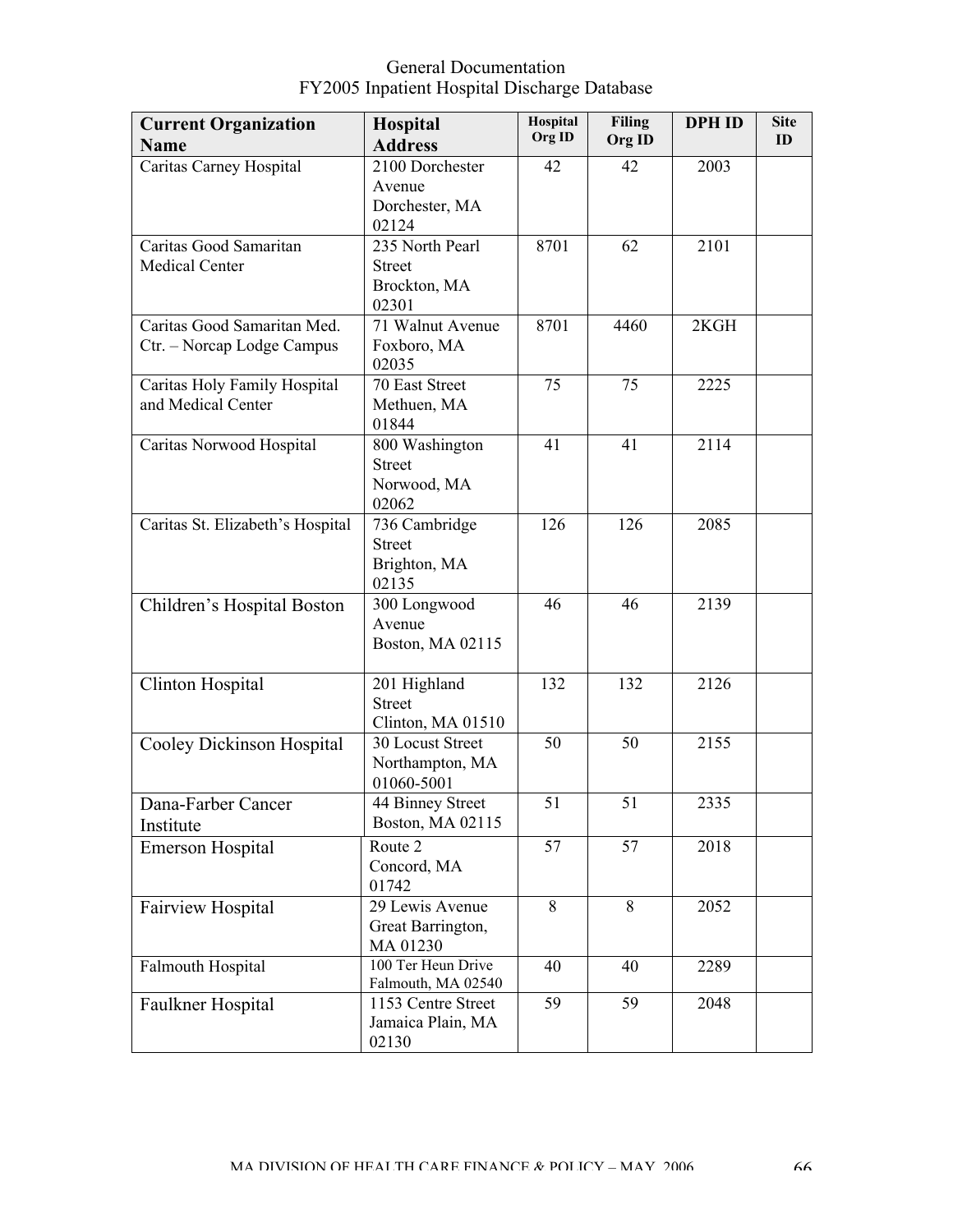| <b>Current Organization</b><br><b>Name</b>              | <b>Hospital</b><br><b>Address</b>                      | Hospital<br>Org ID | <b>Filing</b><br>Org ID | <b>DPH ID</b> | <b>Site</b><br>ID |
|---------------------------------------------------------|--------------------------------------------------------|--------------------|-------------------------|---------------|-------------------|
| <b>Franklin Medical Center</b>                          | 164 High Street<br>Greenfield, MA<br>01301             | 5                  | 5                       | 2120          |                   |
| Hallmark Health System -<br>Lawrence Memorial<br>Campus | 170 Governors<br>Avenue<br>Medford, MA<br>02155        | 3111               | 66                      | 2038          |                   |
| Hallmark Health System -<br>Melrose-Wakefield Campus    | 585 Lebanon Street<br>Melrose, MA<br>02176             | 3111               | 141                     | 2058          |                   |
| Harrington Memorial<br>Hospital                         | 100 South Street<br>Southbridge, MA<br>01550           | 68                 | 68                      | 2143          |                   |
| Health Alliance Hospitals,<br>Inc.                      | 60 Hospital Road<br>Leominster, MA<br>01453-8004       | 71                 | 71                      | 2034          |                   |
| Health Alliance Hospital -<br><b>Burbank Campus</b>     |                                                        | 71                 | 71                      | 2034          | 8548              |
| Health Alliance Hospital -<br>Leominster Campus         |                                                        | 71                 | 71                      | 2127          | 8509              |
| Heywood Hospital                                        | 242 Green Street<br>Gardner, MA<br>01440               | 73                 | 73                      | 2036          |                   |
| Holyoke Medical Center                                  | 575 Beech Street<br>Holyoke, MA<br>01040               | 77                 | 77                      | 2145          |                   |
| Hubbard Regional Hospital                               | 340 Thompson<br>Road<br>Webster, MA<br>01570           | 78                 | 78                      | 2157          |                   |
| Jordan Hospital                                         | 275 Sandwich<br><b>Street</b><br>Plymouth, MA<br>02360 | 79                 | 79                      | 2082          |                   |
| Kindred Hospital - Boston                               | 1515 Comm. Ave.<br>Boston, MA 02135                    | 136                | 136                     | 2091          |                   |
| Kindred Hospital Boston -<br>North Shore                | 15 King Street<br>Peabody, MA<br>01960                 | 135                | 135                     | 2171          |                   |
| Lahey Clinic – Burlington<br>Campus                     | 41 Mall Road<br>Burlington, MA<br>01805                | 6546               | 81                      | 2033          | 81                |
| Lahey Clinic North Shore                                |                                                        | 6546               | 81                      | 2033          | 4448              |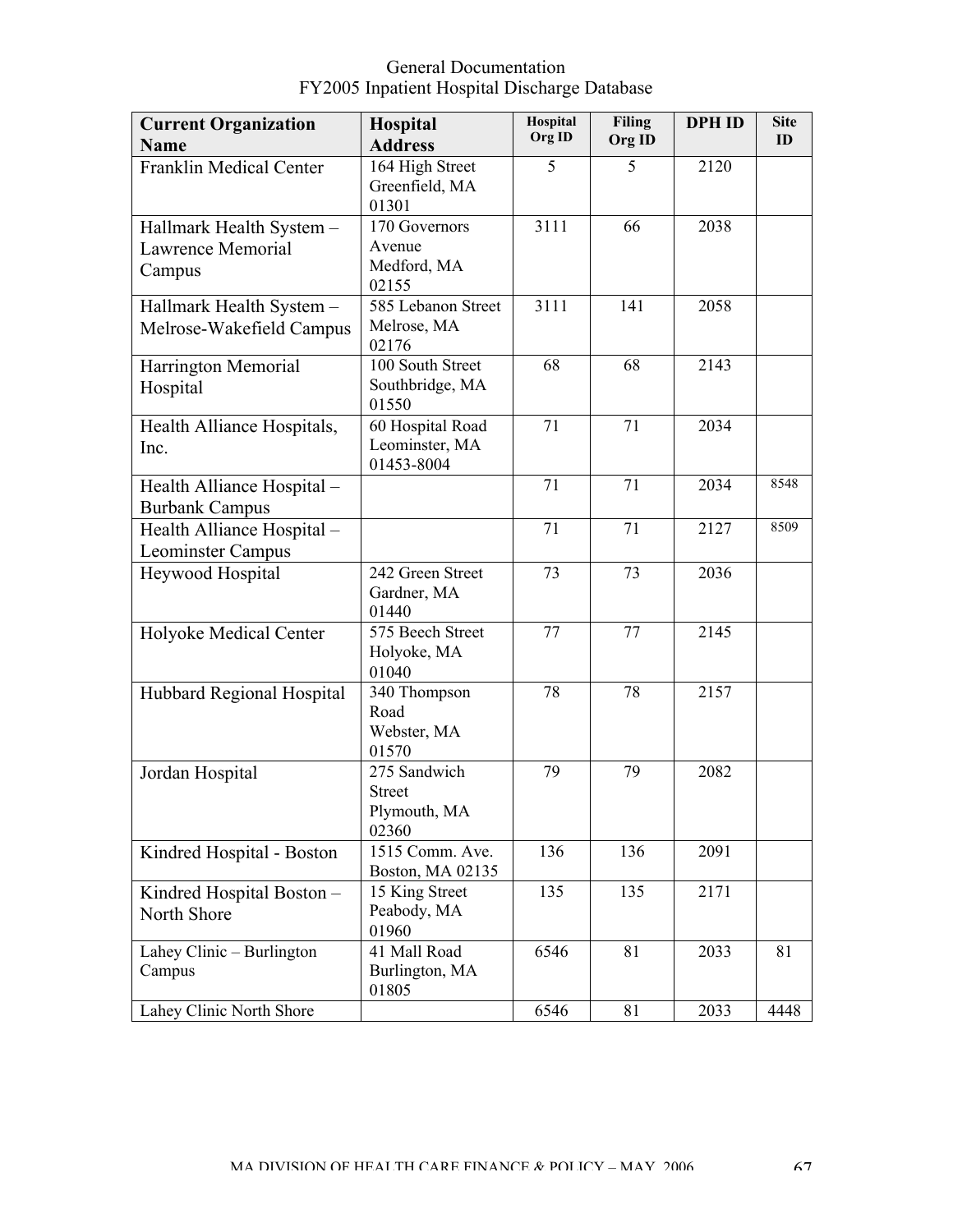| <b>Current Organization</b>       | Hospital                         | Hospital | <b>Filing</b> | <b>DPH ID</b> | <b>Site</b> |
|-----------------------------------|----------------------------------|----------|---------------|---------------|-------------|
| <b>Name</b>                       | <b>Address</b>                   | Org ID   | Org ID        |               | ID          |
| Lawrence General Hospital         | One General Street               | 83       | 83            | 2099          |             |
|                                   | Lawrence, MA                     |          |               |               |             |
|                                   | 01842-0389                       |          |               |               |             |
| Lowell General Hospital           | 295 Varnum                       | 85       | 85            | 2040          |             |
|                                   | Avenue                           |          |               |               |             |
|                                   | Lowell, MA 01854                 |          |               |               |             |
| Marlborough Hospital              | 57 Union Street                  | 133      | 133           | 2103          |             |
|                                   | Marlborough, MA                  |          |               |               |             |
|                                   | 01752-9981                       |          | 88            | 2042          |             |
| Martha's Vineyard Hospital        | Linton Lane<br>Oak Bluffs, MA    | 88       |               |               |             |
|                                   | 02557                            |          |               |               |             |
| Massachusetts Eye & Ear           | 243 Charles Street               | 89       | 89            | 2167          |             |
| Infirmary                         | Boston, MA                       |          |               |               |             |
|                                   | 02114-3096                       |          |               |               |             |
| <b>Massachusetts General</b>      | 55 Fruit Street                  | 91       | 91            | 2168          |             |
| Hospital                          | Boston, MA 02114                 |          |               |               |             |
| Mercy Medical Center - Providence | 1233 Main Street                 | 6547     | 118           | 2150          | 118         |
| Behavioral Health Hospital        | Holyoke, MA                      |          |               |               |             |
|                                   | 01040                            |          |               |               |             |
| Mercy Medical Center-             | 271 Carew Street                 | 6547     | 119           | 2149          | 119         |
| Springfield Campus                | Springfield, MA                  |          |               |               |             |
|                                   | 01102                            |          |               |               |             |
| Merrimack Valley Hospital         | 140 Lincoln                      | 70       | 70            | 2131          |             |
|                                   | Avenue                           |          |               |               |             |
|                                   | Haverhill, MA                    |          |               |               |             |
| MetroWest Medical Center-         | 01830-6798<br>115 Lincoln Street | 3110     | 49            | 2020          | 49          |
| Framingham Campus                 | Framingham, MA                   |          |               |               |             |
|                                   | 01701                            |          |               |               |             |
| MetroWest Medical Center-         | $\overline{67}$ Union Street     | 3110     | 457           | 2039          | 457         |
| <b>Leonard Morse Campus</b>       | Natick, MA 01760                 |          |               |               |             |
| Milford Regional Medical          | 14 Prospect Street               | 97       | 97            | 2105          |             |
| Center                            | Milford, MA                      |          |               |               |             |
|                                   | 01757                            |          |               |               |             |
| Milton Hospital                   | 92 Highland Street               | 98       | 98            | 2227          |             |
|                                   | Milton, MA 02186                 |          |               |               |             |
| Morton Hospital and Medical       | 88 Washington                    | 99       | 99            | 2022          |             |
| Center                            | <b>Street</b>                    |          |               |               |             |
|                                   | Taunton, MA                      |          |               |               |             |
|                                   | 02780                            |          |               |               |             |
| Mount Auburn Hospital             | 330 Mt. Auburn                   | 100      | 100           | 2071          |             |
|                                   | <b>Street</b>                    |          |               |               |             |
|                                   | Cambridge, MA<br>02238           |          |               |               |             |
|                                   |                                  |          |               |               |             |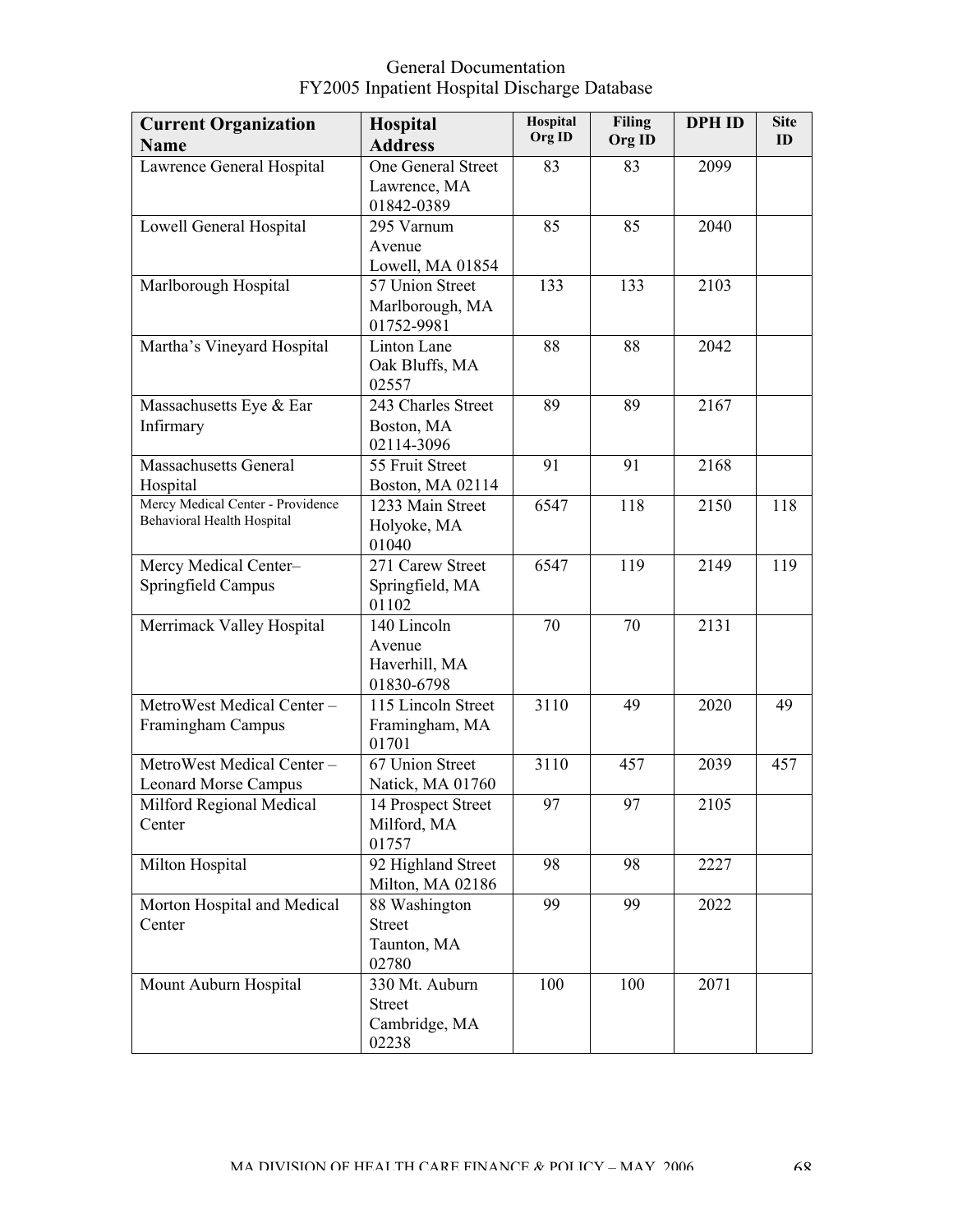| <b>Current Organization</b>   | <b>Hospital</b>                  | Hospital | <b>Filing</b> | <b>DPH ID</b> | <b>Site</b> |
|-------------------------------|----------------------------------|----------|---------------|---------------|-------------|
| <b>Name</b>                   | <b>Address</b>                   | Org ID   | Org ID        |               | ID          |
| Nantucket Cottage Hospital    | 57 Prospect Street               | 101      | 101           | 2044          |             |
|                               | Nantucket, MA                    |          |               |               |             |
|                               | 02554                            |          |               |               |             |
| Nashoba Valley Medical        | 200 Groton Road                  | 52       | 52            | 2298          |             |
| Center                        | Ayer, MA 01432                   |          |               |               |             |
| New England Baptist Hospital  | 125 Parker Hill                  | 103      | 103           | 2059          |             |
|                               | Avenue                           |          |               |               |             |
|                               | Boston, MA 02120                 |          |               |               |             |
| Newton-Wellesley Hospital     | 2014 Washington                  | 105      | 105           | 2075          |             |
|                               | <b>Street</b>                    |          |               |               |             |
|                               | Newton, MA                       |          |               |               |             |
|                               | 02162                            |          |               |               |             |
| Noble Hospital                | 115 West Silver                  | 106      | 106           | 2076          |             |
|                               | <b>Street</b>                    |          |               |               |             |
|                               | Westfield, MA                    |          |               |               |             |
|                               | 01086                            |          |               |               |             |
| North Adams Regional          | Hospital Avenue                  | 107      | 107           | 2061          |             |
| Hospital                      | North Adams, MA                  |          |               |               |             |
|                               | 01247                            |          |               |               |             |
| North Shore Medical Center -  | 81 Highland<br>Avenue            | 345      | 116           | 2014          | 116         |
| Salem Campus                  |                                  |          |               |               |             |
| North Shore Medical Center -  | Salem, MA 01970<br>500 Lynnfield | 345      | 116           | 2073          | 3           |
| <b>Union Campus</b>           | <b>Street</b>                    |          | Formerly      |               |             |
|                               | Lynn, MA 01904-                  |          | #3            |               |             |
|                               | 1424                             |          |               |               |             |
| Northeast Health System-      | 298 Washington                   | 3112     | 109           | 2016          |             |
| <b>Addison Gilbert Campus</b> | <b>Street</b>                    |          |               |               |             |
|                               | Gloucester, MA                   |          |               |               |             |
|                               | 01930                            |          |               |               |             |
| Northeast Health System -     | 85 Herrick Street                | 3112     | 110           | 2007          |             |
| <b>Beverly Campus</b>         | Beverly, MA                      |          |               |               |             |
|                               | 01915                            |          |               |               |             |
| Quincy Medical Center         | 114 Whitwell                     | 112      | 112           | 2151          |             |
|                               | <b>Street</b>                    |          |               |               |             |
|                               | Quincy, MA 02169                 |          |               |               |             |
| Saint Anne's Hospital         | 795 Middle Street                | 114      | 114           | 2011          |             |
|                               | Fall River, MA                   |          |               |               |             |
|                               | 02721                            |          |               |               |             |
| Saint Vincent Hospital at     | 20 Worcester Ctr. Blvd.          | 127      | 127           | 2128          |             |
| Worcester Medical Center      | Worcester, MA 01608              |          |               |               |             |
| Saints Memorial Medical       | One Hospital Drive               | 115      | 115           | 2063          |             |
| Center                        | Lowell, MA 01852                 |          |               |               |             |
| South Shore Hospital          | 55 Fogg Road                     | 122      | 122           | 2107          |             |
|                               | South Weymouth,                  |          |               |               |             |
|                               | MA 02190                         |          |               |               |             |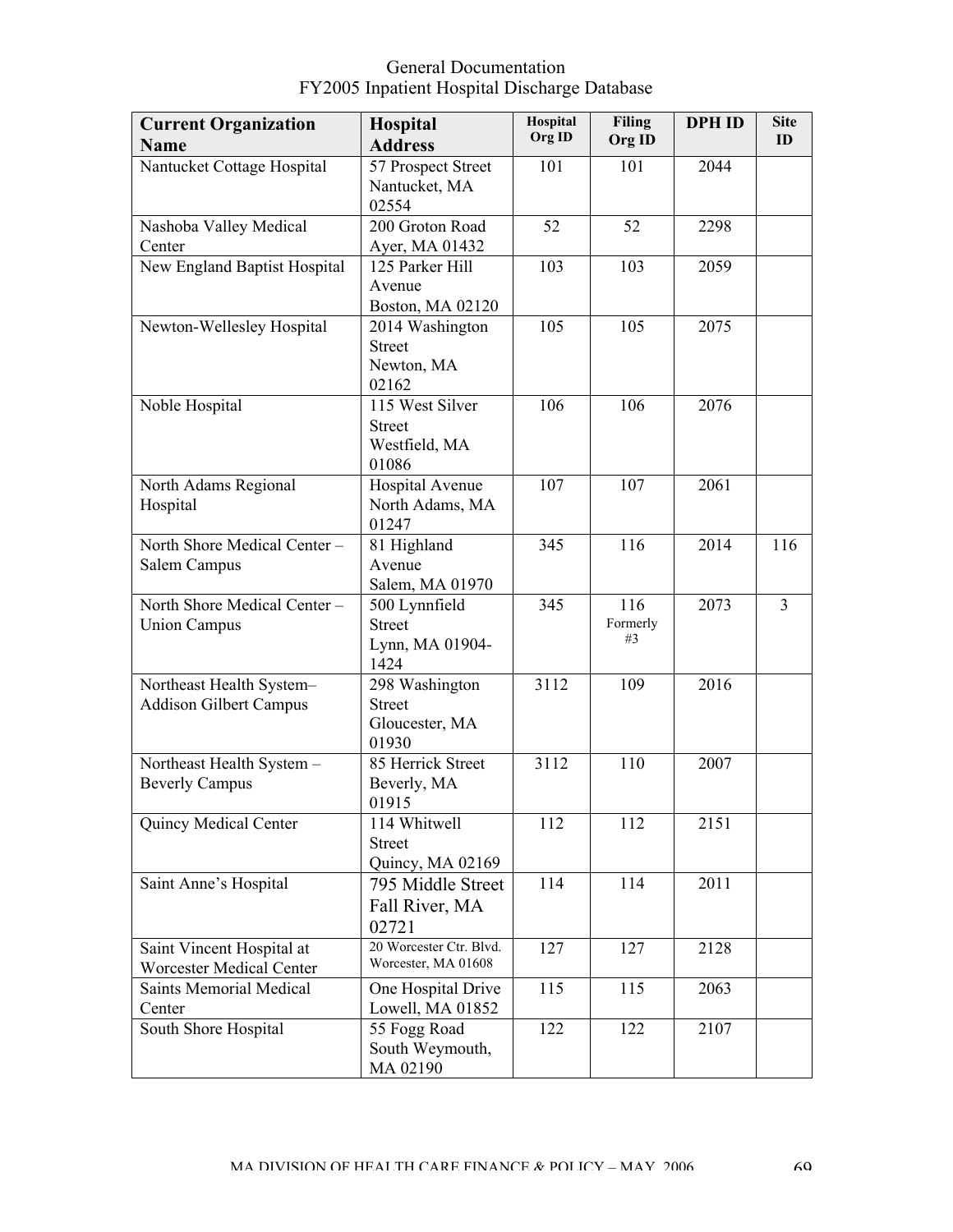| <b>Current Organization</b>      | Hospital         | Hospital | <b>Filing</b> | <b>DPH ID</b> | <b>Site</b> |
|----------------------------------|------------------|----------|---------------|---------------|-------------|
| <b>Name</b>                      | <b>Address</b>   | Org ID   | Org ID        |               | ID          |
| Southcoast Hospitals Group-      | 363 Highland     | 3113     | 123           | 2337          |             |
| <b>Charlton Memorial Campus</b>  | Avenue           |          |               |               |             |
|                                  | Fall River, MA   |          |               |               |             |
|                                  | 02720            |          |               |               |             |
| Southcoast Hospitals Group -     | 101 Page Street  | 3113     | 124           | 2010          |             |
| St. Luke's Campus                | New Bedford, MA  |          |               |               |             |
|                                  | 02740            |          |               |               |             |
| Southcoast Hospitals Group-      | 43 High Street   | 3113     | 145           | 2106          |             |
| <b>Tobey Hospital Campus</b>     | Wareham, MA      |          |               |               |             |
|                                  | 02571            |          |               |               |             |
| <b>Sturdy Memorial Hospital</b>  | 211 Park Street  | 129      | 129           | 2100          |             |
|                                  | Attleboro, MA    |          |               |               |             |
|                                  | 02703            |          |               |               |             |
| <b>Tufts-New England Medical</b> | 750 Washington   | 104      | 104           | 2299          |             |
| Center                           | <b>Street</b>    |          |               |               |             |
|                                  | Boston, MA 02111 |          |               |               |             |
| <b>U.Mass. Memorial Medical</b>  | 120 Front Street | 3115     | 131           | 2841          | 130         |
| Center - Memorial Campus         | Worcester, MA    |          |               | Formerly      |             |
|                                  | 01608            |          |               | #2124         |             |
| <b>UMass. Memorial Medical</b>   |                  | 3115     | 131           | 2841          | 131         |
| Center – University Campus       |                  |          |               |               |             |
| Winchester Hospital              | 41 Highland      | 138      | 138           | 2094          |             |
|                                  | Avenue           |          |               |               |             |
|                                  | Winchester, MA   |          |               |               |             |
|                                  | 01890            |          |               |               |             |
| Wing Memorial Hospital and       | 40 Wright Street | 139      | 139           | 2181          |             |
| <b>Medical Centers</b>           | Palmer, MA       |          |               |               |             |
|                                  | 01069-1187       |          |               |               |             |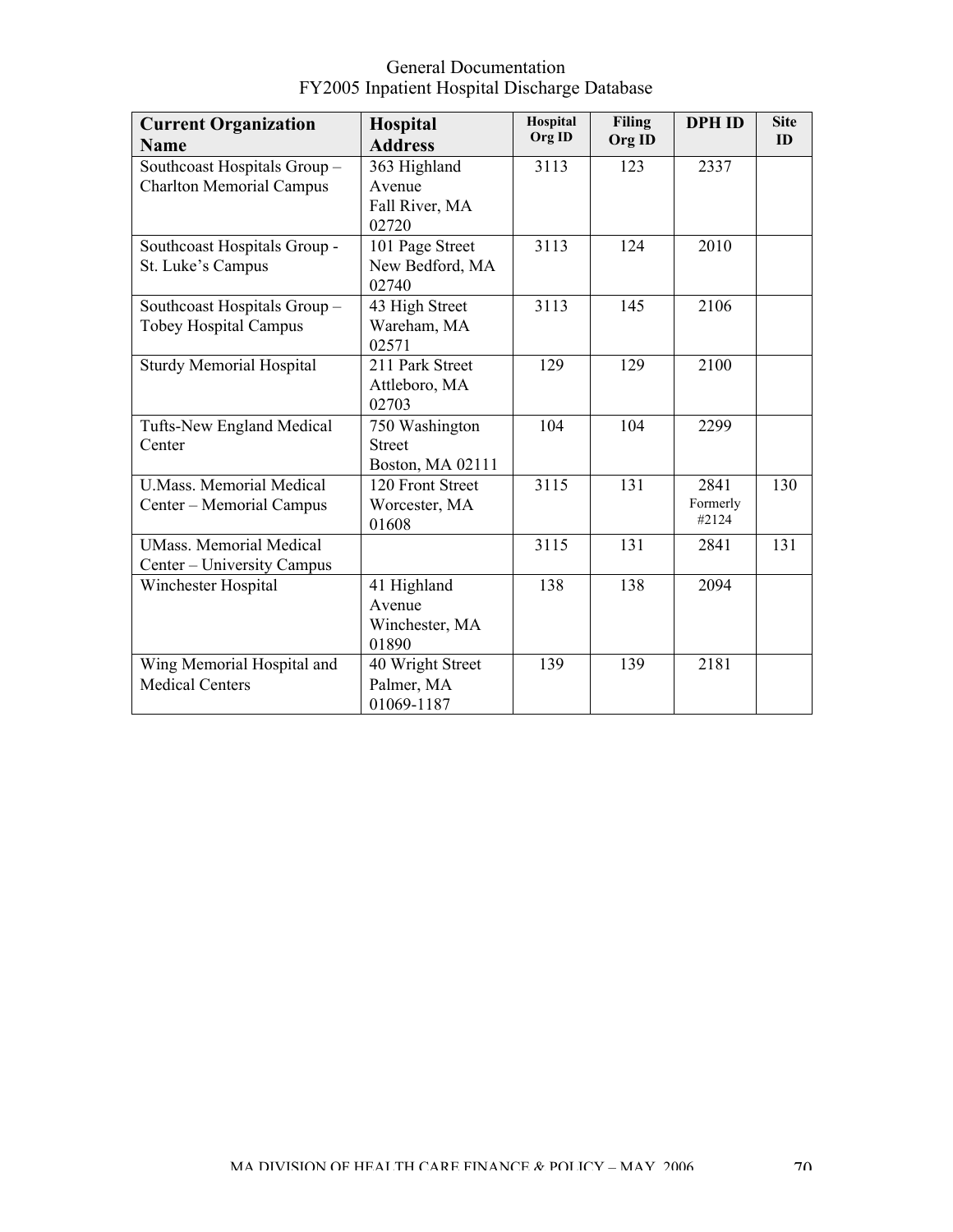### **SUPPLEMENT IV. MERGERS, NAME CHANGES, CLOSURES, CONVERSIONS, AND NON-ACUTE CARE HOSPITALS**

# **MERGERS – ALPHABETICAL LIST**

| Name of                                                                                            | <b>Names</b> of              | <b>DATE</b>      |
|----------------------------------------------------------------------------------------------------|------------------------------|------------------|
| <b>New Entity</b>                                                                                  | <b>Original Entities</b>     |                  |
| Berkshire Health System                                                                            | -Berkshire Medical Center    | <b>July 1996</b> |
|                                                                                                    | -Hillcrest Hospital          |                  |
|                                                                                                    | -Fairview Hospital           |                  |
| <b>Beth Israel Deaconess Medical Center</b>                                                        | -Beth Israel Hospital        | October          |
|                                                                                                    | -N.E. Deaconess Hospital     | 1996             |
| <b>Boston Medical Center</b>                                                                       | -Boston University Med. Ctr. | <b>July 1996</b> |
|                                                                                                    | -Boston City Hospital        |                  |
|                                                                                                    | -Boston Specialty/Rehab      |                  |
| Cambridge Health Alliance                                                                          | -Cambridge Hospital          | <b>July 1996</b> |
| <b>NOTE:</b> As of July 2001, Cambridge Health<br>Alliance included Cambridge, Somerville,         | -Somerville Hospital         |                  |
| Whidden, & Malden's 42 Psych beds. Malden                                                          |                              |                  |
| now closed. Cambridge & Somerville                                                                 |                              |                  |
| submitted data separately in the past. This year                                                   |                              |                  |
| they are submitting under one name. In future                                                      |                              |                  |
| years, they may use the Facility Site Number to<br>identify each individual facility's discharges. |                              |                  |
| Good Samaritan Medical Center                                                                      | -Cardinal Cushing Hospital   | October          |
|                                                                                                    | -Goddard Memorial            | 1993             |
|                                                                                                    | -Lawrence Memorial           | October          |
| Hallmark Health Systems<br><b>NOTE:</b> As of July 2001 includes only                              | -Hospital Malden Hospital    | 1997             |
| Lawrence Memorial & Melrose-Wakefield                                                              | -Unicare Health Systems      |                  |
|                                                                                                    |                              |                  |
|                                                                                                    | (Note: Unicare was formed in |                  |
|                                                                                                    | July 1996 as a result of the |                  |
|                                                                                                    | merger of Melrose-Wakefield  |                  |
|                                                                                                    | and Whidden Memorial         |                  |
|                                                                                                    | Hospital)                    |                  |
| Health Alliance Hospitals, Inc.                                                                    | -Burbank Hospital            | November         |
|                                                                                                    | -Leominster Hospital         | 1994             |
| Lahey Clinic                                                                                       | -Lahey                       | January          |
|                                                                                                    | -Hitchcock (NH)              | 1995             |
| Medical Center of Central                                                                          | -Holden District Hospital    | October          |
| Massachusetts                                                                                      | -Worcester Hahnemann         | 1989             |
|                                                                                                    | -Worcester Memorial          |                  |
| MetroWest Medical Center                                                                           | -Leonard Morse Hospital      | January          |
|                                                                                                    | -Framingham Union            | 1992             |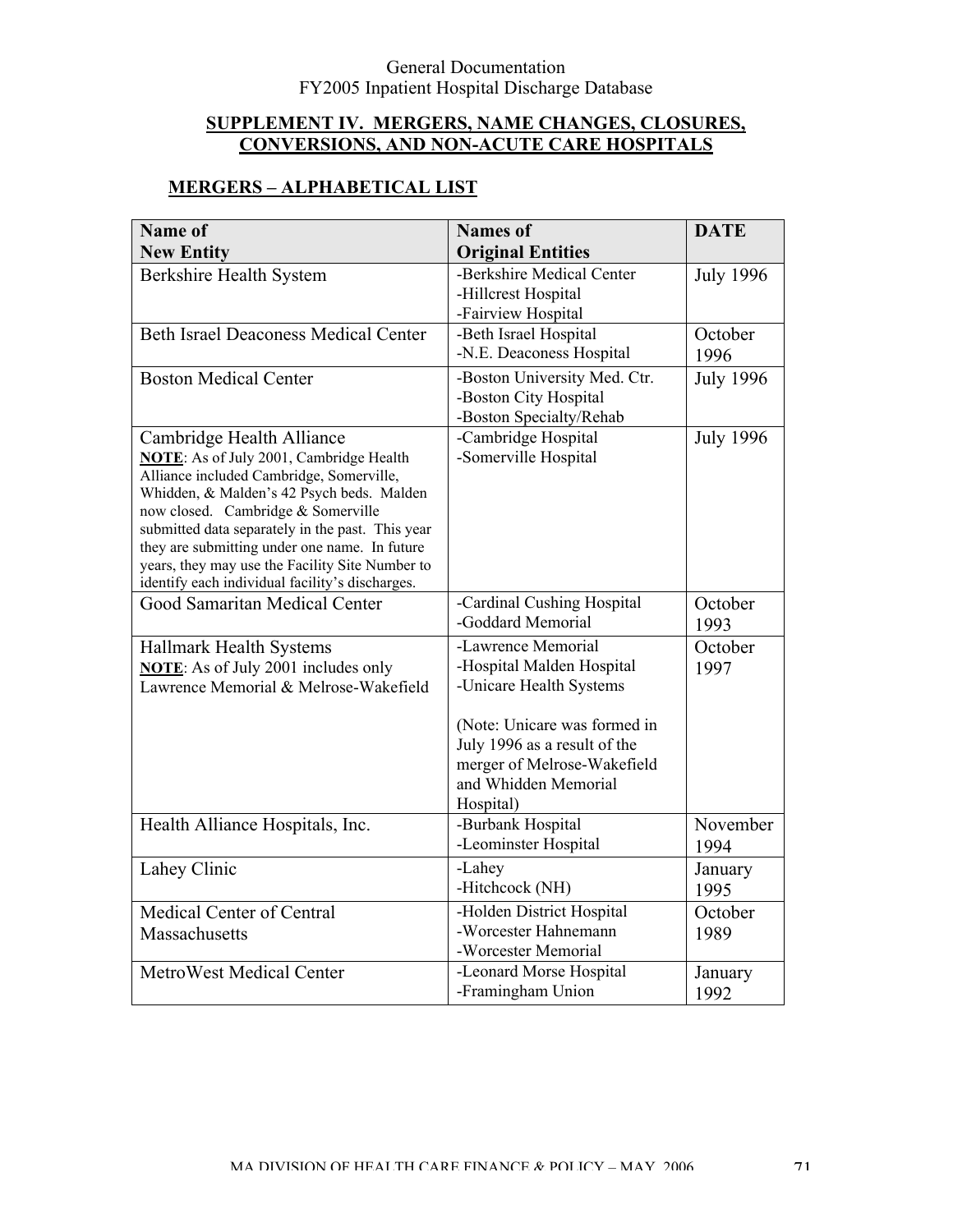# **SUPPLEMENT IV. MERGERS, NAME CHANGES, CLOSURES, CONVERSIONS, AND NON-ACUTE CARE HOSPITALS**

# **MERGERS – ALPHABETICAL LIST**

| <b>Name of</b>                        | <b>Names of</b>                                | <b>Date</b> |
|---------------------------------------|------------------------------------------------|-------------|
| <b>New Entity</b>                     | <b>Original Entities</b>                       |             |
| Northeast Health Systems              | -Beverly Hospital                              | October     |
|                                       | -Addison Gilbert Hospital                      | 1996        |
| North Shore Medical Center            | -North Shore Medical Center                    | March       |
|                                       | (dba Salem Hospital) and                       | 2004        |
|                                       | -Union Hospital                                |             |
|                                       |                                                |             |
|                                       | <b>NOTES:</b><br>1. Salem Hospital merged with |             |
|                                       | North Shore Children's                         |             |
|                                       | Hospital in April 1988                         |             |
|                                       | 2. Lynn Hospital merged with                   |             |
|                                       | Union Hospital in 1986 to form                 |             |
|                                       | Atlanticare                                    |             |
| <b>Saints Memorial Medical Center</b> | -St. John's Hospital                           | October     |
|                                       | -St. Joseph's Hospital                         | 1992        |
| Sisters of Providence Health System   | -Mercy Medical Center                          | June 1997   |
|                                       | -Providence Hospital                           |             |
| <b>Southcoast Health Systems</b>      | -Charlton Memorial Hospital                    | June 1996   |
|                                       | -St. Luke's Hospital                           |             |
|                                       | -Tobey Hospital                                |             |
| <b>UMass. Memorial Medical Center</b> | -UMMC                                          | April       |
|                                       | -Memorial                                      | 1999        |
|                                       | -Memorial-Hahnemann                            |             |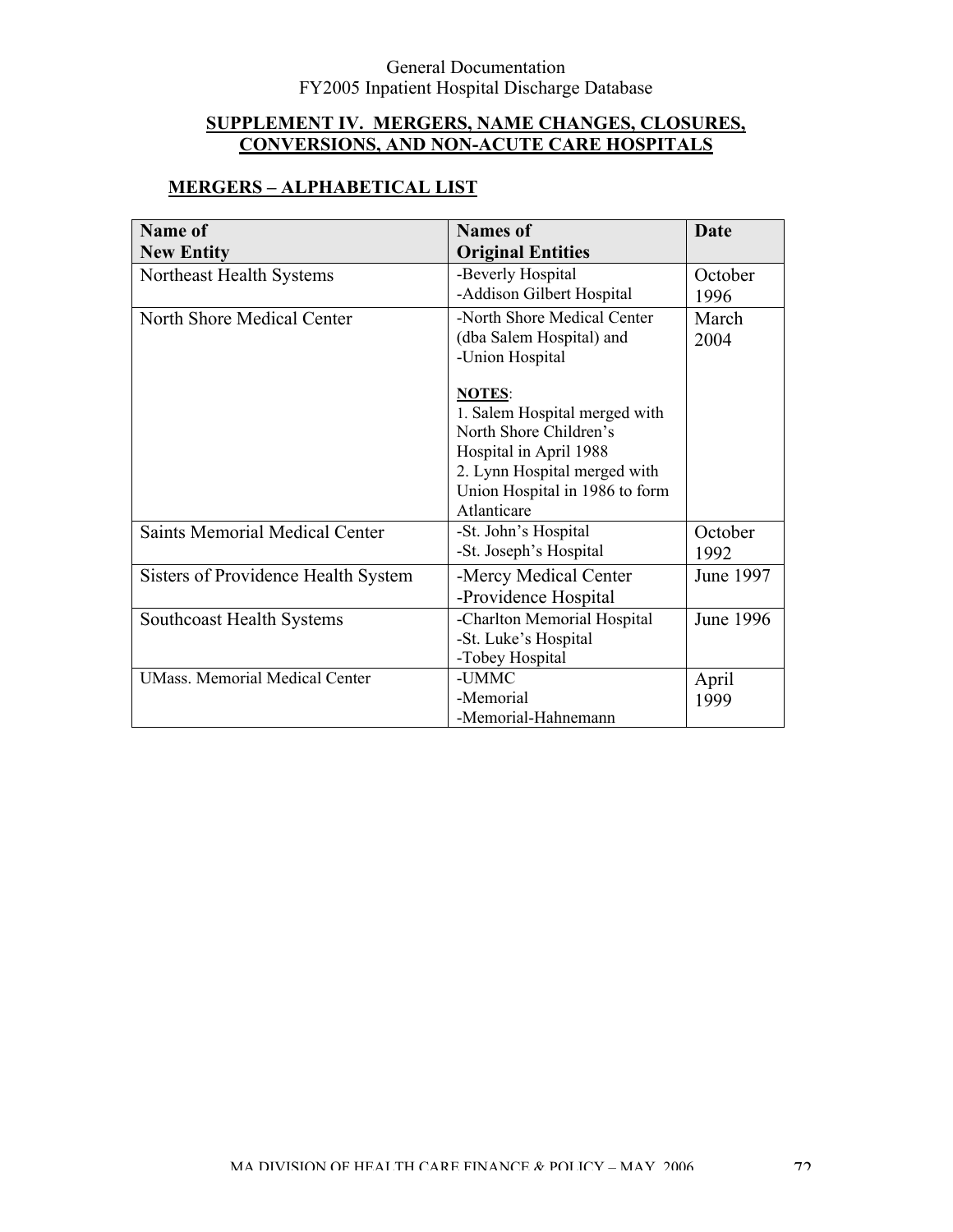# **SUPPLEMENT IV. MERGERS, NAME CHANGES, CLOSURES, CONVERSIONS, AND NON-ACUTE CARE HOSPITALS**

# **MERGERS – CHRONOLOGICAL LIST**

| <b>Date</b>      | <b>Entity Names</b>                                       |  |  |
|------------------|-----------------------------------------------------------|--|--|
| 1986             | Atlanticare (Lynn & Union)                                |  |  |
| April 1988       | Salem (North Shore Children's and Salem)                  |  |  |
| October 1989     | Medical Center Central Mass (Holden, Worcester,           |  |  |
|                  | Hahnemann and Worcester Memorial                          |  |  |
| January 1992     | MetroWest (Framingham Union and Leonard Morse)            |  |  |
| October 1992     | Saints Memorial (St. John's and St. Joseph's)             |  |  |
| October 1993     | Good Samaritan (Cardinal Cushing and Goddard Memorial)    |  |  |
| November 1994    | Health Alliance (Leominster and Burbank)                  |  |  |
| January 1995     | Lahey Hitchcock (Lahey & Hitchcock (NH))                  |  |  |
| <b>June 1996</b> | Southcoast Health System (Charlton, St. Luke's and Tobey) |  |  |
| <b>July 1996</b> | Berkshire Medical Center (Berkshire Medical Center and    |  |  |
|                  | Hillcrest)                                                |  |  |
| <b>July 1996</b> | Cambridge Health Alliance (Cambridge and Somerville)      |  |  |
| <b>July 1996</b> | Boston Medical Center (University and Boston City)        |  |  |
| <b>July 1996</b> | UniCare Health Systems (Melrose-Wakefield and Whidden)    |  |  |
| October 1996     | Northeast Health Systems (Beverly and Addison-Gilbert)    |  |  |
| October 1996     | Beth Israel Deaconess Medical Center (Deaconess and Beth  |  |  |
|                  | Israel)                                                   |  |  |
| June 1997        | Mercy (Mercy and Providence)                              |  |  |
| October 1997     | Hallmark Health System, Inc. (Lawrence Memorial, Malden,  |  |  |
|                  | UniCare [formerly Melrose-Wakefield and Whidden])         |  |  |
| April 1998       | UMass. Memorial Medical Center (UMMC, Memorial and        |  |  |
|                  | Memorial-Hahnemann)                                       |  |  |
| <b>July 2001</b> | Cambridge Health Alliance (Cambridge, Somerville,         |  |  |
|                  | Whidden and Malden's 42 Psych beds)                       |  |  |
| <b>July 2001</b> | Hallmark Health now only Melrose Wakefield and Lawrence   |  |  |
|                  | Memorial                                                  |  |  |
| <b>June 2002</b> | CareGroup sold Deaconess-Waltham to a private developer   |  |  |
|                  | who leased the facility back to Waltham Hosp. (new name)  |  |  |
| <b>July 2002</b> | Deaconess-Glover now under a new parent: Beth Israel      |  |  |
|                  | Deaconess (was under CareGroup parent)                    |  |  |
| March 2004       | North Shore Medical Center (dba Salem) and Union merge    |  |  |
|                  | (still North Shore Medical Center)                        |  |  |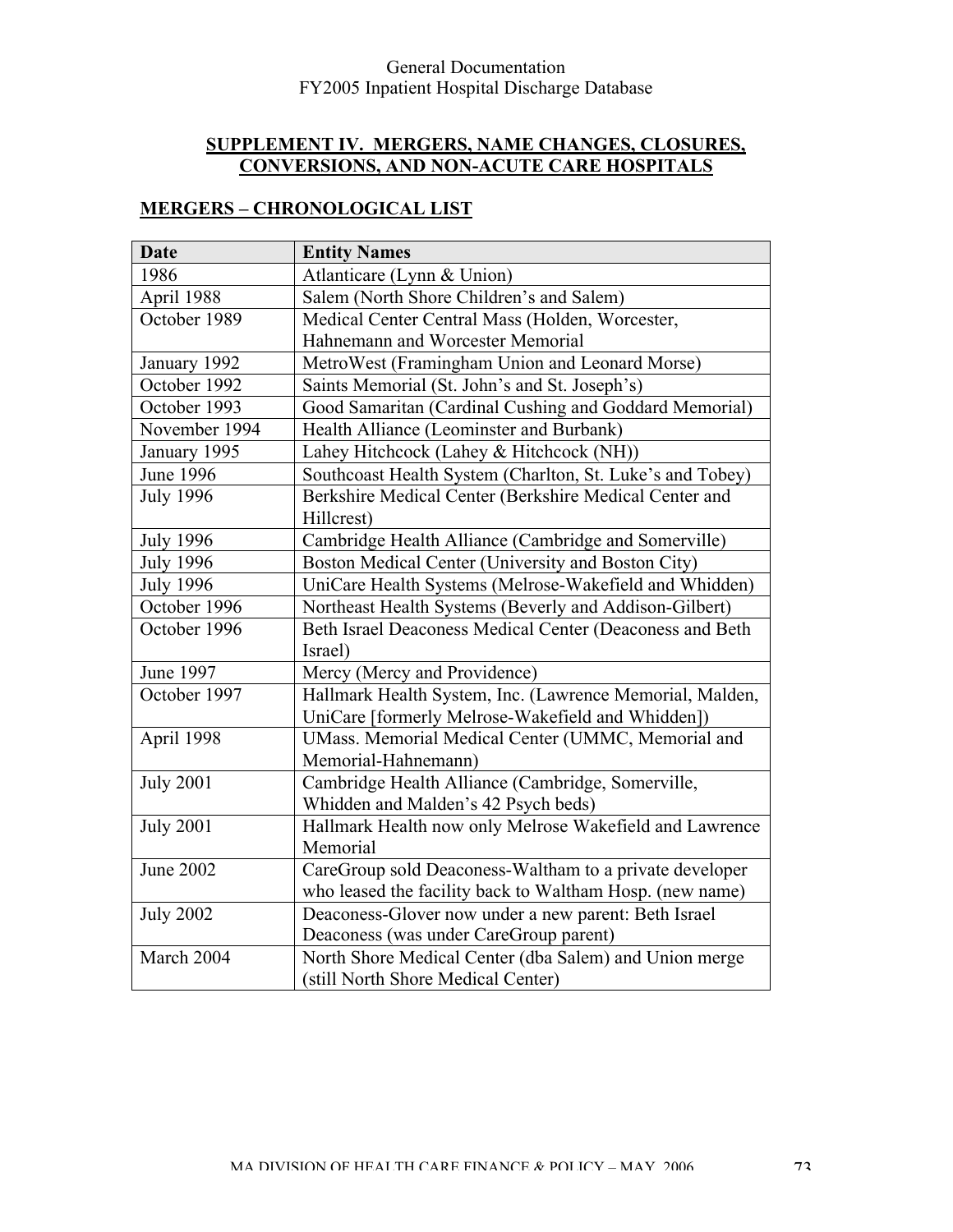# **SUPPLEMENT IV. MERGERS, NAME CHANGES, CLOSURES, CONVERSIONS, AND NON-ACUTE CARE HOSPITALS**

# **NAME CHANGES**

| <b>Name of New Entity</b>             | <b>Original Entities</b>          | <b>Date</b>                        |
|---------------------------------------|-----------------------------------|------------------------------------|
| <b>Baystate Mary Lane</b>             | Mary Lane Hospital                |                                    |
| <b>Beth Israel Deaconess Medical</b>  | -Beth Israel Hospital             |                                    |
| Center                                | -New England Deaconess Hospital   |                                    |
| <b>Beth Israel Deaconess Needham</b>  | -Glover Memorial                  | <b>July 2002</b>                   |
|                                       | -Deaconess-Glover Hospital        |                                    |
| <b>Boston Medical Center-</b>         | <b>Boston City Hospital</b>       |                                    |
| Harrison Avenue Campus                | University Hospital               |                                    |
| <b>Boston Regional Medical Center</b> | New England Memorial Hospital     | Now Closed.                        |
| Cambridge Health Alliance -           | Cambridge Hospital                |                                    |
| (now includes Cambridge,              | Somerville Hospital               |                                    |
| Somerville & Whidden)                 |                                   |                                    |
| Cambridge Health Alliance -           | Hallmark Health Systems - Malden  | Malden now                         |
| Malden & Whidden                      | & Whidden                         | closed.                            |
| Cape Cod Health Care Systems          | Cape Cod Hospital                 |                                    |
|                                       | <b>Falmouth Hospital</b>          |                                    |
| Caritas Good Samaritan Medical        | <b>Cardinal Cushing Hospital</b>  |                                    |
| Center                                | <b>Goddard Memorial Hospital</b>  |                                    |
| Caritas Norwood, Caritas              | Norwood Hospital                  |                                    |
| Southwood, Caritas Good               | Southwood Hospital                |                                    |
| Samaritan Medical Center              | Good Samaritan Med. Ctr.          |                                    |
| Caritas St. Elizabeth's Medical       | St. Elizabeth's Medical Center    |                                    |
| Center                                |                                   |                                    |
| Children's Hospital Boston            | Children's Hospital               | February 2004                      |
| Hallmark Health Lawrence              | Lawrence Memorial Hospital        |                                    |
| Memorial Hospital & Hallmark          | Melrose-Wakefield Hospital        |                                    |
| Health Melrose-Wakefield              |                                   |                                    |
| Hospital                              |                                   |                                    |
| Holy Family Hospital                  | <b>Bon Secours Hospital</b>       |                                    |
| Kindred Hospitals - Boston $&$        | Vencor Hospitals - Boston & North |                                    |
| North Shore                           | Shore                             |                                    |
| Lahey Clinic Hospital                 | Lahey Hitchcock Clinic            |                                    |
| MetroWest Medical Center-             | Framingham Union Hospital         |                                    |
| Framingham Union Hospital &           | Leonard Morse Hospital / Columbia |                                    |
| <b>Leonard Morse Hospital</b>         | MetroWest Medical Center          |                                    |
| Merrimack Valley Hospital             | Haverhill Municipal (Hale)        | <b>Essent Health</b>               |
|                                       | Hospital                          | Care purchased                     |
|                                       |                                   | this facility in<br>September 2001 |
|                                       |                                   |                                    |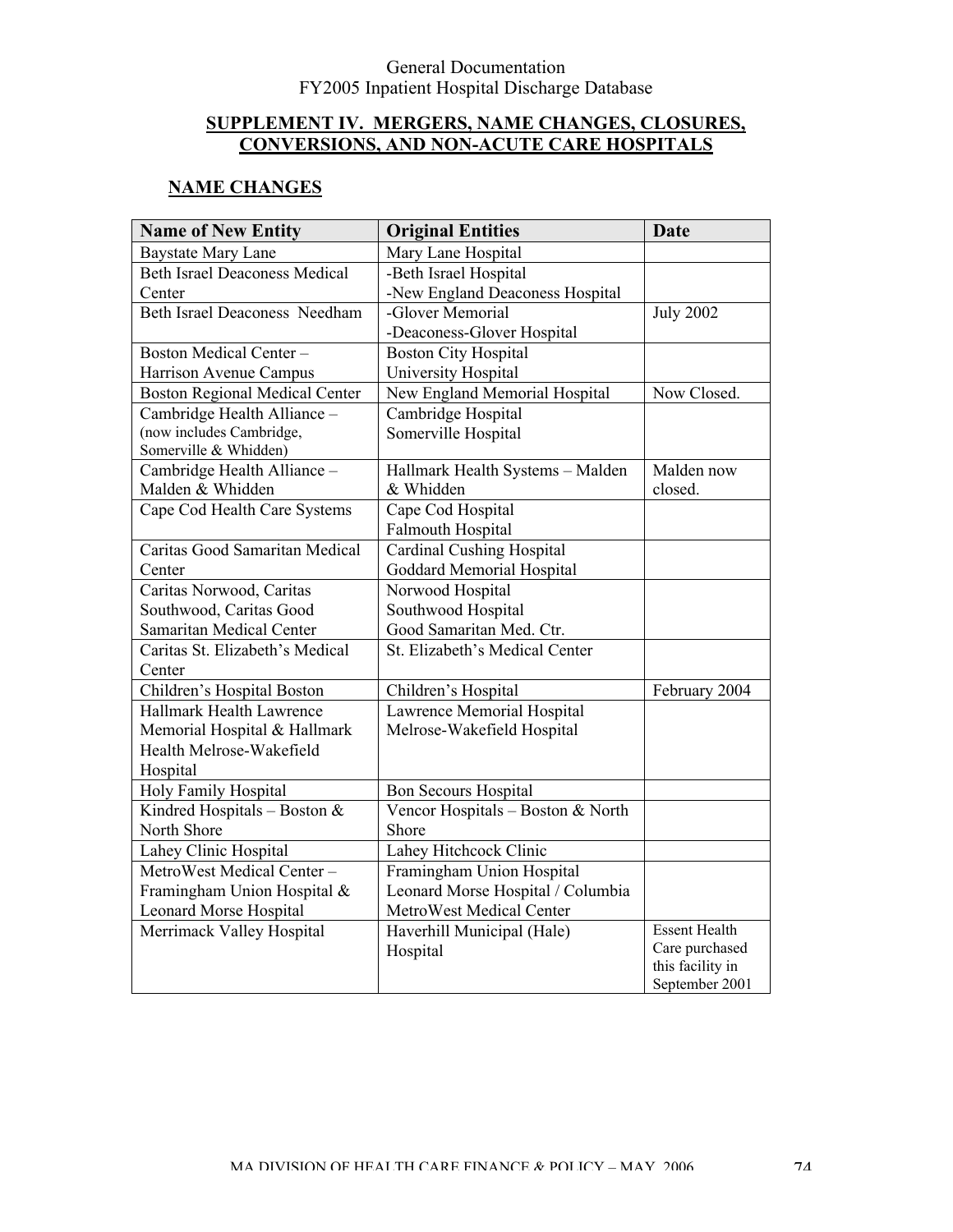# **SUPPLEMENT IV. MERGERS, NAME CHANGES, CLOSURES, CONVERSIONS, AND NON-ACUTE CARE HOSPITALS**

### **NAME CHANGES**

| <b>Name of New Entity</b>       | <b>Original Entities</b>              | <b>Date</b>  |
|---------------------------------|---------------------------------------|--------------|
| Milford Regional Medical Center | Milford-Whitinsville Hospital         |              |
| Nashoba Valley Hospital         | Nashoba Community Hospital            | January 2003 |
|                                 | Deaconess-Nashoba                     |              |
|                                 | Nashoba Valley Medical Center         |              |
| Northeast Health Systems        | <b>Beverly Hospital</b>               |              |
|                                 | <b>Addison Gilbert Hospital</b>       |              |
| North Shore Medical Center -    | Salem Hospital                        |              |
| Salem                           | North Shore Children's Hospital       |              |
| North Shore Medical Center -    | <b>Union Hospital</b>                 |              |
| Union                           |                                       |              |
| Quincy Hospital                 | Quincy City Hospital                  |              |
| Southcoast Health Systems       | <b>Charlton Memorial Hospital</b>     |              |
|                                 | St. Luke's Hospital                   |              |
|                                 | Tobey Hospital                        |              |
| UMass. Memorial-                | Clinton Hospital                      |              |
| Clinton Hospital                |                                       |              |
| UMass. Memorial - Health        | Health Alliance Hospitals, Inc.       |              |
| Alliance Hospital               |                                       |              |
| UMass. Memorial-                | Marlborough Hospital                  |              |
| Marlborough Hospital            |                                       |              |
| UMass. Memorial – Wing          | Wing Memorial Hospital                |              |
| Memorial Hospital               |                                       |              |
| Waltham Hospital                | June 2002.<br>Waltham-Weston Hospital |              |
|                                 | Deaconess Waltham Hospital            | Now closed.  |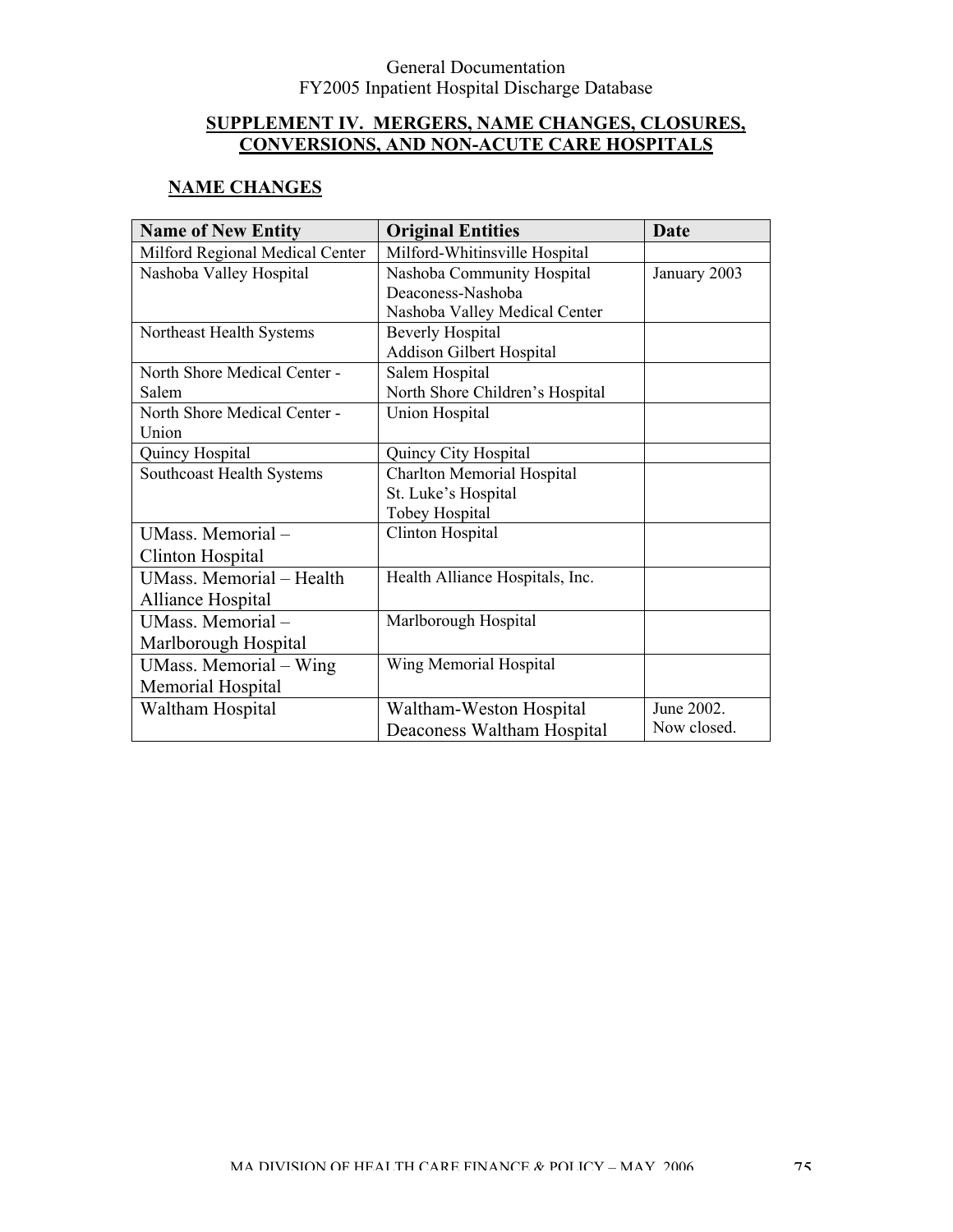### **SUPPLEMENT IV. MERGERS, NAME CHANGES, CLOSURES, CONVERSIONS, AND NON-ACUTE CARE HOSPITALS**

### **CLOSURES**

| <b>Date</b>      | <b>Hospital Name</b>   | <b>Comments</b>          |
|------------------|------------------------|--------------------------|
| <b>June 1989</b> | Sancta Maria           |                          |
| September 1990   | Mass. Osteopathic      |                          |
| <b>June 1990</b> | Hunt                   | Outpatient only now.     |
| <b>July 1990</b> | St. Luke's             |                          |
|                  | Middleborough          |                          |
| September 1991   | <b>Worcester City</b>  |                          |
| May 1993         | Amesbury               |                          |
| <b>July 1993</b> | Saint Margaret's       |                          |
| June 1994        | Heritage               |                          |
| June 1994        | Winthrop               |                          |
| October 1994     | St. Joseph's           |                          |
| December 1994    | Ludlow                 |                          |
| October 1996     | Providence             |                          |
| November 1996    | Goddard                |                          |
| 1996             | Lynn                   |                          |
| January 1997     | Dana Farber            | Inpatient acute beds now |
| March 1997       | <b>Burbank</b>         | at Brigham & Women's     |
|                  |                        |                          |
| February 1999    | <b>Boston Regional</b> |                          |
| April 1999       | Malden                 |                          |
| August 1999      | Symmes                 |                          |
| <b>July 2003</b> | Waltham                |                          |

NOTE: Subsequent to closure, some hospitals may have reopened for used other than an acute hospital (e.g., health care center, rehabilitation hospital, etc.)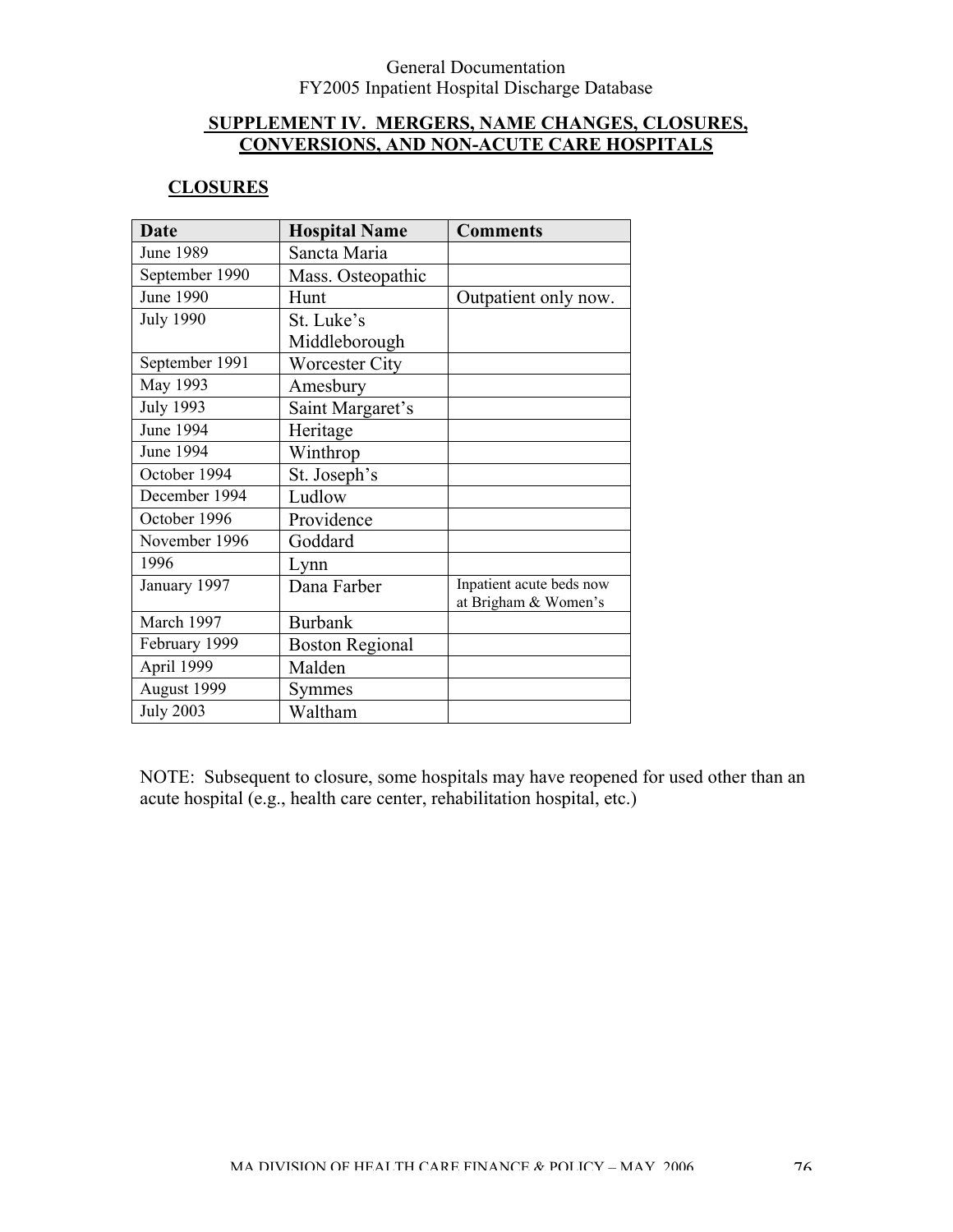# **SUPPLEMENT IV. MERGERS, NAME CHANGES, CLOSURES, CONVERSIONS, AND NON-ACUTE CARE HOSPITALS**

# **CONVERSIONS & NON-ACUTE CARE HOSPITALS**

| <b>HOSPITAL</b>           | <b>COMMENTS</b>                      |
|---------------------------|--------------------------------------|
| Fairlawn Hospital         | Converted to non-acute care hospital |
| Heritage Hospital         | Converted to non-acute care hospital |
| Vencor – Kindred Hospital | Non-acute care hospital              |
| <b>Boston</b>             |                                      |
| Vencor – Kindred Hospital | Non-acute care hospital              |
| North Shore               |                                      |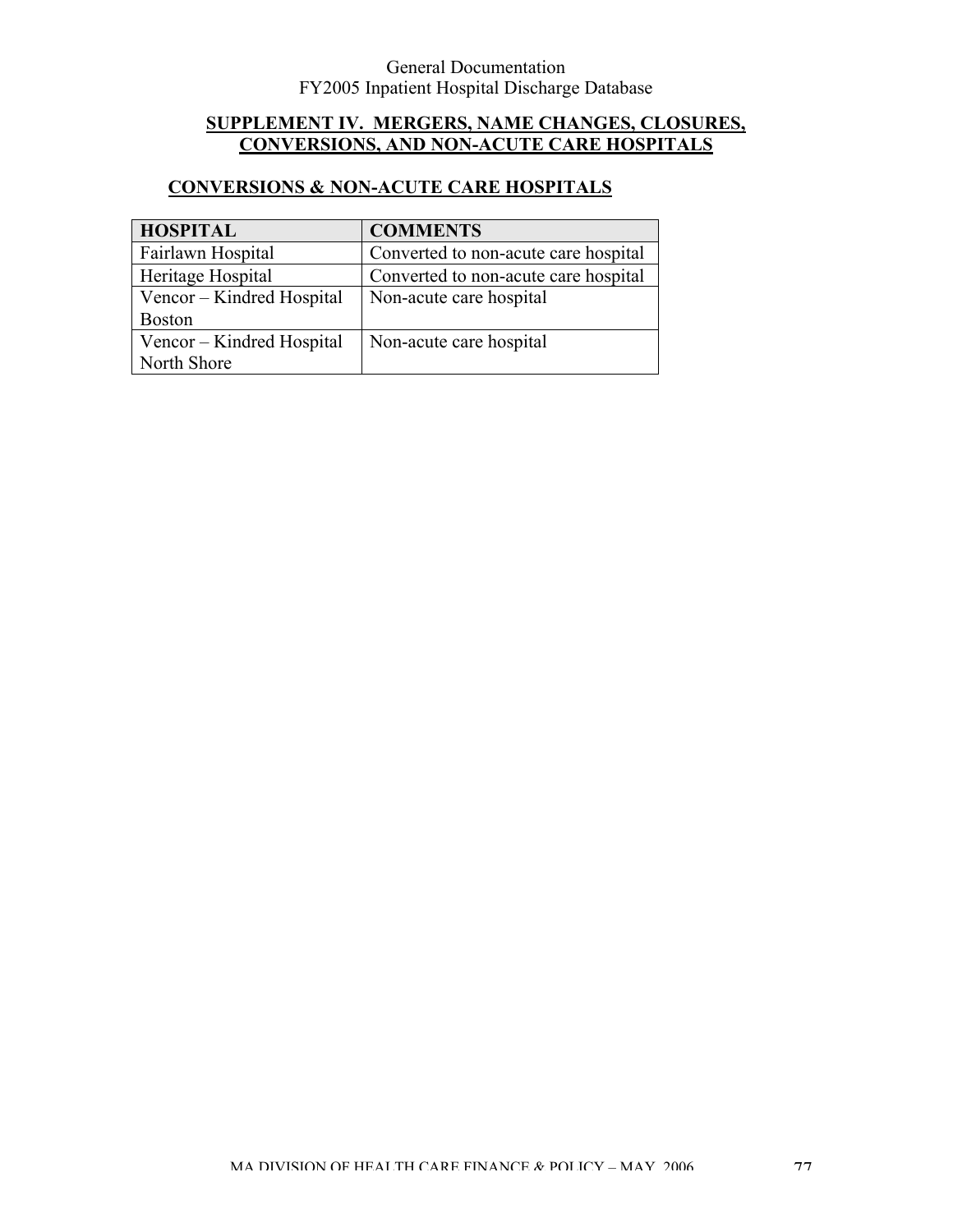| <b>SOURCE</b>  | <b>SOURCE OF PAYMENT</b>                  | <b>MATCHING</b>               | <b>PAYER TYPE</b>   |
|----------------|-------------------------------------------|-------------------------------|---------------------|
| <b>PAY</b>     | <b>DEFINITIONS</b>                        | <b>PAYER</b>                  | <b>ABBREVIATION</b> |
| <b>CODE</b>    |                                           | <b>TYPE CODE</b>              |                     |
| 137            | AARP/Medigap supplement **                | $\overline{7}$                | <b>COM</b>          |
| 71             | <b>ADMAR</b>                              | ${\bf E}$                     | <b>PPO</b>          |
| 51             | Aetna Life Insurance                      | $\overline{7}$                | <b>COM</b>          |
| 161            | Aetna Managed Choice POS                  | $\mathbf D$                   | COM-MC              |
| 22             | Aetna Open Choice PPO                     | $\mathbf D$                   | COM-MC              |
| 272            | Auto Insurance                            | $\overline{T}$                | AI                  |
| 138            | Banker's Life and Casualty Insurance **   | $\overline{7}$                | <b>COM</b>          |
| 139            | Banker's Multiple Line **                 | $\overline{7}$                | <b>COM</b>          |
| $\overline{2}$ | Bay State – a product of HMO Blue         | $\mathcal{C}$                 | <b>BCBS-MC</b>      |
| 136            | <b>BCBS</b> Medex **                      | 6                             | <b>BCBS</b>         |
| 11             | <b>Blue Care Elect</b>                    | $\overline{C}$                | <b>BCBS-MC</b>      |
| 46             | Blue CHiP (BCBS Rhode Island)             | $8\,$                         | <b>HMO</b>          |
| 160            | Blue Choice (incl. Healthflex Blue) -     | $\overline{C}$                | <b>BCBS-MC</b>      |
|                | <b>POS</b>                                |                               |                     |
| 142            | <b>Blue Cross Indemnity</b>               | 6                             | <b>BCBS</b>         |
| 50             | Blue Health Plan for Kids                 | 6                             | <b>BCBS</b>         |
| 52             | <b>Boston Mutual Insurance</b>            | $\overline{7}$                | <b>COM</b>          |
| 154            | BCBS Other (not listed elsewhere) ***     | 6                             | <b>BCBS</b>         |
| 155            | Blue Cross Managed Care Other (not listed | $\mathcal{C}$                 | <b>BCBS-MC</b>      |
| 151            | elsewhere) ***                            | 5                             | GOV                 |
| 204            | <b>CHAMPUS</b>                            | $\overline{7}$                | <b>COM</b>          |
|                | <b>Christian Brothers Employee</b>        | $\overline{7}$                |                     |
| 30             | CIGNA (Indemnity)                         |                               | <b>COM</b>          |
| 250            | <b>CIGNA HMO</b>                          | D                             | COM-MC              |
| 171            | <b>CIGNA POS</b>                          | D                             | COM-MC              |
| 87             | <b>CIGNA PPO</b>                          | $\mathbf D$<br>$\overline{7}$ | COM-MC              |
| 140            | Combined Insurance Company of             |                               | <b>COM</b>          |
|                | America**                                 |                               |                     |
| 21             | Commonwealth PPO                          | $\mathcal{C}$                 | <b>BCBS-MC</b>      |
| 44             | Community Health Plan                     | 8                             | <b>HMO</b>          |
| 13             | <b>Community Health Plan Options</b>      | J                             | <b>POS</b>          |
|                | (New York)                                |                               |                     |
| 42             | ConnectiCare of Massachusetts             | 8                             | <b>HMO</b>          |
| 54             | <b>Continental Assurance Insurance</b>    | $\overline{7}$                | <b>COM</b>          |
| 69             | Corporate Health Insurance Liberty Plan   | 7                             | <b>COM</b>          |
| $\overline{4}$ | Fallon Community Health Plan              | 8                             | <b>HMO</b>          |
|                | (includes Fallon Plus, Fallon             |                               |                     |
|                | Affiliates, Fallon UMass.)                |                               |                     |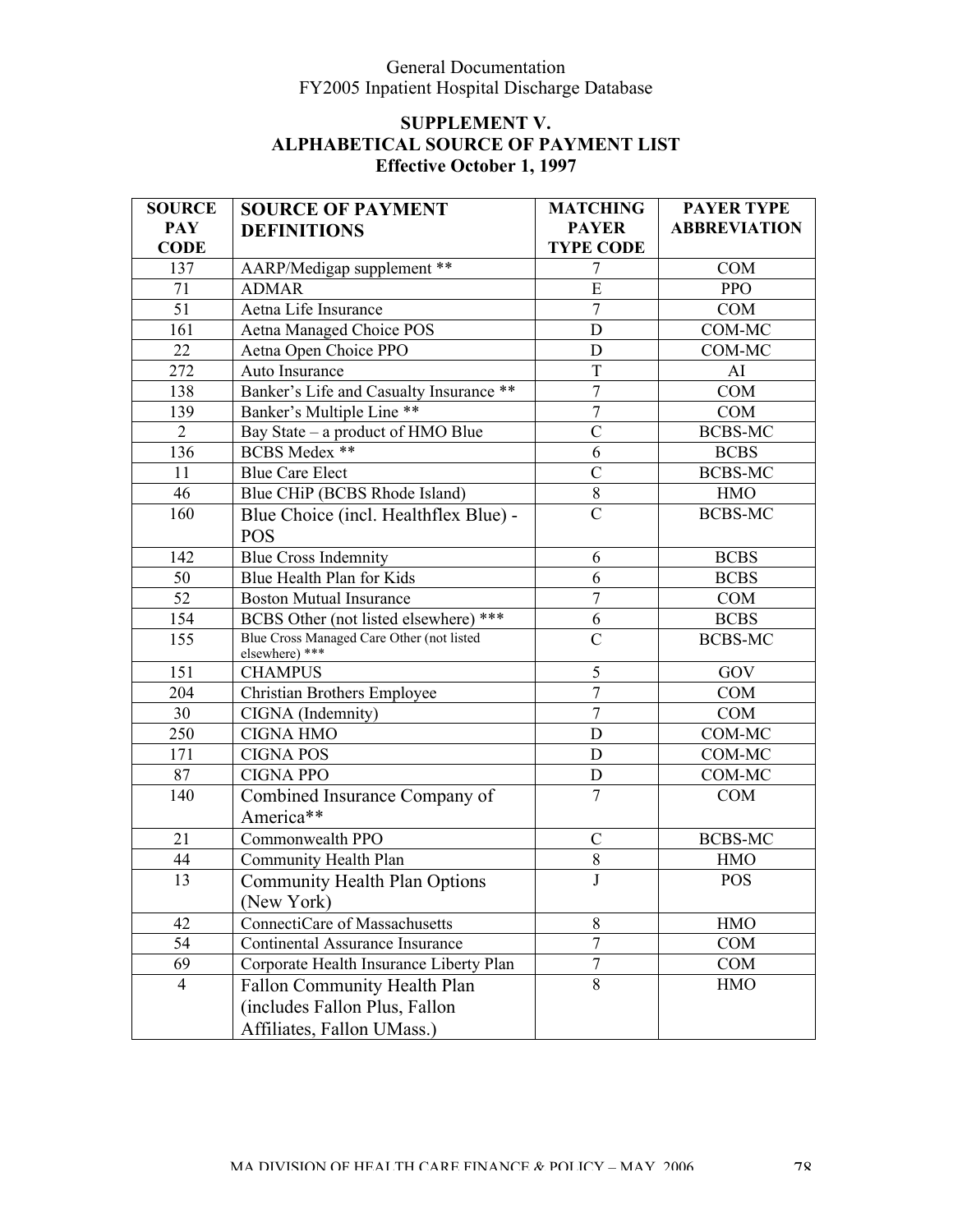| <b>SOURCE</b>   | <b>SOURCE OF PAYMENT</b>                         | <b>MATCHING</b>                | <b>PAYER TYPE</b>   |
|-----------------|--------------------------------------------------|--------------------------------|---------------------|
| <b>PAY</b>      | <b>DEFINITIONS</b>                               | <b>PAYER</b>                   | <b>ABBREVIATION</b> |
| <b>CODE</b>     |                                                  | <b>TYPE CODE</b>               |                     |
| 167             | Fallon POS                                       | J                              | <b>POS</b>          |
| 67              | First Allmerica Financial Life Insurance         | $\tau$                         | COM                 |
| 181             | First Allmerica Financial Life                   | $\mathbf D$                    | COM-MC              |
|                 | Insurance EPO                                    |                                |                     |
| 27              | First Allmerica Financial Life                   | $\mathbf D$                    | COM-MC              |
|                 | <b>Insurance PPO</b>                             |                                |                     |
| 152             | Foundation                                       | $\boldsymbol{0}$               | OTH                 |
| 143             | Free Care                                        | 9                              | ${\rm FC}$          |
| 990             | Free Care - co-pay, deductible, or co-           | 9                              | FC                  |
|                 | insurance (when billing for free care            |                                |                     |
|                 | services use $#143$ )                            |                                |                     |
| 88              | Freedom Care                                     | E                              | <b>PPO</b>          |
| 153             | Grant                                            | $\boldsymbol{0}$               | OTH                 |
| 162             | <b>Great West Life POS</b>                       | $\mathbf D$                    | COM-MC              |
| 28              | Great West Life PPO                              | D                              | COM-MC              |
| 89              | Great West/NE Care                               | $\overline{7}$                 | COM                 |
| 55              | Guardian Life Insurance                          | $\overline{7}$                 | COM                 |
| 23              | Guardian Life Insurance Company PPO              | D                              | COM-MC              |
| 56              | Hartford L&A Insurance                           | $\overline{7}$                 | <b>COM</b>          |
| 200             | Hartford Life Insurance Co <sup>**</sup>         | $\overline{7}$                 | COM                 |
| 1               | Harvard Community Health Plan                    | 8                              | <b>HMO</b>          |
| 20              | HCHP of New England (formerly RIGHA)             | $\overline{8}$                 | ${\rm HMO}$         |
| $\overline{37}$ | HCHP-Pilgrim HMO (integrated product)            | $\,$ $\,$                      | ${\rm HMO}$         |
| 208             | HealthNet (Boston Medical Center MCD             | $\overline{B}$                 | MCD-MC              |
| 14              | Program)<br>Health new England Advantage POS     | $\bf J$                        | <b>POS</b>          |
| 38              | Health New England Select (self-funded)          | $8\,$                          | <b>HMO</b>          |
| 24              | Health New England, Inc.                         | 8                              | <b>HMO</b>          |
| 45              | Health Source New Hampshire                      | 8                              | <b>HMO</b>          |
| 98              | <b>Healthy Start</b>                             | 9                              | FC                  |
| 251             | Healthsource CMHC HMO                            | 8                              | <b>HMO</b>          |
| 164             | Healthsource CMHC Plus POS                       |                                | <b>POS</b>          |
| 49              | Healthsource CMHC Plus PPO                       | $\mathsf{J}$<br>$\overline{E}$ | <b>PPO</b>          |
| 72              | Healthsource New Hampshire                       | $\boldsymbol{7}$               | COM                 |
|                 |                                                  |                                |                     |
| 165             | Healthsource New Hampshire POS (Self-<br>funded) | J                              | <b>POS</b>          |
| 90              | Healthsource Preferred (self-funded)             | ${\bf E}$                      | <b>PPO</b>          |
| 271             | Hillcrest HMO                                    | 8                              | <b>HMO</b>          |
| 81              | HMO Blue                                         | $\mathcal{C}$                  | BCBS-MC             |
| 130             | Invalid (replaced by #232 and 233)               |                                |                     |
|                 |                                                  |                                |                     |
| 12              | Invalid (replaced by #49)                        |                                |                     |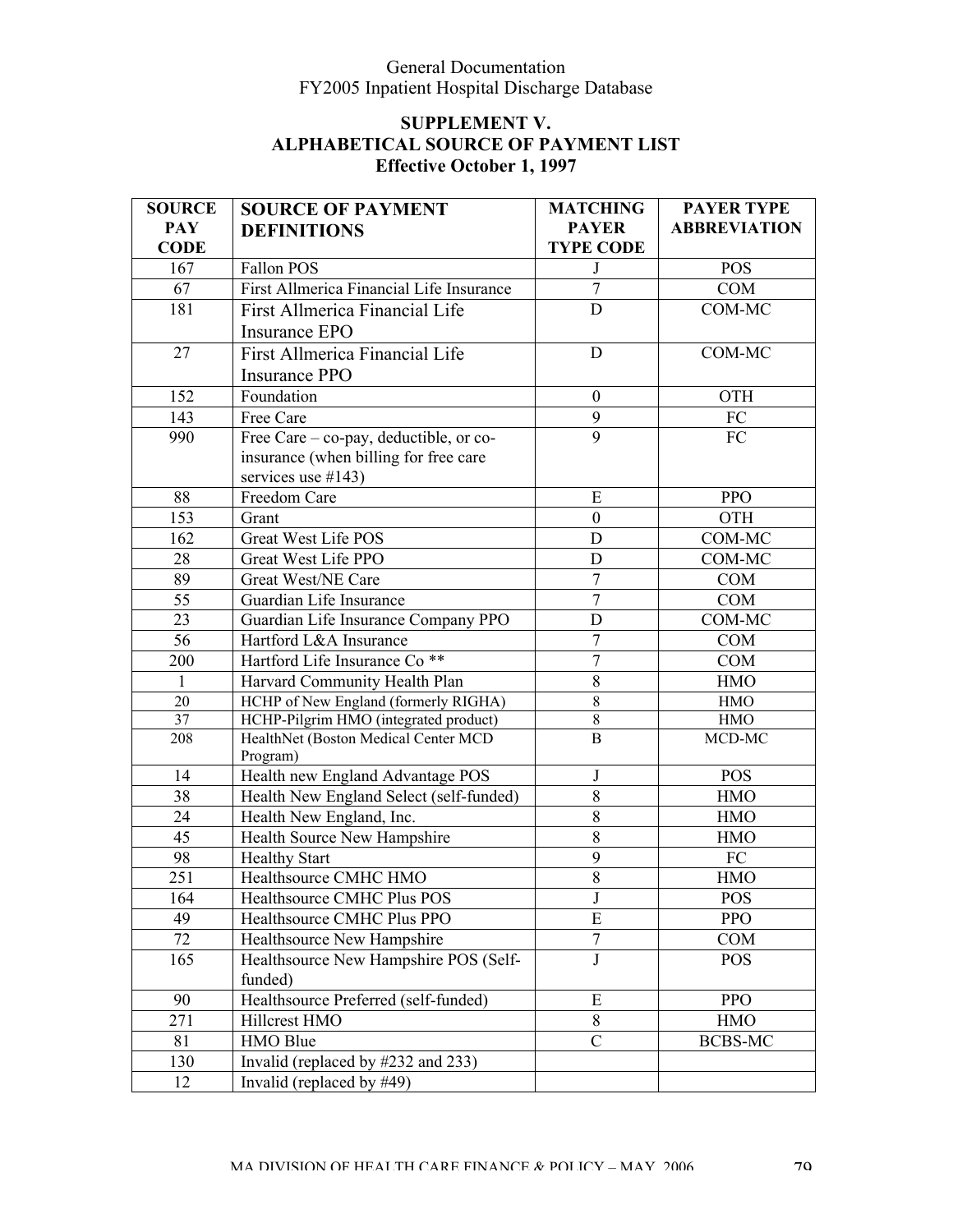| <b>SOURCE</b> | <b>SOURCE OF PAYMENT</b>                            | <b>MATCHING</b>  | <b>PAYER TYPE</b>   |
|---------------|-----------------------------------------------------|------------------|---------------------|
| <b>PAY</b>    | <b>DEFINITIONS</b>                                  | <b>PAYER</b>     | <b>ABBREVIATION</b> |
| <b>CODE</b>   |                                                     | <b>TYPE CODE</b> |                     |
| 53            | Invalid (no replacement)                            |                  |                     |
| 117           | Invalid (no replacement)                            |                  |                     |
| 123           | Invalid (no replacement)                            |                  |                     |
| 92            | Invalid (replaced by $\#$ 84, 166, 184)             |                  |                     |
| 105           | Invalid (replaced by #111)                          |                  |                     |
| 32            | Invalid (replaced by $\#157$ and $\overline{158}$ ) |                  |                     |
| 41            | Invalid (replaced by $\#157$ )                      |                  |                     |
| 15            | Invalid (replaced by $\#158$ )                      |                  |                     |
| 29            | Invalid (replaced by $\#171$ and 250)               |                  |                     |
| 16            | Invalid (replaced by $\#172$ )                      |                  |                     |
| 124           | Invalid (replaced by #222)                          |                  |                     |
| 126           | Invalid (replaced by #230)                          |                  |                     |
| 122           | Invalid (replaced by $\#234$ )                      |                  |                     |
| 6             | Invalid (replaced by $\#251$ )                      |                  |                     |
| 76            | Invalid (replaced by #270)                          |                  |                     |
| 26            | Invalid (replaced by $\#75$ )                       |                  |                     |
| 5             | Invalid (replaced by $#9$ )                         |                  |                     |
| 61            | Invalid (replaced by #96)                           |                  |                     |
| 68            | Invalid (replaced by $\#96$ )                       |                  |                     |
| 60            | Invalid (replaced by #97)                           |                  |                     |
| 57            | John Hancock Life Insurance                         | $\overline{7}$   | COM                 |
| 82            | John Hancock Preferred                              | $\mathbf D$      | COM-MC              |
| 169           | Kaiser Added Choice                                 | $\bf J$          | <b>POS</b>          |
| 40            | Kaiser Foundation                                   | $8\,$            | <b>HMO</b>          |
| 58            | Liberty Life Insurance                              | $\boldsymbol{7}$ | <b>COM</b>          |
| 85            | Liberty Mutual                                      | $\overline{7}$   | <b>COM</b>          |
| 59            | <b>Lincoln National Insurance</b>                   | $\overline{7}$   | <b>COM</b>          |
| 19            | Matthew Thornton                                    | $\overline{8}$   | <b>HMO</b>          |
| 103           | Medicaid (includes MassHealth)                      | $\overline{4}$   | <b>MCD</b>          |
| 107           | Medicaid Managed Care -                             | $\bf{B}$         | MCD-MC              |
|               | Community Health Plan                               |                  |                     |
| 108           | Medicaid Managed Care – Fallon                      | B                | MCD-MC              |
|               | Community Health Plan                               |                  |                     |
| 109           | Medicaid Managed Care - Harvard                     | B                | MCD-MC              |
|               | Community Health Plan                               |                  |                     |
| 110           | Medicaid Managed Care - Health                      | B                | MCD-MC              |
|               | New England                                         |                  |                     |
| 111           | Medicaid Managed Care - HMO                         | B                | MCD-MC              |
|               |                                                     |                  |                     |
|               | Blue                                                |                  |                     |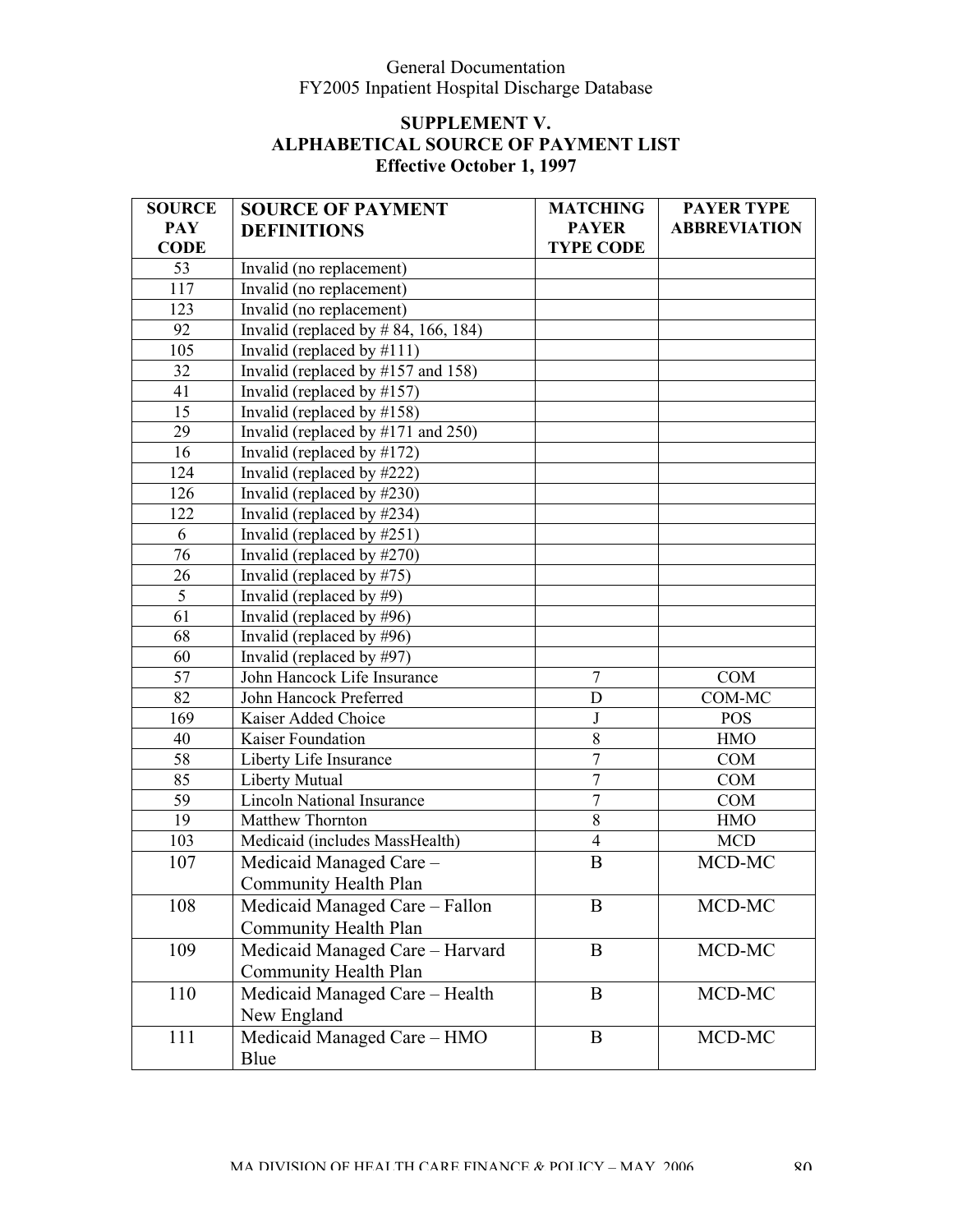| <b>PAY</b><br><b>PAYER</b><br><b>ABBREVIATION</b><br><b>DEFINITIONS</b><br><b>CODE</b><br><b>TYPE CODE</b><br>MCD-MC<br>112<br>Medicaid Managed Care - Kaiser Foundation<br>B<br>Plan<br>Medicaid Managed Care - Neighborhood<br>MCD-MC<br>113<br>$\, {\bf B}$<br>Health Plan<br>Medicaid Managed Care - Pilgrim Health<br>115<br>MCD-MC<br>B<br>Care<br>Medicaid Managed Care - United Health<br>MCD-MC<br>114<br>B<br>Plans of NE (Ocean State Physician's Plan)<br>Medicaid Managed Care Other (not listed<br>MCD-MC<br>119<br>$\, {\bf B}$<br>elsewhere) ***<br>Medicaid Managed Care-Central Mass.<br>MCD-MC<br>106<br>B<br>Health Care<br>Medicaid Managed Care-Primary Care<br>MCD-MC<br>104<br>$\, {\bf B}$<br>Clinician (PCC)<br>Medicaid Managed Care - Tufts Associated<br>MCD-MC<br>116<br>$\, {\bf B}$<br>Health Plan<br>Medicaid Mental Health & Substance Abuse<br>MCD-MC<br>118<br>$\, {\bf B}$<br>Plan - Mass Behavioral Health Partnership<br>121<br>Medicare<br>$\overline{3}$<br><b>MCR</b><br>$\overline{F}$<br>220<br>MCR-MC<br>Medicare HMO - Blue Care 65<br>Medicare HMO - Fallon Senior Plan<br>${\bf F}$<br>125<br>MCR-MC<br>$\mathbf F$<br>221<br>Medicare HMO - Harvard Community<br>MCR-MC<br>Health Plan 65<br>223<br>Medicare HMO - Harvard Pilgrim<br>$\mathbf F$<br>MCR-MC<br>Health Care of New England Care Plus<br>${\bf F}$<br>230<br>Medicare HMO - HCHP First Seniority<br>MCR-MC<br>$\mathbf F$<br>Medicare HMO - Health New England<br>MCR-MC<br>127<br>Medicare Wrap **<br>222<br>Medicare HMO - Healthsource CMHC<br>MCR-MC<br>$\boldsymbol{\mathrm{F}}$<br>Medicare HMO - Healthsource CMHC<br>$\overline{F}$<br>212<br>MCR-MC<br>Central Care Supplement **<br>Medicare HMO - HMO Blue for Seniors **<br>128<br>$MCR-MC$<br>$\boldsymbol{F}$<br>$\overline{F}$<br>Medicare HMO - Kaiser Medicare Plus Plan<br>MCR-MC<br>129<br>$***$<br>Medicare HMO - Managed Blue for Seniors<br>MCR-MC<br>234<br>F<br>Medicare HMO - Matthew Thornton Senior<br>F<br>MCR-MC<br>132<br>Plan<br>Medicare HMO - Neighborhood Health Plan<br>F<br>MCR-MC<br>211<br>Senior Health Plus **<br>Medicare HMO - Other (not listed<br>F<br>134<br>MCR-MC<br>elsewhere) ***<br>Medicare HMO - Pilgrim Enhance 65 **<br>131<br>$\boldsymbol{\mathrm{F}}$<br>MCR-MC | <b>SOURCE</b> | <b>SOURCE OF PAYMENT</b>                          | <b>MATCHING</b> | <b>PAYER TYPE</b> |
|-----------------------------------------------------------------------------------------------------------------------------------------------------------------------------------------------------------------------------------------------------------------------------------------------------------------------------------------------------------------------------------------------------------------------------------------------------------------------------------------------------------------------------------------------------------------------------------------------------------------------------------------------------------------------------------------------------------------------------------------------------------------------------------------------------------------------------------------------------------------------------------------------------------------------------------------------------------------------------------------------------------------------------------------------------------------------------------------------------------------------------------------------------------------------------------------------------------------------------------------------------------------------------------------------------------------------------------------------------------------------------------------------------------------------------------------------------------------------------------------------------------------------------------------------------------------------------------------------------------------------------------------------------------------------------------------------------------------------------------------------------------------------------------------------------------------------------------------------------------------------------------------------------------------------------------------------------------------------------------------------------------------------------------------------------------------------------------------------------------------------------------------------------------------------------------------------------------------------------------------------------------------------------------------|---------------|---------------------------------------------------|-----------------|-------------------|
|                                                                                                                                                                                                                                                                                                                                                                                                                                                                                                                                                                                                                                                                                                                                                                                                                                                                                                                                                                                                                                                                                                                                                                                                                                                                                                                                                                                                                                                                                                                                                                                                                                                                                                                                                                                                                                                                                                                                                                                                                                                                                                                                                                                                                                                                                         |               |                                                   |                 |                   |
|                                                                                                                                                                                                                                                                                                                                                                                                                                                                                                                                                                                                                                                                                                                                                                                                                                                                                                                                                                                                                                                                                                                                                                                                                                                                                                                                                                                                                                                                                                                                                                                                                                                                                                                                                                                                                                                                                                                                                                                                                                                                                                                                                                                                                                                                                         |               |                                                   |                 |                   |
|                                                                                                                                                                                                                                                                                                                                                                                                                                                                                                                                                                                                                                                                                                                                                                                                                                                                                                                                                                                                                                                                                                                                                                                                                                                                                                                                                                                                                                                                                                                                                                                                                                                                                                                                                                                                                                                                                                                                                                                                                                                                                                                                                                                                                                                                                         |               |                                                   |                 |                   |
|                                                                                                                                                                                                                                                                                                                                                                                                                                                                                                                                                                                                                                                                                                                                                                                                                                                                                                                                                                                                                                                                                                                                                                                                                                                                                                                                                                                                                                                                                                                                                                                                                                                                                                                                                                                                                                                                                                                                                                                                                                                                                                                                                                                                                                                                                         |               |                                                   |                 |                   |
|                                                                                                                                                                                                                                                                                                                                                                                                                                                                                                                                                                                                                                                                                                                                                                                                                                                                                                                                                                                                                                                                                                                                                                                                                                                                                                                                                                                                                                                                                                                                                                                                                                                                                                                                                                                                                                                                                                                                                                                                                                                                                                                                                                                                                                                                                         |               |                                                   |                 |                   |
|                                                                                                                                                                                                                                                                                                                                                                                                                                                                                                                                                                                                                                                                                                                                                                                                                                                                                                                                                                                                                                                                                                                                                                                                                                                                                                                                                                                                                                                                                                                                                                                                                                                                                                                                                                                                                                                                                                                                                                                                                                                                                                                                                                                                                                                                                         |               |                                                   |                 |                   |
|                                                                                                                                                                                                                                                                                                                                                                                                                                                                                                                                                                                                                                                                                                                                                                                                                                                                                                                                                                                                                                                                                                                                                                                                                                                                                                                                                                                                                                                                                                                                                                                                                                                                                                                                                                                                                                                                                                                                                                                                                                                                                                                                                                                                                                                                                         |               |                                                   |                 |                   |
|                                                                                                                                                                                                                                                                                                                                                                                                                                                                                                                                                                                                                                                                                                                                                                                                                                                                                                                                                                                                                                                                                                                                                                                                                                                                                                                                                                                                                                                                                                                                                                                                                                                                                                                                                                                                                                                                                                                                                                                                                                                                                                                                                                                                                                                                                         |               |                                                   |                 |                   |
|                                                                                                                                                                                                                                                                                                                                                                                                                                                                                                                                                                                                                                                                                                                                                                                                                                                                                                                                                                                                                                                                                                                                                                                                                                                                                                                                                                                                                                                                                                                                                                                                                                                                                                                                                                                                                                                                                                                                                                                                                                                                                                                                                                                                                                                                                         |               |                                                   |                 |                   |
|                                                                                                                                                                                                                                                                                                                                                                                                                                                                                                                                                                                                                                                                                                                                                                                                                                                                                                                                                                                                                                                                                                                                                                                                                                                                                                                                                                                                                                                                                                                                                                                                                                                                                                                                                                                                                                                                                                                                                                                                                                                                                                                                                                                                                                                                                         |               |                                                   |                 |                   |
|                                                                                                                                                                                                                                                                                                                                                                                                                                                                                                                                                                                                                                                                                                                                                                                                                                                                                                                                                                                                                                                                                                                                                                                                                                                                                                                                                                                                                                                                                                                                                                                                                                                                                                                                                                                                                                                                                                                                                                                                                                                                                                                                                                                                                                                                                         |               |                                                   |                 |                   |
|                                                                                                                                                                                                                                                                                                                                                                                                                                                                                                                                                                                                                                                                                                                                                                                                                                                                                                                                                                                                                                                                                                                                                                                                                                                                                                                                                                                                                                                                                                                                                                                                                                                                                                                                                                                                                                                                                                                                                                                                                                                                                                                                                                                                                                                                                         |               |                                                   |                 |                   |
|                                                                                                                                                                                                                                                                                                                                                                                                                                                                                                                                                                                                                                                                                                                                                                                                                                                                                                                                                                                                                                                                                                                                                                                                                                                                                                                                                                                                                                                                                                                                                                                                                                                                                                                                                                                                                                                                                                                                                                                                                                                                                                                                                                                                                                                                                         |               |                                                   |                 |                   |
|                                                                                                                                                                                                                                                                                                                                                                                                                                                                                                                                                                                                                                                                                                                                                                                                                                                                                                                                                                                                                                                                                                                                                                                                                                                                                                                                                                                                                                                                                                                                                                                                                                                                                                                                                                                                                                                                                                                                                                                                                                                                                                                                                                                                                                                                                         |               |                                                   |                 |                   |
|                                                                                                                                                                                                                                                                                                                                                                                                                                                                                                                                                                                                                                                                                                                                                                                                                                                                                                                                                                                                                                                                                                                                                                                                                                                                                                                                                                                                                                                                                                                                                                                                                                                                                                                                                                                                                                                                                                                                                                                                                                                                                                                                                                                                                                                                                         |               |                                                   |                 |                   |
|                                                                                                                                                                                                                                                                                                                                                                                                                                                                                                                                                                                                                                                                                                                                                                                                                                                                                                                                                                                                                                                                                                                                                                                                                                                                                                                                                                                                                                                                                                                                                                                                                                                                                                                                                                                                                                                                                                                                                                                                                                                                                                                                                                                                                                                                                         |               |                                                   |                 |                   |
|                                                                                                                                                                                                                                                                                                                                                                                                                                                                                                                                                                                                                                                                                                                                                                                                                                                                                                                                                                                                                                                                                                                                                                                                                                                                                                                                                                                                                                                                                                                                                                                                                                                                                                                                                                                                                                                                                                                                                                                                                                                                                                                                                                                                                                                                                         |               |                                                   |                 |                   |
|                                                                                                                                                                                                                                                                                                                                                                                                                                                                                                                                                                                                                                                                                                                                                                                                                                                                                                                                                                                                                                                                                                                                                                                                                                                                                                                                                                                                                                                                                                                                                                                                                                                                                                                                                                                                                                                                                                                                                                                                                                                                                                                                                                                                                                                                                         |               |                                                   |                 |                   |
|                                                                                                                                                                                                                                                                                                                                                                                                                                                                                                                                                                                                                                                                                                                                                                                                                                                                                                                                                                                                                                                                                                                                                                                                                                                                                                                                                                                                                                                                                                                                                                                                                                                                                                                                                                                                                                                                                                                                                                                                                                                                                                                                                                                                                                                                                         |               |                                                   |                 |                   |
|                                                                                                                                                                                                                                                                                                                                                                                                                                                                                                                                                                                                                                                                                                                                                                                                                                                                                                                                                                                                                                                                                                                                                                                                                                                                                                                                                                                                                                                                                                                                                                                                                                                                                                                                                                                                                                                                                                                                                                                                                                                                                                                                                                                                                                                                                         |               |                                                   |                 |                   |
|                                                                                                                                                                                                                                                                                                                                                                                                                                                                                                                                                                                                                                                                                                                                                                                                                                                                                                                                                                                                                                                                                                                                                                                                                                                                                                                                                                                                                                                                                                                                                                                                                                                                                                                                                                                                                                                                                                                                                                                                                                                                                                                                                                                                                                                                                         |               |                                                   |                 |                   |
|                                                                                                                                                                                                                                                                                                                                                                                                                                                                                                                                                                                                                                                                                                                                                                                                                                                                                                                                                                                                                                                                                                                                                                                                                                                                                                                                                                                                                                                                                                                                                                                                                                                                                                                                                                                                                                                                                                                                                                                                                                                                                                                                                                                                                                                                                         |               |                                                   |                 |                   |
|                                                                                                                                                                                                                                                                                                                                                                                                                                                                                                                                                                                                                                                                                                                                                                                                                                                                                                                                                                                                                                                                                                                                                                                                                                                                                                                                                                                                                                                                                                                                                                                                                                                                                                                                                                                                                                                                                                                                                                                                                                                                                                                                                                                                                                                                                         |               |                                                   |                 |                   |
|                                                                                                                                                                                                                                                                                                                                                                                                                                                                                                                                                                                                                                                                                                                                                                                                                                                                                                                                                                                                                                                                                                                                                                                                                                                                                                                                                                                                                                                                                                                                                                                                                                                                                                                                                                                                                                                                                                                                                                                                                                                                                                                                                                                                                                                                                         |               |                                                   |                 |                   |
|                                                                                                                                                                                                                                                                                                                                                                                                                                                                                                                                                                                                                                                                                                                                                                                                                                                                                                                                                                                                                                                                                                                                                                                                                                                                                                                                                                                                                                                                                                                                                                                                                                                                                                                                                                                                                                                                                                                                                                                                                                                                                                                                                                                                                                                                                         |               |                                                   |                 |                   |
|                                                                                                                                                                                                                                                                                                                                                                                                                                                                                                                                                                                                                                                                                                                                                                                                                                                                                                                                                                                                                                                                                                                                                                                                                                                                                                                                                                                                                                                                                                                                                                                                                                                                                                                                                                                                                                                                                                                                                                                                                                                                                                                                                                                                                                                                                         |               |                                                   |                 |                   |
|                                                                                                                                                                                                                                                                                                                                                                                                                                                                                                                                                                                                                                                                                                                                                                                                                                                                                                                                                                                                                                                                                                                                                                                                                                                                                                                                                                                                                                                                                                                                                                                                                                                                                                                                                                                                                                                                                                                                                                                                                                                                                                                                                                                                                                                                                         |               |                                                   |                 |                   |
|                                                                                                                                                                                                                                                                                                                                                                                                                                                                                                                                                                                                                                                                                                                                                                                                                                                                                                                                                                                                                                                                                                                                                                                                                                                                                                                                                                                                                                                                                                                                                                                                                                                                                                                                                                                                                                                                                                                                                                                                                                                                                                                                                                                                                                                                                         |               |                                                   |                 |                   |
|                                                                                                                                                                                                                                                                                                                                                                                                                                                                                                                                                                                                                                                                                                                                                                                                                                                                                                                                                                                                                                                                                                                                                                                                                                                                                                                                                                                                                                                                                                                                                                                                                                                                                                                                                                                                                                                                                                                                                                                                                                                                                                                                                                                                                                                                                         |               |                                                   |                 |                   |
|                                                                                                                                                                                                                                                                                                                                                                                                                                                                                                                                                                                                                                                                                                                                                                                                                                                                                                                                                                                                                                                                                                                                                                                                                                                                                                                                                                                                                                                                                                                                                                                                                                                                                                                                                                                                                                                                                                                                                                                                                                                                                                                                                                                                                                                                                         |               |                                                   |                 |                   |
|                                                                                                                                                                                                                                                                                                                                                                                                                                                                                                                                                                                                                                                                                                                                                                                                                                                                                                                                                                                                                                                                                                                                                                                                                                                                                                                                                                                                                                                                                                                                                                                                                                                                                                                                                                                                                                                                                                                                                                                                                                                                                                                                                                                                                                                                                         |               |                                                   |                 |                   |
|                                                                                                                                                                                                                                                                                                                                                                                                                                                                                                                                                                                                                                                                                                                                                                                                                                                                                                                                                                                                                                                                                                                                                                                                                                                                                                                                                                                                                                                                                                                                                                                                                                                                                                                                                                                                                                                                                                                                                                                                                                                                                                                                                                                                                                                                                         |               |                                                   |                 |                   |
|                                                                                                                                                                                                                                                                                                                                                                                                                                                                                                                                                                                                                                                                                                                                                                                                                                                                                                                                                                                                                                                                                                                                                                                                                                                                                                                                                                                                                                                                                                                                                                                                                                                                                                                                                                                                                                                                                                                                                                                                                                                                                                                                                                                                                                                                                         |               |                                                   |                 |                   |
|                                                                                                                                                                                                                                                                                                                                                                                                                                                                                                                                                                                                                                                                                                                                                                                                                                                                                                                                                                                                                                                                                                                                                                                                                                                                                                                                                                                                                                                                                                                                                                                                                                                                                                                                                                                                                                                                                                                                                                                                                                                                                                                                                                                                                                                                                         |               |                                                   |                 |                   |
|                                                                                                                                                                                                                                                                                                                                                                                                                                                                                                                                                                                                                                                                                                                                                                                                                                                                                                                                                                                                                                                                                                                                                                                                                                                                                                                                                                                                                                                                                                                                                                                                                                                                                                                                                                                                                                                                                                                                                                                                                                                                                                                                                                                                                                                                                         |               |                                                   |                 |                   |
|                                                                                                                                                                                                                                                                                                                                                                                                                                                                                                                                                                                                                                                                                                                                                                                                                                                                                                                                                                                                                                                                                                                                                                                                                                                                                                                                                                                                                                                                                                                                                                                                                                                                                                                                                                                                                                                                                                                                                                                                                                                                                                                                                                                                                                                                                         |               |                                                   |                 |                   |
|                                                                                                                                                                                                                                                                                                                                                                                                                                                                                                                                                                                                                                                                                                                                                                                                                                                                                                                                                                                                                                                                                                                                                                                                                                                                                                                                                                                                                                                                                                                                                                                                                                                                                                                                                                                                                                                                                                                                                                                                                                                                                                                                                                                                                                                                                         |               |                                                   |                 |                   |
|                                                                                                                                                                                                                                                                                                                                                                                                                                                                                                                                                                                                                                                                                                                                                                                                                                                                                                                                                                                                                                                                                                                                                                                                                                                                                                                                                                                                                                                                                                                                                                                                                                                                                                                                                                                                                                                                                                                                                                                                                                                                                                                                                                                                                                                                                         |               |                                                   |                 |                   |
|                                                                                                                                                                                                                                                                                                                                                                                                                                                                                                                                                                                                                                                                                                                                                                                                                                                                                                                                                                                                                                                                                                                                                                                                                                                                                                                                                                                                                                                                                                                                                                                                                                                                                                                                                                                                                                                                                                                                                                                                                                                                                                                                                                                                                                                                                         |               |                                                   |                 |                   |
|                                                                                                                                                                                                                                                                                                                                                                                                                                                                                                                                                                                                                                                                                                                                                                                                                                                                                                                                                                                                                                                                                                                                                                                                                                                                                                                                                                                                                                                                                                                                                                                                                                                                                                                                                                                                                                                                                                                                                                                                                                                                                                                                                                                                                                                                                         |               |                                                   |                 |                   |
|                                                                                                                                                                                                                                                                                                                                                                                                                                                                                                                                                                                                                                                                                                                                                                                                                                                                                                                                                                                                                                                                                                                                                                                                                                                                                                                                                                                                                                                                                                                                                                                                                                                                                                                                                                                                                                                                                                                                                                                                                                                                                                                                                                                                                                                                                         |               |                                                   |                 |                   |
|                                                                                                                                                                                                                                                                                                                                                                                                                                                                                                                                                                                                                                                                                                                                                                                                                                                                                                                                                                                                                                                                                                                                                                                                                                                                                                                                                                                                                                                                                                                                                                                                                                                                                                                                                                                                                                                                                                                                                                                                                                                                                                                                                                                                                                                                                         |               |                                                   |                 |                   |
|                                                                                                                                                                                                                                                                                                                                                                                                                                                                                                                                                                                                                                                                                                                                                                                                                                                                                                                                                                                                                                                                                                                                                                                                                                                                                                                                                                                                                                                                                                                                                                                                                                                                                                                                                                                                                                                                                                                                                                                                                                                                                                                                                                                                                                                                                         | 210           | Medicare HMO - Pilgrim Preferred 65 <sup>**</sup> | $\rm F$         | MCR-MC            |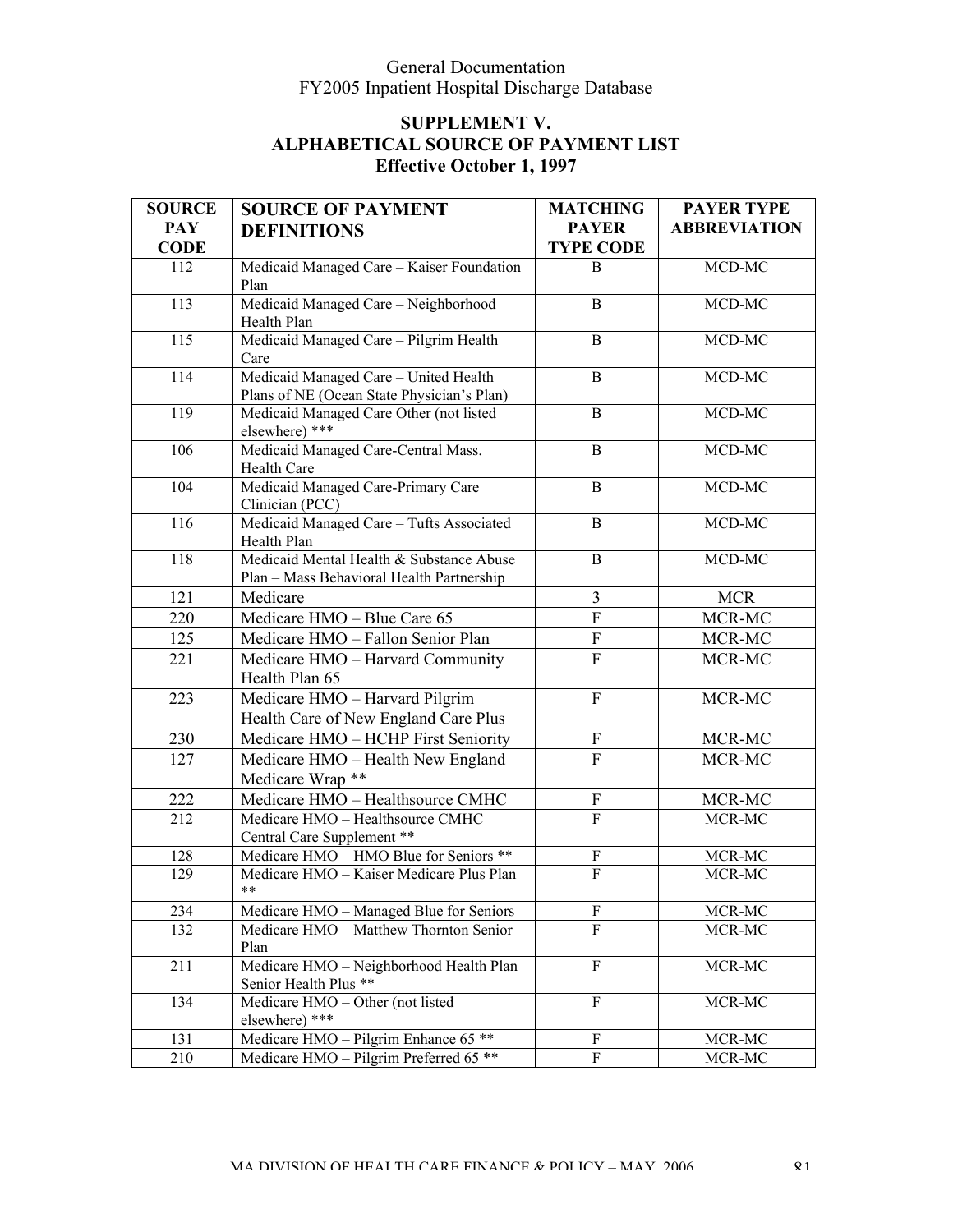| <b>SOURCE</b>  | <b>SOURCE OF PAYMENT</b>                  | <b>MATCHING</b>           | <b>PAYER TYPE</b>   |
|----------------|-------------------------------------------|---------------------------|---------------------|
| <b>PAY</b>     | <b>DEFINITIONS</b>                        | <b>PAYER</b>              | <b>ABBREVIATION</b> |
| <b>CODE</b>    |                                           | <b>TYPE CODE</b>          |                     |
| 231            | Medicare HMO - Pilgrim Prime              | $\overline{F}$            | MCR-MC              |
| 232            | Medicare HMO - Seniorcare Direct          | $\overline{F}$            | MCR-MC              |
| 233            | Medicare HMO - Seniorcare Plus            | ${\bf F}$                 | MCR-MC              |
| 224            | Medicare HMO - Tufts Secure Horizons      | ${\bf F}$                 | MCR-MC              |
| 225            | Medicare HMO - US Healthcare              | $\boldsymbol{\mathrm{F}}$ | MCR-MC              |
| 133            | Medicare HMO - Tufts Medicare             | $\overline{F}$            | MCR-MC              |
|                | Supplement (TMS)                          |                           |                     |
| 43             | <b>MEDTAC</b>                             | $8\,$                     | <b>HMO</b>          |
| 96             | Metrahealth (United Care of NE)           | $\tau$                    | COM                 |
| 158            | Metrahealth - HMO (United Care of NE)     | $\mathbf D$               | COM-MC              |
| 172            | Metrahealth - POS (United Care of NE)     | $\mathbf D$               | COM-MC              |
| 157            | Metrahealth - PPO (United Care of NE)     | D                         | COM-MC              |
| 201            | Mutual of Omaha **                        | $\overline{7}$            | <b>COM</b>          |
| 62             | Mutual of Omaha Insurance                 | $\overline{7}$            | COM                 |
| 33             | Mutual of Omaha PPO                       | $\mathbf D$               | COM-MC              |
| 47             | Neighborhood Health Plan                  | 8                         | <b>HMO</b>          |
| $\overline{3}$ | Network Blue (PPO)                        | $\overline{C}$            | <b>BCBS-MC</b>      |
| 207            | Network Health (Cambridge Health)         | $\bf{B}$                  | MCD-MC              |
|                | Alliance MCD Program)                     |                           |                     |
| 91             | New England Benefits                      | $\overline{7}$            | <b>COM</b>          |
| 63             | Mutual of Omaha Insurance                 | $\tau$                    | COM                 |
| 64             | New York Life Care Indemnity (New         | $\overline{7}$            | <b>COM</b>          |
|                | York Life Insurance)                      |                           |                     |
| 34             | New York Life Care PPO                    | $\mathbf D$               | COM-MC              |
| 202            | New York Life Insurance **                | $\overline{7}$            | COM                 |
| 159            | None (Valid only for secondary            | $\overline{N}$            | <b>NONE</b>         |
|                | source of payment)                        |                           |                     |
| 31             | One Health Plan HMO (Great West Life)     | D                         | COM-MC              |
| $77\,$         | Options for Healthcare PPO                | ${\bf E}$                 | <b>PPO</b>          |
| 147            | Other Commercial Insurance (not           | $\overline{7}$            | <b>COM</b>          |
|                | listed elsewhere) ***                     |                           |                     |
| 199            | Other EPO (not listed elsewhere) ***      | K                         | <b>EPO</b>          |
| 144            | Other Government                          | $\overline{5}$            | GOV                 |
| 148            | Other HMO (not listed elsewhere) ***      | 8                         | <b>HMO</b>          |
| 141            | Other Medigap (not listed elsewhere)      | $\overline{7}$            | <b>COM</b>          |
| 150            | Other Non-Managed Care (not listed        | $\boldsymbol{0}$          | <b>OTH</b>          |
|                | elsewhere) ***                            |                           |                     |
| 99             | Other POS (not listed elsewhere)<br>$***$ | J                         | <b>POS</b>          |
| 156            | Out of State BCBS                         | 6                         | <b>BCBS</b>         |
| 120            | Out-of-State Medicaid                     | 5                         | GOV                 |
| 135            | Out-of-State Medicare                     | $\overline{3}$            | <b>MCR</b>          |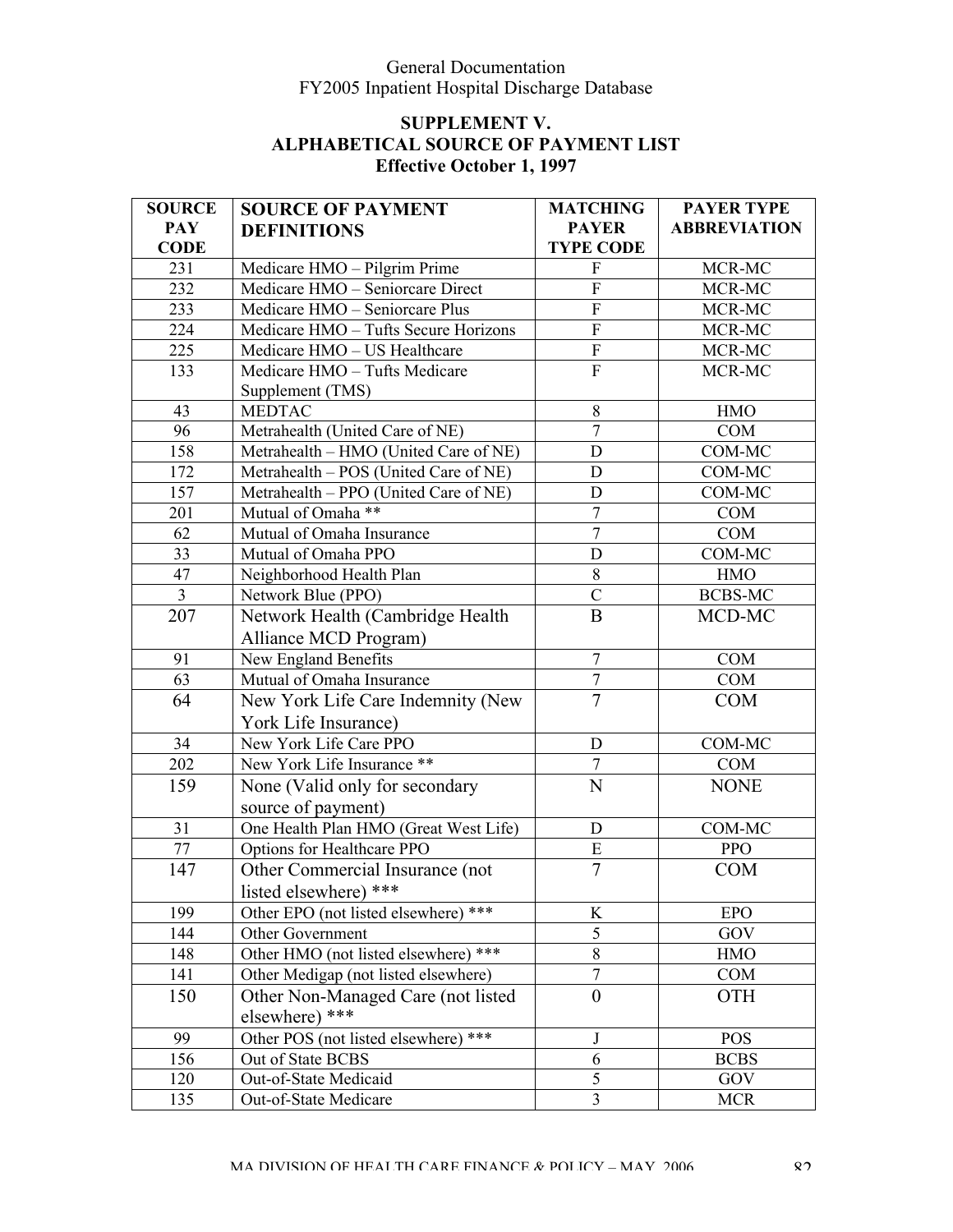| <b>SOURCE</b>   | <b>SOURCE OF PAYMENT</b>               | <b>MATCHING</b>  | <b>PAYER TYPE</b>   |
|-----------------|----------------------------------------|------------------|---------------------|
| <b>PAY</b>      | <b>DEFINITIONS</b>                     | <b>PAYER</b>     | <b>ABBREVIATION</b> |
| <b>CODE</b>     |                                        | <b>TYPE CODE</b> |                     |
| 65              | Paul Revere Life Insurance             | 7                | <b>COM</b>          |
| 78              | Phoenix Preferred PPO                  | $\mathbf D$      | COM-MC              |
| 10              | Pilgrim Advantage - PPO                | E                | <b>PPO</b>          |
| 39              | Pilgrim Direct                         | 8                | <b>HMO</b>          |
| 8               | Pilgrim Health Care                    | $8\,$            | <b>HMO</b>          |
| $\overline{95}$ | Pilgrim Select - PPO                   | $\overline{E}$   | <b>PPO</b>          |
| 183             | Pioneer Health Care EPO                | K                | <b>EPO</b>          |
| 79              | Pioneer Health Care PPO                | E                | <b>PPO</b>          |
| 25              | Pioneer Plan                           | $8\,$            | <b>HMO</b>          |
| 149             | PPO and Other Managed Care (not listed | $\overline{E}$   | <b>PPO</b>          |
|                 | elsewhere) ***                         |                  |                     |
| 203             | Principal Financial Group (Principal   | $\overline{7}$   | <b>COM</b>          |
|                 | Mutual Life)                           |                  |                     |
| 184             | Private Healthcare Systems EPO         | K                | <b>EPO</b>          |
| 166             | Private Healthcare Systems POS         | J                | <b>POS</b>          |
| 84              | Private Healthcare Systems PPO         | $\overline{E}$   | <b>PPO</b>          |
| 75              | Prudential Healthcare HMO              | $\mathbf D$      | COM-MC              |
| 17              | Prudential Healthcare POS              | $\mathbf D$      | COM-MC              |
| 18              | Prudential Healthcare PPO              | $\mathbf D$      | COM-MC              |
| 66              | <b>Prudential Insurance</b>            | $\overline{7}$   | <b>COM</b>          |
| 93              | Psychological Health Plan              | $\mathbf E$      | <b>PPO</b>          |
| 101             | Quarto Claims                          | $\overline{7}$   | <b>COM</b>          |
| 168             | Reserved                               |                  |                     |
| 173-180         | Reserved                               |                  |                     |
| 185-198         | Reserved                               |                  |                     |
| 205-209         | Reserved                               |                  |                     |
| 213-219         | Reserved                               |                  |                     |
| 226-229         | Reserved                               |                  |                     |
| 235-249         | Reserved                               |                  |                     |
| 252-269         | Reserved                               |                  |                     |
| 145             | Self-Pay                               | 1                | <b>SP</b>           |
| 94              | Time Insurance Co                      | 7                | <b>COM</b>          |
| 100             | <b>Transport Life Insurance</b>        | $\overline{7}$   | <b>COM</b>          |
| $\tau$          | Tufts Associated Health Plan           | 8                | <b>HMO</b>          |
| 80              | Tufts Total Health Plan PPO            | E                | <b>PPO</b>          |
| 97              | Unicare                                | 7                | <b>COM</b>          |
| 182             | Unicare Preferred Plus Managed         | D                | COM-MC              |
|                 | Access EPO                             |                  |                     |
| 270             | Unicare Preferred Plus PPO             | D                | COM-MC              |
| 70              | Union Labor Life Insurance             | $\overline{7}$   | <b>COM</b>          |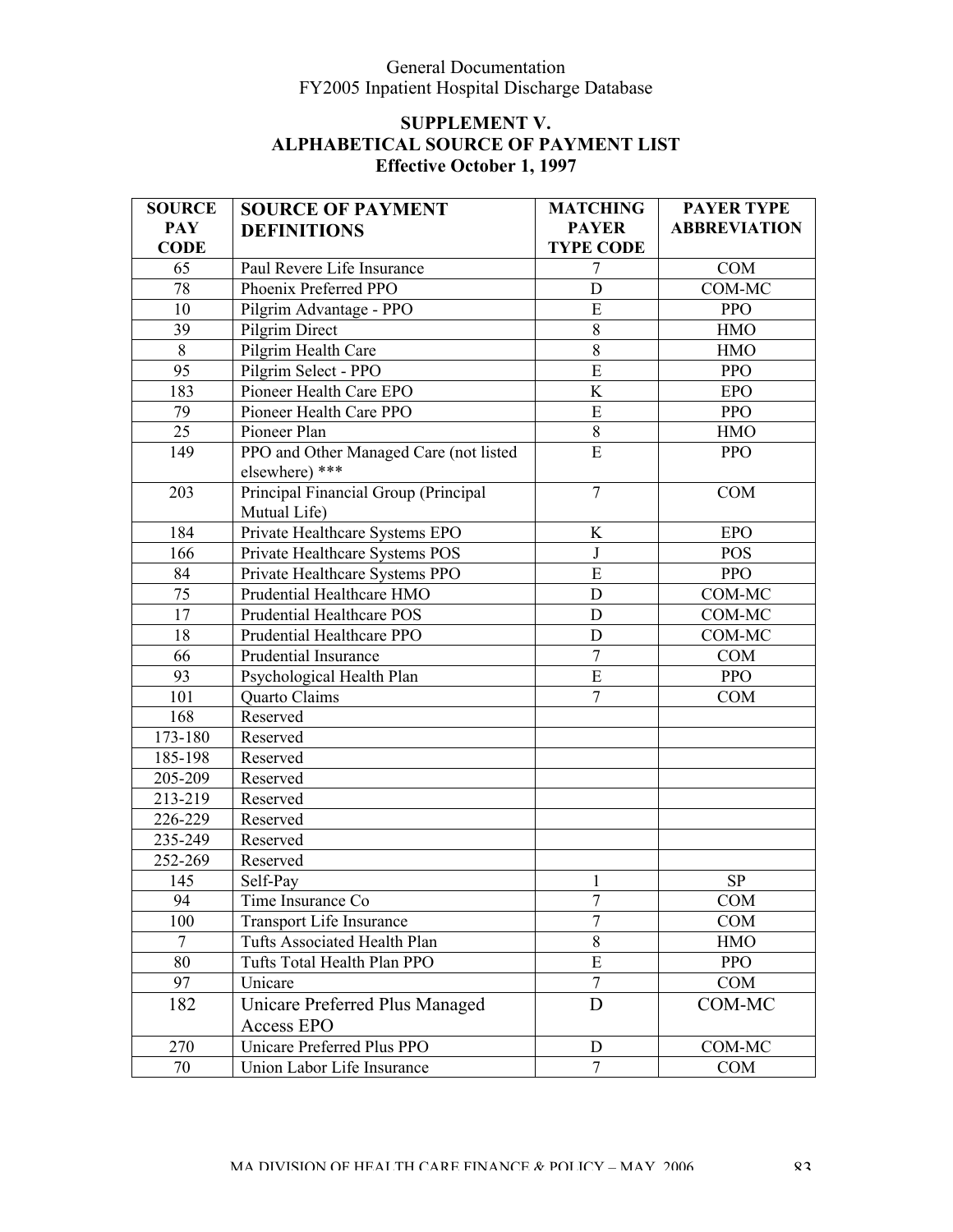# **SUPPLEMENT V. ALPHABETICAL SOURCE OF PAYMENT LIST Effective October 1, 1997**

| <b>SOURCE</b><br><b>PAY</b><br><b>CODE</b> | <b>SOURCE OF PAYMENT</b><br><b>DEFINITIONS</b>                        | <b>MATCHING</b><br><b>PAYER</b><br><b>TYPE CODE</b> | <b>PAYER TYPE</b><br><b>ABBREVIATION</b> |
|--------------------------------------------|-----------------------------------------------------------------------|-----------------------------------------------------|------------------------------------------|
| 86                                         | United Health & Life PPO (Subsidiary of<br>United Health Plans of NE) | E                                                   | <b>PPO</b>                               |
| 73                                         | United Health and Life (subsidiary of<br>United Health Plans of NE)   | 7                                                   | <b>COM</b>                               |
| 9                                          | United Health Plan of New England<br>(Ocean State)                    | 8                                                   | <b>HMO</b>                               |
| 74                                         | United Healthcare Insurance Company                                   | $\tau$                                              | <b>COM</b>                               |
| 35                                         | United Healthcare Insurance Company -<br>HMO (new for 1997)           | D                                                   | COM-MC                                   |
| 163                                        | United Healthcare Insurance Company -<br>POS (new for $1997$ )        | D                                                   | COM-MC                                   |
| 36                                         | United Healthcare Insurance Company -<br>PPO (new for 1997)           | D                                                   | COM-MC                                   |
| 48                                         | <b>US Healthcare</b>                                                  | 8                                                   | <b>HMO</b>                               |
| 83                                         | US Healthcare Quality Network Choice-<br><b>PPO</b>                   | E                                                   | <b>PPO</b>                               |
| 170                                        | US Healthcare Quality POS                                             |                                                     | <b>POS</b>                               |
| 102                                        | Wausau Insurance Company                                              | 7                                                   | <b>COM</b>                               |
| 146                                        | Worker's Compensation                                                 | $\overline{2}$                                      | <b>WOR</b>                               |

\*\* Supplemental Payer Source

\*\*\*Please list under the specific carrier when possible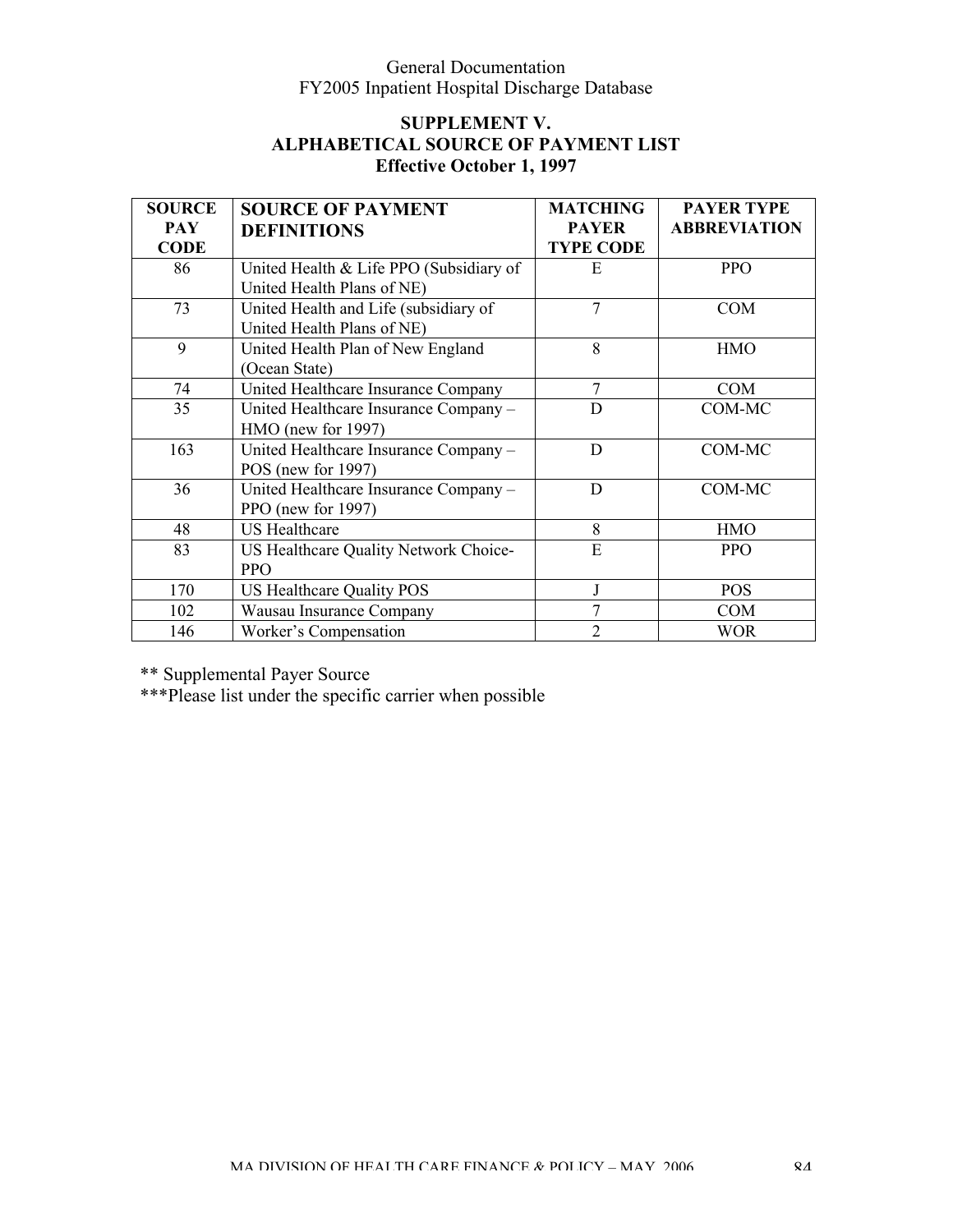# **SUPPLEMENT V. ALPHABETICAL SOURCE OF PAYMENT LIST Effective October 1, 1997**

# **SUPPLEMENTAL PAYER SOURCES USE AS SECONDARY PAYER SOURCE ONLY**

| <b>SOURCE</b> | <b>SOURCE OF PAYMENT</b>                 | <b>MATCHING</b>  | <b>PAYER TYPE</b>   |
|---------------|------------------------------------------|------------------|---------------------|
| <b>PAY</b>    | <b>DEFINITIONS</b>                       | <b>PAYER</b>     | <b>ABBREVIATION</b> |
| <b>CODE</b>   |                                          | <b>TYPE CODE</b> |                     |
| 137           | <b>AARP/Medigap Supplement</b>           |                  | <b>COM</b>          |
| 138           | Banker's Life and Casualty Insurance     | 7                | <b>COM</b>          |
| 139           | <b>Bankers Multiple Line</b>             | 7                | <b>COM</b>          |
| 136           | <b>BCBS</b> Medex                        | 6                | <b>BCBS</b>         |
| 140           | Combined Insurance Company of            | $\overline{7}$   | <b>COM</b>          |
|               | America                                  |                  |                     |
| 200           | Hartford Life Insurance Company          | $\overline{7}$   | <b>COM</b>          |
| 127           | Medicare HMO - Health New England        | $\overline{F}$   | MCR-MC              |
|               | Medicare Wrap                            |                  |                     |
| 212           | Medicare HMO - Healthsource CMHC         | $\overline{F}$   | MCR-MC              |
|               | Central Care Supplement                  |                  |                     |
| 128           | Medicare HMO - HMO Blue for Seniors      | $\mathbf F$      | MCR-MC              |
| 129           | Medicare HMO-Kaiser Medicare Plus        | $\overline{F}$   | MCR-MC              |
|               | Plan                                     |                  |                     |
| 131           | Medicare HMO - Pilgrim Enhance 65        | $\mathbf F$      | MCR-MC              |
| 210           | Medicare HMO-Pilgrim Preferred 65        | $\overline{F}$   | MCR-MC              |
| 201           | Mutual of Omaha                          | $\overline{7}$   | <b>COM</b>          |
| 211           | Neighborhood Health Plan Senior Health   | $\overline{F}$   | MCR-MC              |
|               | Plus                                     |                  |                     |
| 202           | New York Life Insurance Company          | $\overline{7}$   | <b>COM</b>          |
| 141           | Other Medigap (not listed elsewhere) *** | $\overline{7}$   | <b>COM</b>          |
| 133           | Medicare HMO - Tufts Medicare            | $\overline{F}$   | MCR-MC              |
|               | Supplement (TMS)                         |                  |                     |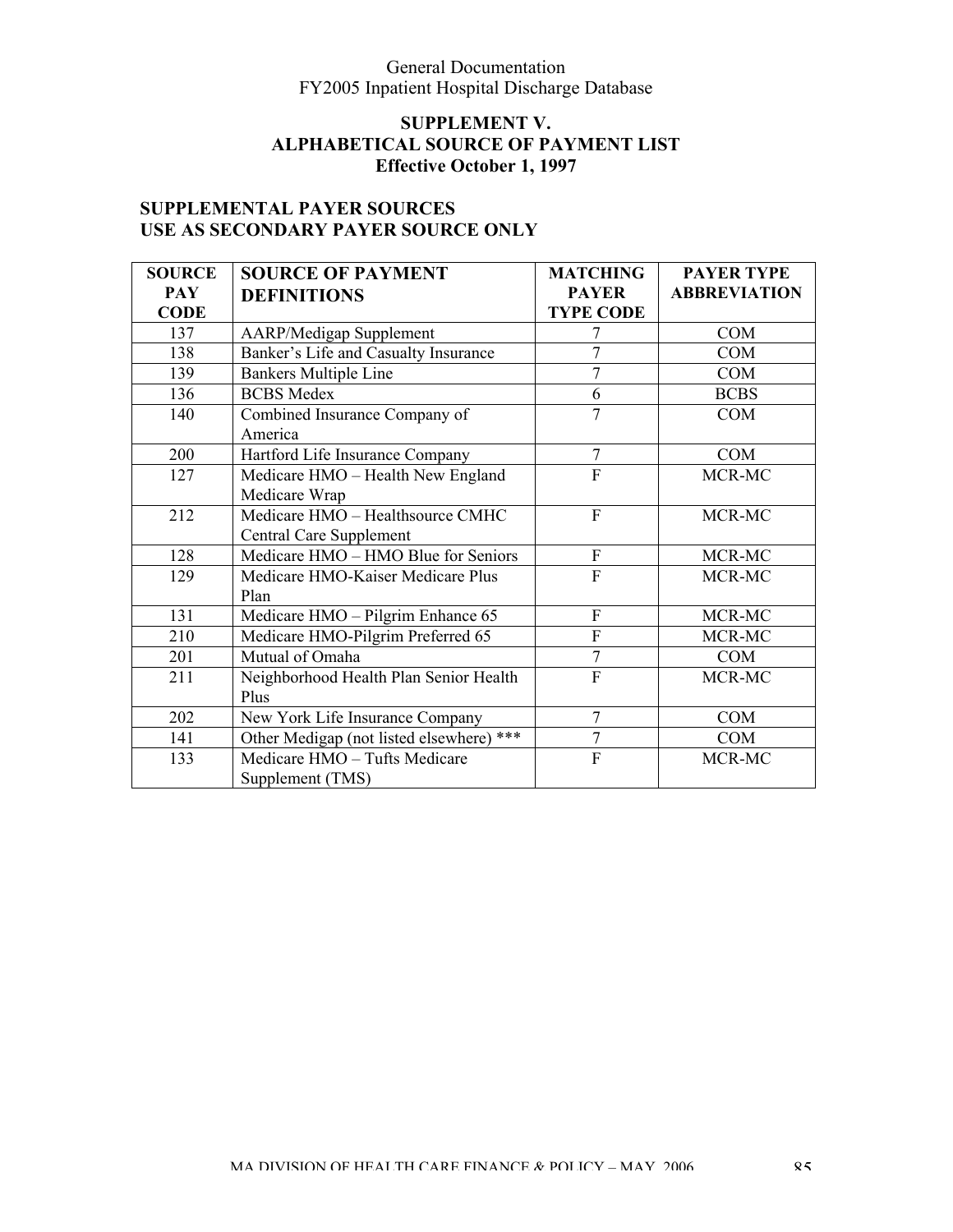| <b>SOURCE</b>  | <b>SOURCE OF PAYMENT</b>              | <b>MATCHING</b>  | <b>PAYER TYPE</b>   |
|----------------|---------------------------------------|------------------|---------------------|
| <b>PAY</b>     | <b>DEFINITIONS</b>                    | <b>PAYER</b>     | <b>ABBREVIATION</b> |
| <b>CODE</b>    |                                       | <b>TYPE CODE</b> |                     |
| 1              | Harvard Community Health Plan         | 8                | <b>HMO</b>          |
| $\overline{2}$ | Bay State – a product of HMO Blue     | $\overline{C}$   | <b>BCBS-MC</b>      |
| $\mathfrak{Z}$ | Network Blue (PPO)                    | $\mathcal{C}$    | BCBS-MC             |
| $\overline{4}$ | Fallon Community Health Plan          | $\overline{8}$   | <b>HMO</b>          |
|                | (includes Fallon Plus, Fallon         |                  |                     |
|                | Affiliates, Fallon UMass)             |                  |                     |
| 5              | Invalid (replaced by $#9$ )           |                  |                     |
| 6              | Invalid (replaced by #251)            |                  |                     |
| $\overline{7}$ | Tufts Associated Health Plan          | 8                | <b>HMO</b>          |
| $\,8\,$        | Pilgrim Health Care                   | 8                | <b>HMO</b>          |
| 9              | United Health Plan of New England     | 8                | <b>HMO</b>          |
|                | (Ocean State)                         |                  |                     |
| 10             | Pilgrim Advantage - PPO               | E                | <b>PPO</b>          |
| 11             | <b>Blue Care Elect</b>                | $\mathcal{C}$    | <b>BCBS-MC</b>      |
| 12             | Invalid (replaced by $\#49)$          |                  |                     |
| 13             | <b>Community Health Plan Options</b>  | $\mathbf{J}$     | <b>POS</b>          |
|                | (New York)                            |                  |                     |
| 14             | Health New England Advantage POS      | J                | <b>POS</b>          |
| 15             | Invalid (replaced by $\#158$ )        |                  |                     |
| 16             | Invalid (replaced by #172)            |                  |                     |
| 17             | Prudential Healthcare POS             | $\mathbf D$      | COM-MC              |
| 18             | Prudential Healthcare PPO             | D                | COM-MC              |
| 19             | Matthew Thornton                      | $8\,$            | <b>HMO</b>          |
| 20             | HCHP of New England (formerly         | 8                | <b>HMO</b>          |
|                | RIGHA)                                |                  |                     |
| 21             | Commonwealth PPO                      | $\overline{C}$   | <b>BCBS-MC</b>      |
| 22             | Aetna Open Choice PPO                 | $\mathbf D$      | COM-MC              |
| 23             | Guardian Life Insurance Company PPO   | $\mathbf D$      | COM-MC              |
| 24             | Health New England Inc.               | 8                | <b>HMO</b>          |
| 25             | Pioneer Plan                          | 8                | <b>HMO</b>          |
| 26             | Invalid (replaced by #75)             |                  |                     |
| 27             | First Allmerica Financial Life        | D                | COM-MC              |
|                | <b>Insurance PPO</b>                  |                  |                     |
| 28             | Great West Life PPO                   | D                | COM-MC              |
| 29             | Invalid (replaced by #171 $& 250$ )   |                  |                     |
| 30             | CIGNA (Indemnity)                     | $\tau$           | <b>COM</b>          |
| 31             | One Health Plan HMO (Great West Life) | D                | COM-MC              |
| 32             | Invalid (replaced by $\#157 \& 158$ ) |                  |                     |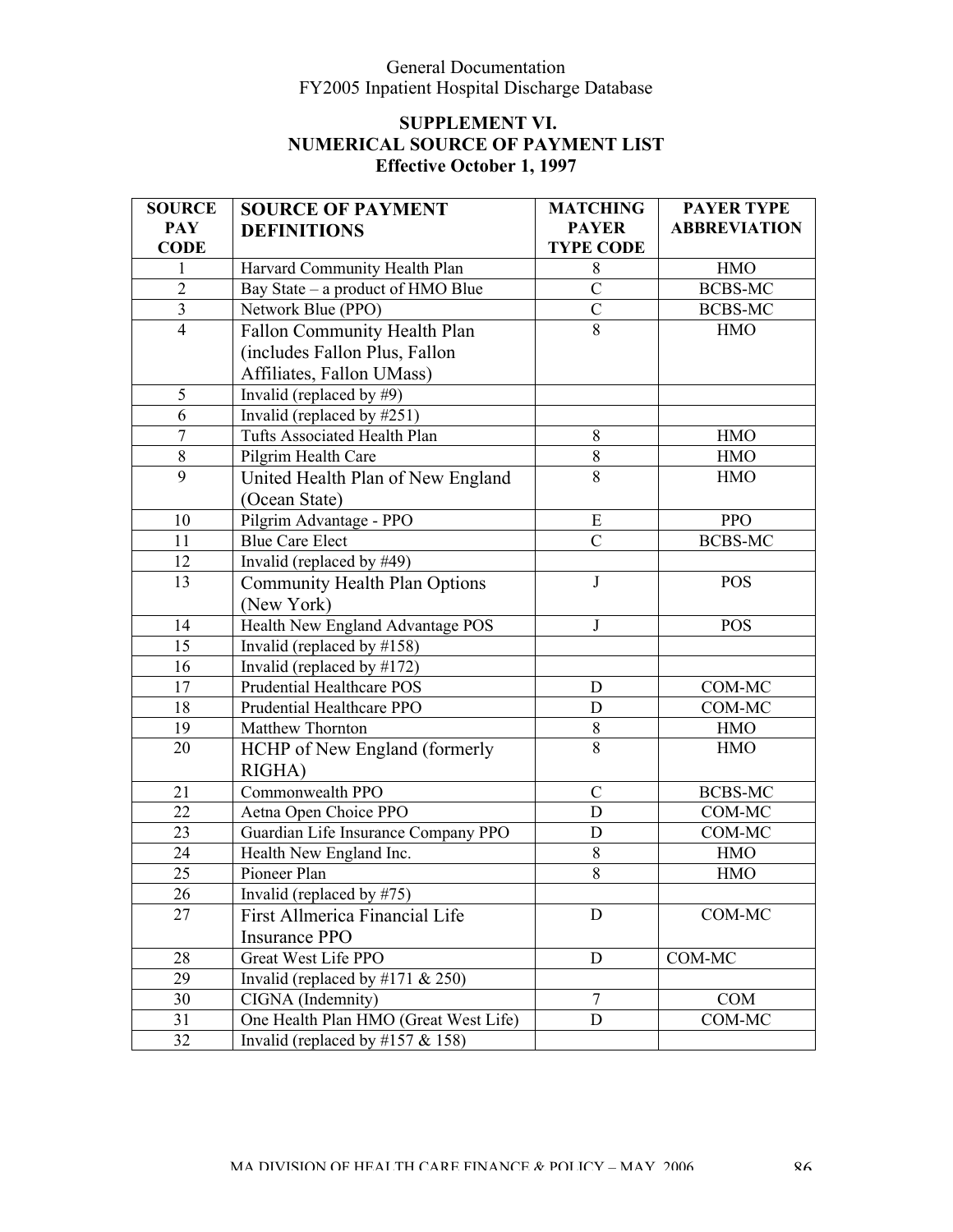# **SUPPLEMENT VI. NUMERICAL SOURCE OF PAYMENT LIST**

Effective October 1, 1997

| <b>SOURCE</b>   | <b>SOURCE OF PAYMENT</b>                | <b>MATCHING</b>  | <b>PAYER TYPE</b>   |
|-----------------|-----------------------------------------|------------------|---------------------|
| <b>PAY</b>      | <b>DEFINITIONS</b>                      | <b>PAYER</b>     | <b>ABBREVIATION</b> |
| <b>CODE</b>     |                                         | <b>TYPE CODE</b> |                     |
| 33              | Mutual of Omaha PPO                     | D                | COM-MC              |
| 34              | New York Life Care PPO                  | D                | COM-MC              |
| 35              | United Healthcare Insurance             | D                | COM-MC              |
|                 | Company – HMO (new for 1997)            |                  |                     |
| 36              | United Healthcare Insurance             | $\mathbf D$      | COM-MC              |
|                 | Company - PPO (new for 1997)            |                  |                     |
| 37              | HCHP-Pilgrim HMO (integrated            | 8                | <b>HMO</b>          |
|                 | product)                                |                  |                     |
| 38              | Health new England Select (self-funded) | 8                | <b>HMO</b>          |
| 39              | Pilgrim Direct                          | 8                | <b>HMO</b>          |
| 40              | Kaiser Foundation                       | 8                | <b>HMO</b>          |
| 41              | Invalid (replaced by $\#157$ )          |                  |                     |
| 42              | ConnectiCare of Massachusetts           | 8                | <b>HMO</b>          |
| 43              | <b>MEDTAC</b>                           | 8                | <b>HMO</b>          |
| 44              | Community Health Plan                   | 8                | <b>HMO</b>          |
| 45              | Health Source New Hampshire             | 8                | <b>HMO</b>          |
| 46              | Blue ChiP (BCBS Rhode Island)           | 8                | <b>HMO</b>          |
| 47              | Neighborhood Health Plan                | 8                | <b>HMO</b>          |
| 48              | <b>US</b> Healthcare                    | 8                | <b>HMO</b>          |
| 49              | Healthsource CMHC Plus PPO              | ${\bf E}$        | <b>PPO</b>          |
| $\overline{50}$ | Blue Health Plan for Kids               | 6                | <b>BCBS</b>         |
| 51              | Aetna Life Insurance                    | $\overline{7}$   | COM                 |
| 52              | <b>Boston Mutual Insurance</b>          | $\overline{7}$   | <b>COM</b>          |
| 53              | Invalid (no replacement)                |                  |                     |
| $\overline{54}$ | Continental Assurance Insurance         | $\overline{7}$   | COM                 |
| 55              | Guardian Life Insurance                 | $\boldsymbol{7}$ | <b>COM</b>          |
| 56              | Hartford L&A Insurance                  | $\overline{7}$   | COM                 |
| $\overline{57}$ | John Hancock Life Insurance             | $\overline{7}$   | COM                 |
| 58              | Liberty Life Insurance                  | $\overline{7}$   | <b>COM</b>          |
| $\overline{59}$ | <b>Lincoln National Insurance</b>       | $\overline{7}$   | <b>COM</b>          |
| 60              | Invalid (replaced by $\#97$ )           |                  |                     |
| 61              | Invalid (replaced by #96)               |                  |                     |
| 62              | Mutual of Omaha Insurance               | 7                | COM                 |
| 63              | New England Mutual Insurance            | $\overline{7}$   | COM                 |
| 64              | New York Life Care Indemnity (New       | $\overline{7}$   | COM                 |
|                 | York Life Insurance)                    |                  |                     |
| 65              | Paul Revere Life Insurance              | $\tau$           | <b>COM</b>          |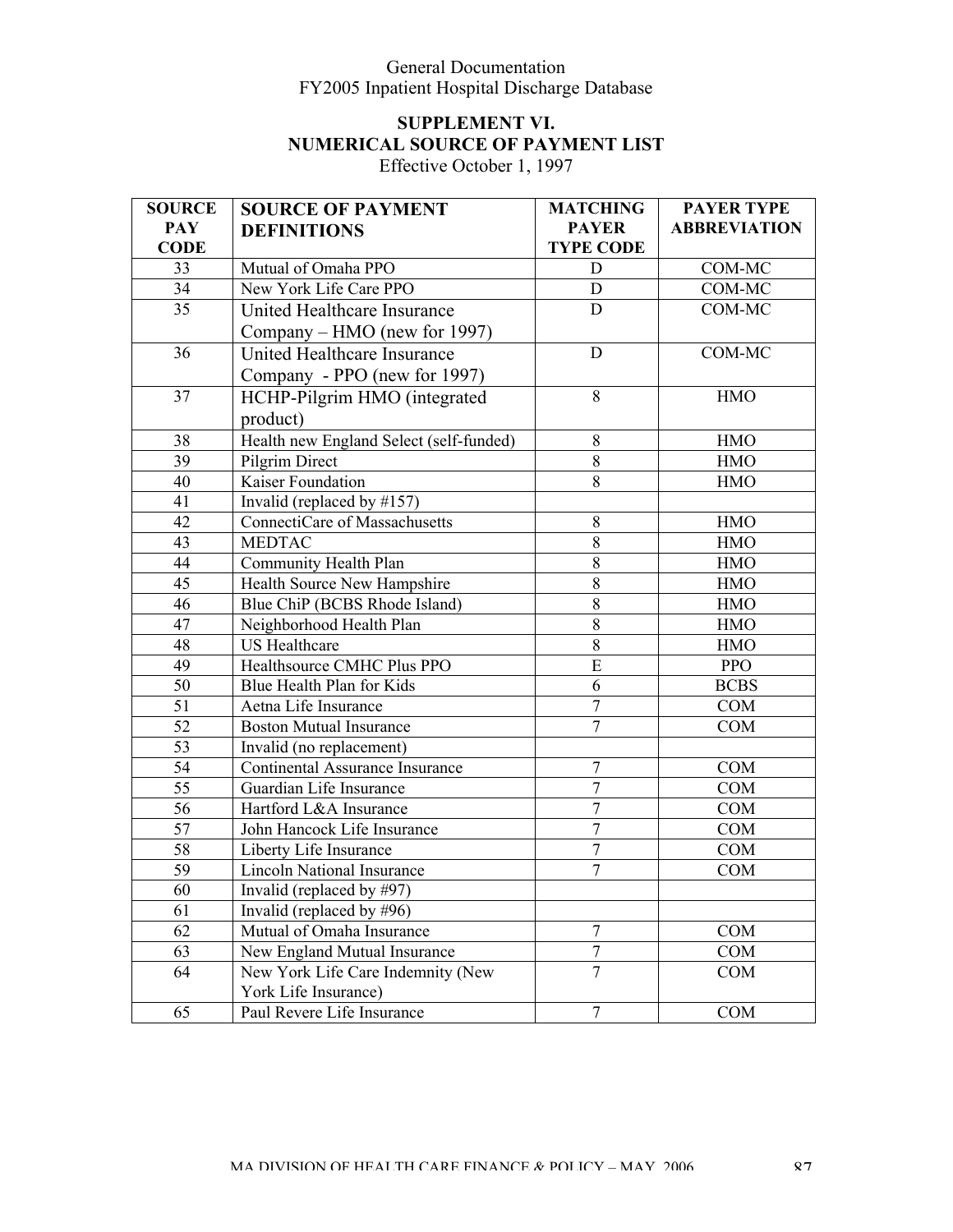| <b>SOURCE</b>   | <b>SOURCE OF PAYMENT</b>                                              | <b>MATCHING</b>  | <b>PAYER TYPE</b>   |
|-----------------|-----------------------------------------------------------------------|------------------|---------------------|
| <b>PAY</b>      | <b>DEFINITIONS</b>                                                    | <b>PAYER</b>     | <b>ABBREVIATION</b> |
| <b>CODE</b>     |                                                                       | <b>TYPE CODE</b> |                     |
| 66              | Prudential Insurance                                                  | $\overline{7}$   | <b>COM</b>          |
| 67              | First Allmerica Financial Life Insurance                              | $\overline{7}$   | COM                 |
| 68              | Invalid (replaced by $\#96$ )                                         |                  |                     |
| $\overline{69}$ | Corporate Health Insurance Liberty Plan                               | $\overline{7}$   | COM                 |
| 70              | Union Labor Life Insurance                                            | $\overline{7}$   | COM                 |
| 71              | <b>ADMAR</b>                                                          | $\overline{E}$   | <b>PPO</b>          |
| 72              | Healthsource New Hampshire                                            | $\boldsymbol{7}$ | COM                 |
| 73              | United Health and Life (subsidiary of<br>United Health Plans of NE)   | $\overline{7}$   | <b>COM</b>          |
| 74              | United Healthcare Insurance Company                                   | $\overline{7}$   | <b>COM</b>          |
| 75              | Prudential Healthcare HMO                                             | $\overline{D}$   | COM-MC              |
| 76              | Invalid (replaced by #270)                                            |                  |                     |
| $\overline{77}$ | Options for Healthcare PPO                                            | ${\bf E}$        | <b>PPO</b>          |
| 78              | Phoenix Preferred PPO                                                 | $\mathbf D$      | COM-MC              |
| 79              | Pioneer Health Care PPO                                               | E                | <b>PPO</b>          |
| 80              | Tufts Total Health Plan PPO                                           | $\mathbf E$      | <b>PPO</b>          |
| 81              | <b>HMO Blue</b>                                                       | $\overline{C}$   | <b>BCBS-MC</b>      |
| 82              | John Hancock Preferred                                                | ${\rm D}$        | COM-MC              |
| 83              | <b>US Healthcare Quality Network</b>                                  | $\mathbf E$      | <b>PPO</b>          |
|                 | Choice - PPO                                                          |                  |                     |
| 84              | Private Healthcare Systems PPO                                        | E                | PPO                 |
| 85              | Liberty Mutual                                                        | $\boldsymbol{7}$ | <b>COM</b>          |
| 86              | United Health & Life PPO (subsidiary of<br>United Health Plans of NE) | E                | <b>PPO</b>          |
| 87              | <b>CIGNA PPO</b>                                                      | D                | COM-MC              |
| 88              | Freedom Care                                                          | E                | <b>PPO</b>          |
| 89              | Great West/NE Care                                                    | $\boldsymbol{7}$ | <b>COM</b>          |
| 90              | Healthsource Preferred (self-funded)                                  | ${\bf E}$        | <b>PPO</b>          |
| 91              | New England Benefits                                                  | $\overline{7}$   | <b>COM</b>          |
| 92              | Invalid (replaced by #84, 166, 184)                                   |                  |                     |
| 93              | Psychological Health Plan                                             | ${\bf E}$        | PPO                 |
| 94              | Time Insurance Co                                                     | $\overline{7}$   | <b>COM</b>          |
| $\overline{95}$ | Pilgrim Select - PPO                                                  | $\overline{E}$   | PPO                 |
| 96              | Metrahealth (United Health Care of NE)                                | $\overline{7}$   | <b>COM</b>          |
| 97              | Unicare                                                               | $\overline{7}$   | <b>COM</b>          |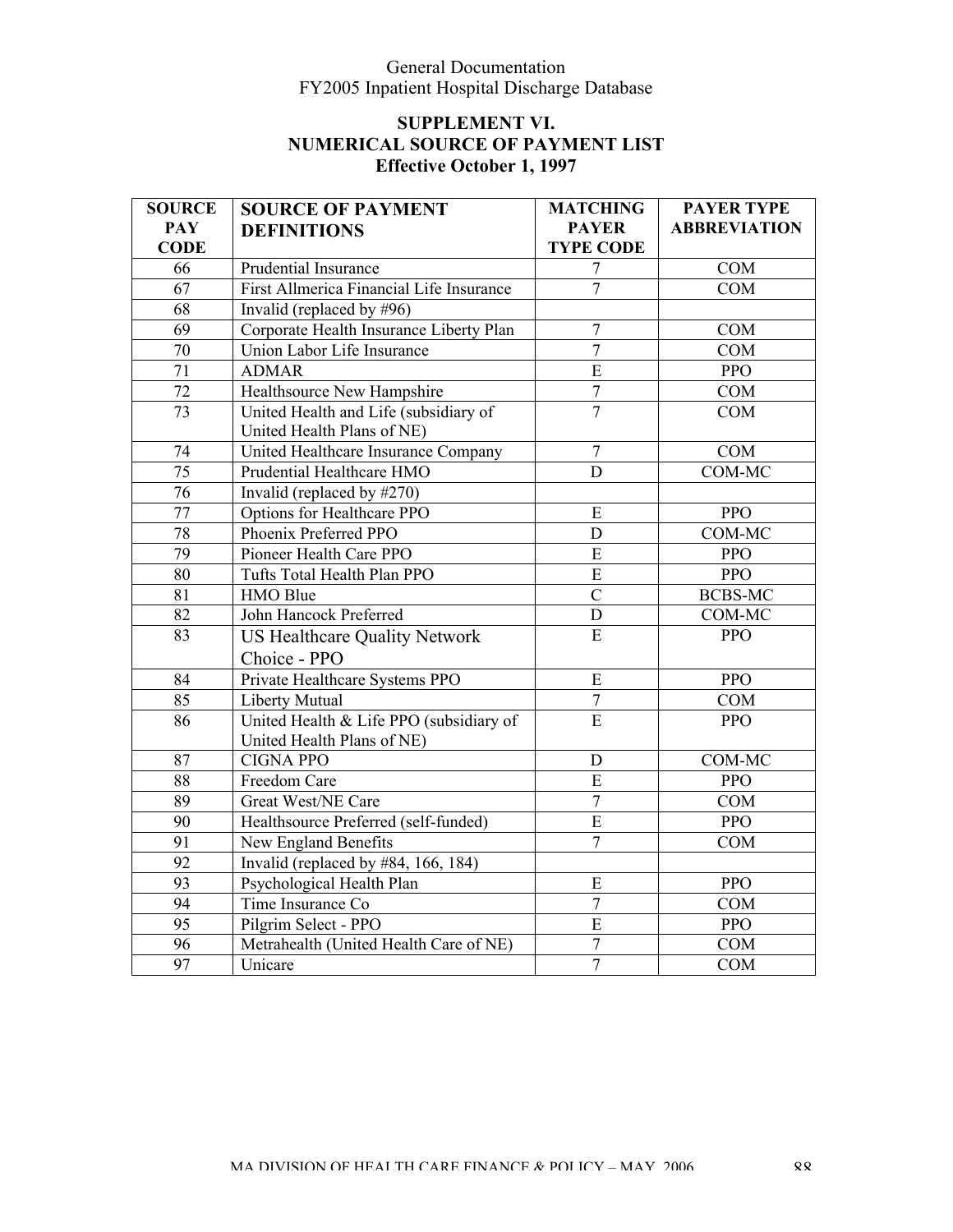| <b>SOURCE</b> | <b>SOURCE OF PAYMENT</b>                                                              | <b>MATCHING</b>  | <b>PAYER TYPE</b>   |
|---------------|---------------------------------------------------------------------------------------|------------------|---------------------|
| <b>PAY</b>    | <b>DEFINITIONS</b>                                                                    | <b>PAYER</b>     | <b>ABBREVIATION</b> |
| <b>CODE</b>   |                                                                                       | <b>TYPE CODE</b> |                     |
| 98            | <b>Healthy Start</b>                                                                  | 9                | FC                  |
| 99            | Other POS (not listed elsewhere) ***                                                  | J                | <b>POS</b>          |
| 100           | Transport Life Insurance                                                              | $\overline{7}$   | <b>COM</b>          |
| 101           | Quarto Claims                                                                         | $\overline{7}$   | <b>COM</b>          |
| 102           | Wausau Insurance Company                                                              | $\overline{7}$   | <b>COM</b>          |
| 103           | Medicaid (includes MassHealth)                                                        | $\overline{4}$   | <b>MCD</b>          |
| 104           | Medicaid Managed Care-Primary Care                                                    | $\overline{B}$   | MCD-MC              |
|               | Clinician (PCC)                                                                       |                  |                     |
| 105           | Invalid (replaced by $\#111$ )                                                        |                  |                     |
| 106           | Medicaid Managed Care-Central Mass Health<br>Care                                     | B                | MCD-MC              |
| 107           | Medicaid Managed Care-Community Health Plan                                           | $\bf{B}$         | MCD-MC              |
| 108           | Medicaid Managed Care-Fallon Community<br>Health Plan                                 | B                | MCD-MC              |
| 109           | Medicaid Managed Care-Harvard Community<br>Health Plan                                | $\mathbf{B}$     | MCD-MC              |
| 110           | Medicaid Managed Care-Health New England                                              | B                | MCD-MC              |
| 111           | Medicaid Managed Care-HMO Blue                                                        | B                | MCD-MC              |
| 112           | Medicaid Managed Care-Kaiser Foundation Plan                                          | $\bf{B}$         | MCD-MC              |
| 113           | Medicaid Managed Care-Neighborhood Health<br>Plan                                     | B                | MCD-MC              |
| 114           | Medicaid Managed Care-United Health Plans of<br>NE (Ocean State Physician's Plan)     | $\mathbf{B}$     | MCD-MC              |
| 115           | Medicaid Managed Care-Pilgrim Health Care                                             | B                | MCD-MC              |
| 116           | Medicaid Managed Care-Tufts Associated Health<br>Plan                                 | $\, {\bf B}$     | MCD-MC              |
| 117           | Invalid (no replacement)                                                              |                  |                     |
| 118           | Medicaid Mental Health & Substance Abuse Plan<br>- Mass Behavioral Health Partnership | B                | MCD-MC              |
| 119           | Medicaid Managed Care Other (not listed<br>elsewhere) ***                             | B                | MCD-MC              |
| 120           | Out-Of-State Medicaid                                                                 | 5                | GOV                 |
| 121           | Medicare                                                                              | $\overline{3}$   | <b>MCR</b>          |
| 122           | Invalid (replaced by #234)                                                            |                  |                     |
| 123           | Invalid (no replacement)                                                              |                  |                     |
| 124           | Invalid (replaced by #222)                                                            |                  |                     |
| 125           | Medicare HMO - Fallon Senior Plan                                                     | F                | MCR-MC              |
| 126           | Invalid (replaced by #230)                                                            |                  |                     |
| 127           | Medicare HMO - Health New                                                             | $\mathbf F$      | MCR-MC              |
|               | England Medicare Wrap **                                                              |                  |                     |
| 128           | Medicare HMO - HMO Blue for<br>Seniors **                                             | $\mathbf F$      | MCR-MC              |
| 129           | Medicare HMO - Kaiser Medicare<br>Plus Plan                                           | F                | MCR-MC              |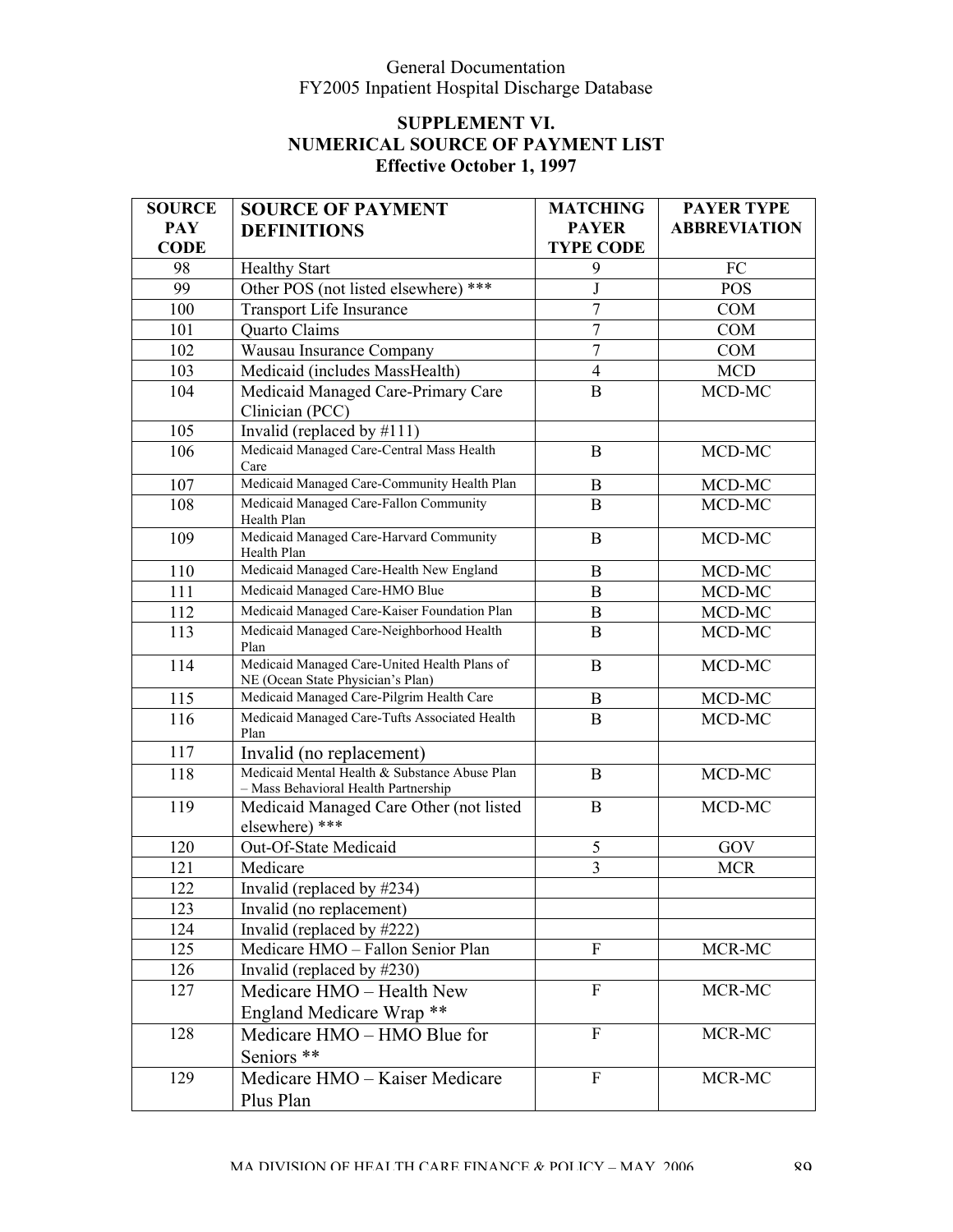| <b>SOURCE</b> | <b>SOURCE OF PAYMENT</b>                                    | <b>MATCHING</b>  | <b>PAYER TYPE</b>   |
|---------------|-------------------------------------------------------------|------------------|---------------------|
| <b>PAY</b>    | <b>DEFINITIONS</b>                                          | <b>PAYER</b>     | <b>ABBREVIATION</b> |
| <b>CODE</b>   |                                                             | <b>TYPE CODE</b> |                     |
| 130           | Invalid (replaced by #232 and 233)                          |                  |                     |
| 131           | Medicare HMO - Pilgrim Enhance 65 **                        | $\rm F$          | MCR-MC              |
| 132           | Medicare HMO - Matthew Thornton Senior                      |                  | MCR-MC              |
|               | Plan                                                        |                  |                     |
| 133           | Medicare HMO - Tufts Medicare                               | $\overline{F}$   | MCR-MC              |
|               | Supplement (TMS)                                            |                  |                     |
| 134           | Medicare HMO - Other (not listed                            | F                | MCR-MC              |
|               | elsewhere)                                                  |                  |                     |
| 135           | Out-Of-State Medicare                                       | $\mathfrak{Z}$   | <b>MCR</b>          |
| 136           | BCBS Medex **                                               | 6                | <b>BCBS</b>         |
| 137           | AARP/Medigap Supplement **                                  | $\tau$           | COM                 |
| 138           | Banker's Life and Casualty Insurance **                     | $\overline{7}$   | COM                 |
| 139           | Bankers Multiple Line <sup>**</sup>                         | $\tau$           | COM                 |
| 140           | Combined Insurance Company of America<br>$* *$              | $\overline{7}$   | COM                 |
| 141           | Other Medigap (not listed elsewhere) ***                    | 7                | COM                 |
| 142           | <b>Blue Cross Indemnity</b>                                 | 6                | <b>BCBS</b>         |
| 143           | Free Care                                                   | 9                | FC                  |
| 144           | Other Government                                            | 5                | GOV                 |
| 145           | Self-Pay                                                    | 1                | SP                  |
| 146           | Worker's Compensation                                       | $\overline{2}$   | <b>WOR</b>          |
| 147           | Other Commercial (not listed elsewhere) ***                 | $\tau$           | COM                 |
| 148           | Other HMO (not listed elsewhere) ***                        | $\,$ 8 $\,$      | <b>HMO</b>          |
| 149           | PPO and Other Managed Care (not listed                      | E                | <b>PPO</b>          |
|               | elsewhere) ***                                              |                  |                     |
| 150           | Other Non-Managed Care (not listed                          | $\boldsymbol{0}$ | <b>OTH</b>          |
|               | elsewhere) ***                                              |                  |                     |
| 151           | <b>CHAMPUS</b>                                              | $\sqrt{5}$       | GOV                 |
| 152           | Foundation                                                  | $\boldsymbol{0}$ | OTH                 |
| 153           | Grant                                                       | $\boldsymbol{0}$ | <b>OTH</b>          |
| 154           | BCBS Other (not listed elsewhere) ***                       | 6                | <b>BCBS</b>         |
| 155           | Blue Cross Managed Care Other (not listed<br>elsewhere) *** | $\mathcal{C}$    | <b>BCBS-MC</b>      |
| 156           | Out of State BCBS                                           | 6                | <b>BCBS</b>         |
| 157           | Metrahealth - PPO (United Health Care of<br>$NE$ )          | D                | COM-MC              |
| 158           | Metrahealth - HMO (United Health Care of<br>$NE$ )          | D                | $COM-MC$            |
| 159           | None (valid only for secondary source of<br>payment)        | N                | <b>NONE</b>         |
| 160           | Blue Choice (includes Healthflex Blue) -<br><b>POS</b>      | $\overline{C}$   | BCBS-MC             |
| 161           | <b>Aetna Managed Choice POS</b>                             | D                | $COM-MC$            |
| 162           | Great West Life POS                                         | D                | COM-MC              |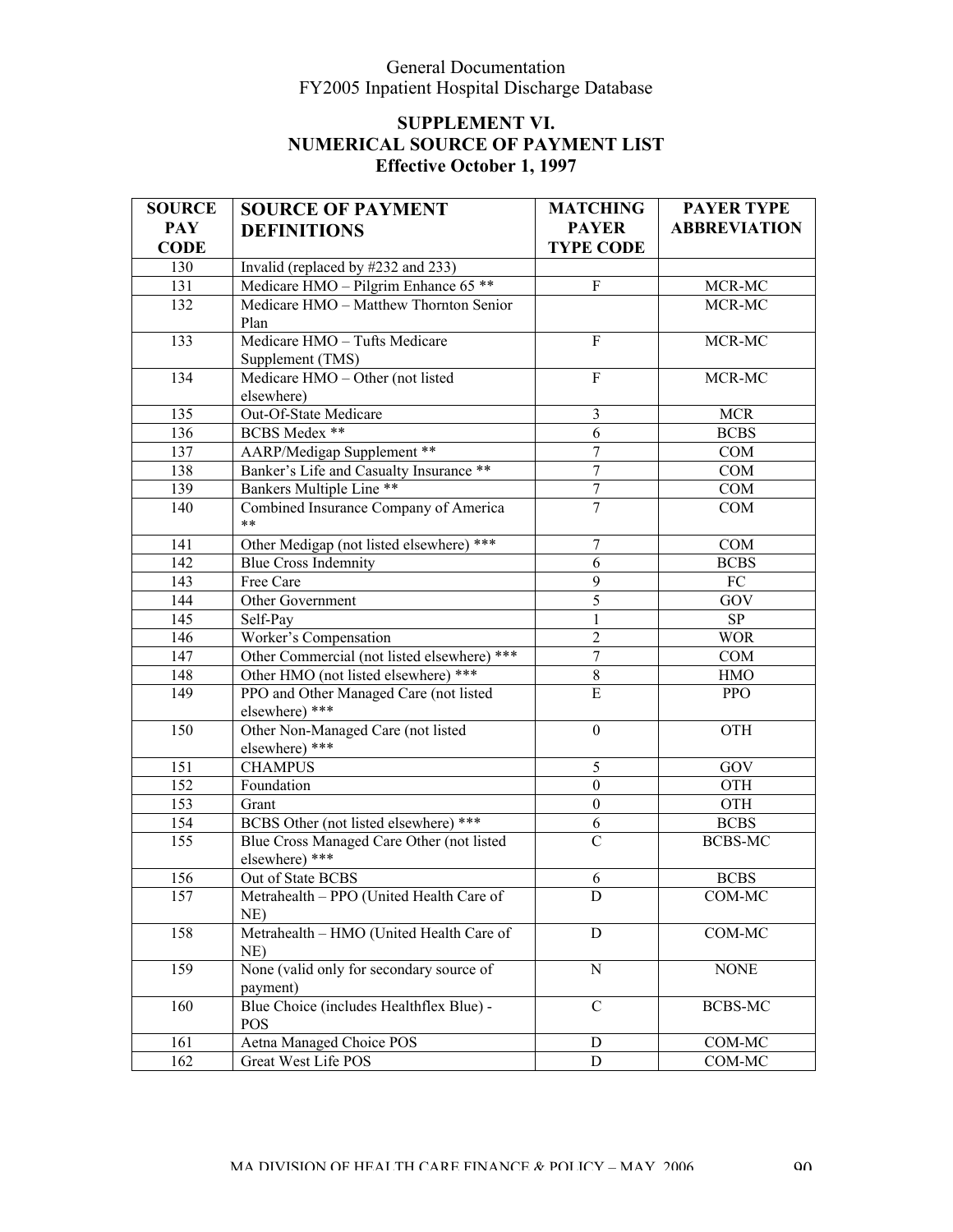| <b>SOURCE</b> | <b>SOURCE OF PAYMENT</b>                                       | <b>MATCHING</b>           | <b>PAYER TYPE</b>   |
|---------------|----------------------------------------------------------------|---------------------------|---------------------|
| <b>PAY</b>    | <b>DEFINITIONS</b>                                             | <b>PAYER</b>              | <b>ABBREVIATION</b> |
| <b>CODE</b>   |                                                                | <b>TYPE CODE</b>          |                     |
| 163           | United Healthcare Insurance                                    | D                         | COM-MC              |
|               | Company – POS (new for 1997)                                   |                           |                     |
| 164           | Healthsource CMHC Plus POS                                     | $\mathbf{J}$              | <b>POS</b>          |
| 165           | Healthsource New Hampshire POS                                 | J                         | <b>POS</b>          |
|               | (self-funded)                                                  |                           |                     |
| 166           | Private Healthcare Systems POS                                 | J                         | <b>POS</b>          |
| 167           | Fallon POS                                                     | J                         | <b>POS</b>          |
| 168           | Reserved                                                       |                           |                     |
| 169           | Kaiser Added Choice                                            | J                         | <b>POS</b>          |
| 170           | US Healthcare Quality POS                                      | $\mathbf{J}$              | <b>POS</b>          |
| 171           | <b>CIGNA POS</b>                                               | $\mathbf D$               | COM-MC              |
| 172           | Metrahealth - POS (United Health                               | D                         | COM-MC              |
|               | Care NE)                                                       |                           |                     |
| 173-180       | Reserved                                                       |                           |                     |
| 181           | First Allmerica Financial Life Insurance EPO                   | D                         | COM-MC              |
| 182           | Unicare Preferred Plus Managed Access EPO                      | D                         | COM-MC              |
| 183           | Pioneer Health Care EPO                                        | K                         | <b>EPO</b>          |
| 184           | Private Healthcare Systems EPO                                 | K                         | <b>EPO</b>          |
| $185 - 198$   | Reserved                                                       |                           |                     |
| 199           | Other EPO (not listed elsewhere) ***                           | K                         | <b>EPO</b>          |
| 200           | Hartford Life Insurance Co <sup>**</sup>                       | $\boldsymbol{7}$          | <b>COM</b>          |
| 201           | Mutual of Omaha **                                             | $\overline{7}$            | <b>COM</b>          |
| 202           | New York Life Insurance **                                     | $\sqrt{ }$                | <b>COM</b>          |
| 203           | Principal Financial Group (Principal                           | $\overline{7}$            | <b>COM</b>          |
|               | Mutual Life)                                                   |                           |                     |
| 204           | <b>Christian Brothers Employee</b>                             | $\boldsymbol{7}$          | <b>COM</b>          |
| 207           | Network Health (Cambridge Health                               | $\overline{B}$            | MCD-MC              |
|               | Alliance MCD Program)                                          |                           |                     |
| 208           | HealthNet (Boston Medical Center                               | $\bf{B}$                  | MCD-MC              |
|               | MCD Program)                                                   |                           |                     |
| 205-209       | Reserved                                                       |                           |                     |
| 210           | Medicare HMO - Pilgrim Preferred 65 **                         | $\boldsymbol{\mathrm{F}}$ | MCR-MC              |
| 211           | Medicare HMO - Neighborhood Health Plan                        | F                         | MCR-MC              |
|               | Senior Health Plus **                                          |                           |                     |
| 212           | Medicare HMO - Healthsource CMHC<br>Central Care Supplement ** | F                         | MCR-MC              |
| 213-219       | Reserved                                                       |                           |                     |
| 220           | Medicare HMO - Blue Care 65                                    | ${\bf F}$                 | MCR-MC              |
| 221           | Medicare HMO - Harvard                                         | $\mathbf{F}$              | MCR-MC              |
|               | Community Health Plan 65                                       |                           |                     |
|               |                                                                |                           |                     |
| 222           | Medicare HMO - Healthsource CMHC                               | ${\bf F}$                 | MCR-MC              |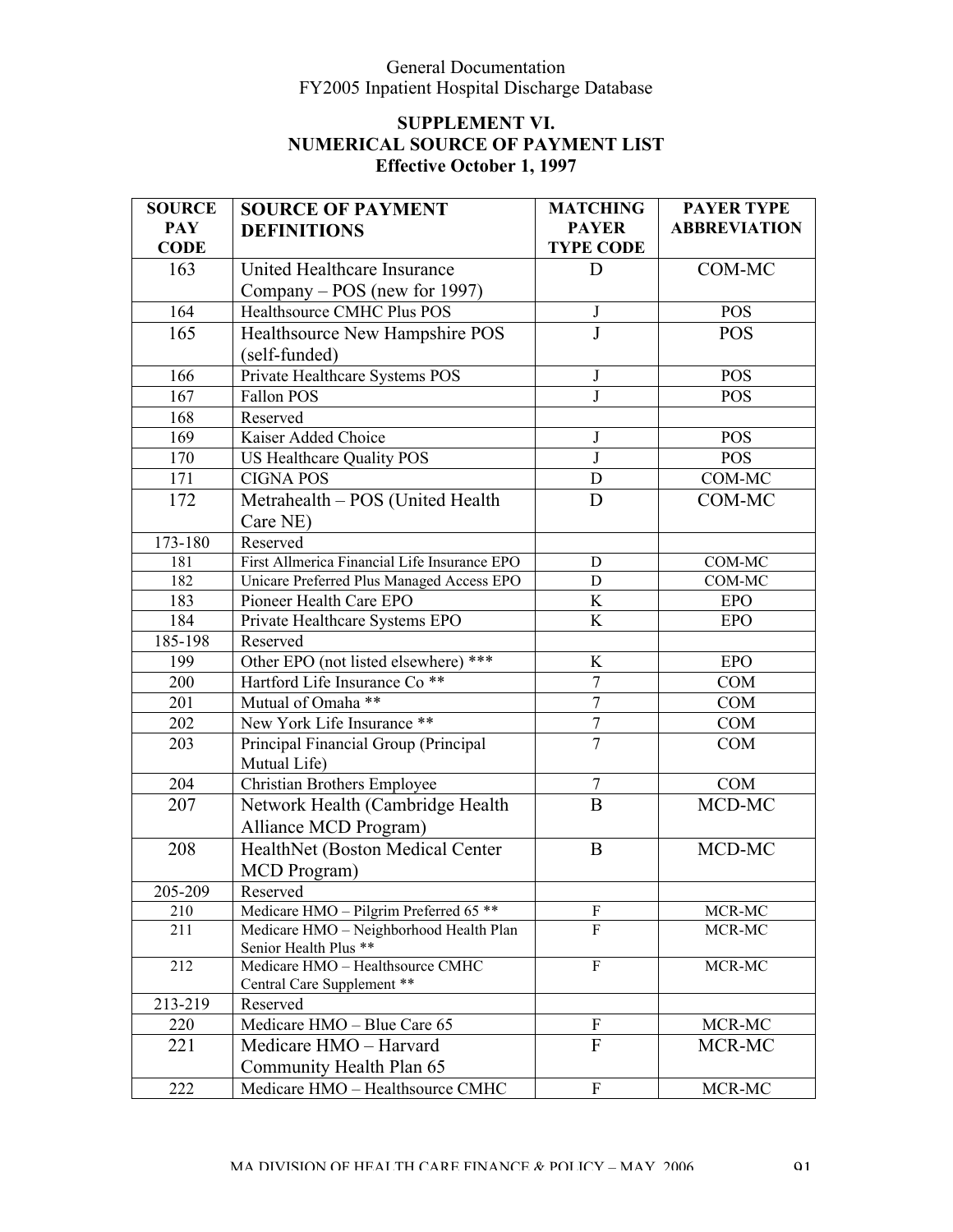# **SUPPLEMENT VI. NUMERICAL SOURCE OF PAYMENT LIST Effective October 1, 1997**

| <b>SOURCE</b> | <b>SOURCE OF PAYMENT</b>               | <b>MATCHING</b>  | <b>PAYER TYPE</b>   |
|---------------|----------------------------------------|------------------|---------------------|
| <b>PAY</b>    | <b>DEFINITIONS</b>                     | <b>PAYER</b>     | <b>ABBREVIATION</b> |
| <b>CODE</b>   |                                        | <b>TYPE CODE</b> |                     |
| 223           | Medicare HMO - Harvard Pilgrim         | F                | MCR-MC              |
|               | Health Care of New England Care Plus   |                  |                     |
| 224           | Medicare HMO - Tufts Secure Horizons   | F                | MCR-MC              |
| 225           | Medicare HMO - US Healthcare           | F                | MCR-MC              |
| 2236-229      | Reserved                               |                  |                     |
| 230           | Medicare HMO - HCHP First Seniority    | F                | MCR-MC              |
| 231           | Medicare HMO - Pilgrim Prime           | $\overline{F}$   | MCR-MC              |
| 232           | Medicare HMO - Seniorcare Direct       | $\overline{F}$   | MCR-MC              |
| 233           | Medicare HMO - Seniorcare Plus         | $\mathbf{F}$     | MCR-MC              |
| 234           | Medicare HMO - Managed Blue for        | $\overline{F}$   | MCR-MC              |
|               | Seniors                                |                  |                     |
| 235-249       | Reserved                               |                  |                     |
| 250           | <b>CIGNA HMO</b>                       | D                | COM-MC              |
| 251           | Healthsource CMHC HMO                  | 8                | <b>HMO</b>          |
| 252-269       | Reserved                               |                  |                     |
| 270           | UniCare Preferred Plus PPO             | $\mathbf D$      | COM-MC              |
| 271           | Hillcrest HMO                          | 8                | <b>HMO</b>          |
| 272           | Auto Insurance                         | T                | AI                  |
| 990           | Free Care – co-pay, deductible, or co- | 9                | FC                  |
|               | insurance (when billing for free care  |                  |                     |
|               | services use $#143$ )                  |                  |                     |

\*\* Supplemental Payer Source

\*\*\* Please list under the specific carrier when possible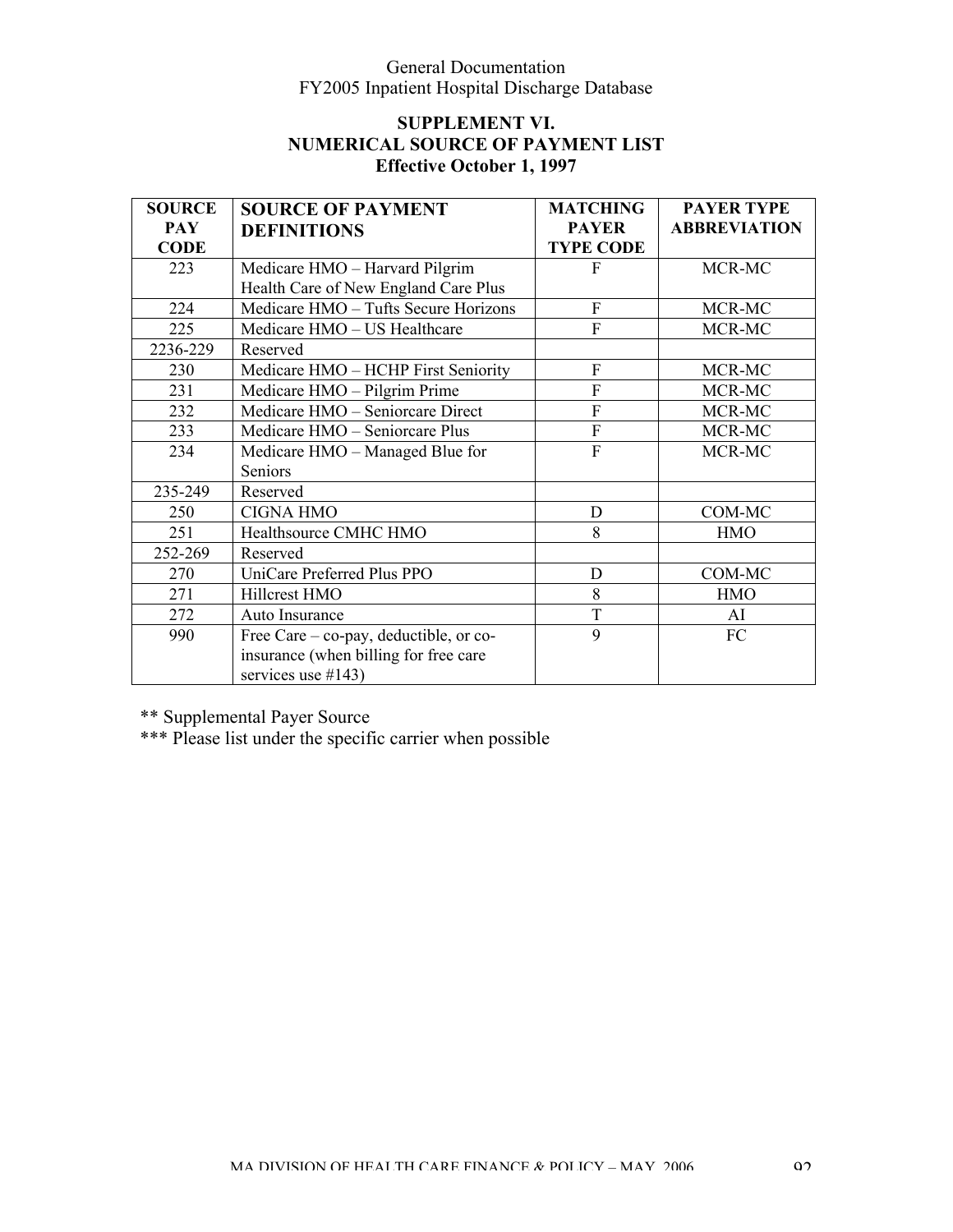# **SUPPLEMENT VI. NUMERICAL SOURCE OF PAYMENT LIST Effective October 1, 1997**

# **SUPPLEMENTAL PAYER SOURCES USE AS SECONDARY PAYER SOURCE ONLY**

| <b>SOURCE</b> | <b>SOURCE OF PAYMENT</b>                 | <b>MATCHING</b>  | <b>PAYER TYPE</b>   |
|---------------|------------------------------------------|------------------|---------------------|
| <b>PAY</b>    | <b>DEFINITIONS</b>                       | <b>PAYER</b>     | <b>ABBREVIATION</b> |
| <b>CODE</b>   |                                          | <b>TYPE CODE</b> |                     |
| 127           | Medicare HMO - Health New England        | F                | MCR-MC              |
|               | Medicare Wrap                            |                  |                     |
| 128           | Medicare HMO - HMO Blue for Seniors      | $\mathbf{F}$     | MCR-MC              |
| 129           | Medicare HMO - Kaiser Medicare Plus      | $\overline{F}$   | MCR-MC              |
|               | Plan                                     |                  |                     |
| 131           | Medicare HMO - Pilgrim Enhance 65        | $\mathbf F$      | MCR-MC              |
| 133           | Medicare HMO - Tufts Medicare            | F                | MCR-MC              |
|               | Supplement (TMS)                         |                  |                     |
| 136           | <b>BCBS</b> Medex                        | 6                | <b>BCBS</b>         |
| 137           | <b>AARP/Medigap Supplement</b>           |                  | <b>COM</b>          |
| 138           | Banker's Life & Casualty Insurance       | $\overline{7}$   | <b>COM</b>          |
| 139           | <b>Bankers Multiple Line</b>             | $\overline{7}$   | <b>COM</b>          |
| 140           | Combined Insurance Company of            | $\overline{7}$   | <b>COM</b>          |
|               | America                                  |                  |                     |
| 141           | Other Medigap (not listed elsewhere) *** | $\overline{7}$   | <b>COM</b>          |
| 200           | Hartford Life Insurance Co.              | 7                | <b>COM</b>          |
| 201           | Mutual of Omaha                          | 7                | <b>COM</b>          |
| 202           | New York Life Insurance Company          | $\overline{7}$   | <b>COM</b>          |
| 210           | Medicare HMO - Pilgrim Preferred 65      | $\overline{F}$   | MCR-MC              |
| 211           | Neighborhood Health Plan Senior Health   | F                | MCR-MC              |
|               | Plus                                     |                  |                     |
| 212           | Medicare HMO - Healthsource CMHC         | $\overline{F}$   | MCR-MC              |
|               | <b>Central Care Supplement</b>           |                  |                     |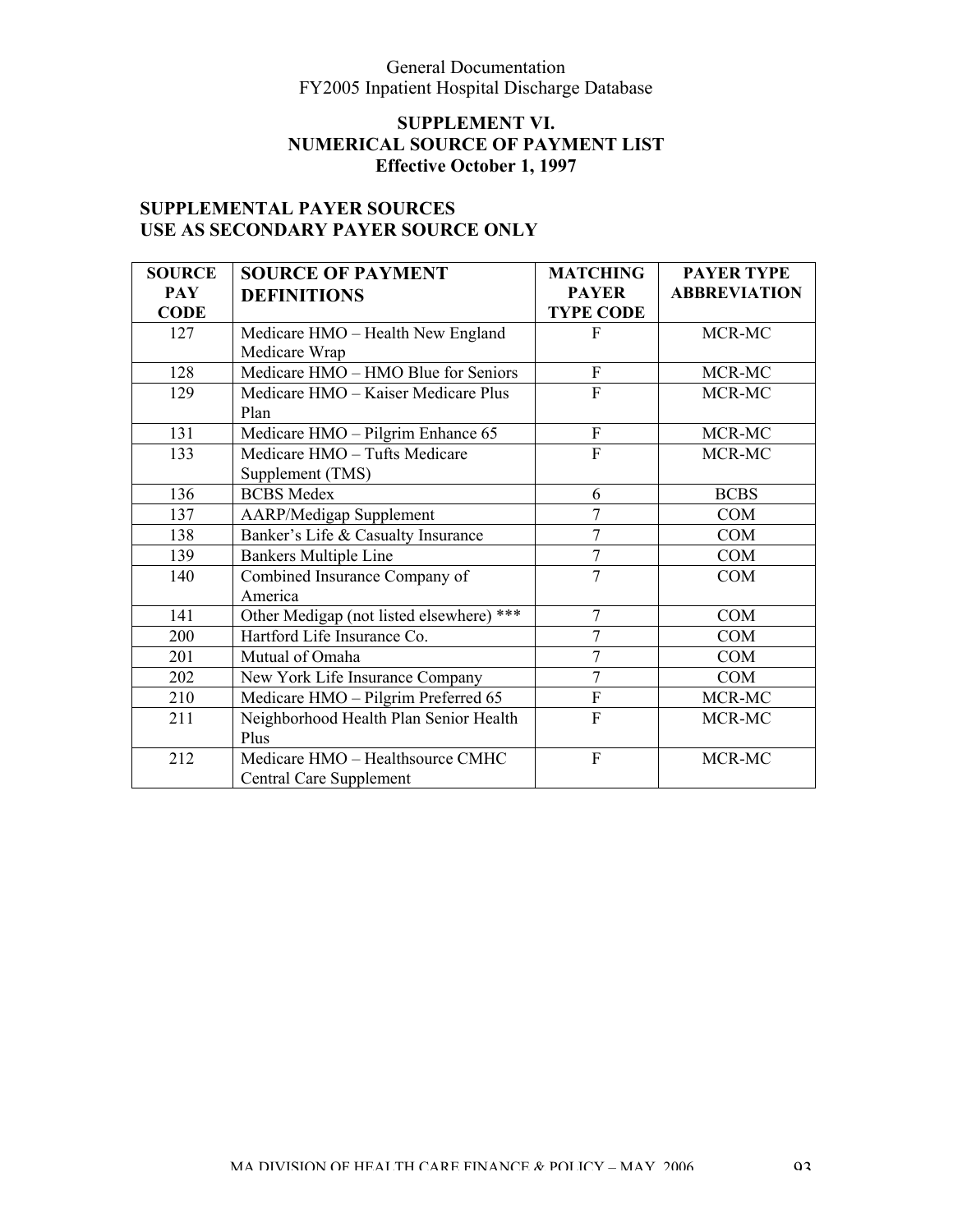# SECTION II. TECHNICAL DOCUMENTATION

### **PART A. CALCULTED FIELD DOCUMENTATION**

- 1. Age Calculation
- 2. Newborn Age
- 3. Preoperative Days
- 4. Length of Stay (LOS) Calculation
- 5. Length of Stay (LOS) Routine
- 6. Unique Health Information Number
- 7. Days Between Stays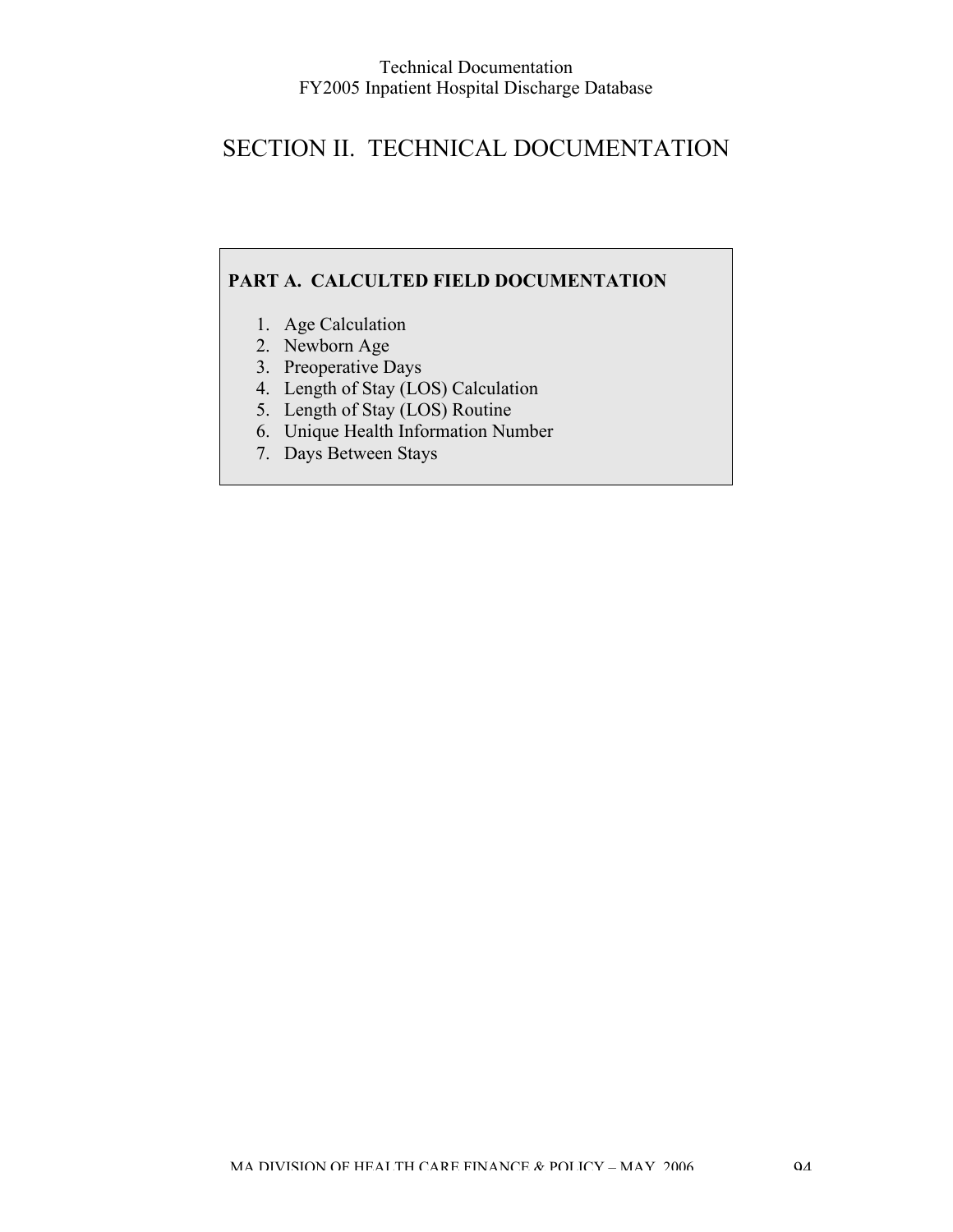#### **SECTION II. TECHNICAL DOCUMENTATION**

For your information, we have included a page of physical specifications for the data file at the beginning of this manual. Please refer to CD Specifications on page 2 for further details.

#### **Technical Documentation included in this section of the manual is as follows**:

| Part A. | <b>Calculated Field Documentation</b> |
|---------|---------------------------------------|
| Part B. | <b>Data File Summary</b>              |
| Part C. | <b>Revenue Code Mappings</b>          |

Record layout gives a description of each field along with the starting and ending positions. A copy of this layout accompanies this manual for the users' review.

Calculated fields are age, newborn age in weeks, preoperative days, length of stay, Unique Health Information Number (UHIN), and days between stays. Each description has three parts:

First is a description of any **Conventions**. For example, how are missing values used?

Second is a **Brief Description** of how the fields are calculated. This description leaves out some of the detail. However, with the first section it gives a good working knowledge of the field.

Third is a **Detailed Description** of how the calculation is performed. This description follows the code very closely.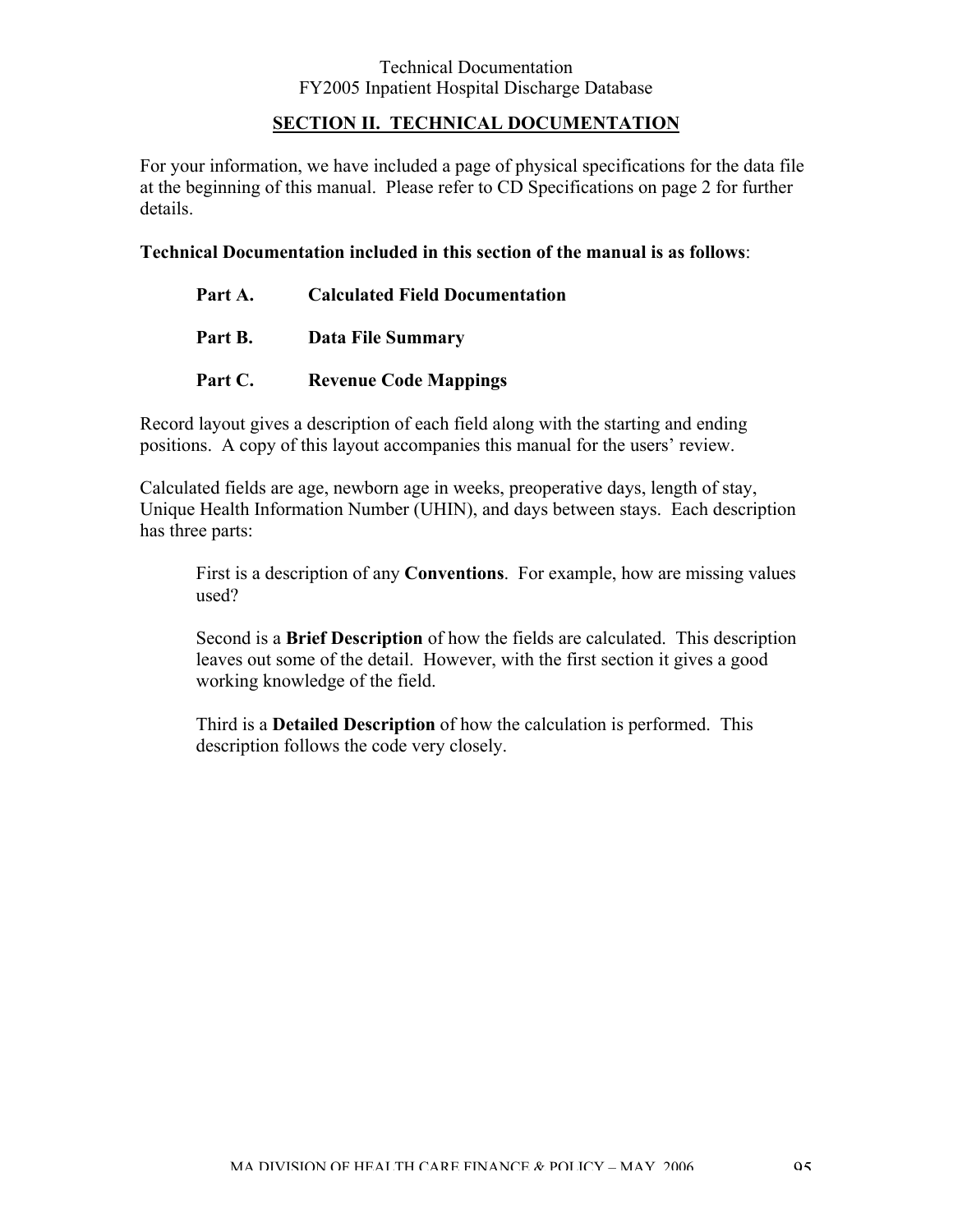#### **PART A. CALCULATED FIELD DOCUMENTATION**

# **1. AGE CALCULATION**

#### **A) Conventions:**

1) Age is calculated if the date of birth and admission date are valid. If either one is invalid, then '999' is placed in this field.

2) Discretion should be used whenever a questionable age assignment is noted. Researchers are advised to consider other data elements (i.e., if the admission type is newborn) in their analysis of this field.

#### **B) Brief Description:**

Age is calculated by subtracting the date of birth from the admission date.

#### **C) Detailed Description:**

1) If the patient has already had a birthday for the year, his or her age is calculated by subtracting the year of birth from the year of admission. If not, then the patient's age is the year of admission minus the year of birth, minus one.

2) If the age is 99 (the admission date is a year before the admission date or less) and the MDC is 15 (the patient is a newborn), then the age is assumed to be zero.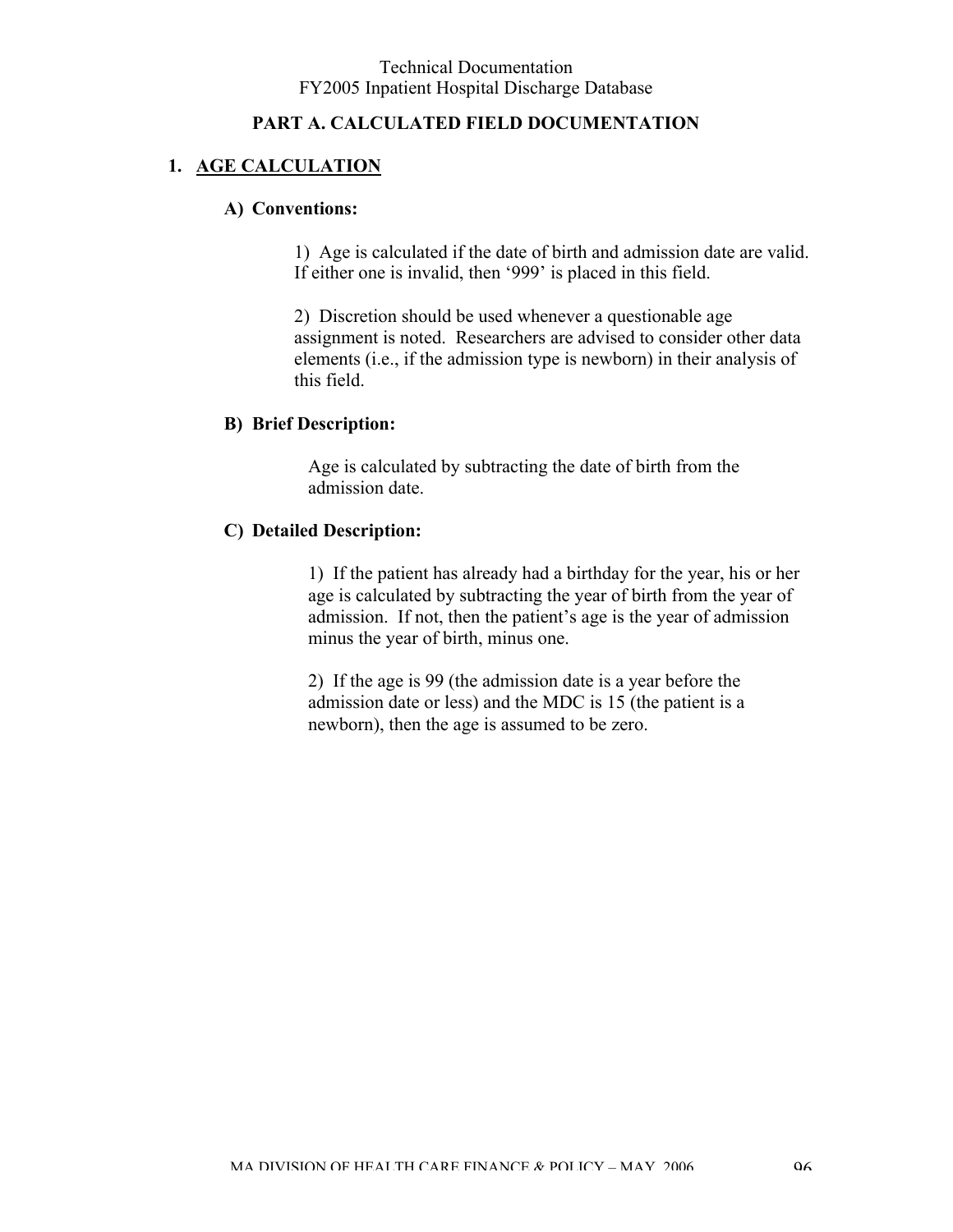# **PART A. CALCULATED FIELD DOCUMENTATION**

# **2. NEWBORN AGE**

#### **A) Conventions:**

- 1) Newborn age is calculated to the nearest week (the remainder is dropped). Thus, newborns zero to six days old are considered to be zero weeks old.
- 2) Discharges that are not newborns have '99' in this field.

### **B) Brief Description:**

Discharges less than one year old have their age calculated by subtracting the date of birth from the admission date. This gives the patient's age in days. This number is divided by seven, the remainder is dropped.

# **C) Detailed Description:**

- 1) If a patient is 1 year old or older, the age in weeks is set to '99'.
- 2) If a patient is less than 1 year old then:
	- a) Patients age is calculated in days using the Length of Stay (LOS) routine, described herein.
	- b) Number of days in step 'a' above is divided by seven, and the remainder is dropped.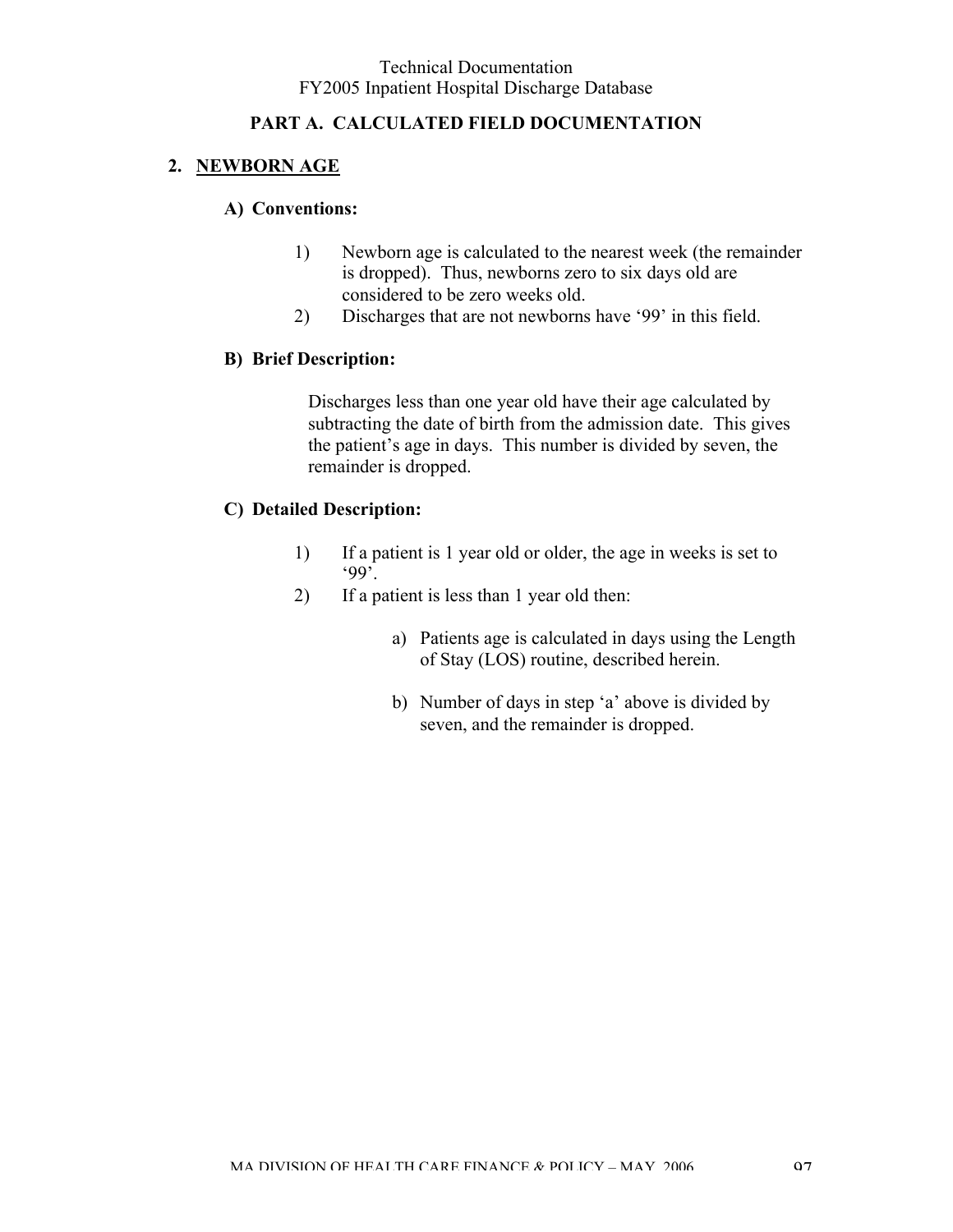# **PART A. CALCULATED FIELD DOCUMENTATION**

# **3. PREOPERATIVE DAYS**

### **A) Conventions:**

- 1) A procedure performed on the day of admission will have preoperative days set to zero. One performed on the day after admission will have preoperative days set to 1, etc. A procedure performed on the day before admission will have preoperative days set to negative one (-1).
- 2) Preoperative days are set to 0000 when preoperative days are not applicable.
- 3) For procedures performed before the day of admission, a negative sign (-) will appear in the first position of the preoperative day field.

### **B) Brief Description:**

Preoperative days are calculated by subtracting the patient's admission date from the surgery date.

#### **C) Detailed Description:**

1) If there is no procedure date, or if the procedure date or admission date is invalid, or if the procedure date occurs after the discharge date, then preoperative days is set to 0000. 2) Otherwise preoperative days are calculated using the Length of Stay (LOS) Routine, as described herein.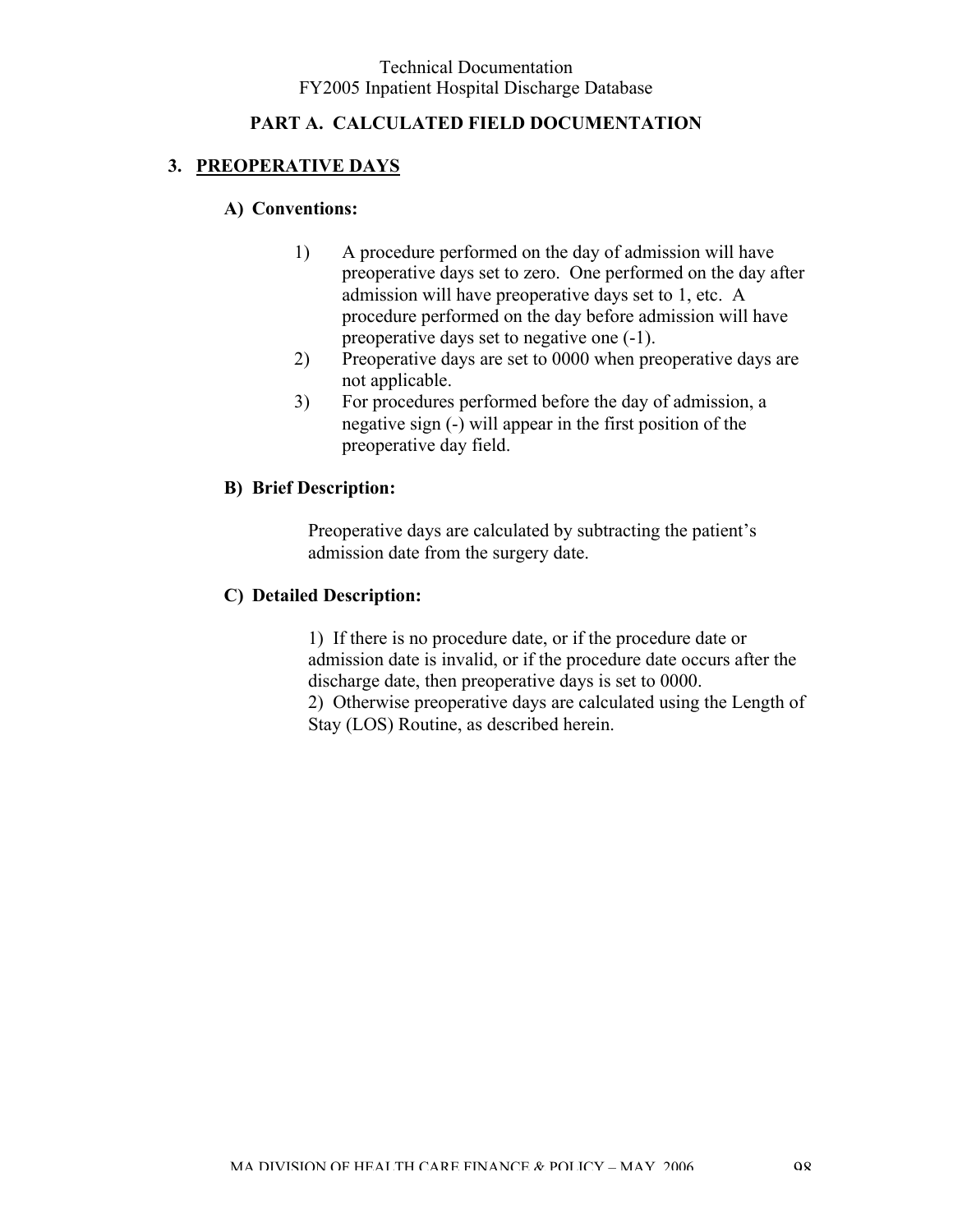# **PART A. CALCULATED FIELD DOCUMENTATION**

### **4. LENGTH OF STAY (LOS) CALCULATION**

#### **A) Conventions:**

Same day discharges have a length of stay of 1 day.

### **B) Brief Description:**

Length of Stay (LOS) is calculated by subtracting the admission date from the discharge date (and then subtracting Leave of Absence Days (LOA) days). If the result is zero (for same day discharges), then the value is changed to 1.

### **C) Detailed Description:**

1) The length of stay is calculated using the LOS routine.

2) If the value is zero, then it is changed to a 1.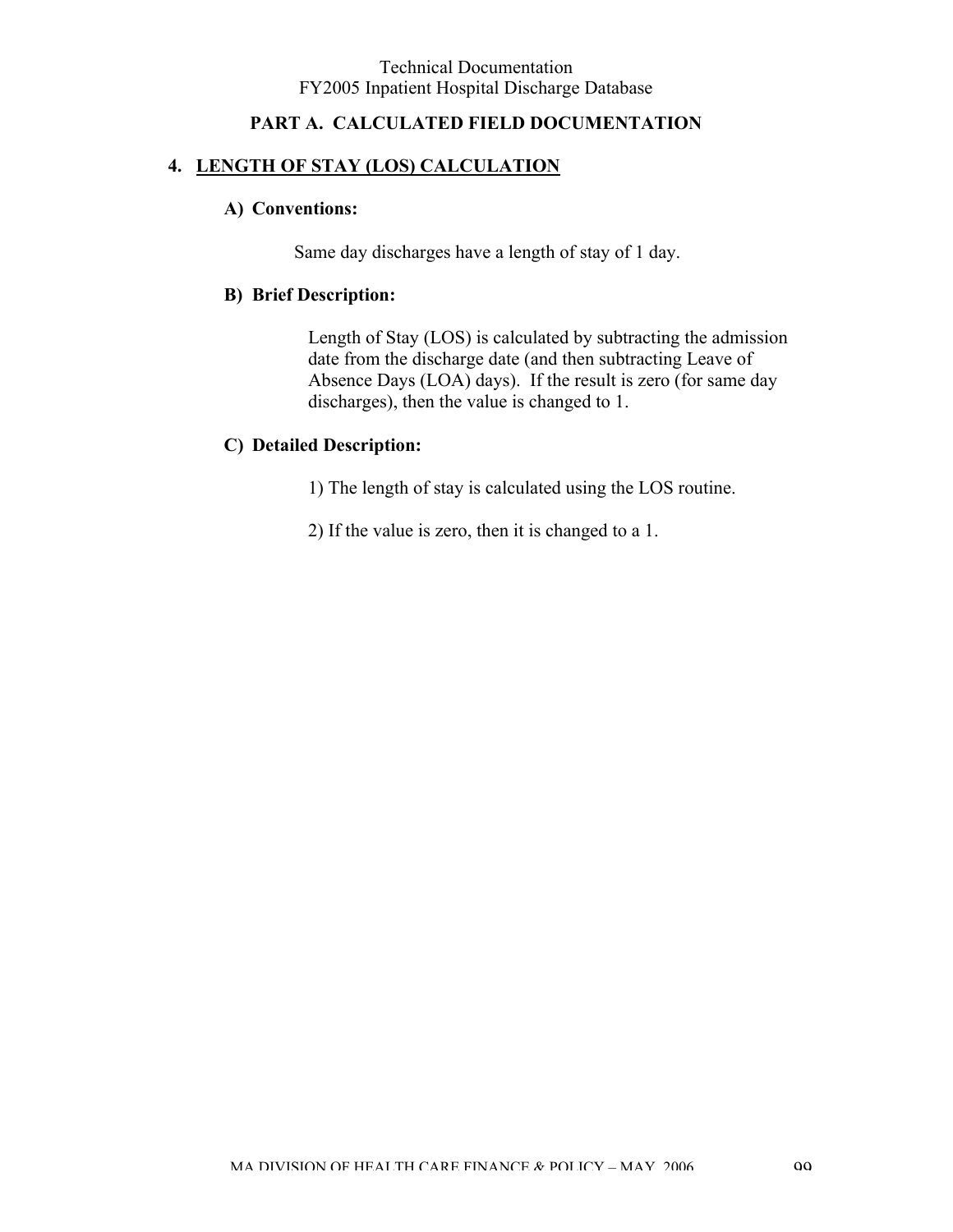### **PART A. CALCULATED FIELD DOCUMENTATION**

#### 5. **LENGTH OF STAY (LOS) ROUTINE**

#### **A) Conventions:**

None.

#### **B) Brief Description:**

1) Length of Stay (LOS) is calculated by subtracting the admission date from the Discharge Date and then subtracting the Leave of Absence from the total. If either date is invalid, length of stay  $= 0$ .

2) Days are accumulated a year at a time, until both dates are in the same year. At this point, the algorithm may have counted beyond the ending date or may still fall short of it. The difference is added (or subtracted) to give the correct LOS.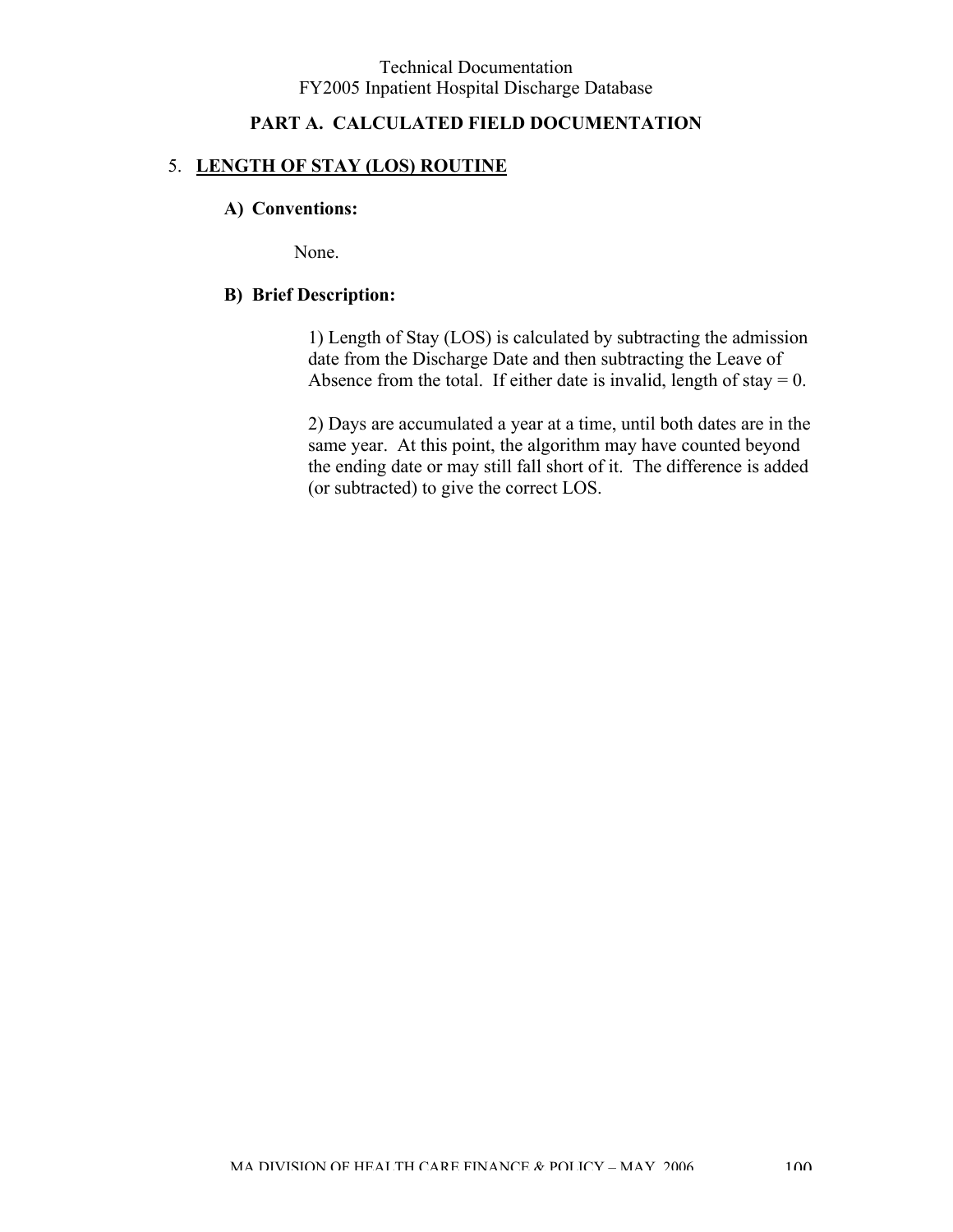### **PART A. CALCULATED FIELD DOCUMENTATION**

### **6. UNIQUE HEALTH INFORMATION NUMBER (UHIN) VISIT SEQUENCE NUMBER**

#### **A) Conventions:**

If the Unique Health Information Number (UHIN) is undefined (not reported, unknown or invalid), the sequence number is set to zero.

#### **B) Brief Description:**

The Sequence Number is calculated by sorting the file by UHIN, admission date, and discharge date. The sequence number is then calculated by incrementing a counter for each UHIN's set of admissions.

### **C) Detailed Description:**

- 1) UHIN Sequence Number is calculated by sorting the entire database by UHIN, admission date, then discharge date (both dates are sorted in ascending order).
- 2) If the UHIN is undefined (not reported, unknown or invalid), the sequence number is set to zero.
- 3) If the UHIN is valid, the sequence number is calculated by incrementing a counter from 1 to nnnn, where a sequence number of 1 indicates the first admission for the UHIN, and nnnn indicates the last admission for the UHIN.
- 4) If a UHIN has 2 admissions on the same day, the discharge date is used as the secondary sort key.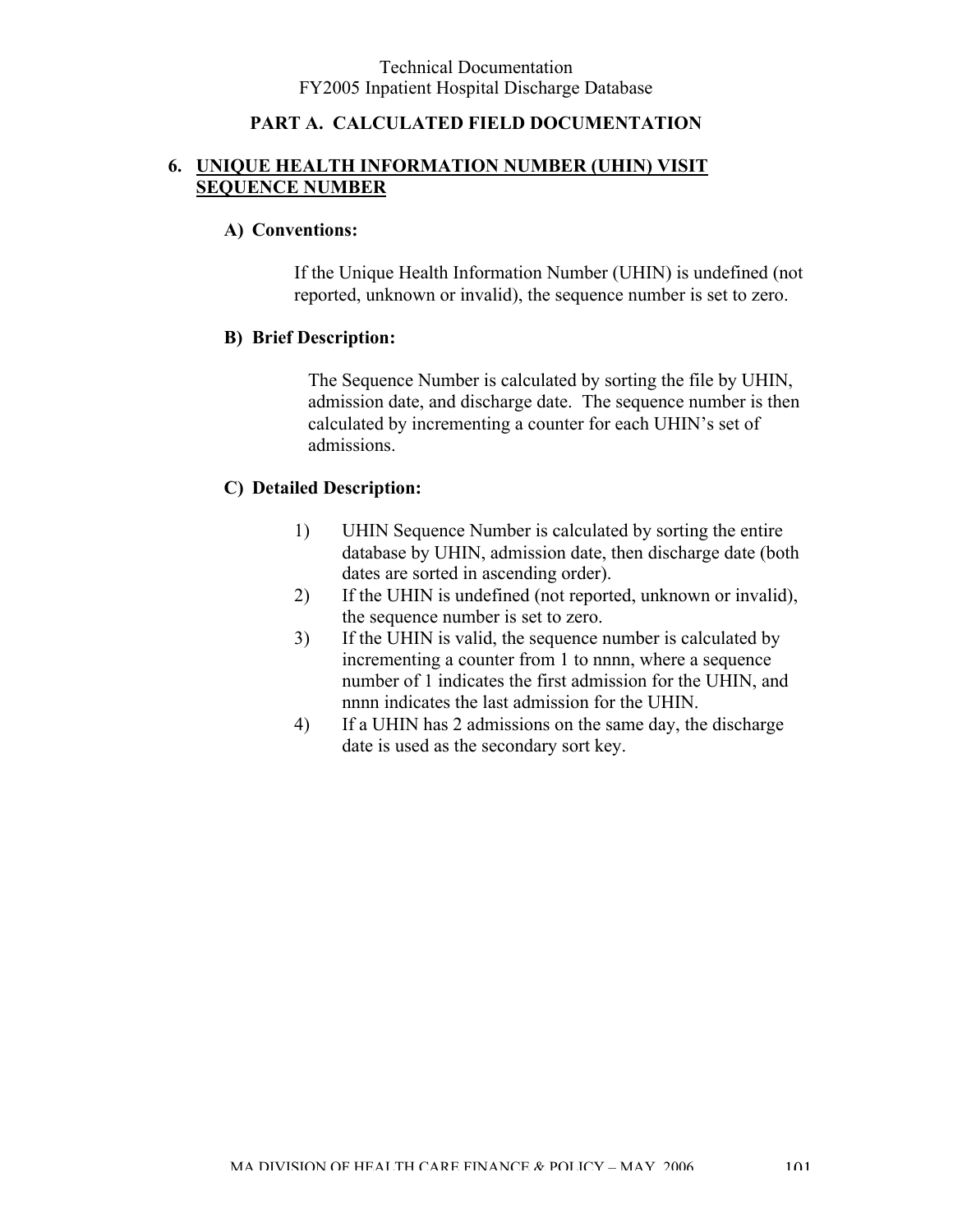### **PART A. CALCULATED FIELD DOCUMENTATION**

### **7. DAYS BETWEEN STAYS**

#### **A) Conventions:**

1) If the UHIN is undefined (not reported unknown or invalid), the days between stays is set to zero.

2) If the previous discharge date is greater than the current admission date or the previous discharge date or current admission date is invalid (i.e., 03/63/95), DAYS BETWEEN STAYS is set to '9999' to indicate an error.

#### **B) Brief Description:**

The Days Between Stays is calculated by sorting the file by UHIN, admission date, and discharge date. For UHINs with two or more admissions, the calculation subtracts the previous discharge date from the current admission date to find the Days Between Stays.

#### **C) Detailed Description:**

- 1) The Days Between Stays data element is calculated by sorting the entire database by UHIN, and sequence number.
- 2) If the UHIN is undefined (not reported, unknown or invalid), the Days Between Stays is set to zero.
- 3) If the UHIN is valid and this is the first occurrence of the UHIN, the discharge date is saved (in the event there is another occurrence of the UHIN). In this case, the Days Between Stays is set to zero.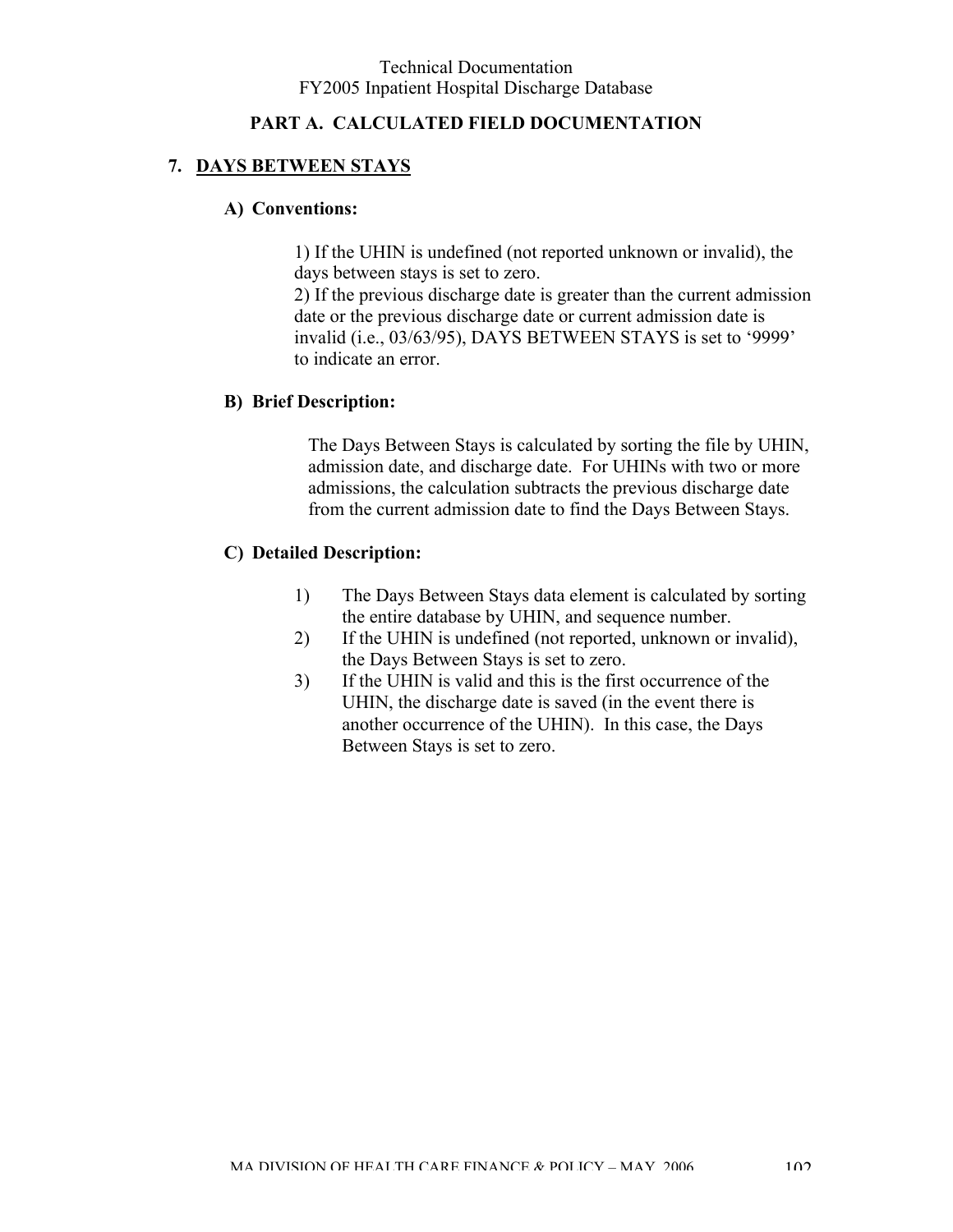### **PART A. CALCULATED FIELD DOCUMENTATION**

#### **7. DAYS BETWEEN STAYS (***continued***)**

4) If a second occurrence of the UHIN is found, Days Between Stays is calculated by finding the number of days between the previous discharge date and the current admission date, with the following caveats:

A) If the previous discharge date is greater than the current admission date; OR B) The previous discharge date or current admission date is invalid, (i.e., 03/63/95), Days Between Stays is set to '9999' to indicate an error.

5) Step 4 is repeated for all subsequent re-admissions until the UHIN changes.

6) The method used to calculate Length of Stay is also used to calculate Days Between Stays.

7) If the Discharge Date on the first admission date is the same as the admission date on the first re-admission, Days Between Stays is set to zero. This situation occurs for transfer patients, as well as for women admitted into the hospital with false labor.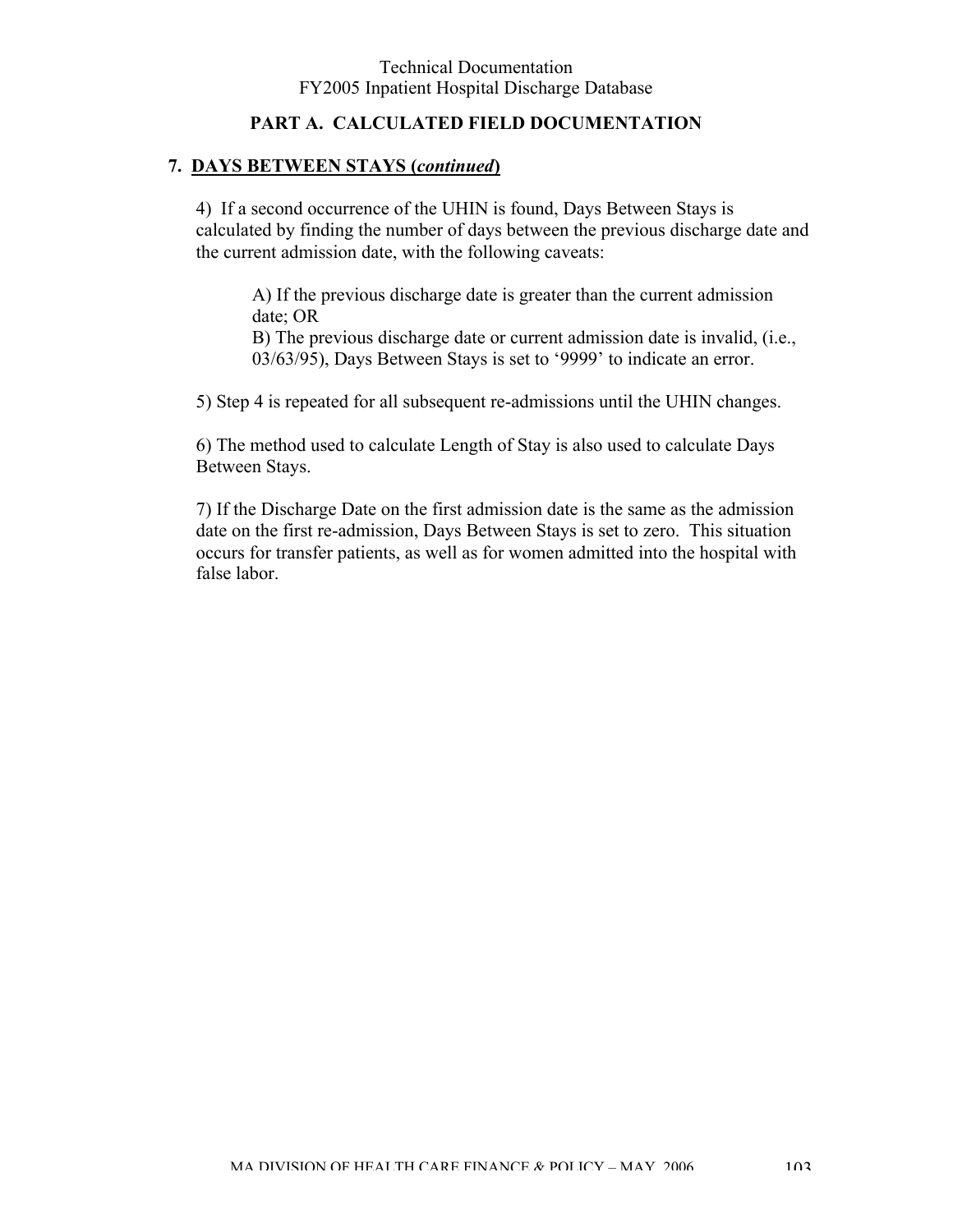#### **PART B. DATA FILE SUMMARY**

- 1. Discharge File Table FY2005
- 2. Revenue File Table FY2005
- 3. Data Code Tables FY2005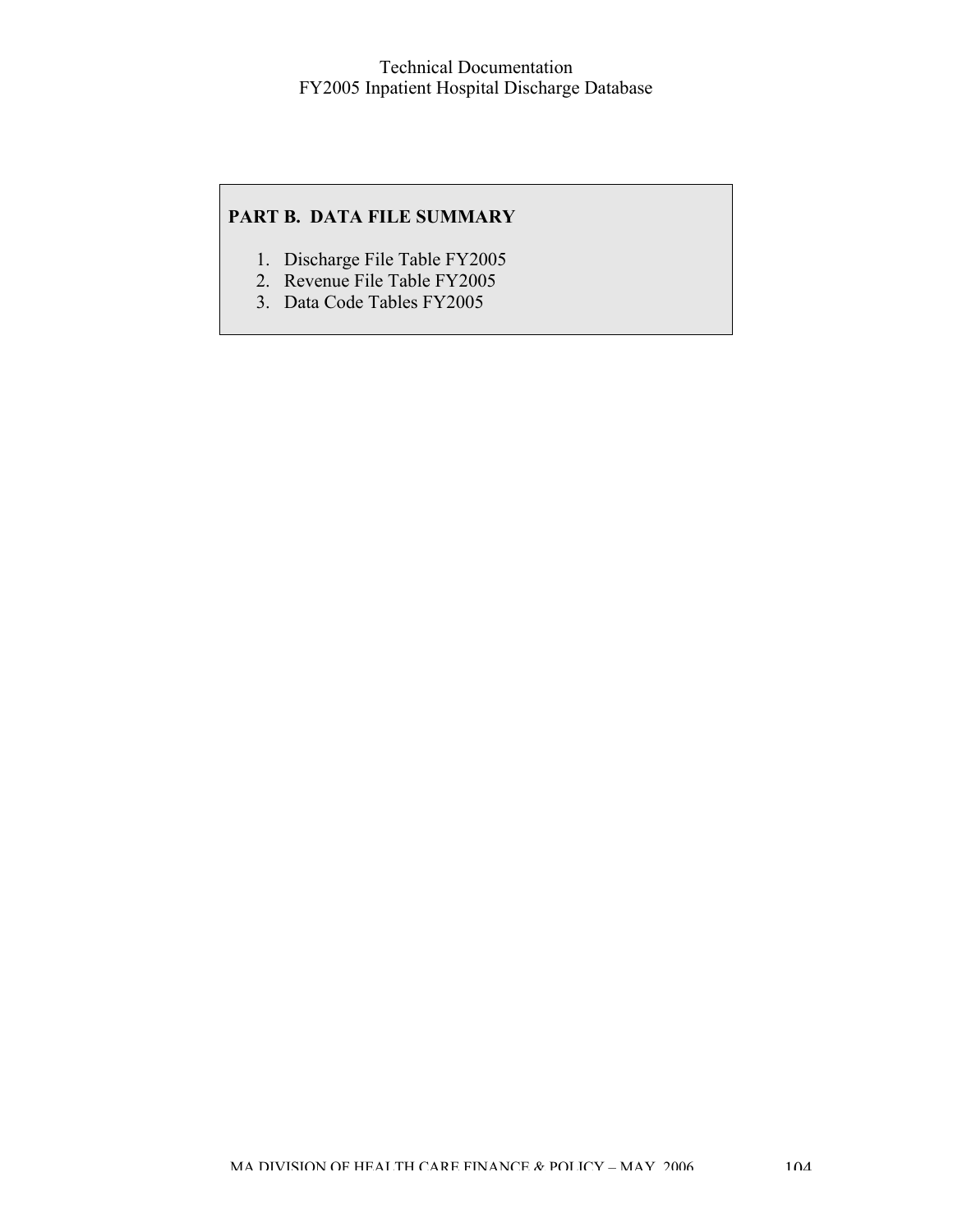### **PART B. DATA FILE SUMMARY**

The following is a list of the contents of the FIPA Layout. The data is separated into a Discharge File and a Revenue File. Passed and Failed data are included together in each file. The failed discharges are flagged for easy identification. See Data Elements: Flag to indicate if Discharge passed edits, SubmissionPassedFlag.

Linkage between the Discharge File and the Revenue File can be accomplished using two data elements: ProviderControlID and DischargeID. ProviderControlID identifies a unique collection of discharges from a provider  $-$  i.e., a specific data submission for a specific hospital and quarter. DischargeID is a sequential number that identifies a specific discharge record within a specific provider submission. The combination of ProviderControlID and DischargeID identifies a unique discharge record.

It is important to note that the data set may vary depending on what level data you have received. Please also note that the FIPA file has been cleaned. Bad character data have been replaced with underscores. Bad numeric data and bad dates have been replaced with nulls.

The following files are included in the electronic files along with the Hospital Discharge Data:

- Top Errors Report
- Record Layout
- Total Charges & Discharges by Hospital

### 1. FY2005 Discharge File Table – 1 Record per Discharge

| RecordType20ID*<br>SubmissionControlID** |
|------------------------------------------|
|                                          |
|                                          |
| HospitalOrgID                            |
| FilingOrgID                              |
| SiteOrgID                                |
| <b>Sex</b>                               |
| Race                                     |
| EmployerZipCode                          |
| ZipCode                                  |
| Age                                      |
| Birthweight                              |
| VeteransStatus                           |
| <b>DNRStatus</b>                         |
| AdmissionType                            |
|                                          |

Please note changes made during FY04.

\*\*formerly providercontolid

# 1. FY2005 Discharge File Table – 1 Record per Discharge - *Continued*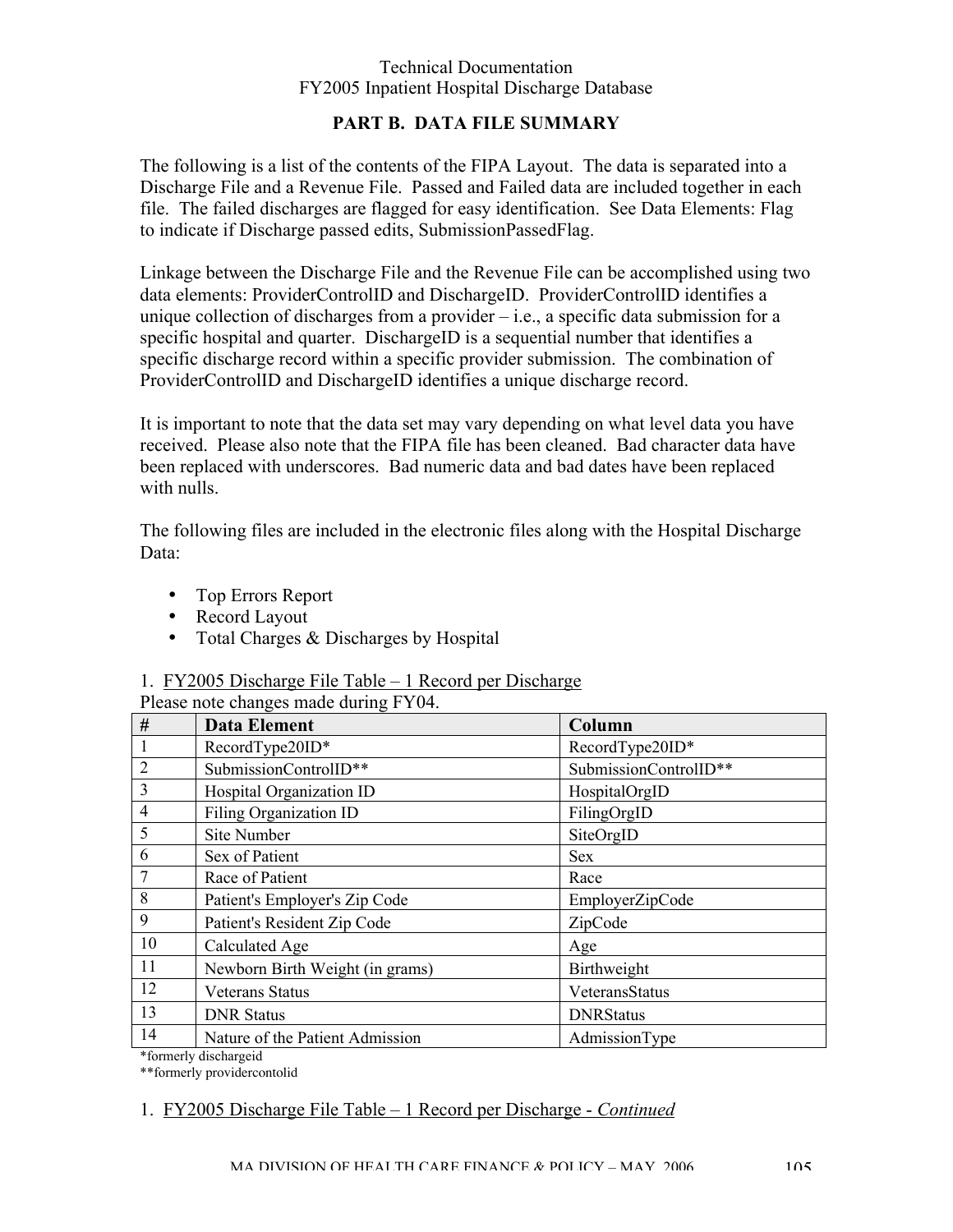| #               | <b>Data Element</b>                          | Column                       |
|-----------------|----------------------------------------------|------------------------------|
| 15              | Primary Source of Patient Admission          | AdmissionSourceCode1         |
| 16              | Secondary Source of Patient Admission        | AdmissionSourceCode2         |
| 17              | Outcome of Patients Hospitalization          | PatientStatus                |
| 18              | Anticipated SOURCE of Hospital Expense       |                              |
|                 | Reimbursement                                | PayerCode1                   |
| 19              | Anticipated TYPE of Hospital Expense         |                              |
|                 | Reimbursement                                | PrimaryPayerType             |
| 20              | Secondary SOURCE of Hospital Expense         |                              |
|                 | Reimbursement                                | PayerCode2                   |
| 21              | Secondary TYPE of Hospital Reimbursement     | SecondaryPayerType           |
| 22              | Day of week patient was Admitted             | AdmissionDayOfWeek           |
| 23              | Day of week patient was Discharged           | DischargeDayOfWeek           |
| 24              | Calculated Length of Stay                    | LengthOfStay                 |
| 25              | <b>Administratively Necessary Days</b>       | <b>NumberOfANDs</b>          |
| 26              | Leave of Absence Days                        | LeaveOfAbsenceDays           |
| 27              | NbrOfDiagnosisCodes                          | NumberOfDiagnosisCodes       |
| 28              | NbrOfProcedureCodes                          | NumberOfProcedureCodes       |
| 29              | <b>Patient's Medical Record Number</b>       | MedicalRecordNumber          |
| $\overline{30}$ | <b>Billing Number</b>                        | HospBillNo                   |
| 31              | Unique Patient Identifier                    | <b>UHIN</b>                  |
| 32              | Patient's Birthdate                          | <b>DOB</b>                   |
| 33              | Mothers Unique Patient Identifier            | MotherSSN                    |
| 34              | Mothers Medical Record Number                | MotherMedicalRecordNumber    |
| 35              | Days Between Stays                           | DaysBetweenStays             |
| 36              | Re-Admission Sequence                        | UHIN SequenceNo              |
| 37              | Date of Hospital Admission                   | <b>AdmissionDate</b>         |
| 38              | Month of Hospital Admission                  | AdmissionMonth               |
| 39              | Date of Hospital Discharge                   | DischargeDate                |
| $\overline{40}$ | Month of Hospital Discharge                  | DischargeMonth               |
| 41              | Period (Quarter) Starting Date               | PeriodStartingDate           |
| 42              | Period (Quarter) Ending Date                 | PeriodEndingDate             |
| 43              | <b>Attending Physician ID</b>                | AttendingPhysID              |
| 44              | <b>Attending Physician NPI</b>               | AttendingPhysNPI             |
| 45              | <b>Attending Physician NPI Location Code</b> | AttendingPhysNPILocationCode |
| 46              | <b>Operating Physician ID</b>                | OperatingPhysID              |
| 47              | <b>Operating Physician NPI</b>               | OperatingPhysNPI             |
| 48              |                                              |                              |
| 49              | Operating Physician NPI Location Code        | OperatingPhysNPILocationCode |
|                 | Other Care Giver Code                        | OtherCareGiverCode           |
| 50              | Other Care Giver NPI                         | OtherCareGiverNPI            |
| 51              | Other Care Giver NPI Location Code           | OtherCareGiverNPILocCode     |

# 1. FY2005 Discharge File Table – 1 Record per Discharge - *Continued*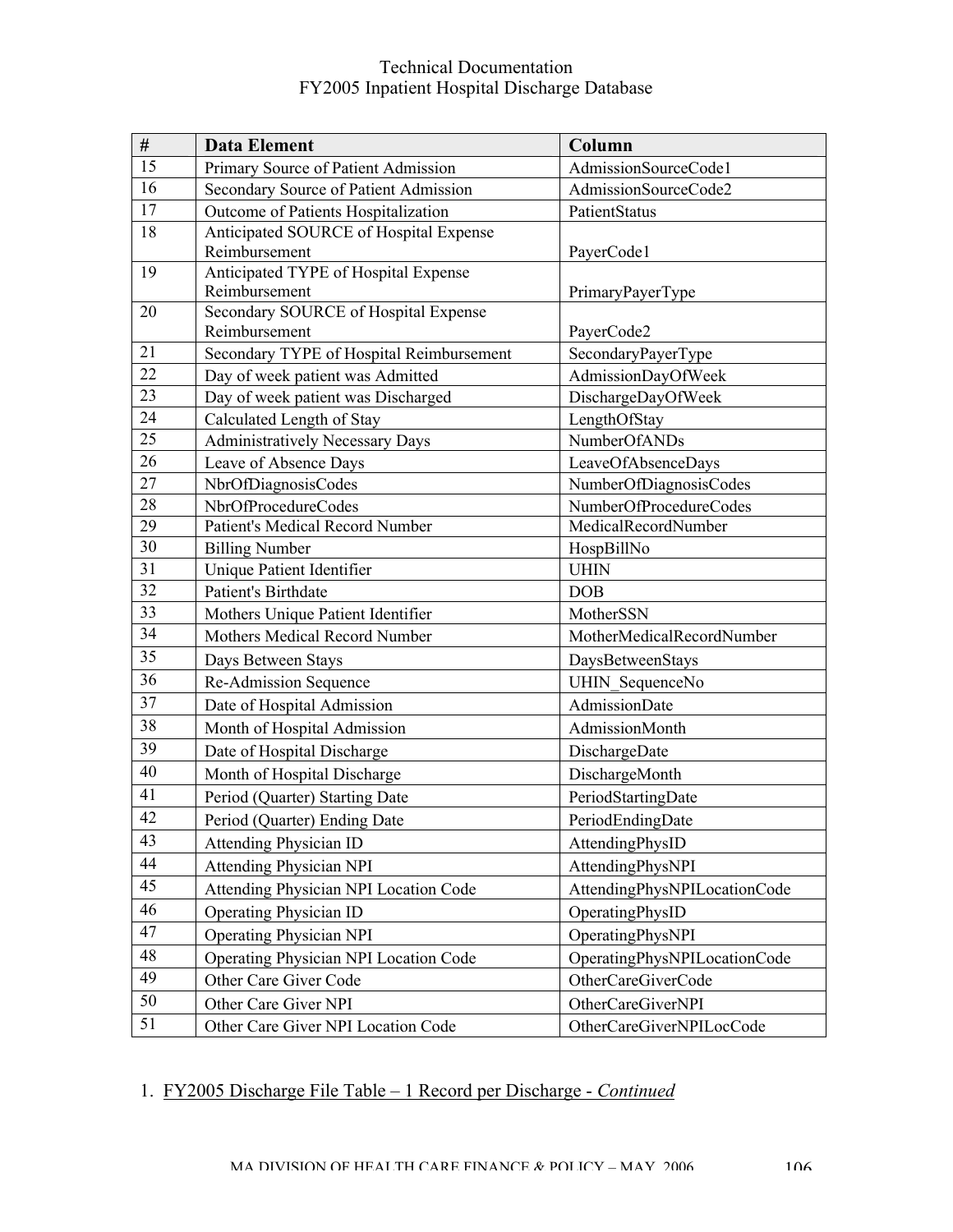| $\#$            | <b>Data Element</b>                                                 | Column                    |
|-----------------|---------------------------------------------------------------------|---------------------------|
| 52              | Total Charges for Routine Accom. Revenue                            | TotalChargesRoutine       |
|                 | Centers                                                             |                           |
| 53              | Total Charges for Special Accom. Revenue                            | TotalChargeSpecial        |
|                 | Centers                                                             |                           |
| 54              | Total Charges for all Revenue Centers                               | TotalChargesAll           |
| 55              | <b>Total Charges for Ancillary Revenue Centers</b>                  | TotalChargesAncillaries   |
| 56              | Flag to indicate if discharge passed edits                          | DischargePassed           |
| 57              | SubmissionPassedFlag                                                | SubmissionPassedFlag      |
| 58              | ED Flag                                                             | EDFlagCode                |
| 59              | <b>Outpatient Observation Stay Flag</b>                             | OutpatntObsrvStayFlagCode |
| 60              | Special Condition Indicator                                         | SpecialConditionIndicator |
| 61              | Principal ICD-9 Diagnosis Code                                      | DiagnosisCode1            |
| 62              | Associated ICD-9 Diag Code I                                        | DiagnosisCode2            |
| 63              | Associated ICD-9 Diag Code II                                       | DiagnosisCode3            |
| 64              | Associated ICD-9 Diag Code III                                      | DiagnosisCode4            |
| 65              | Associated ICD-9 Diag Code IV                                       | DiagnosisCode5            |
| 66              | Associated ICD-9 Diag Code V                                        | DiagnosisCode6            |
| 67              | Associated ICD-9 Diag Code VI                                       | DiagnosisCode7            |
| 68              | Associated ICD-9 Diag Code VII                                      | DiagnosisCode8            |
| 69              | Associated ICD-9 Diag Code VIII                                     | DiagnosisCode9            |
| $70\,$          | Associated ICD-9 Diag Code IX                                       | DiagnosisCode10           |
| 71              | Associated ICD-9 Diag Code X                                        | DiagnosisCode11           |
| 72              | Associated ICD-9 Diag Code XI                                       | DiagnosisCode12           |
| 73              | Associated ICD-9 Diag Code XII                                      | DiagnosisCode13           |
| 74              | Associated ICD-9 Diag Code XIII                                     | DiagnosisCode14           |
| $\overline{75}$ | <b>Associated ICD-9 Diag Code XIV</b>                               | DiagnosisCode15           |
| 76              | Principal ICD-9 Procedure Code                                      | ProcedureCode1            |
| 77              | Principal Procedure Date                                            | ProcedureDate1            |
| 78              | Significant ICD-9 Procedure Code I                                  | ProcedureCode2            |
| 79              | Procedure I Date                                                    | ProcedureDate2            |
| 80              | Significant ICD-9 Procedure II Code                                 | ProcedureCode3            |
| 81              | Procedure II Date                                                   | ProcedureDate3            |
| 82              | Significant ICD-9 Procedure III Code                                | ProcedureCode4            |
| 83              | Significant ICD-9 Procedure IV Code                                 | ProcedureCode5            |
| 84              | Significant ICD-9 Procedure V Code                                  | ProcedureCode6            |
| 85              | Significant ICD-9 Procedure VI Code                                 | ProcedureCode7            |
| 86              | Significant ICD-9 Procedure VII Code                                | ProcedureCode8            |
| 87              | Significant ICD-9 Procedure VIII Code                               | ProcedureCode9            |
| 88              | Significant ICD-9 Procedure IX Code                                 | ProcedureCode10           |
| 89              | Significant ICD-9 Procedure X Code                                  | ProcedureCode11           |
| 90              | Significant ICD-9 Procedure XI Code                                 | ProcedureCode12           |
| 91              | Significant ICD-9 Procedure XII Code                                | ProcedureCode13           |
|                 | 1. FY2005 Discharge File Table - 1 Record per Discharge - Continued |                           |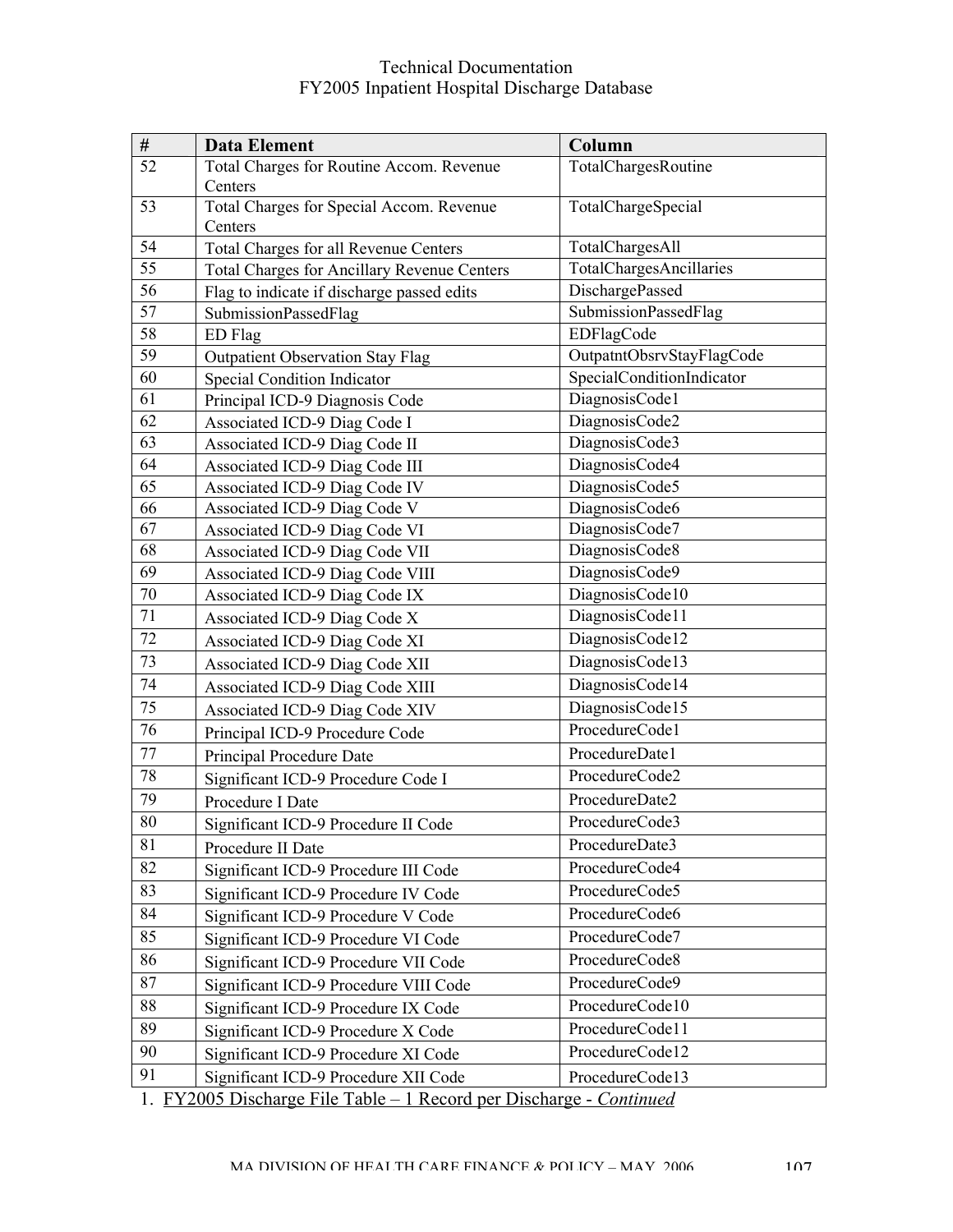| $\#$ | <b>Data Element</b>                                                              | Column                         |
|------|----------------------------------------------------------------------------------|--------------------------------|
| 92   | Significant ICD-9 Procedure XIII Code                                            | ProcedureCode14                |
| 93   | Significant ICD-9 Procedure XIV Code<br>ProcedureCode15                          |                                |
| 94   | Number of days in hospital when FIRST                                            | PreoperativeDays1              |
|      | procedure performed                                                              |                                |
| 95   | Number of days in hospital when SECOND                                           | PreoperativeDays2              |
|      | procedure performed                                                              |                                |
| 96   | Number of days in hospital when THIRD                                            | PreoperativeDays3              |
| 97   | procedure performed<br>V18 Major Diagnosis Group (MDC)                           | V18 MDC                        |
| 98   | V 18 Diagnosis Related Group (DRG)                                               | V18 DRG                        |
| 99   | V18 DRG Return Code                                                              | V18 ReturnCode                 |
| 100  | V 18 First O.R. Procedure Code used by Grouper                                   | V18 ORProcedureCode1           |
| 101  | V 18 Second O.R. Procedure Code used by                                          | V18 ORProcedureCode2           |
|      | Grouper                                                                          |                                |
| 102  | V 18 Third O.R. Procedure Code used by Grouper                                   | V18 ORProcedureCode3           |
| 103  | V 18 First Non-O.R. Procedure Code used by                                       | V18 NonORProcedureCode1        |
|      | Grouper                                                                          |                                |
| 104  | V 18 Second Non-O.R. Procedure Code used by                                      | V18 NonORProcedureCode2        |
|      | Grouper                                                                          |                                |
| 105  | V 18 First Diagnosis Code, other than principal                                  | V18 DiagnosisCode1             |
|      | code, that was used by Grouper                                                   |                                |
| 106  | V 18 Second Diagnosis Code, other than principal                                 | V18 DiagnosisCode2             |
|      | code, that was used by Grouper                                                   |                                |
| 107  | V 18 Third Diagnosis Code, other than principal                                  | V18 DiagnosisCode3             |
| 108  | code, that was used by Grouper<br>V 18 Diagnosis Code used by Grouper to satisfy | V18 DiagnosisCodeComplication  |
|      | Completion/Comorbidity Criteria                                                  |                                |
| 109  | V 18 Major Complication/Comorbidity Indicator                                    | V18 Complication               |
| 110  | V 18 Trauma Registry Indicator                                                   | V18_TraumaRegistryIndicator    |
| 111  | V 18 Congenital Malformation Registry Indicator                                  | V18 CongenitalMalformationRegi |
|      |                                                                                  | stryIndicator                  |
| 112  | V AP 12 Major Diagnosis Group (MDC)                                              | V12 MDC                        |
| 113  | V AP 12 Diagnosis Related Group (DRG)                                            | V12 DRG                        |
| 114  | V AP 12 DRG Return Code                                                          | V12 ReturnCode                 |
| 115  | V AP 12 First O.R. Procedure Code used by                                        | V12 ORProcedureCode1           |
|      | Grouper                                                                          |                                |
| 116  | V AP 12 Second O.R. Procedure Code used by                                       | V12 ORProcedureCode2           |
|      | Grouper                                                                          |                                |
| 117  | V AP 12 Third O.R. Procedure Code used by                                        | V12 ORProcedureCode3           |
|      | Grouper                                                                          |                                |
| 118  | V AP 12 First Non-O.R. Procedure Code used by                                    | V12 NonORProcedureCode1        |
|      | Grouper<br>V AP 12 Second Non-O.R. Procedure Code used                           |                                |
| 119  |                                                                                  | V12 NonORProcedureCode2        |
|      | by Grouper                                                                       |                                |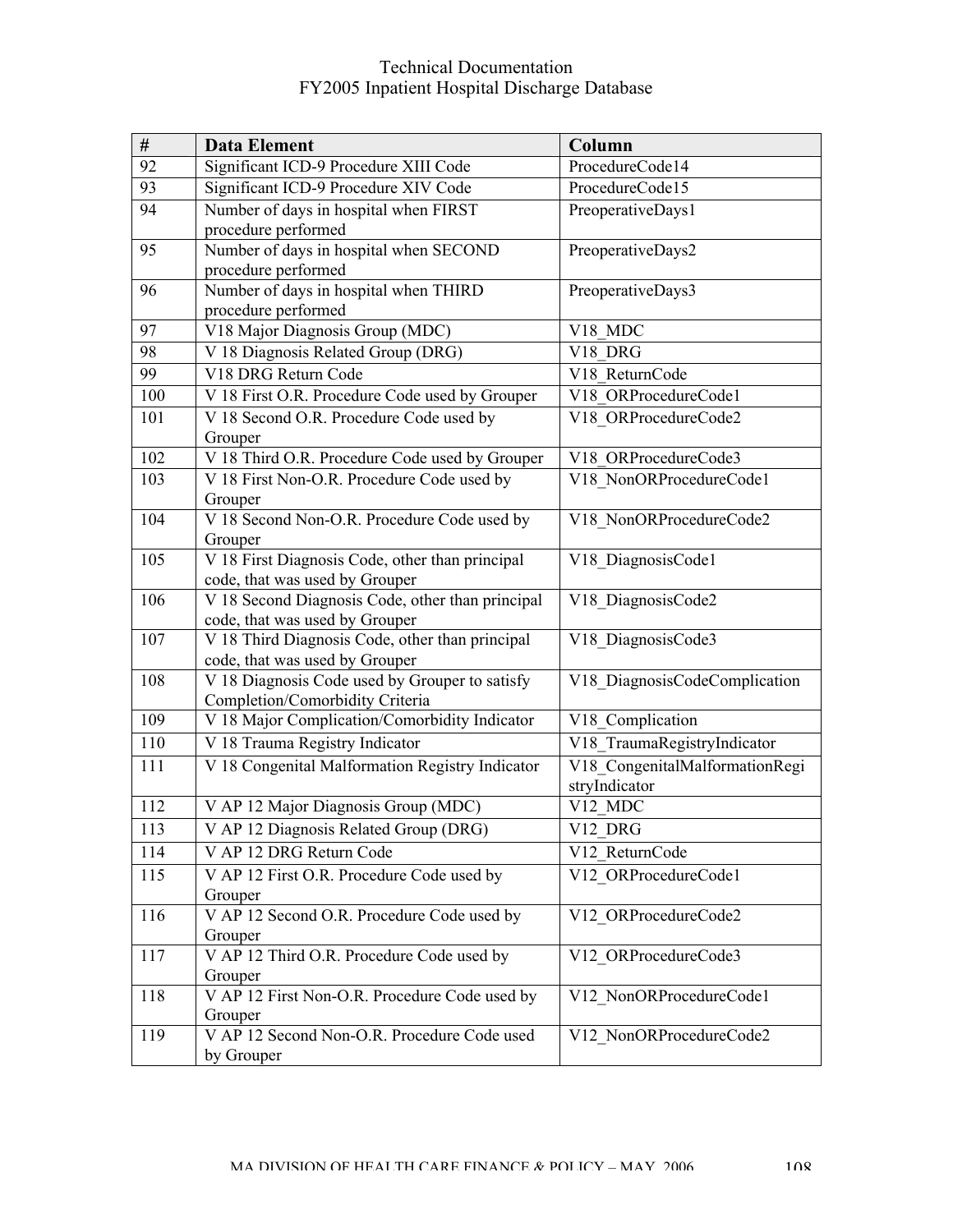| #   | <b>Data Element</b>                                      | Column                       |
|-----|----------------------------------------------------------|------------------------------|
| 120 | V AP 12 First Diagnosis Code, other than principal       | V12 DiagnosisCode1           |
|     | code, that was used by Grouper                           |                              |
| 121 | V AP 12 Second Diagnosis Code, other than                | V12 DiagnosisCode2           |
|     | principal code, that was used by Grouper                 |                              |
| 122 | V AP 12 Third Diagnosis Code, other than principal       | V12 DiagnosisCode3           |
|     | code, that was used by Grouper                           |                              |
| 123 | V AP 12 Diagnosis Code used by Grouper to satisfy        | V12 DiagnosisCodeComplicatio |
|     | Completion/Comorbidity Criteria                          | n                            |
| 124 | V AP 12 Major Complication/Comorbidity                   | V12 Complication             |
|     | Indicator                                                |                              |
| 125 | V AP 12 Trauma Registry Indicator                        | V12 TraumaRegistryIndicator  |
| 126 | V AP 14.1 Major Diagnosis Group (MDC)                    | V141 MDC                     |
| 127 | V AP 14.1 Diagnosis Related Group (DRG)                  | V141 DRG                     |
| 128 | V AP 14.1 DRG Return Code                                | V141 ReturnCode              |
| 129 | V AP 14.1 First O.R. Procedure Code used by              | V141 ORProcedureCode1        |
|     | Grouper                                                  |                              |
| 130 | V AP 14.1 Second O.R. Procedure Code used by             | V141 ORProcedureCode2        |
|     | Grouper                                                  |                              |
| 131 | V AP 14.1 Third O.R. Procedure Code used by              | V141 ORProcedureCode3        |
|     | Grouper                                                  |                              |
| 132 | V AP 14.1 First Non-O.R. Procedure Code used by          | V141 NonORProcedureCode1     |
| 133 | Grouper<br>V AP 14.1 Second Non-O.R. Procedure Code used | V141 NonORProcedureCode2     |
|     | by Grouper                                               |                              |
| 134 | V AP 14.1 First Diagnosis Code, other than               | V141 DiagnosisCode1          |
|     | principal code, that was used by Grouper                 |                              |
| 135 | V AP 14.1 Second Diagnosis Code, other than              | V141 DiagnosisCode2          |
|     | principal code, that was used by Grouper                 |                              |
| 136 | V AP 14.1 Third Diagnosis Code, other than               | V141 DiagnosisCode3          |
|     | principal code, that was used by Grouper                 |                              |
| 137 | V AP 14.1 Diagnosis Code used by Grouper to              | V141 DiagnosisCodeComplicati |
|     | satisfy Completion/Comorbidity Criteria                  | on                           |
| 138 | V AP 14.1 Major Complication/Comorbidity                 | V141 Complication            |
|     | Indicator                                                |                              |
| 139 | V AP 14.1 Trauma Registry Indicator                      | V141 TraumaRegistryIndicator |
| 140 | V APR 15 Major Diagnosis Group (MDC)                     | V15 MDC                      |
| 141 | V APR 15 Diagnosis Related Group (DRG)                   | V15 DRG                      |
| 142 | V APR 15 DRG Return Code                                 | V15 ReturnCode               |
| 143 | V APR 15 First O.R. Procedure Code used by               | V15 ORProcedureCode1         |
|     | Grouper                                                  |                              |
| 144 | V APR 15 Second O.R. Procedure Code used by              | V15 ORProcedureCode2         |
|     | Grouper                                                  |                              |
| 145 | V APR 15 Third O.R. Procedure Code used by               | V15 ORProcedureCode3         |
|     | Grouper                                                  |                              |

# 1. FY2005 Discharge File Table – 1 Record per Discharge - *Continued*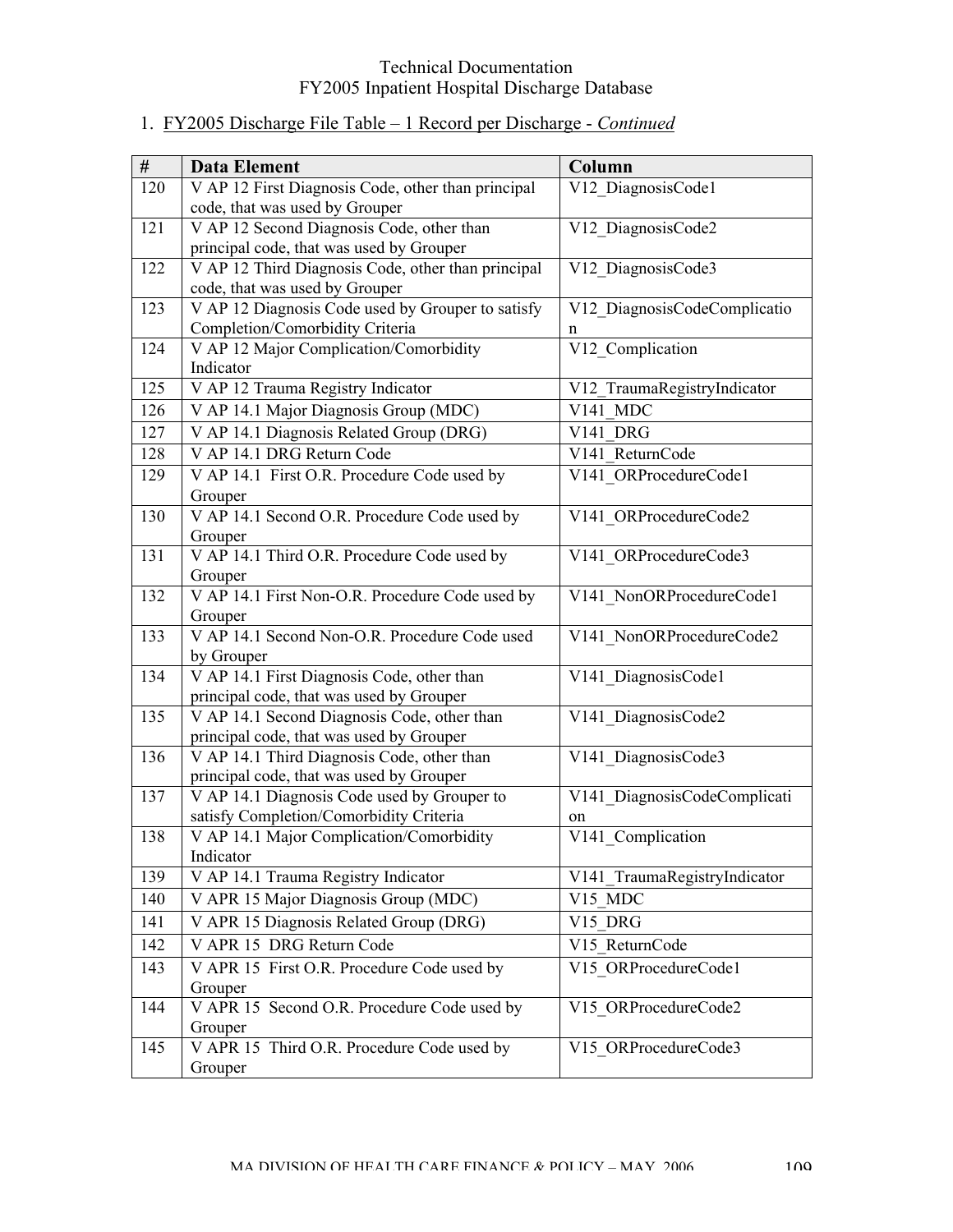| #   | Data Element                                   | Column                       |
|-----|------------------------------------------------|------------------------------|
| 146 | V APR 15 First Non-O.R. Procedure Code used by | V15 NonORProcedureCode1      |
|     | Grouper                                        |                              |
| 147 | V APR 15 Second Non-O.R. Procedure Code used   | V15 NonORProcedureCode2      |
|     | by Grouper                                     |                              |
| 148 | V APR 15 First Diagnosis Code, other than      | V15 DiagnosisCode1           |
|     | principal code, that was used by Grouper       |                              |
| 149 | V APR 15 Second Diagnosis Code, other than     | V15 DiagnosisCode2           |
|     | principal code, that was used by Grouper       |                              |
| 150 | V APR 15 Third Diagnosis Code, other than      | V15 DiagnosisCode3           |
|     | principal code, that was used by Grouper       |                              |
| 151 | V APR 15 Patient Severity Subclass             | V15 Severity                 |
| 152 | V APR 15 Patient Severity Diagnosis Buffer     | V15 SeverityDiagnosisBuffer  |
| 153 | V APR 15 Patient Mortality Subclass            | V15 Mortality                |
| 154 | V APR 15 Patient Mortality Diagnosis Buffer    | V15 MortalityDiagnosisBuffer |

# 1. FY2005 Discharge File Table – 1 Record per Discharge - *Continued*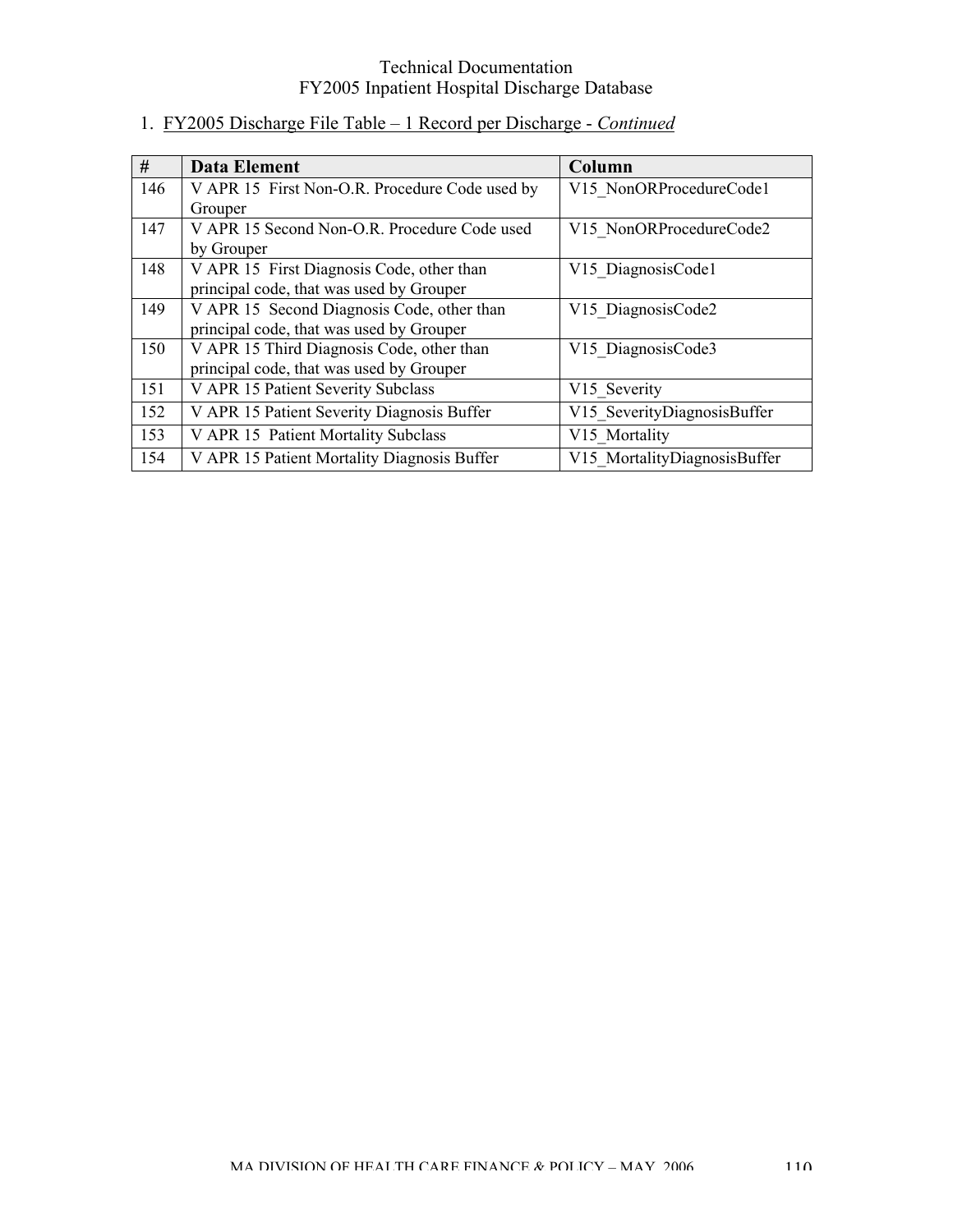# **PART B. DATA FILE SUMMARY**

# 2. FY2005 Revenue File Table - 1 Record per Revenue Code reported for each discharge

| # | <b>Data Element</b>                 | Column              |
|---|-------------------------------------|---------------------|
|   | RecordType20ID                      | RecordType20ID      |
|   | ServiceID                           | ServiceID           |
|   | SubmissionControlID                 | SubmissionControlID |
|   | Revenue Code Type                   | TypeofService       |
|   | LineItem                            | Sequence            |
|   | UB-92 Revenue Code                  | RevenueCode         |
|   | Units of Service for Revenue Center | UnitsOfService      |
|   | Charges for Revenue Center          | TotalCharges        |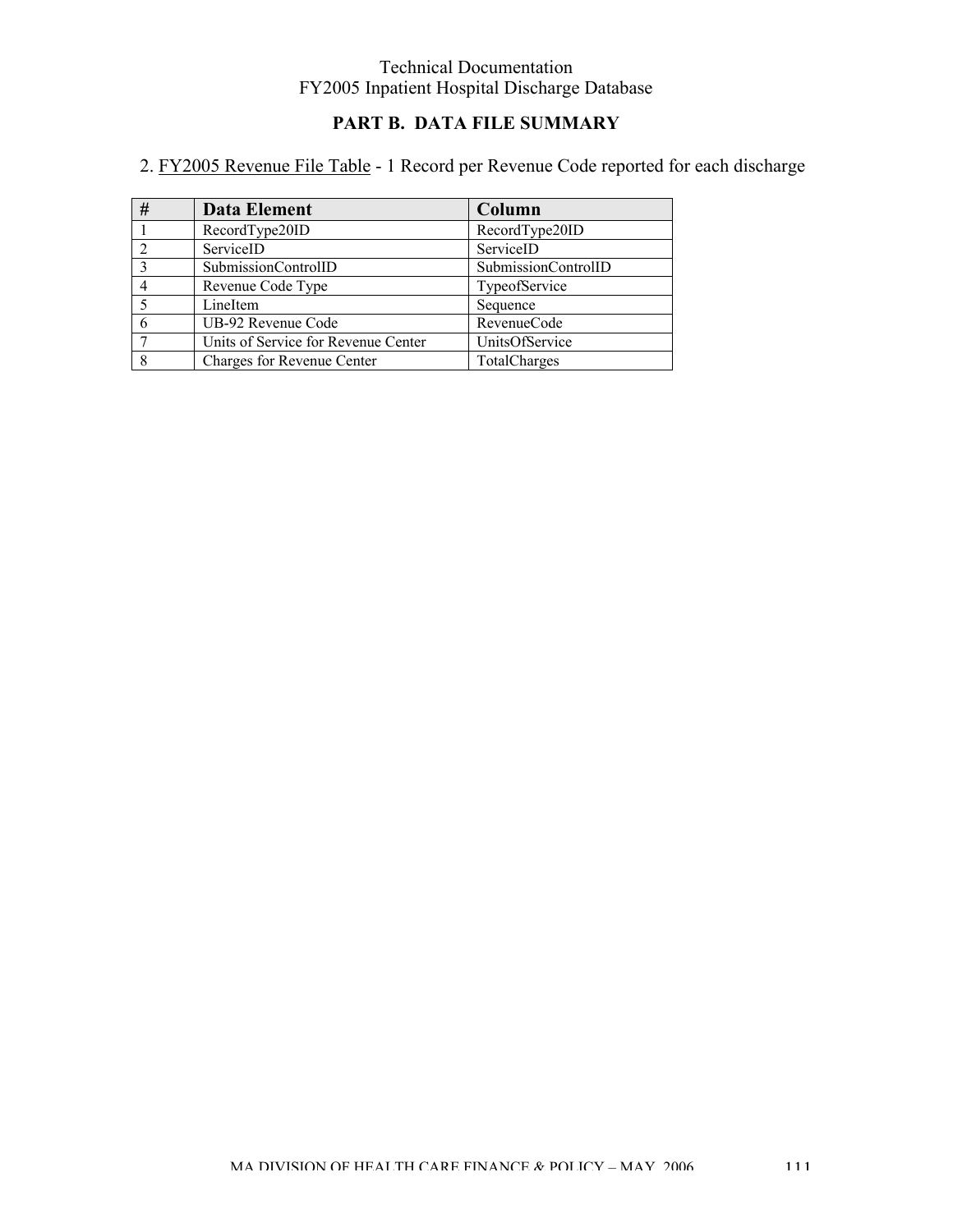## **PART B. DATA FILE SUMMARY**

## 3. **INPATIENT DATA CODE TABLES**

The following are the code tables for all data elements requiring codes not otherwise specified in 114.1 CMR 17.00. Please note that the Source of Payment Code Table and the Supplemental Payer Source Code Table appears as Supplements in Part F of this manual.

### **Patient Sex Codes**:

| * SEX CODE | * Patient Sex Definition |
|------------|--------------------------|
|            | Male                     |
|            | Female                   |
|            | Unknown                  |

## **Patient Race Codes**:

| * RACE CODE | * Patient Race Definition |
|-------------|---------------------------|
|             | White                     |
|             | <b>Black</b>              |
|             | Asian                     |
|             | Hispanic                  |
|             | Native American           |
|             | Other                     |
|             | Unknown                   |

## **Type of Admission Codes**:

| * TYPEADM CODE | <i>*Type of Admission</i>      |
|----------------|--------------------------------|
|                | <b>Definition</b>              |
|                | Emergency                      |
|                | Urgent                         |
|                | Elective                       |
|                | Newborn                        |
|                | <b>Information Unavailable</b> |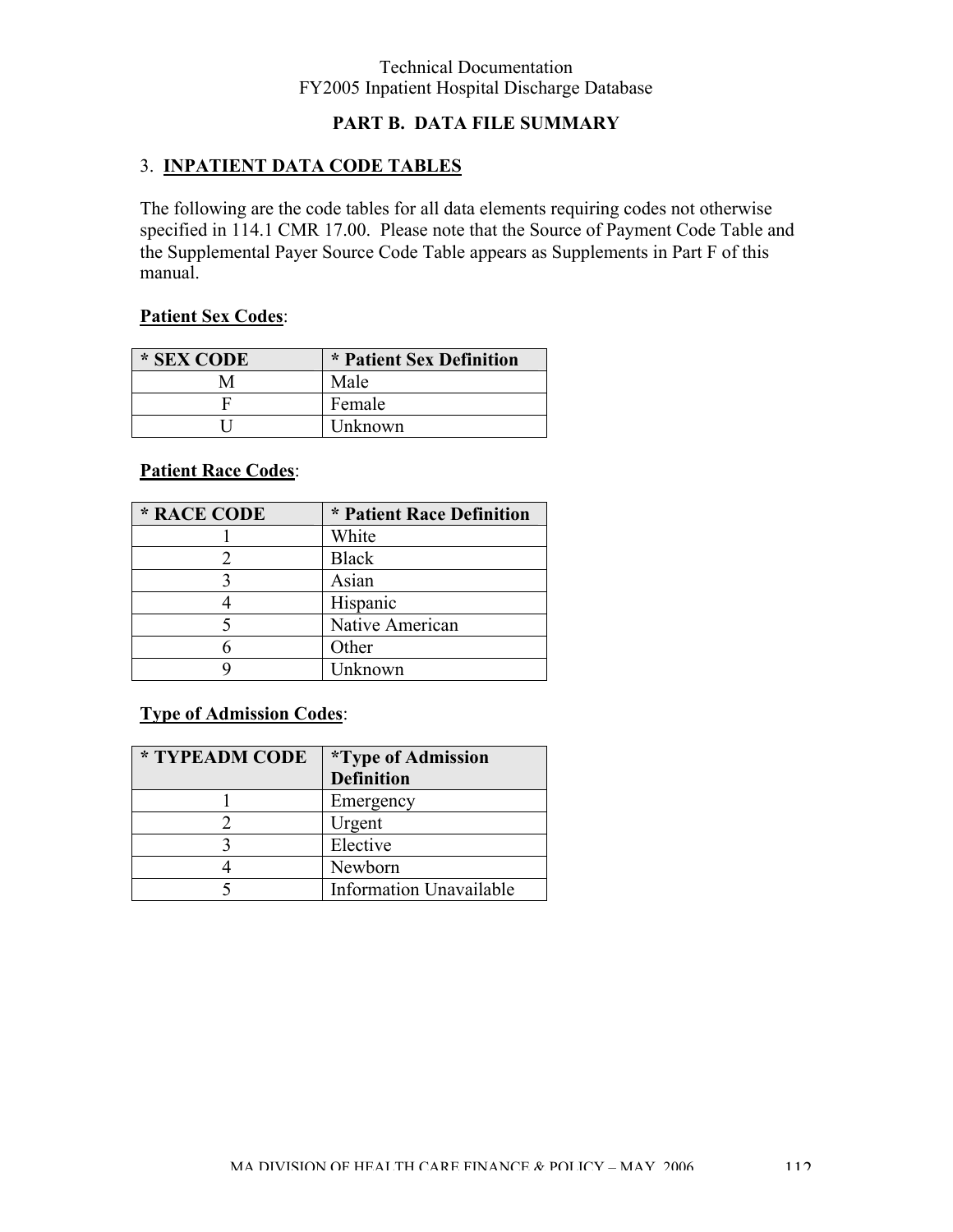# **PART B. DATA FILE SUMMARY**

## 3. **INPATIENT DATA CODE TABLES (***Continued***)**

# **Source of Admission Codes**:

| * SRCADM CODE  | * Source of Admission Definition               |
|----------------|------------------------------------------------|
| $\theta$       | Information not available                      |
|                | Direct Physician Referral                      |
| $\overline{2}$ | Within Hospital Clinic Referral                |
| 3              | Direct Health Plan Referral / HMO Referral     |
| 4              | Transfer from an Acute Hospital                |
| 5              | Transfer from a Skilled Nursing Facility (SNF) |
| 6              | Transfer from Intermediate Care Facility (ICF) |
|                | Outside Hospital Emergency Room Transfer       |
| 8              | Court/Law Enforcement                          |
| 9              | Other (to include Level 4 Nursing Facility)    |
|                | Outside Hospital Clinic Referral               |
| М              | Walk-In / Self-Referral                        |
| R.             | Within Hospital Emergency Room Transfer        |
| T              | Transfer from Another Institution's Ambulatory |
|                | Surgery                                        |
| W              | <b>Extramural Birth</b>                        |
| X              | Observation                                    |
| Y              | Within Hospital Ambulatory Surgery Transfer    |

| * SRCADM CODE | * Source of Admission Definition |
|---------------|----------------------------------|
|               | - Newborn Only                   |
|               | Information Not Available -      |
|               | Newborn                          |
|               | Normal Delivery                  |
| B             | Premature Delivery               |
|               | Sick Baby                        |
|               | <b>Extramural Birth</b>          |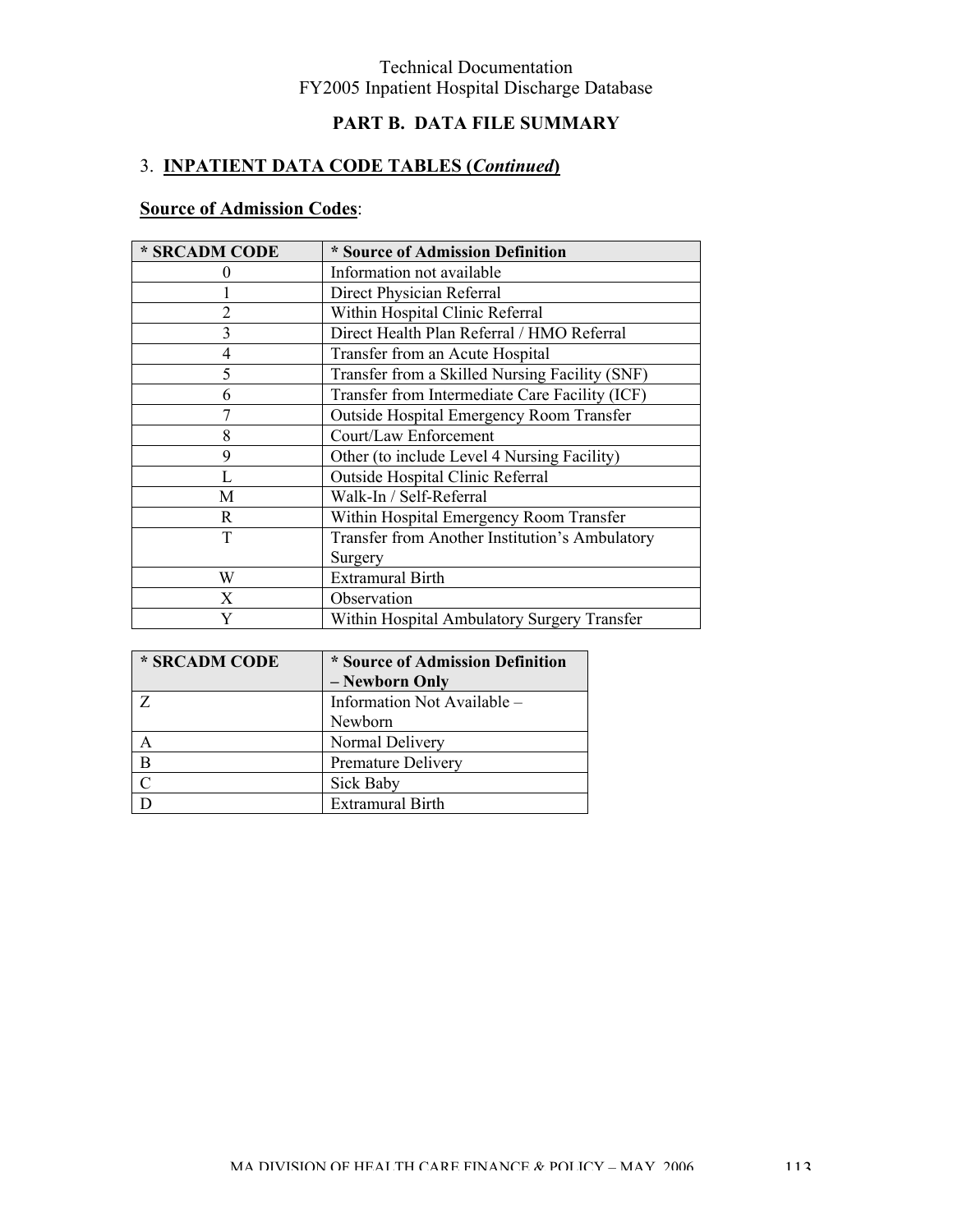# **PART B. DATA FILE SUMMARY**

# 3. **INPATIENT DATA CODE TABLES (***Continued***)**

# **Patient Status Codes**:

| <b>Departure Status Code</b> | <b>Departure Status Description</b>                                                                                                       |
|------------------------------|-------------------------------------------------------------------------------------------------------------------------------------------|
| 01                           | Discharged/transferred to home or self-care (routine discharge)                                                                           |
| 02                           | Discharged/transferred to another short-term general hospital                                                                             |
| 03                           | Discharged/transferred to Skilled Nursing Facility (SNF)                                                                                  |
| 04                           | Discharged/transferred to Intermediate Care Facility (ICF)                                                                                |
| 05                           | Discharged/transferred to another type of institution for<br>inpatient care or referred for outpatient services to another<br>institution |
| 06                           | Discharged/transferred to home under care of organized home<br>health service organization                                                |
| 07                           | Left Against Medical Advice                                                                                                               |
| 08                           | Discharged/transferred to home under care of a Home IV Drug<br>Therapy Provider                                                           |
| 09                           | Not Used                                                                                                                                  |
| 10                           | Discharged/transferred to chronic hospital                                                                                                |
| 11                           | Discharged/transferred to mental health hospital                                                                                          |
| 12                           | Discharge Other                                                                                                                           |
| 13                           | Discharged/transferred to rehab hospital                                                                                                  |
| 14                           | Discharged/transferred to rest home                                                                                                       |
| 15                           | Discharged to shelter                                                                                                                     |
| 20                           | Expired (or did not recover - Christian Science Patient)                                                                                  |
| 50                           | Discharged to Hospice-Home                                                                                                                |
| 51                           | Discharged to Hospice Medical Facility                                                                                                    |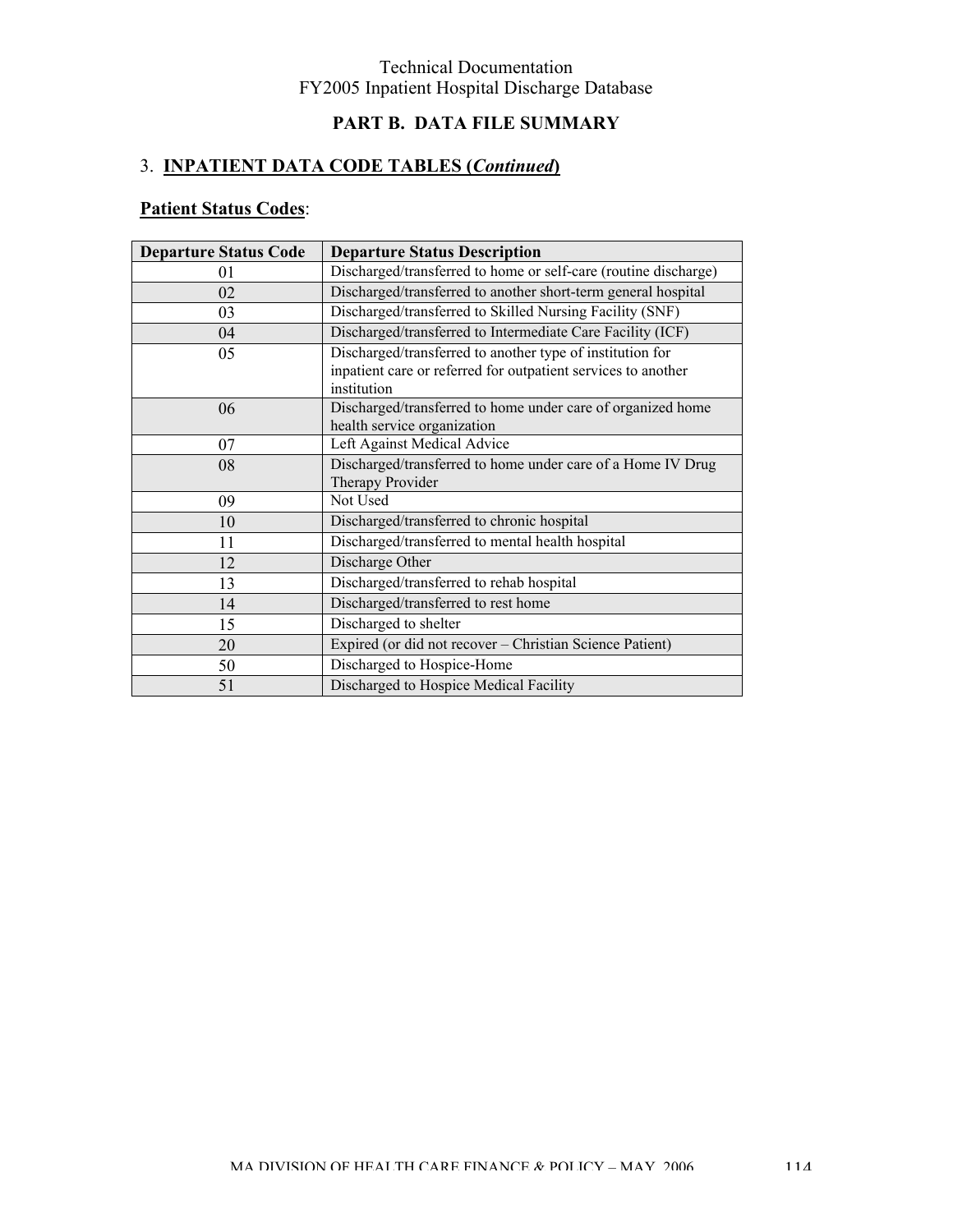# **PART B. DATA FILE SUMMARY**

## 3. **INPATIENT DATA CODE TABLES (***Continued***)**

# **Payer Type Codes**:

| *PAYER TYPE    | <b>Payer Type</b>   | * Payer Type Definition                |  |
|----------------|---------------------|----------------------------------------|--|
| <b>CODE</b>    | <b>Abbreviation</b> |                                        |  |
|                | SP                  | Self-Pay                               |  |
| $\overline{2}$ | <b>WOR</b>          | Worker's Compensation                  |  |
| 3              | <b>MCR</b>          | Medicare                               |  |
| F              | MCR-MC              | Medicare Managed Care                  |  |
| $\overline{4}$ | <b>MCD</b>          | Medicaid                               |  |
| B              | MCD-MC              | Medicaid Managed Care                  |  |
| 5              | GOV                 | Other Government Payment               |  |
| 6              | <b>BCBS</b>         | <b>Blue Cross</b>                      |  |
| C              | <b>BCBS-MC</b>      | <b>Blue Cross Managed Care</b>         |  |
| $\overline{7}$ | <b>COM</b>          | Commercial Insurance                   |  |
| D              | COM-MC              | <b>Commercial Managed Care</b>         |  |
| 8              | <b>HMO</b>          | Health Maintenance Organization        |  |
| 9              | FC                  | Free Care                              |  |
| $\theta$       | <b>OTH</b>          | Other Non-Managed Care Plans           |  |
| E              | <b>PPO</b>          | PPO and Other Managed Care Plans Not   |  |
|                |                     | Elsewhere Classified                   |  |
|                | <b>POS</b>          | Point-Of-Service Plan                  |  |
| K              | <b>EPO</b>          | <b>Exclusive Provider Organization</b> |  |
| T              | AI                  | Auto Insurance                         |  |
| N              | None                | None (Valid only for Secondary Payer)  |  |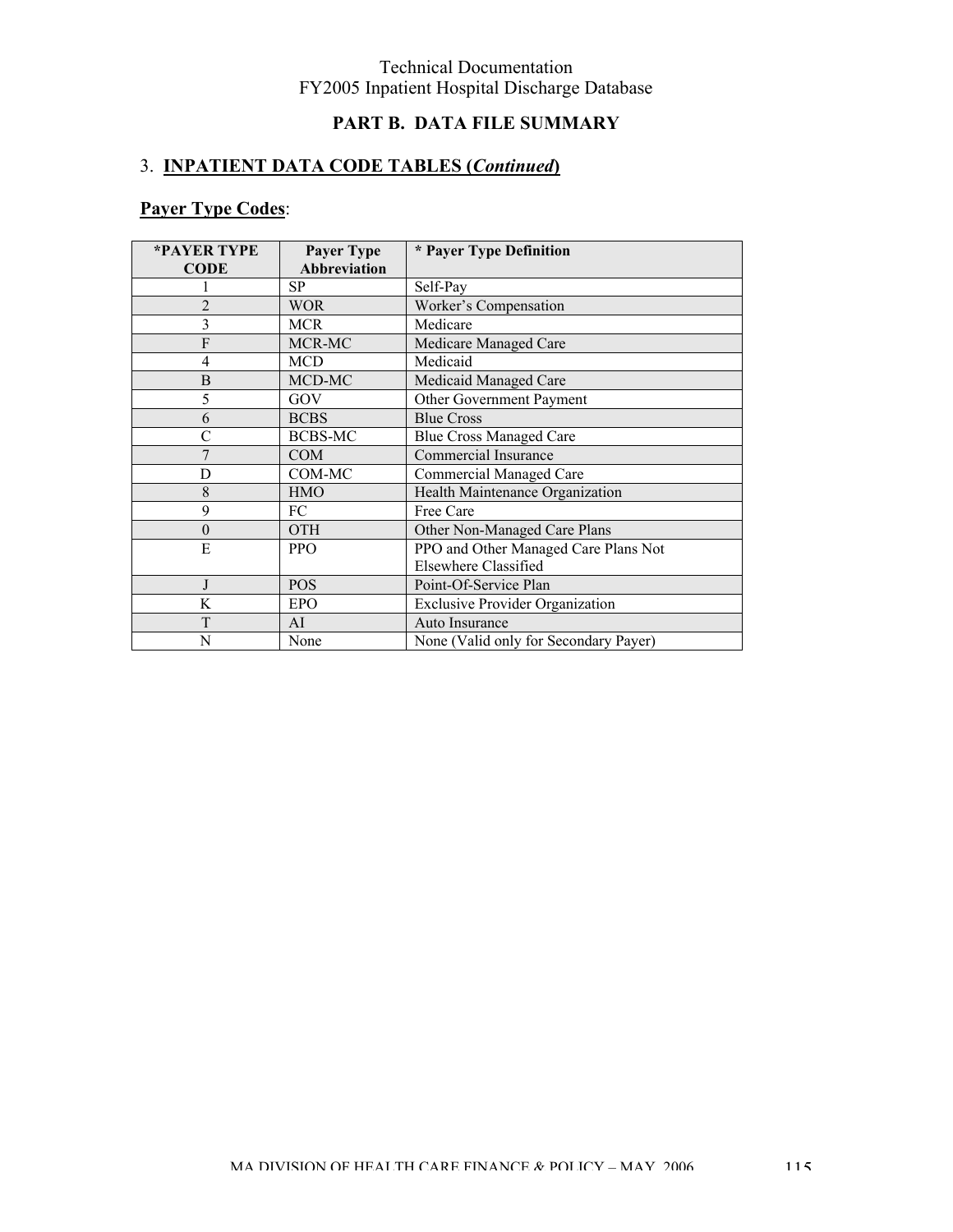# **PART B. DATA FILE SUMMARY**

## 3. **INPATIENT DATA CODE TABLES (***Continued***)**

## **Veteran's Status Codes**:

| *VESTA CODE | * Veterans Status Definition                                                                                                   |
|-------------|--------------------------------------------------------------------------------------------------------------------------------|
|             | YES                                                                                                                            |
|             | NO (includes never a military,<br>currently in active duty, national<br>guard or revisit with 6 months or<br>less active duty) |
|             | Not applicable                                                                                                                 |
|             | Not Determined (unable to obtain<br>information)                                                                               |

## **DNR Codes**:

| * DNR CODE | Do Not Resuscitate Status<br><b>Definition</b> |
|------------|------------------------------------------------|
|            | <b>DNR</b> Order Written                       |
|            | <b>Comfort Measures Only</b>                   |
|            | No DNR Order or comfort                        |
|            | measures ordered                               |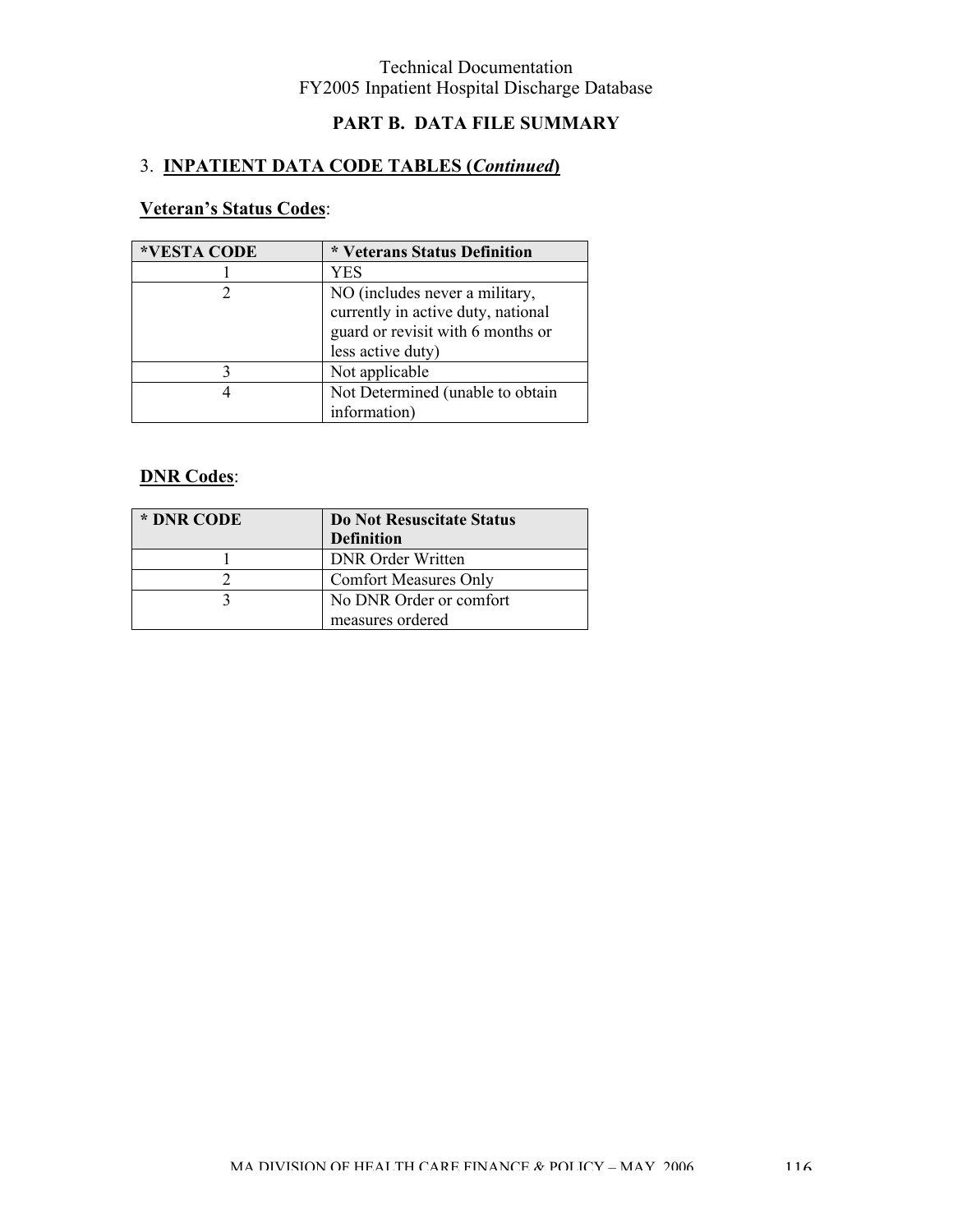# **PART B. DATA FILE SUMMARY**

# 3. **INPATIENT DATA CODE TABLES (***Continued***)**

# **Routine Accommodations**:

|     | <b>Revenue Center</b> | <b>Revenue Code</b>                                 | <b>Units of</b><br><b>Service</b> |
|-----|-----------------------|-----------------------------------------------------|-----------------------------------|
| 1.  | Medical/Surgical      | 111<br>(Includes codes: 111,<br>121, 131, 141, 151) | Days                              |
| 2.  | Obstetrics            | 112<br>(Includes codes: 112,<br>122, 132, 142, 152) | Days                              |
| 3.  | Pediatrics            | 113<br>(Includes codes: 113,<br>123, 133, 143, 153) | Days                              |
| 4.  | Psychiatric           | 114<br>(Includes codes: 114,<br>124, 134, 144, 154) | Days                              |
| 5.  | Hospice               | 115<br>(Includes codes: 115,<br>125, 135, 145, 155) | Days                              |
| 6.  | Detoxification        | 116<br>(Includes codes: 116,<br>126, 136, 146, 156) | Days                              |
| 7.  | Oncology              | 117<br>(Includes codes: 117,<br>127, 137, 147, 157) | Days                              |
| 8.  | Rehabilitation        | 118<br>(Includes codes: 118,<br>128, 138, 148, 158) | Days                              |
| 9.  | Other                 | 119<br>(Includes codes: 119,<br>129, 139, 149, 159) | Days                              |
| 10. | Nursery               | 170<br>(Includes codes: 170,<br>171, 172, 179)      | Days                              |
| 11. | Chronic               | 192                                                 | Days                              |
| 12. | Subacute              | 196                                                 | Days                              |
| 13. | <b>TCU</b>            | 197                                                 | Days                              |
| 14. | <b>SNF</b>            | 198                                                 | Days                              |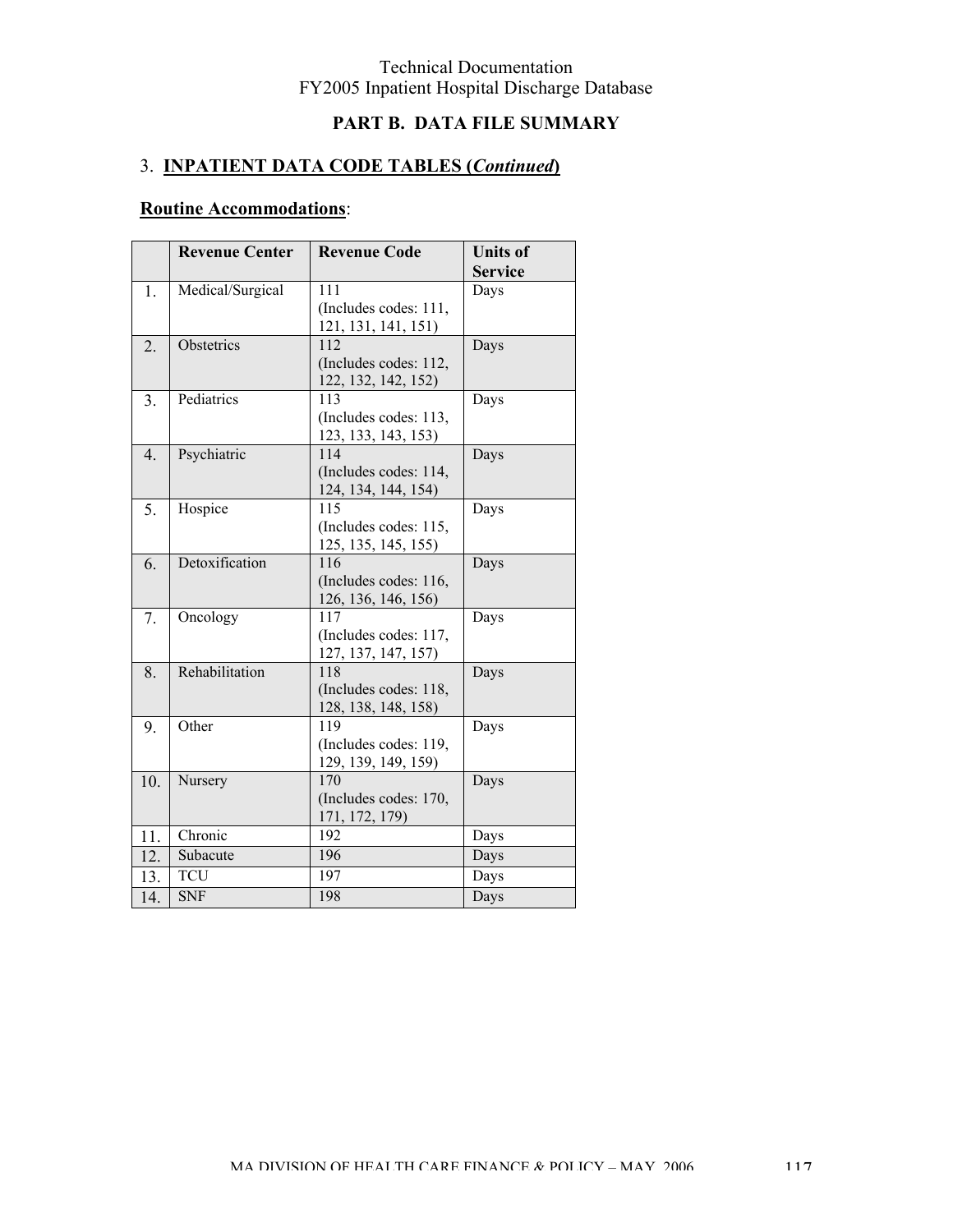# **PART B. DATA FILE SUMMARY**

## 3. **INPATIENT DATA CODE TABLES (***Continued***)**

# **Special Care Accommodations:**

|                  | <b>Revenue Center</b>            | <b>Revenue Code</b>                    | <b>Units of</b><br><b>Service</b> |
|------------------|----------------------------------|----------------------------------------|-----------------------------------|
| 1.               | Neo-Natal ICU                    | 175<br>(Includes codes: 173<br>& 174)  | Days                              |
| $\overline{2}$ . | Medical / Surgical<br><b>ICU</b> | 200<br>(Includes codes: 201)<br>& 202) | Days                              |
| 3.               | Pediatric ICU                    | 203                                    | Days                              |
| 4.               | Psychiatric ICU                  | 204                                    | Days                              |
| 5.               | Post Care ICU                    | 206                                    | Days                              |
| 6.               | Burn Unit                        | 207                                    | Days                              |
| 7.               | Trauma Unit                      | 208                                    | Days                              |
| 8.               | Other ICU                        | 209                                    | Days                              |
| 9.               | Coronary Care<br>Unit            | 210                                    | Days                              |
| 10.              | Myocardial<br>Infarction         | 211                                    | Days                              |
| 11.              | Pulmonary Care                   | 212                                    | Days                              |
| 12.              | <b>Heart Transplant</b>          | 213                                    | Days                              |
| 13.              | Post Coronary Care               | 214                                    | Days                              |
| 14.              | Other Coronary<br>Care           | 219                                    | Days                              |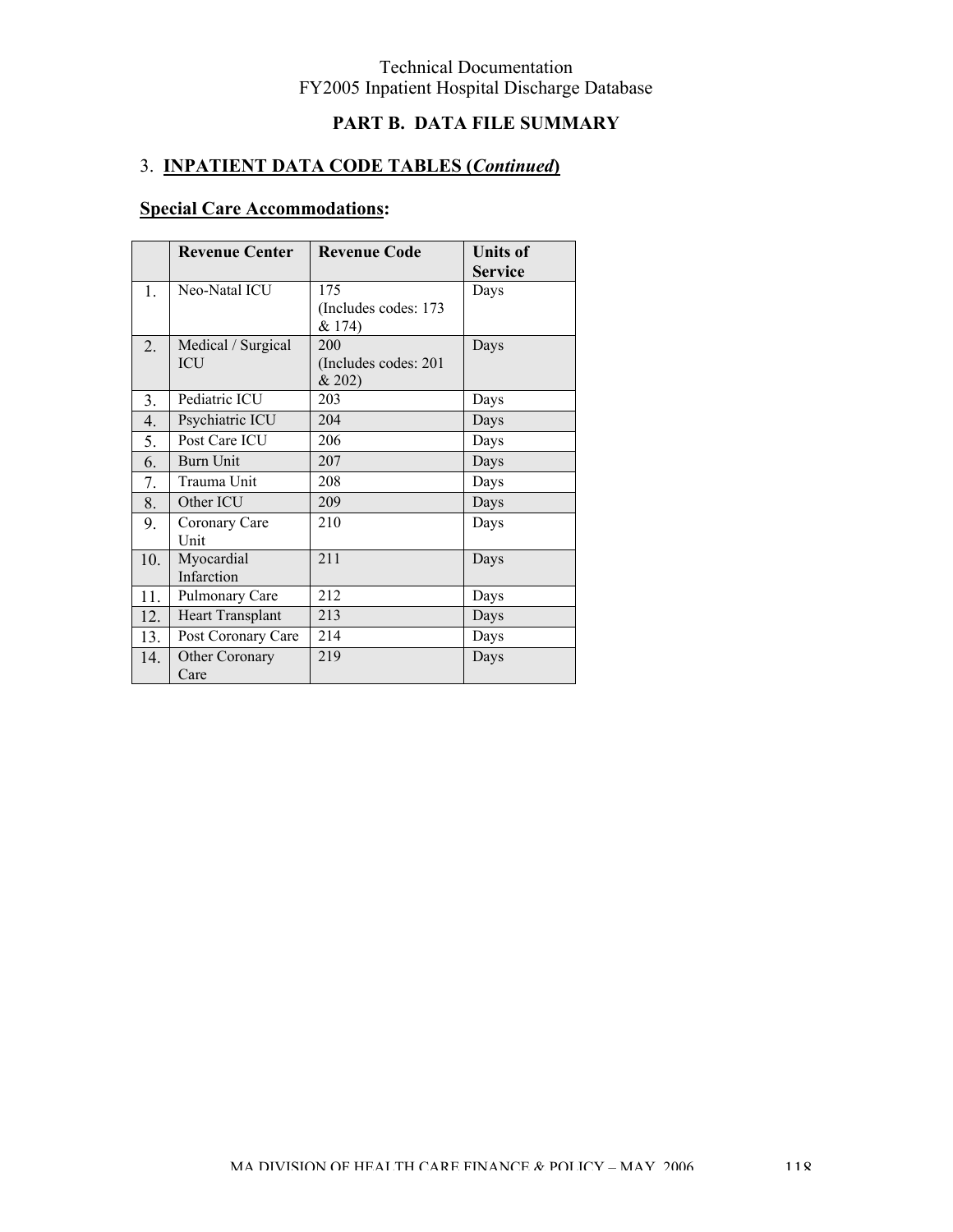# **PART B. DATA FILE SUMMARY**

## 3. **INPATIENT DATA CODE TABLES (***Continued***)**

|                  | <b>Revenue Center</b>                         | <b>Revenue Code</b> | <b>Units of</b> |
|------------------|-----------------------------------------------|---------------------|-----------------|
|                  |                                               |                     | <b>Service</b>  |
| $\overline{1}$ . | <b>Special Charges</b>                        | 220                 | Zeros           |
| 2.               | Incremental<br>Nursing Charge<br>Rate         | 230                 | Zeros           |
| 3.               | All Inclusive<br>Ancillary                    | 240                 | Zeros           |
| 4.               | Pharmacy                                      | 250                 | Zeros           |
| 5.               | IV Therapy                                    | 260                 | Zeros           |
| 6.               | Medical / Surgical<br>Supplies and<br>Devices | 270                 | Zeros           |
| 7.               | Oncology                                      | 280                 | Zeros           |
| 8.               | <b>Durable Medical</b><br>Equipment           | 290                 | Zeros           |
| 9.               | Laboratory                                    | 300                 | Zeros           |
| 10.              | Laboratory<br>Pathological                    | 310                 | Zeros           |
| 11.              | Diagnostic<br>Radiology                       | 320                 | Zeros           |
| 12.              | Therapeutic<br>Radiology                      | 330                 | Zeros           |
| 13.              | Nuclear Medicine                              | 340                 | Zeros           |
| 14.              | <b>CAT</b> Scan                               | 350                 | Zeros           |
| 15.              | <b>Operating Room</b><br>Services             | 360                 | Zeros           |
| 16.              | Anesthesia                                    | 370                 | Zeros           |
| 17.              | Blood                                         | 380                 | Zeros           |
| 18.              | <b>Blood Storage and</b><br>Processing        | 390                 | Zeros           |
| 19.              | Other Imaging<br>Services                     | 400                 | Zeros           |
| 20.              | Respiratory<br><b>Services</b>                | 410                 | Zeros           |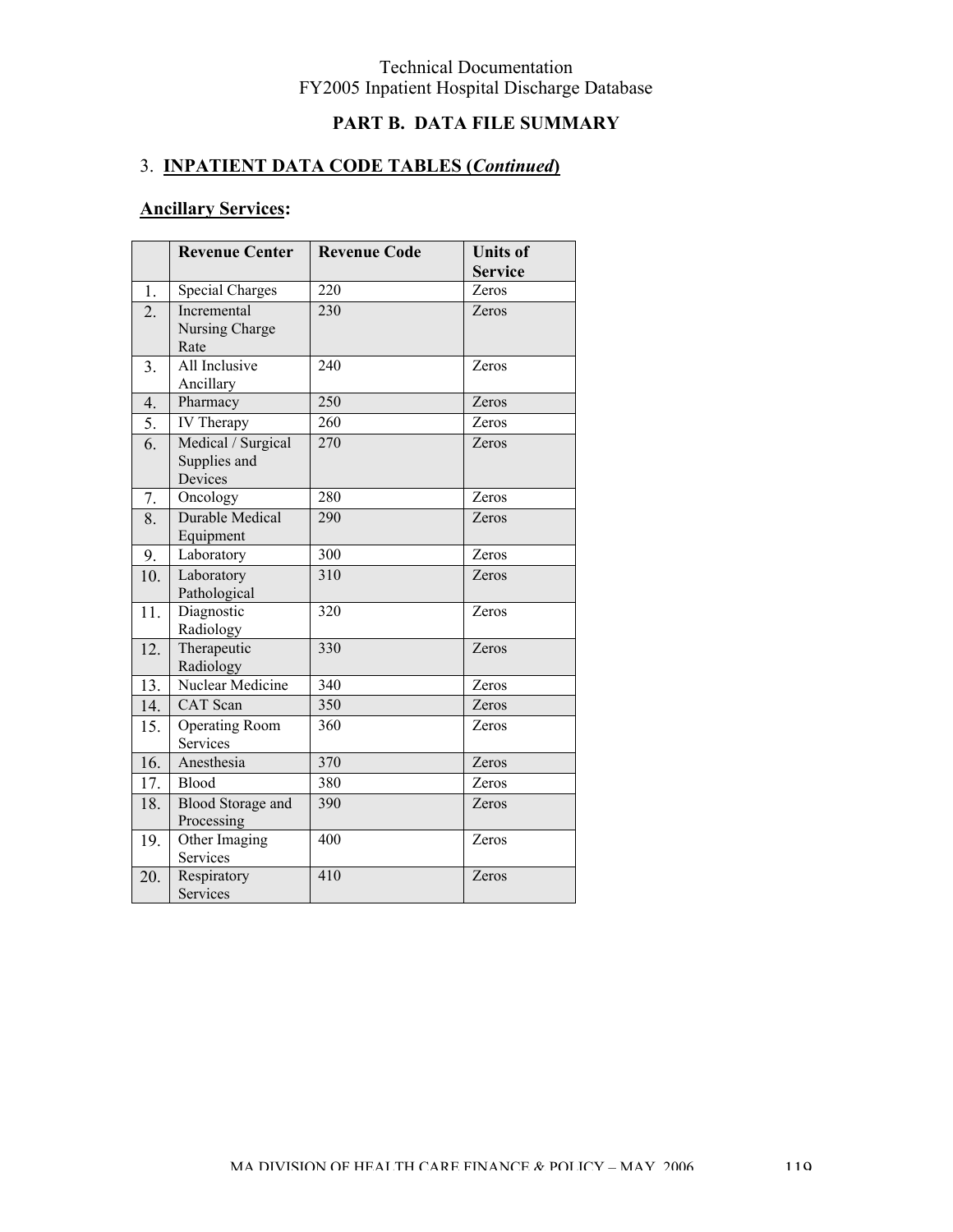# **PART B. DATA FILE SUMMARY**

## 3. **INPATIENT DATA CODE TABLES (***Continued***)**

|     | <b>Revenue Center</b>                                | <b>Revenue Code</b> | <b>Units of</b> |
|-----|------------------------------------------------------|---------------------|-----------------|
|     |                                                      |                     | <b>Service</b>  |
| 21. | Physical Therapy                                     | 420                 | Zeros           |
| 22. | Occupational<br>Therapy                              | 430                 | Zeros           |
| 23. | Speech-Language<br>Pathology                         | 440                 | Zeros           |
| 24. | <b>Emergency Room</b>                                | 450                 | Zeros           |
| 25. | Pulmonary<br>Function                                | 460                 | Zeros           |
| 26. | Audiology                                            | 470                 | Zeros           |
| 27. | Cardiology                                           | 480                 | Zeros           |
| 28. | Ambulatory<br><b>Surgical Care</b>                   | 490                 | Zeros           |
| 29. | <b>Outpatient Services</b>                           | 500                 | Zeros           |
| 30. | Clinics                                              | 510                 | Zeros           |
| 31. | Free-standing<br>Clinic                              | 520                 | Zeros           |
| 32. | Osteopathic<br>Services                              | 530                 | Zeros           |
| 33. | Ambulance                                            | 540                 | Zeros           |
| 34. | <b>Skilled Nursing</b>                               | 550                 | Zeros           |
| 35. | <b>Medical Social</b><br>Services                    | 560                 | Zeros           |
| 36. | Home Health Aide<br>(Home Health)                    | 570                 | Zeros           |
| 37. | Other Visits (Home<br>Health)                        | 580                 | Zeros           |
| 38. | Units of Service<br>(Home Health)                    | 590                 | Zeros           |
| 39. | Oxygen (Home<br>Health)                              | 600                 | Zeros           |
| 40. | <b>MRI</b>                                           | 610                 | Zeros           |
| 41. | Medical/Surgical<br>Supplies $-$<br>Extension of 270 | $\overline{620}$    | Zeros           |
| 42. | Drugs Requiring<br>Specific<br>Identification        | 630                 | Zeros           |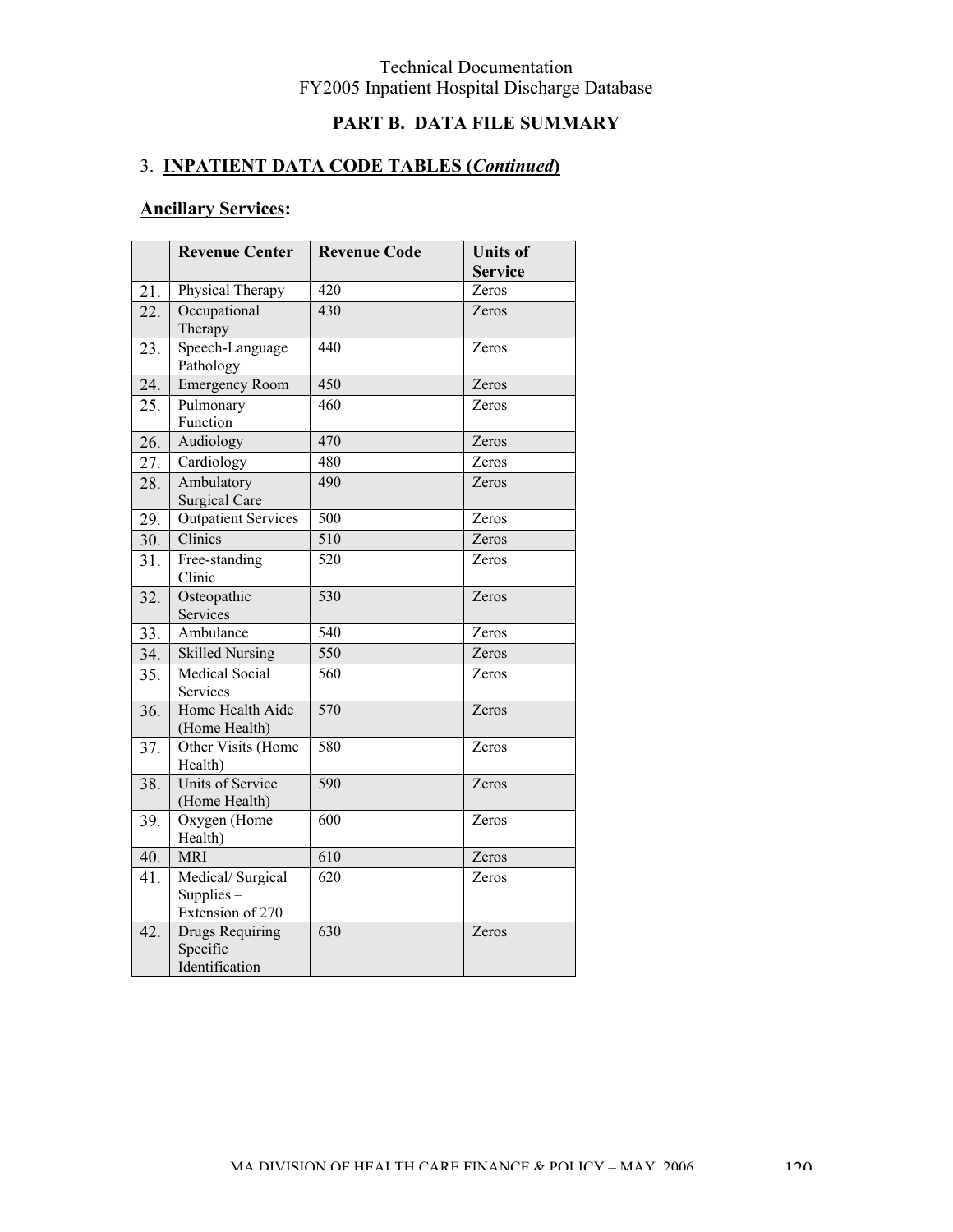# **PART B. DATA FILE SUMMARY**

## 3. **INPATIENT DATA CODE TABLES (***Continued***)**

|     | <b>Revenue Center</b>                                                          | <b>Revenue Code</b> | <b>Units of</b><br><b>Service</b> |
|-----|--------------------------------------------------------------------------------|---------------------|-----------------------------------|
| 43. | Home IV Therapy<br>Services                                                    | 640                 | Zeros                             |
| 44. | Hospice Services                                                               | 650                 | Zeros                             |
| 45. | Respite Care (HHA<br>Only)                                                     | 660                 | Zeros                             |
| 46. | Not Assigned                                                                   | 670                 |                                   |
| 47. | Not Assigned                                                                   | 680                 |                                   |
| 48. | Not Assigned                                                                   | 690                 |                                   |
| 49. | Cast Room                                                                      | 700                 | Zeros                             |
| 50. | Recovery Room                                                                  | 710                 | Zeros                             |
| 51. | Labor Room / Delivery                                                          | 720                 | Zeros                             |
| 52. | <b>EKG/ECG</b><br>(Electrocardiogram)                                          | 730                 | Zeros                             |
| 53. | <b>EEG</b><br>(Electroencephalogram)                                           | 740                 | Zeros                             |
| 54. | Gastro-Intestinal<br>Services                                                  | 750                 | Zeros                             |
| 55. | General Treatment or<br><b>Observation Room</b>                                | 760                 | Zeros                             |
| 56. | <b>Treatment Room</b>                                                          | 761                 | Zeros                             |
| 57. | <b>Observation Room</b>                                                        | 762                 | Zeros                             |
| 58. | Other Observation<br>Room                                                      | 769                 | Zeros                             |
| 59. | Preventive Care<br>Services                                                    | 770                 | Zeros                             |
| 60. | Not Assigned                                                                   | 780                 | Zeros                             |
| 61. | Lithotripsy                                                                    | 790                 | Zeros                             |
| 62. | <b>Inpatient Renal Dialysis</b>                                                | 800                 | Zeros                             |
| 63. | Organ Acquisition                                                              | 810                 | Zeros                             |
| 64. | Hemodialysis-<br>Outpatient or Home                                            | 820                 | Zeros                             |
| 65. | Peritoneal Dialysis-<br>Outpatient or Home                                     | 830                 | Zeros                             |
| 66. | Continuous<br><b>Ambulatory Peritoneal</b><br>Dialysis - Outpatient or<br>Home | 840                 | Zeros                             |
| 67. | Continuous Cycling<br>Peritoneal Dialysis-<br>Outpatient or Home               | 850                 | Zeros                             |
| 68. | Invalid (Reserved for<br>Dialysis - National<br>Assignment)                    | 860                 |                                   |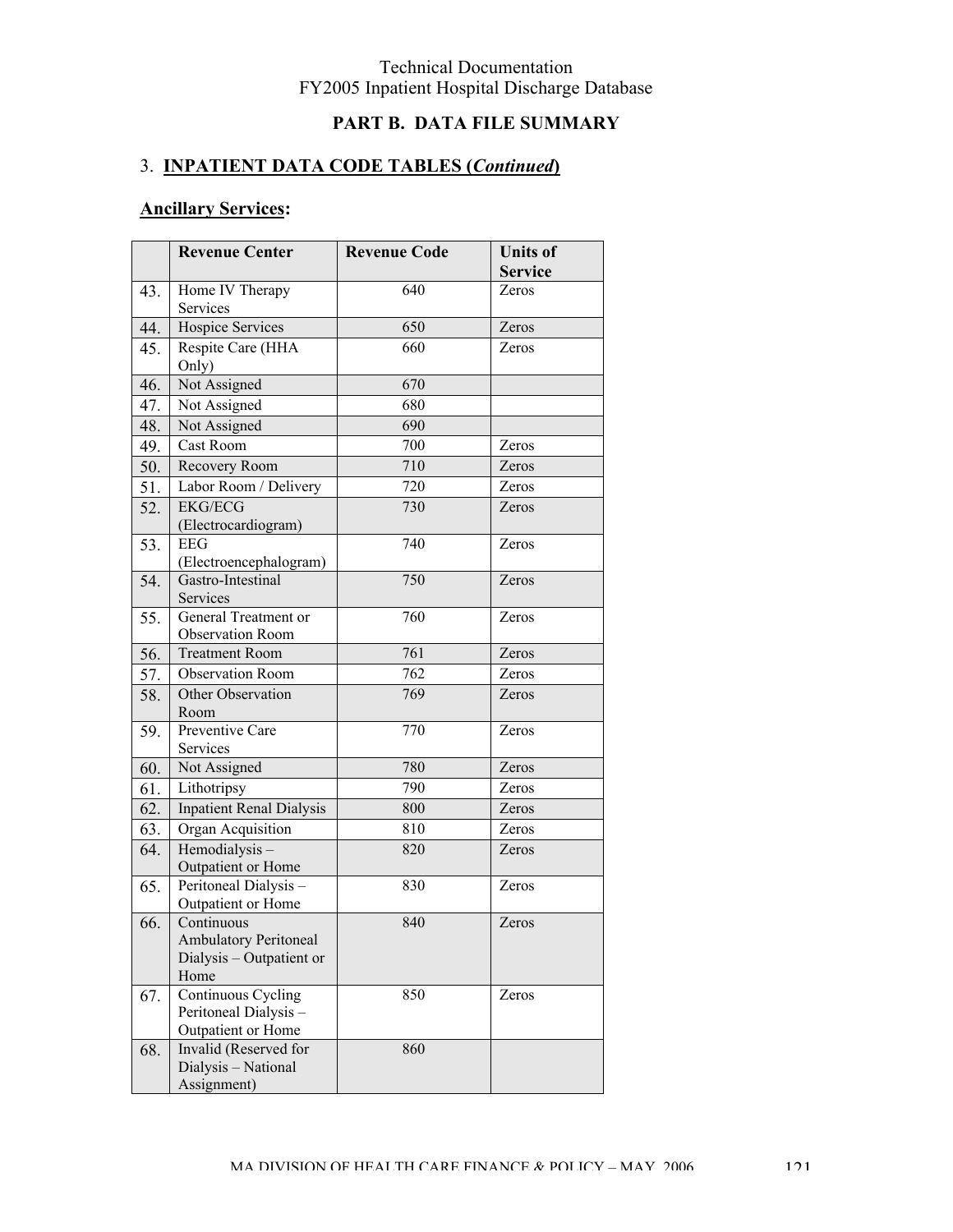# **PART B. DATA FILE SUMMARY**

## 3. **INPATIENT DATA CODE TABLES (***Continued***)**

|     | <b>Revenue Center</b>    | <b>Revenue Code</b>   | <b>Units of</b> |
|-----|--------------------------|-----------------------|-----------------|
|     |                          |                       | <b>Service</b>  |
| 69. | Invalid (Reserved        | 870                   | Zeros           |
|     | for Dialysis -           |                       |                 |
|     | National                 |                       |                 |
|     | Assignment)              |                       |                 |
| 70. | Miscellaneous            | 880                   | Zeros           |
|     | Dialysis                 |                       |                 |
| 71. | Other Donor Bank         | 890                   | Zeros           |
| 72. | Psychiatric /            | 900                   | Zeros           |
|     | Psychological            |                       |                 |
|     | Treatments               |                       |                 |
| 73. | Psychiatric /            | 910                   | Zeros           |
|     | Psychological            |                       |                 |
|     | Services                 |                       |                 |
| 74. | Other Diagnostic         | 920                   | Zeros           |
|     | Services                 |                       |                 |
| 75. | Not Assigned             | 930                   | Zeros           |
| 76. | Other Therapeutic        | 940                   | Zeros           |
|     | Services                 |                       |                 |
| 77. | Other                    | 950                   | Zeros           |
| 78. | Professional Fees        | 960                   | Zeros           |
|     |                          | (Includes codes: 960, |                 |
|     |                          | 961, 962, 963,        |                 |
|     |                          | 964, 969)             |                 |
| 79. | Professional Fees        | 970                   | Zeros           |
|     |                          | Includes codes: 970,  |                 |
|     |                          | 971, 972, 973, 974,   |                 |
|     |                          | 975, 976, 977,        |                 |
|     |                          | 978, 979)             |                 |
| 80. | <b>Professional Fees</b> | 980                   | Zeros           |
|     |                          | Includes codes: 980,  |                 |
|     |                          | 981, 982, 983, 984,   |                 |
|     |                          | 985, 986, 987,        |                 |
|     |                          | 988, 989)             |                 |
| 81. | Patient                  | 990                   | Zeros           |
|     | Convenience Items        |                       |                 |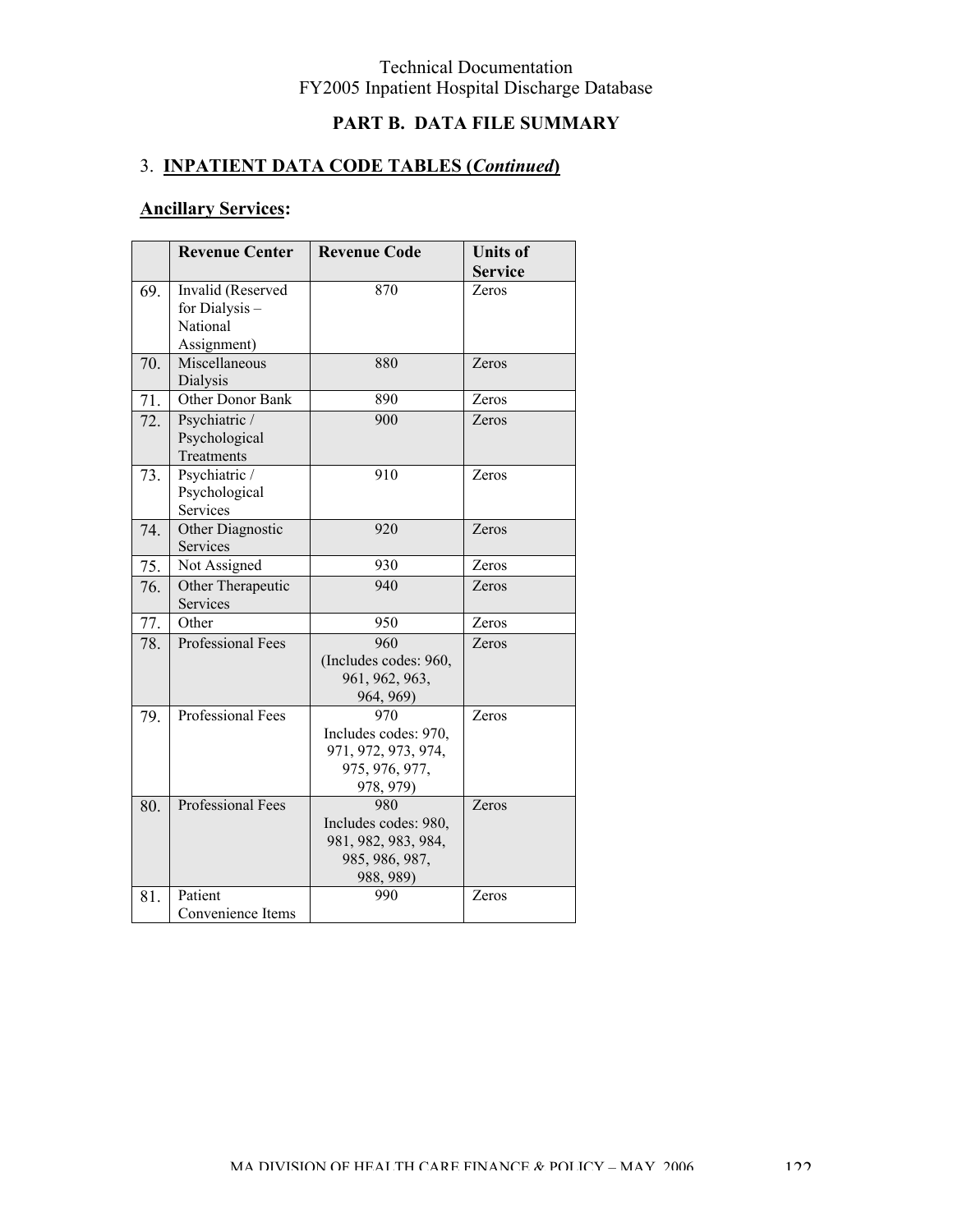# **PART B. DATA FILE SUMMARY**

# 3. **INPATIENT DATA CODE TABLES (***Continued***)**

# **Other Caregiver Codes**:

| * OTH CARE CODE | <i>*</i> Type of Other Caregiver Definition |
|-----------------|---------------------------------------------|
|                 | Resident                                    |
|                 | Intern                                      |
|                 | <b>Nurse Practitioner</b>                   |
|                 | Not Used                                    |
|                 | Physician Assistant                         |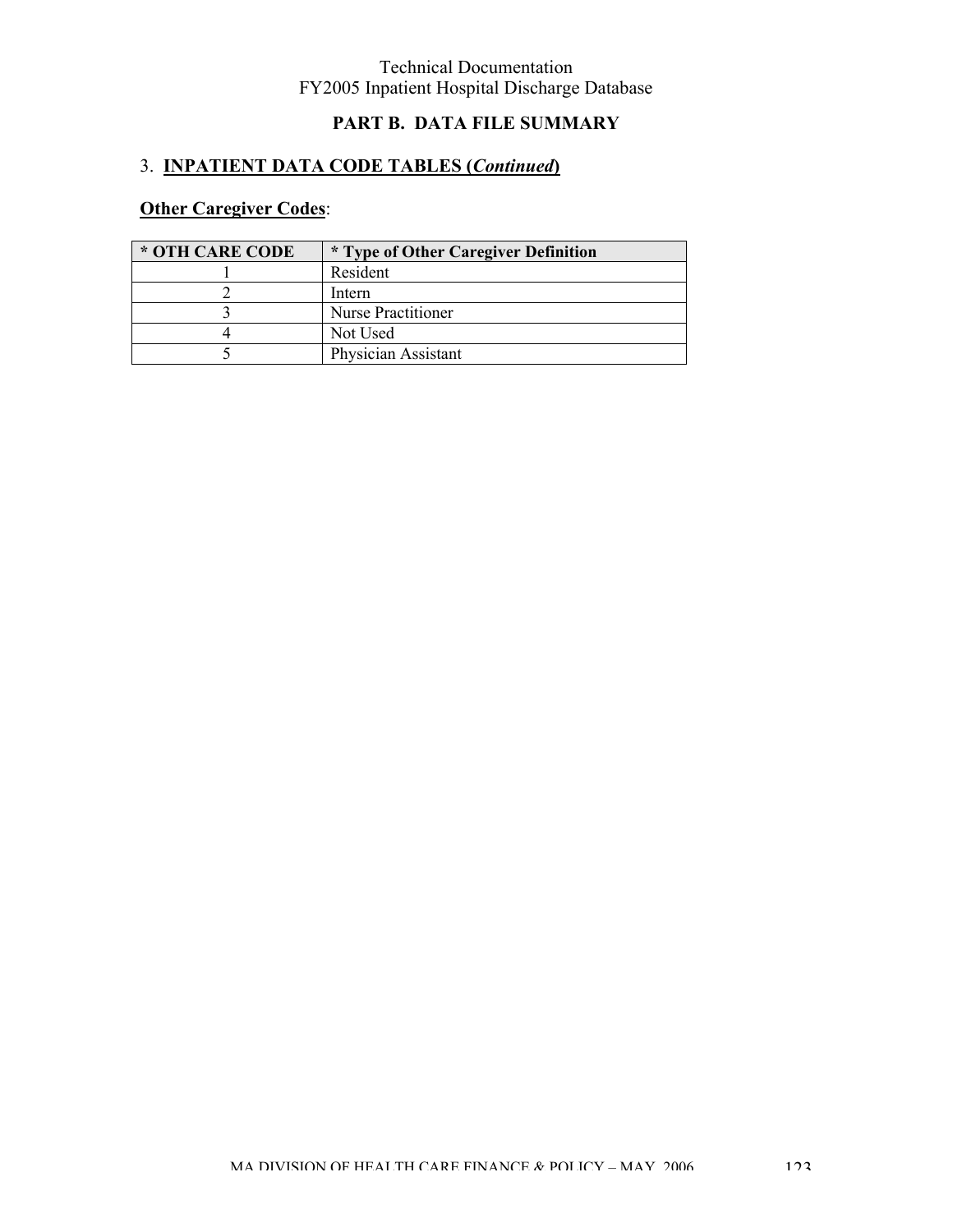## **PART C. REVENUE CODE MAPPINGS**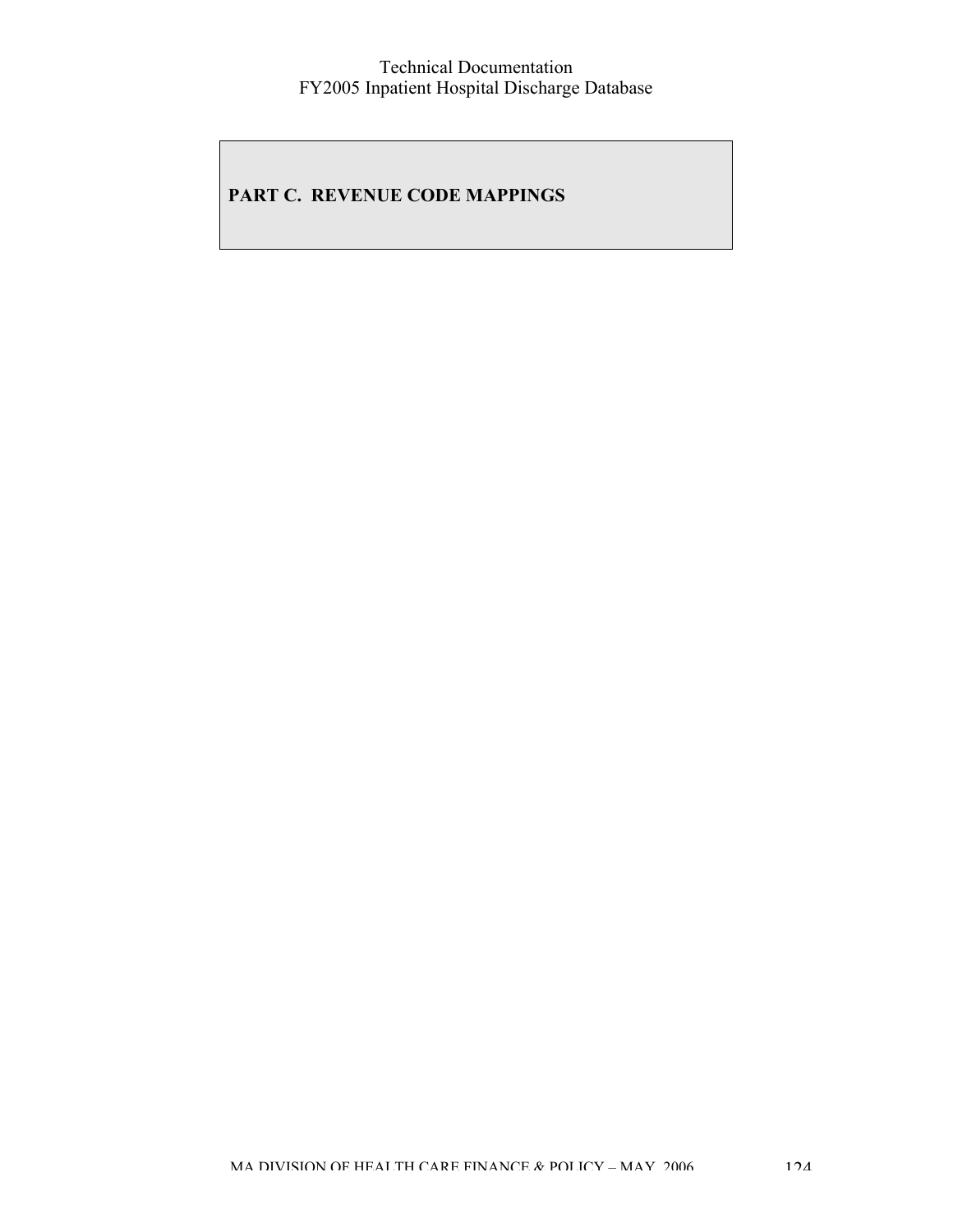## **PART C. REVENUE CODE MAPPINGS**

### ANCILLARY SERVICES

Effective January 1, 1994, amendments to Regulation 114.1 CMR 17.00 were adopted to require the use of the UB-92 revenue codes. As a result, all ancillary service revenue code subcategories are now mapped to the UB-92 major classification heading for that revenue center. For example, codes 251-259 map to code 250.

For periods ending December 31, 1993 and earlier, the following tables identify how the UB-92 revenue codes are mapped in the case mix database.

250 PHARMACY: 250 Pharmacy 251 General 252 Generic Drugs 253 Non-Generic Drugs 254 Blood Plasma 255 Blood-Other Components 256 Experimental Drugs 257 Non-Prescription 258 IV Solution 259 Other

260 IV THERAPY

270 MEDICAL / SURGICAL SUPPLIES:

270 General Medical Surgical Supplies 272 Sterile Supply 273 Take Home Supply 274 Prosthetic Devices 275 Pace Maker 277 Oxygen-Take Home 278 Other Implants 279 Other Devices 290 Durable Medical Equipment 291 Rental DME 292 Purchase DME 299 Other Equipment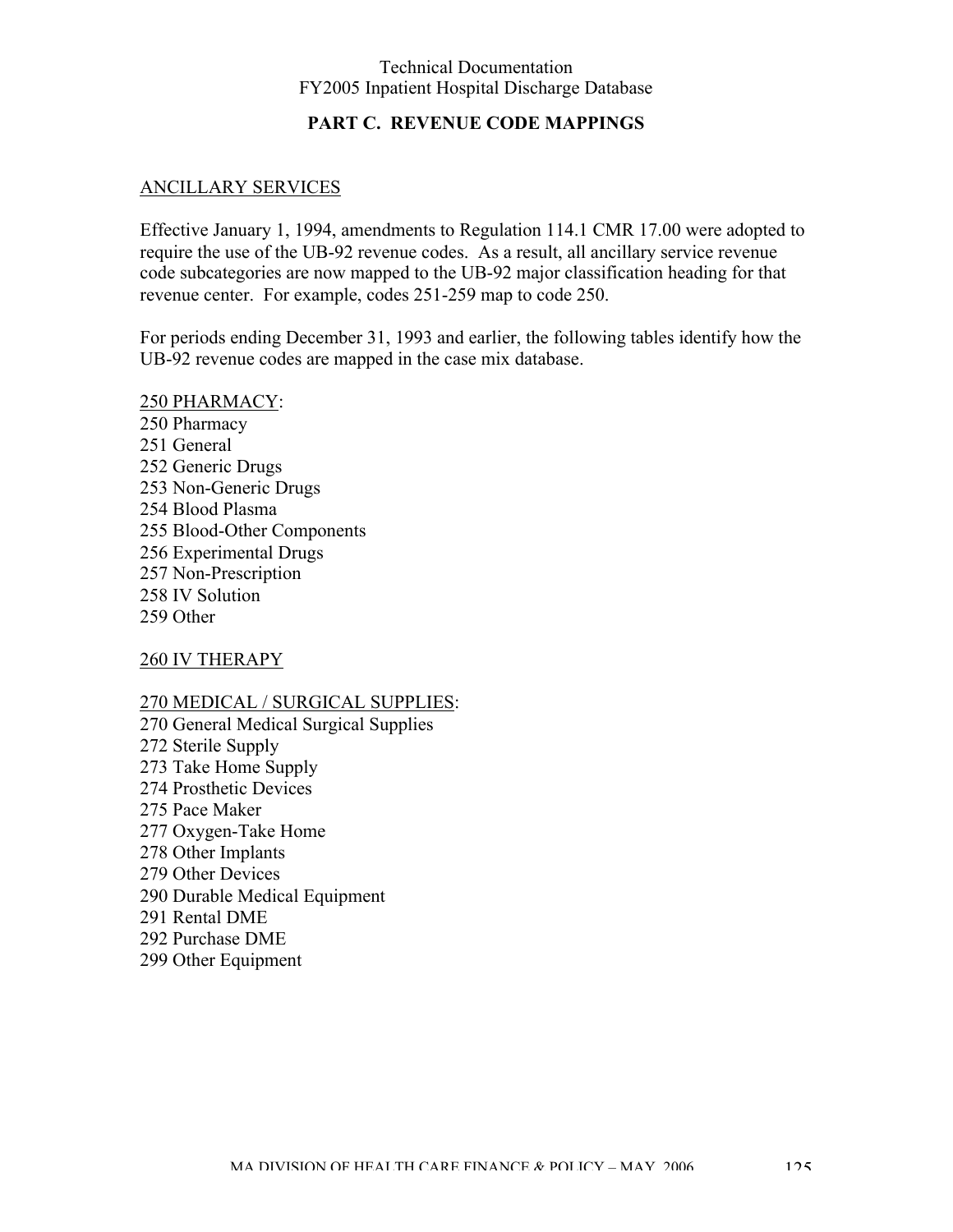### **PART C. REVENUE CODE MAPPINGS**

#### 300 LABORATORY:

300 General Laboratory 301 Chemistry 302 Immunology 303 Renal Patient (Home) 304 Non-Routine Dialysis 305 Hematology 306 Bacteriology & Microbiology 307 Urology 309 Other Lab 310 Lab-Pathological 311 Cytology 312 Histology 314 Biopsy 319 Other Path. Lab 971 Lab. Professional Fees

#### 320 DIAGNOSTIC RADIOLOGY:

320 General 321 Angiocardiograph 324 Chest X-Ray 329 Other 400/409 Other Imaging Services 401 Mammography 402 Ultrasound 972 Diagnostic Radiology Professional Fees

### THERAPEUTIC RADIOLOGY:

330 General 331 Chemotherapy-Inject 332 Chemotherapy-Oral 333 Radiation Therapy 335 Chemotherapy-IV 339 Other 973 Therapeutic Radiology Professional Fees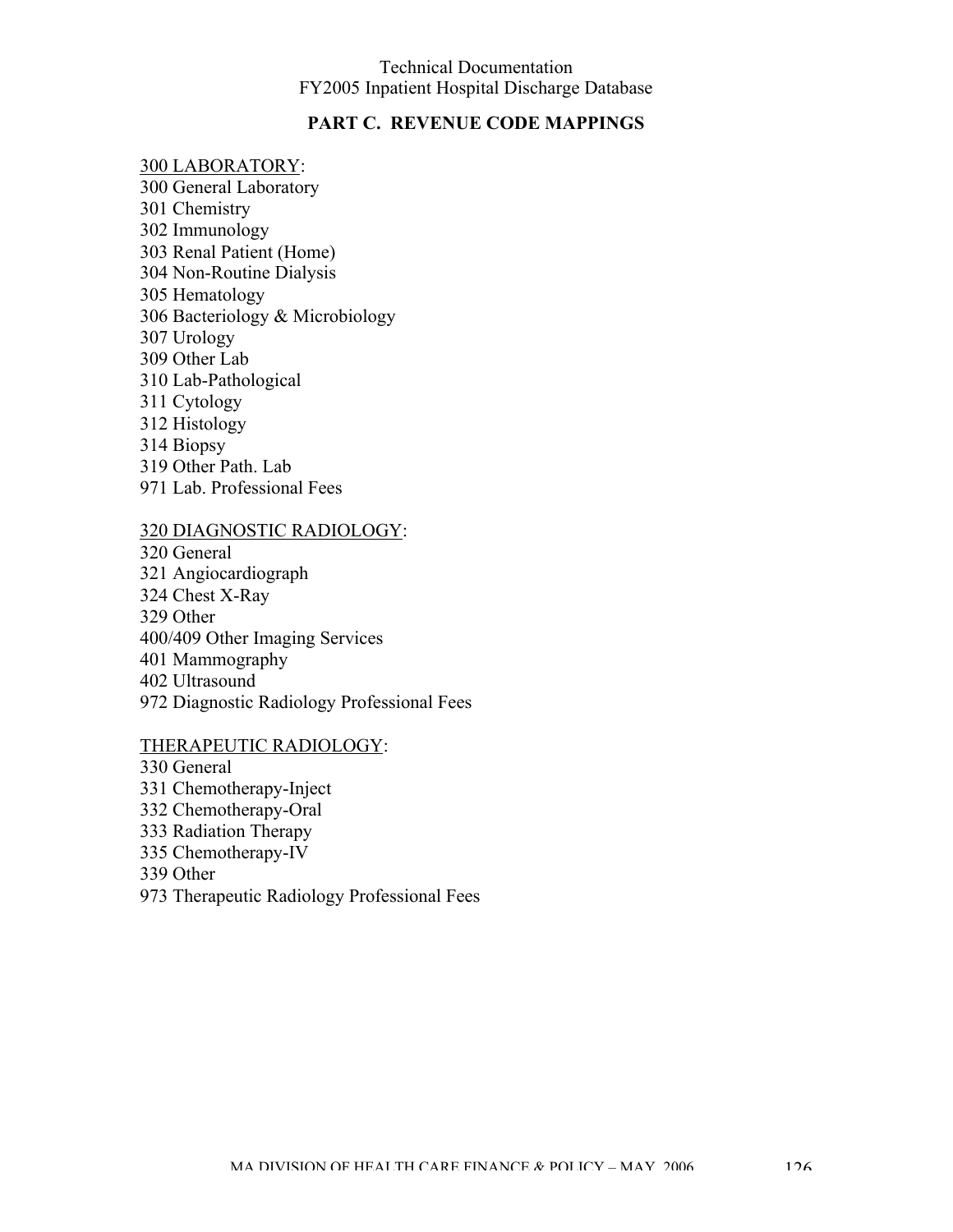## **PART C. REVENUE CODE MAPPINGS**

#### 340 NUCLEAR MEDICINE:

340 General 341 Diagnostic 342 Therapeutic 349 Other Nuclear Medicine 974 Nuc. Medicine Professional Fees

#### 350 CAT SCAN:

350 General 351 Head Scan 352 Body Scan 359 Other

### 360 OPERATING ROOM:

360 General

361 Minor Surgery

362 Organ Transplant (except Kidney)

367 Kidney Transplant

369 Other

975 Operating Room Professional Fees

#### 370 ANESTHESIOLOGY:

370 General

374 Acupuncture

379 Other

963 Anesthesiology Professional Fees (MD)

964 Anesthesiology Professional Fees (RN)

#### 380 BLOOD:

380 General 381 Packed Cells 382 Whole Blood 389 Other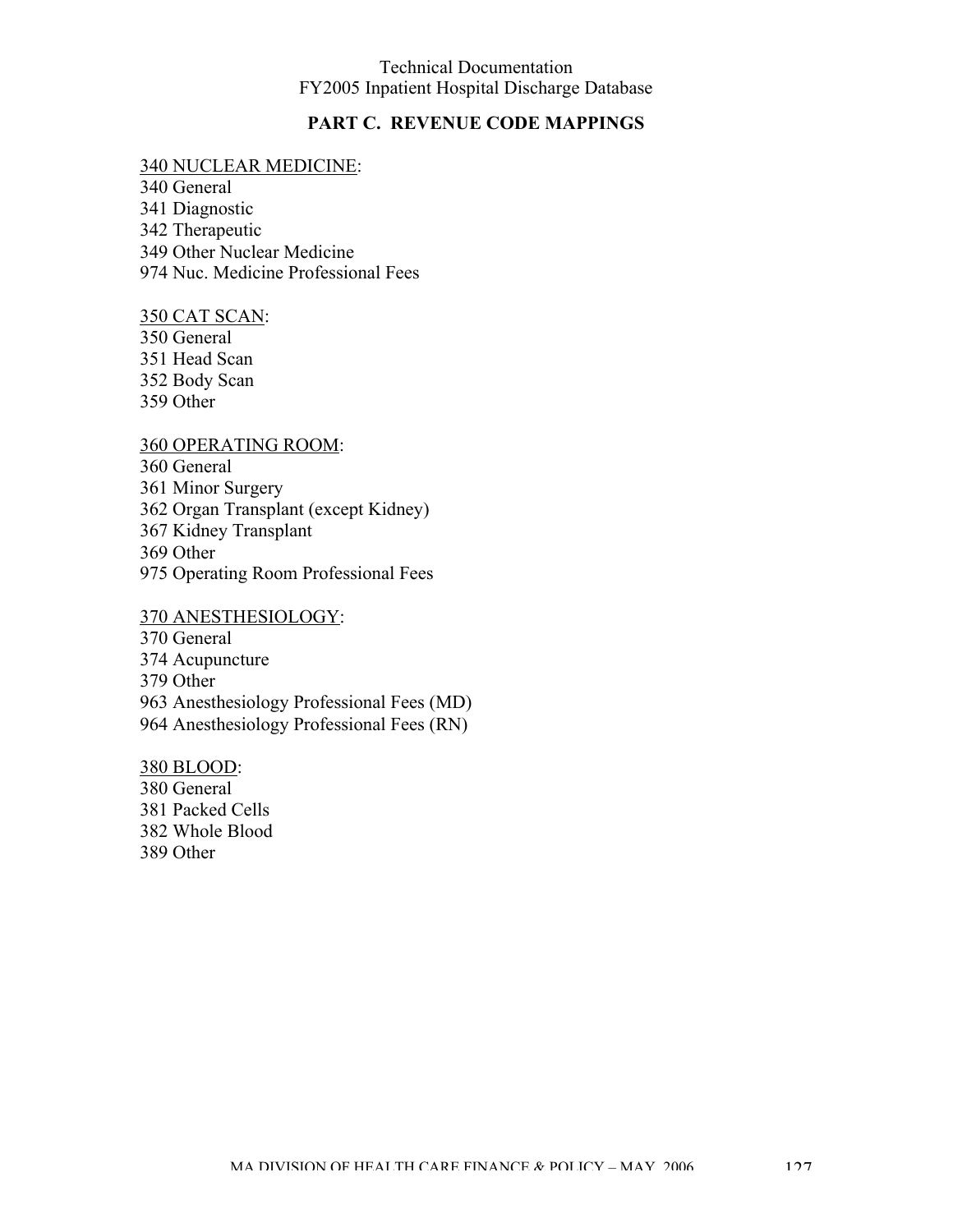## **PART C. REVENUE CODE MAPPINGS**

### 390 BLOOD STORAGE, PROCESSING, AND ADMINISTRATION:

390 General \*\*\*391 Blood/Administration 399 Other

### 410 RESPIRATORY THERAPY:

410 General 412 Inhalation Services 413 Hyperbaric Oxygen Therapy 419 Other 976 Respiratory Therapy Professional Therapy

420 PHYSICAL THERAPY:

420 General

429 Other

977 Physical Therapy Professional Fees

### 430 OCCUPATIONAL THERAPY:

430 General

439 Other

978 Occupational Therapy Professional Fees

440 SPEECH THERAPY:

440 General

449 Other

979 Speech Therapy Professional Fees

450 EMERGENCY ROOM:

450 General

459 Other

981 Emergency Room Professional Fees

460 PULMONARY FUNCTION: 460 General 469 Other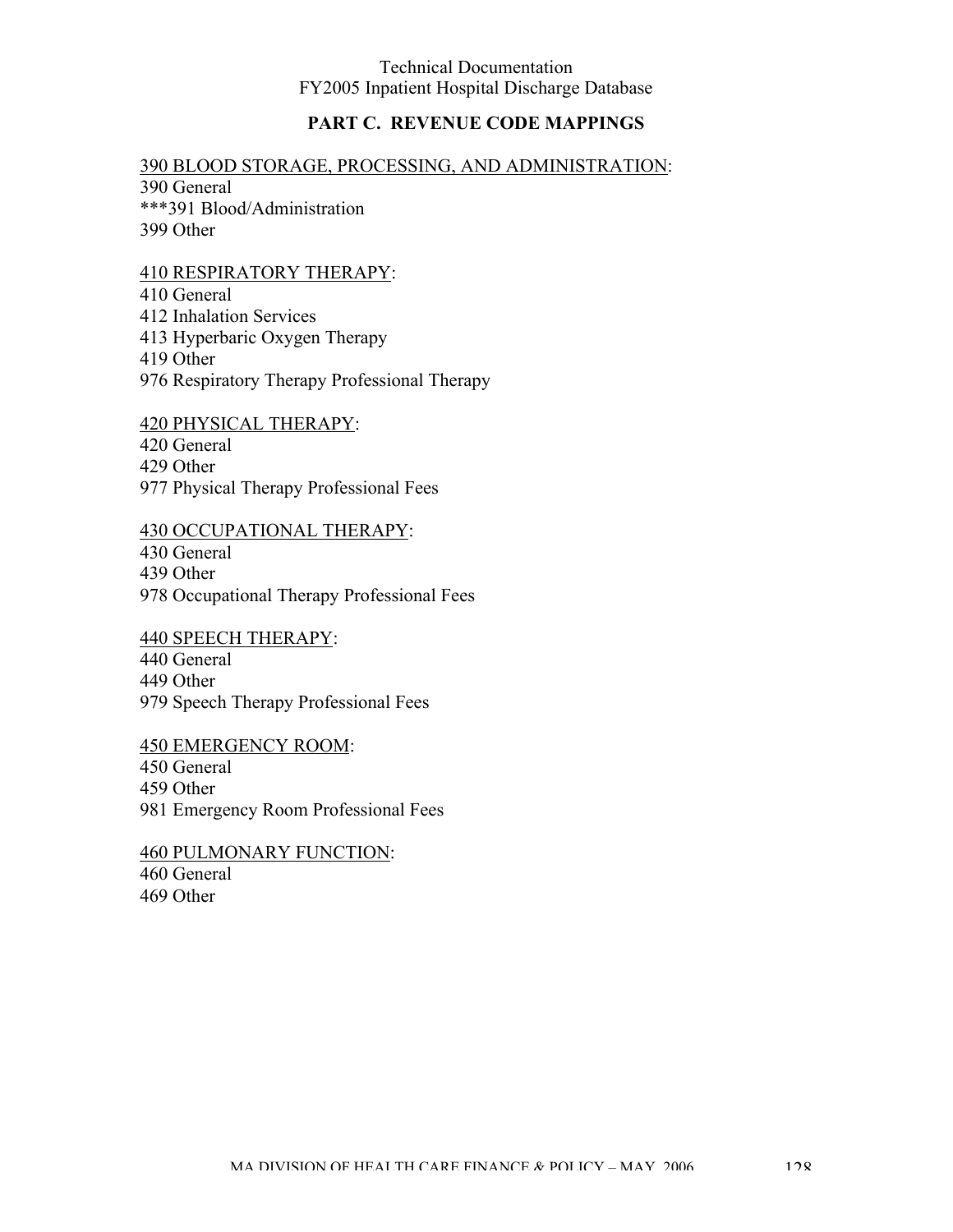### **PART C. REVENUE CODE MAPPINGS**

### 470 AUDIOLOGY:

470 General 471 Diagnostic 472 Treatment 479 Other

### 480 CARDIAC CATHETERIZATION:

480 General 481 Cardiac Catheterization Lab 482 Stress Test 489 Other

### 540 AMBULANCE:

540 General 541 Supplies 542 Medical Treatment 543 Heart Mobile 544 Oxygen 545 Air Ambulance 549 Other

#### 710 RECOVERY ROOM: 710 General

719 Other

## 720 LABOR AND DELIVERY:

720 General 721 Labor 722 Delivery 723 Circumcision 724 Birthing Center 729 Other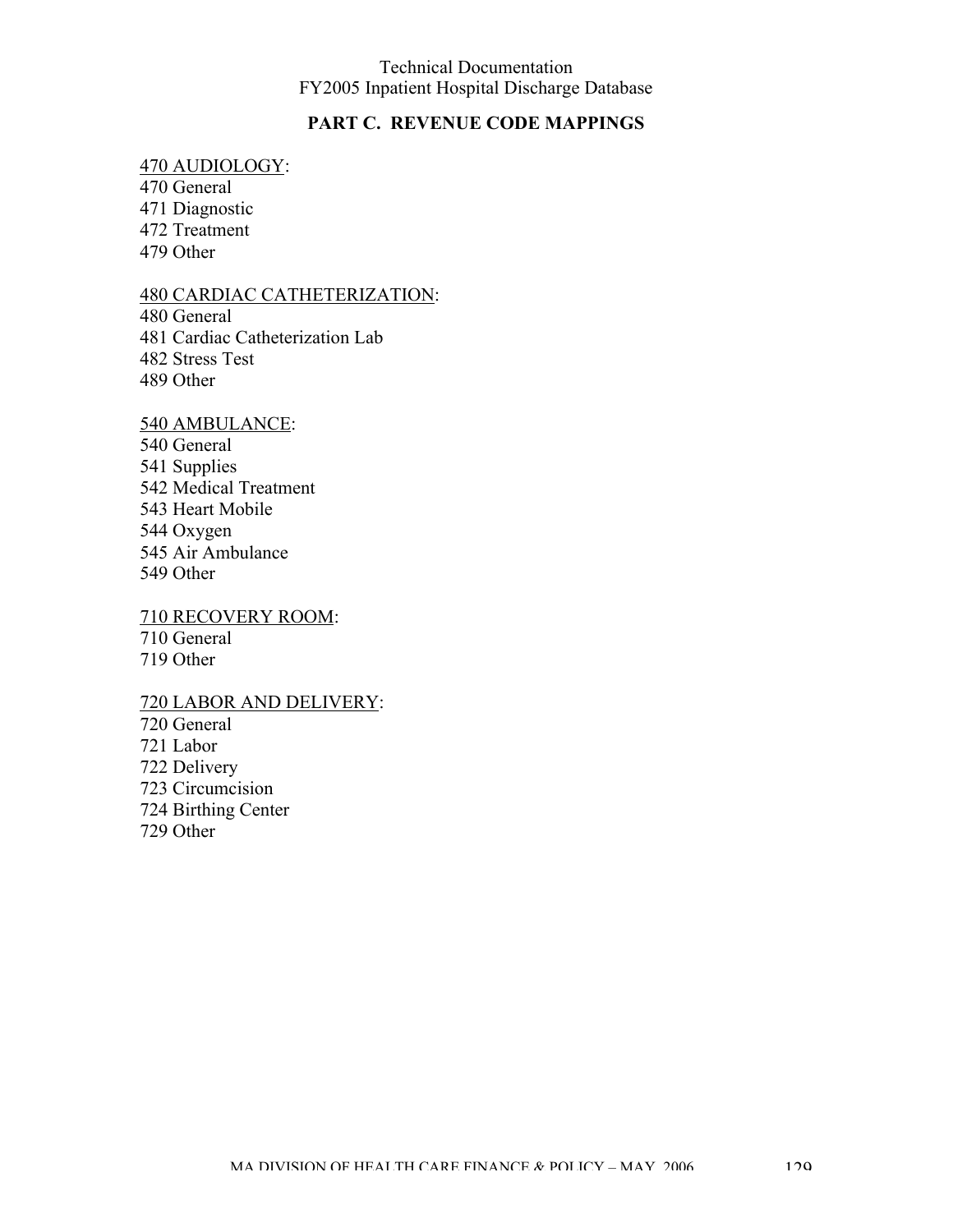### **PART C. REVENUE CODE MAPPINGS**

#### 730 EKG/ECG: 730 General

731 Holter Monitor 739 Other 985 EKG Professional Fees

#### 740 EEG:

740 General 749 Other 922 Electromyogram 986 EEG Professional Fees

#### 800 RENAL DIALYSIS:

800 General 801 Inpatient Dialysis 802 Inpatient Peritoneal (non CAPD) 805 Training Hemodialysis 806 Training Peritoneal Dialysis 807 Under Arrangement In House 808 Continuous Ambulatory Peritoneal Dialysis Training 809 In Unit Lab-Routine 810 Self Care Dialysis Unit 811 Hemodialysis-Self Care 812 Peritoneal Dialysis-Self Care 813 Under Arrangement In House-Self Care 814 In Unit Lab-Self-Care 880 Miscellaneous Dialysis 881 Ultrafiltration

### 860 KIDNEY ACQUISITION:

860 General 861 Monozygotic Sibling 862 Dizygotic Sibling 863 Genetic Parent 864 Child 865 Non-Relating Living 866 Cadaver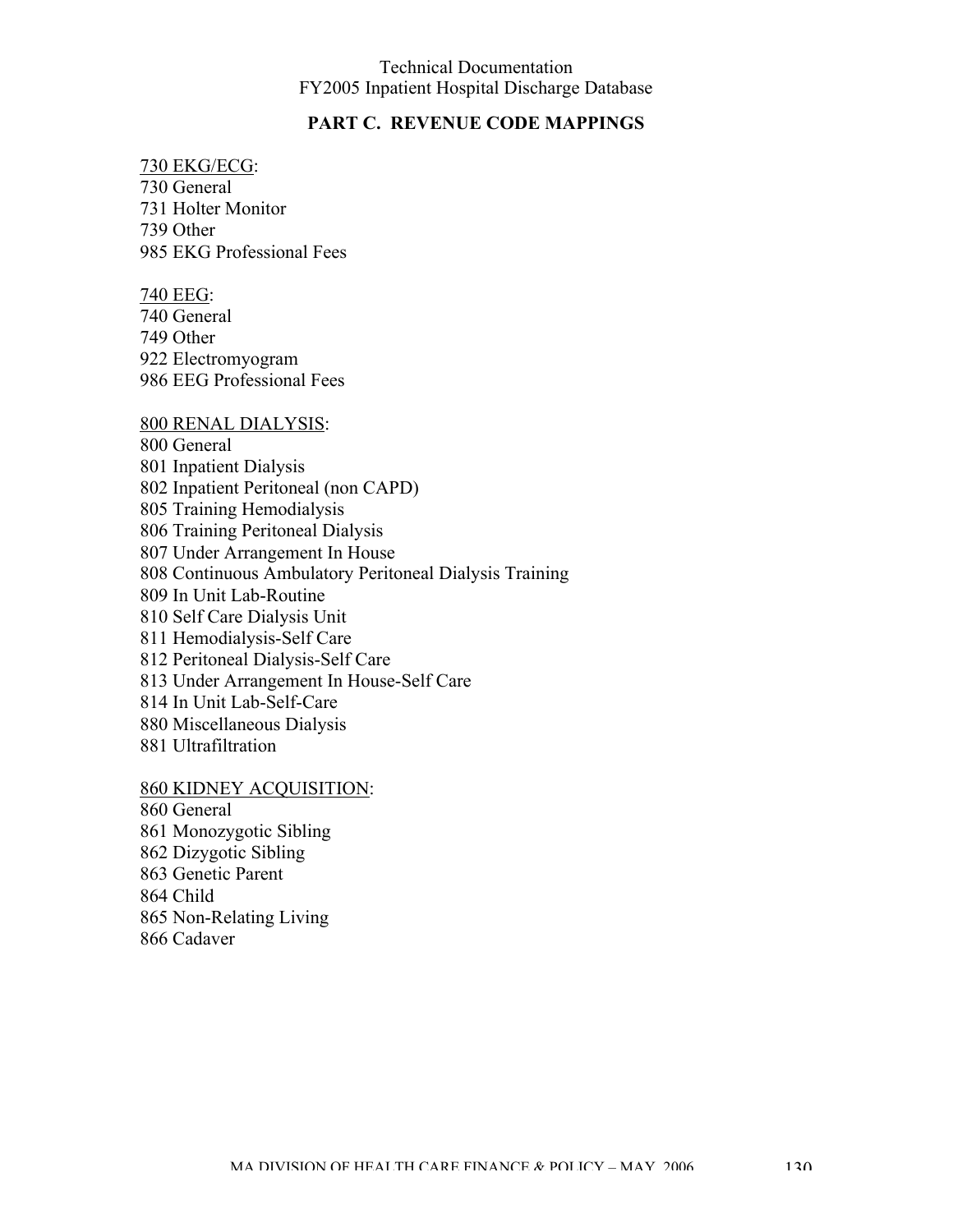## **PART C. REVENUE CODE MAPPINGS**

### 900 PSYCHOLOGY AND PSYCHIATRY:

- 900 General 901 Electroshock Treatment 902 Milieu Therapy 903 Play Therapy 909 Other 910 Psychology/Psychiatry Services 911 Rehabilitation 912 Day Care 913 Night Care 914 individual Therapy 915 Group Therapy 916 Family Therapy 917 Bio Feedback 918 Testing 919 Other 961 Psychiatry Professional Fees 950 OTHER: 280 Oncology \*\*\*490 Ambulatory Surgery \*\*\*499 Other Ambulatory Surgery \*\*\*510 Clinic
- \*\*\*511 Chronic Pain Center \*\*\*512 Dental Clinic \*\*\*519 Other Clinic 530 General Osteopathic Services 531 Osteopathic Therapy 539 Other Osteopathic Therapy 560 Medical Social Services 700 Cast Room-General 709 Cast Room-Other 750/759 Gastro-Intestinal Services 890/899 Other Donor Bank 891 Bone Donor 892 Organ Donor
- 893 Skin Donor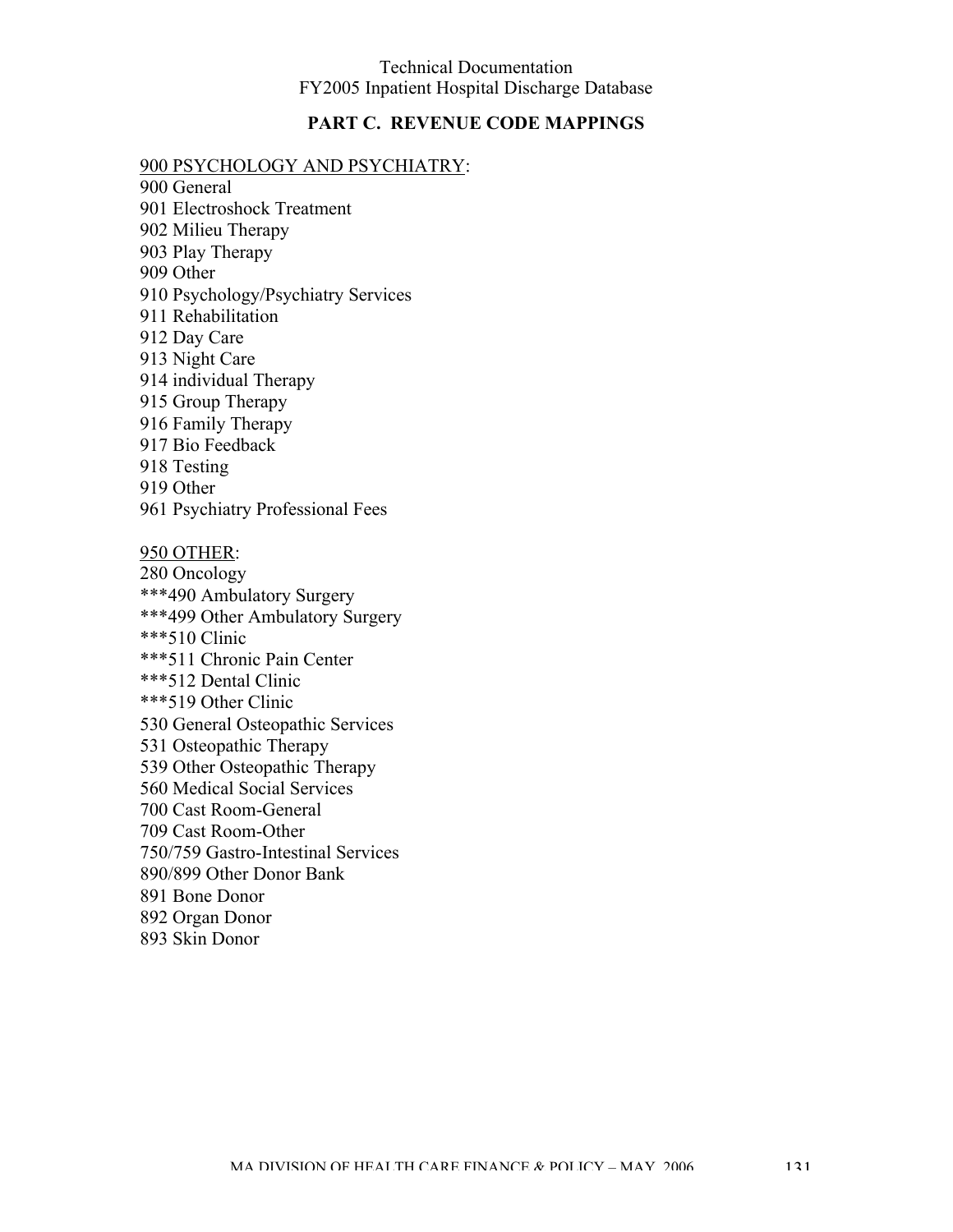### **PART C. REVENUE CODE MAPPINGS**

950 OTHER (Continued): 920/929 Other Diagnostic Services 921 Peripheral Vascular Lab 940/949 Other Therapeutic Services 941 Recreational Therapy 942 Educational Therapy 943 Cardiac Rehabilitation 960 General Professional Fees 962 Opthamology 969 Other Professional Therapy 984 Medical Social Services 987 Hospital Visit 988 Consultation 989 Private Duty Nurse

\*\*\*Please Note: These Revenue Centers should be reported only for those patients admitted to the hospital subsequent to surgical day care.